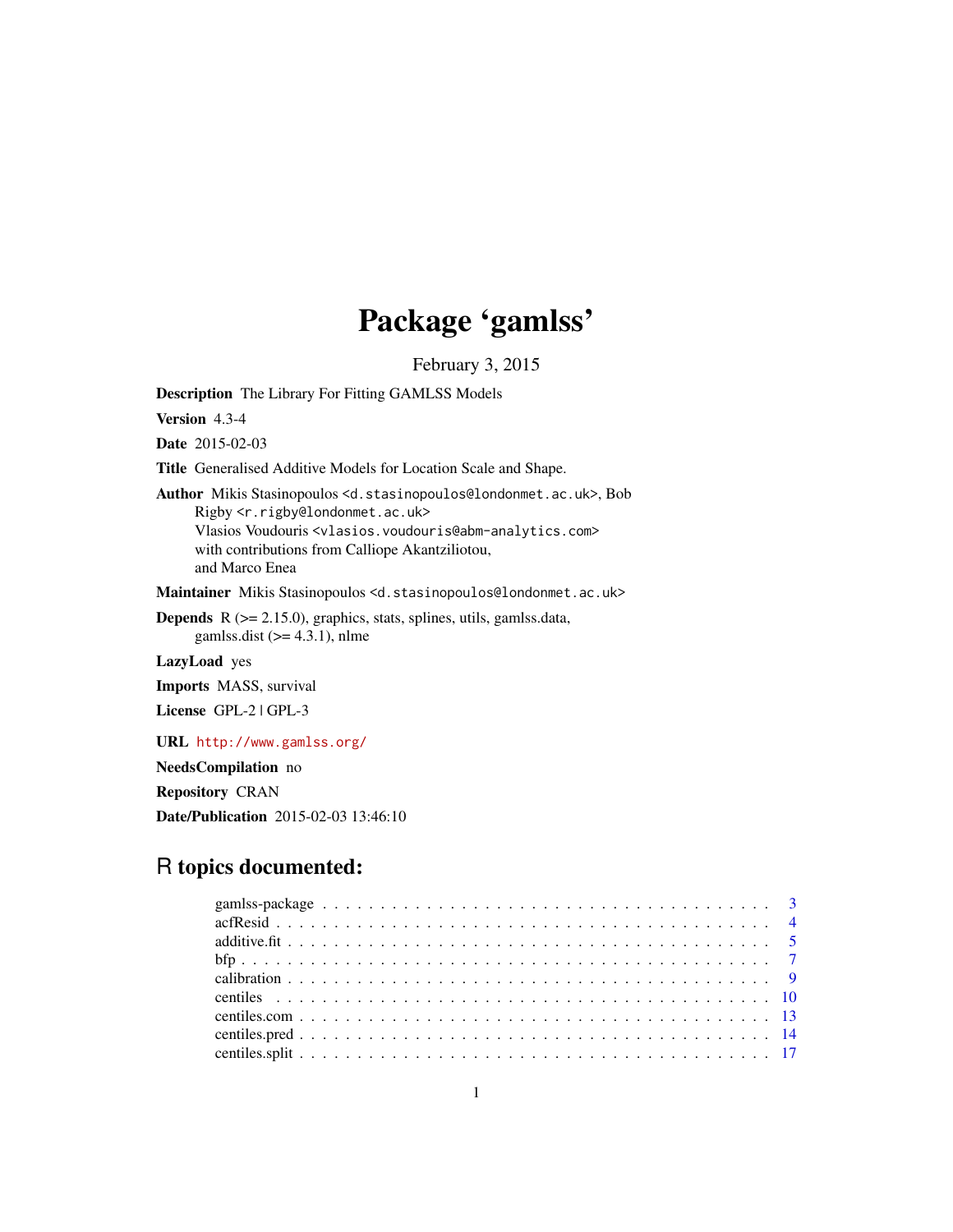|                        | 19 |
|------------------------|----|
| $\mathbf{c}\mathbf{s}$ | 20 |
|                        | 23 |
|                        | 24 |
|                        | 26 |
|                        | 27 |
|                        | 30 |
|                        | 32 |
|                        | 33 |
|                        | 34 |
|                        | 35 |
|                        | 39 |
|                        |    |
|                        | 41 |
|                        | 42 |
|                        | 43 |
|                        | 44 |
|                        | 45 |
|                        | 46 |
|                        | 47 |
|                        | 49 |
| getSmo                 | 51 |
|                        | 52 |
| histDist               | 53 |
|                        | 55 |
| IC                     | 58 |
|                        | 59 |
| lo                     | 62 |
|                        | 64 |
|                        | 66 |
|                        | 67 |
|                        | 68 |
|                        | 70 |
|                        | 71 |
|                        |    |
|                        | 73 |
|                        | 75 |
|                        | 76 |
|                        | 77 |
|                        | 78 |
|                        | 80 |
|                        | 81 |
| prof.term              | 83 |
| ps                     | 86 |
|                        | 90 |
|                        | 92 |
| random                 | 94 |
| refit                  | 98 |
|                        |    |
|                        |    |
|                        |    |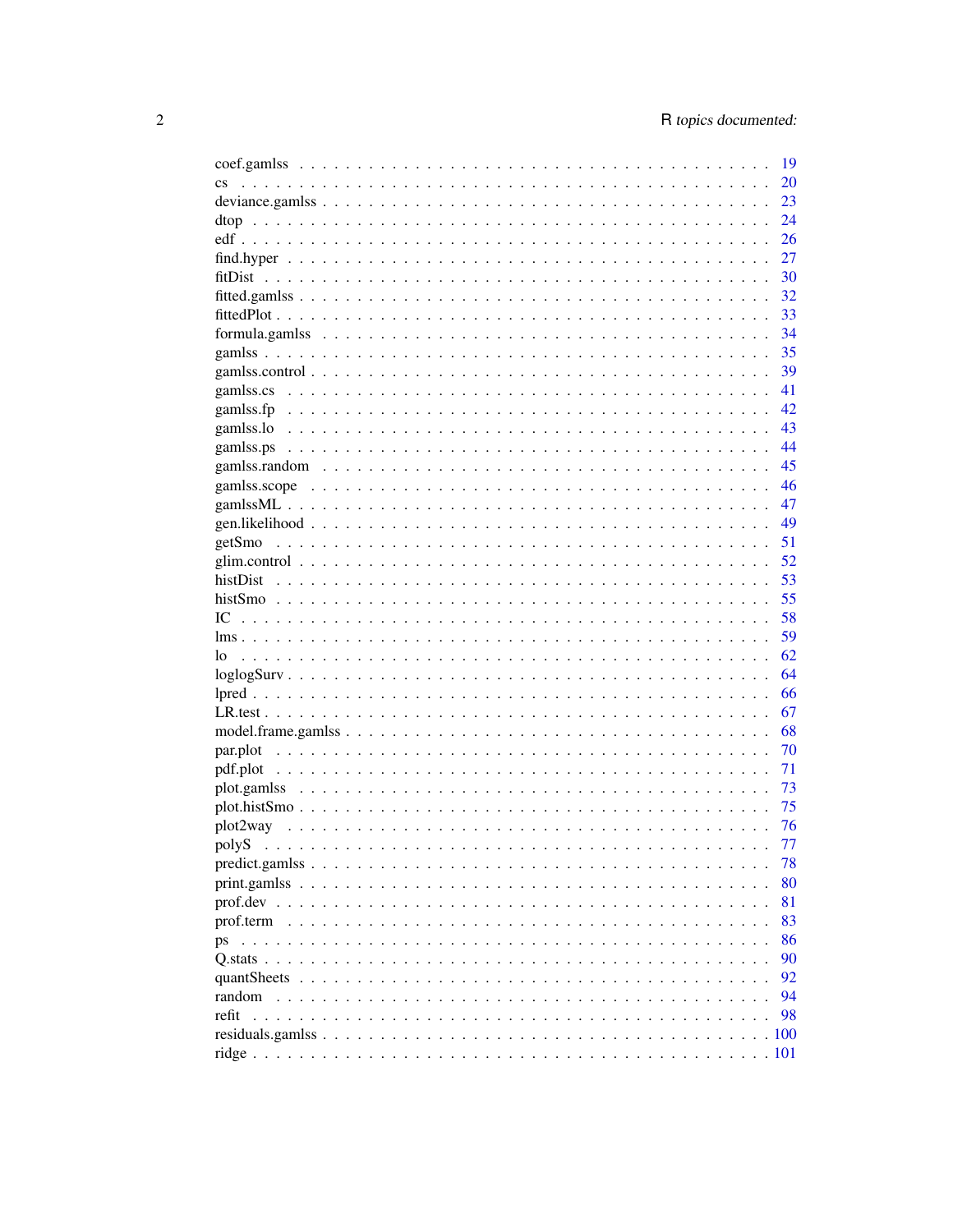# <span id="page-2-0"></span>gamlss-package 3

| Index | 194 |
|-------|-----|
|       |     |
|       |     |
|       |     |
|       |     |
|       |     |
|       |     |
|       |     |
|       |     |
|       |     |
|       |     |
|       |     |

gamlss-package *The GAMLSS library and datasets*

# Description

This a collection of functions to fit Generalized Additive Models for Location Scale and Shape(GAMLSS) and handled gamlss objects.

GAMLSS were introduced by Rigby and Stasinopoulos (2005). GAMLSS is a general framework for univariate regression type statistical problems using new ways of dealing with overdispersion, skewness and kurtosis in the response variable. In GAMLSS the exponential family distribution assumption used in Generalized Linear Model (GLM) and Generalized Additive Model (GAM),(see Nelder and Wedderburn, 1972 and Hastie and Tibshirani, 1990, respectively) is relaxed and replaced by a very general distribution family including highly skew and kurtotic discrete and continuous distributions. The systematic part of the model is expanded to allow modelling not only the mean (or location) but other parameters of the distribution of the response variable as linear parametric, nonlinear parametric or additive non-parametric functions of explanatory variables and/or random effects terms. Maximum (penalized) likelihood estimation is used to fit the models.

# Details

| Package: gamlss  |                                                    |
|------------------|----------------------------------------------------|
| Type: Package    |                                                    |
| Version: $1.5-0$ |                                                    |
|                  | Date: 2006-12-13                                   |
|                  | License: GPL (version 2 or later) See file LICENSE |

This package allow the user to model the distribution of the response variable using a variety of one, two, three and four parameter families of distributions. The distributions implemented currently can be found in [gamlss.family](#page-0-0). Other distributions can be easily added. In the current implementation of GAMLSS several additive terms have been implemented including regression splines, smoothing splines, penalized splines, varying coefficients, fractional polynomials and random effects. Other additive terms can be easily added.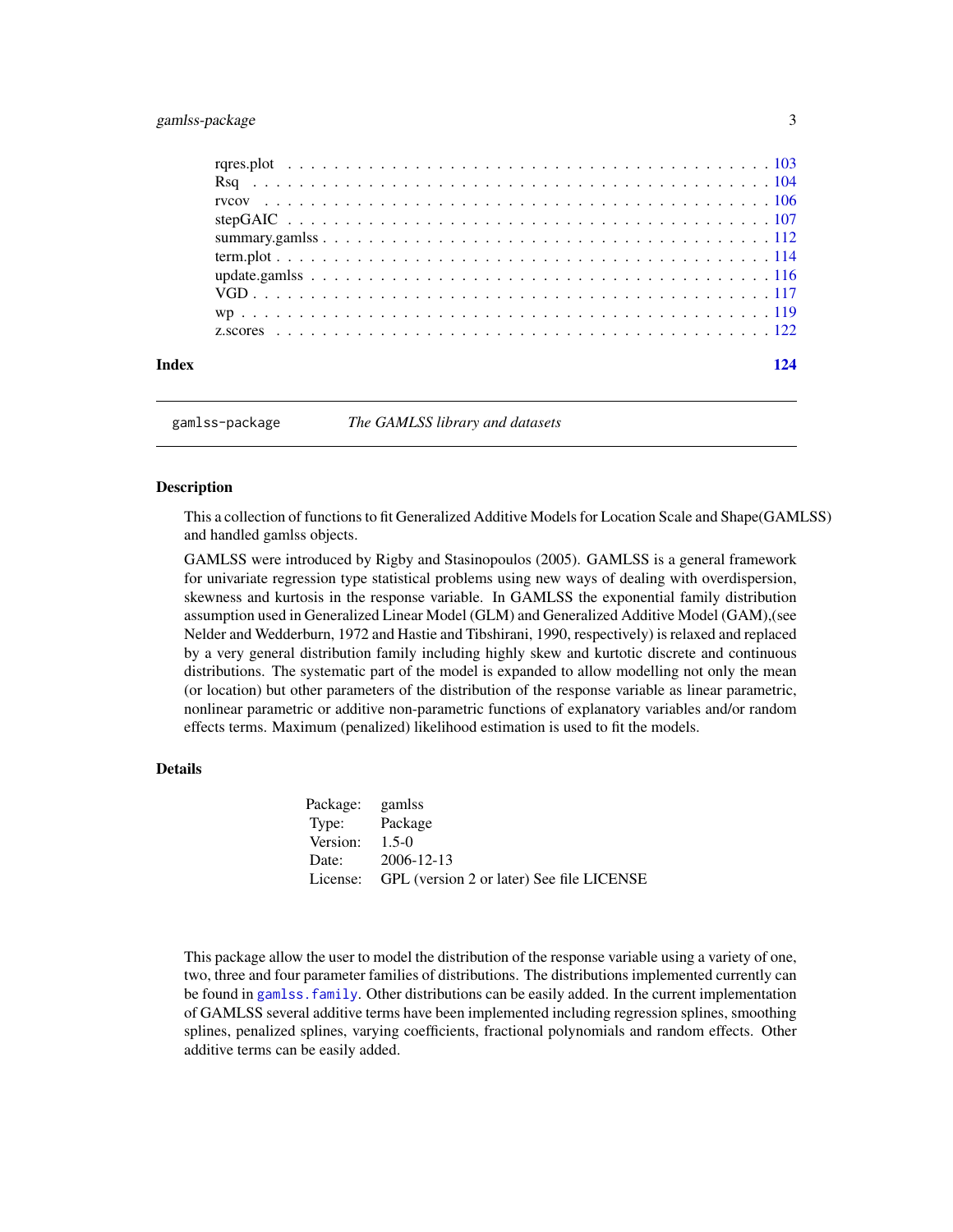#### <span id="page-3-0"></span>Author(s)

Mikis Stasinopoulos <d.stasinopoulos@londonmet.ac.uk>, Bob Rigby <rarigby@londonmet.ac.uk> with contributions from Calliope Akantziliotou.

Maintainer: Mikis Stasinopoulos <d.stasinopoulos@londonmet.ac.uk>

#### References

Nelder, J. A. and Wedderburn, R. W. M. (1972). Generalized linear models. *J. R. Statist. Soc.* A., 135 370-384.

Hastie, T. J. and Tibshirani, R. J. (1990). *Generalized Additive Models*. Chapman and Hall, London.

Rigby, R. A. and Stasinopoulos D. M. (2005). Generalized additive models for location, scale and shape,(with discussion), *Appl. Statist.*, 54, part 3, pp 507-554.

Stasinopoulos D. M., Rigby R.A. and Akantziliotou C. (2006) Instructions on how to use the GAMLSS package in R. Accompanying documentation in the current GAMLSS help files, (see also <http://www.gamlss.org/>).

Stasinopoulos D. M. Rigby R.A. (2007) Generalized additive models for location scale and shape (GAMLSS) in R. *Journal of Statistical Software*, Vol. 23, Issue 7, Dec 2007, [http://www.jstatsof](http://www.jstatsoft.org/v23/i07)t. [org/v23/i07](http://www.jstatsoft.org/v23/i07).

# Examples

```
data(abdom)
mod<-gamlss(y~pb(x),sigma.fo=~pb(x),family=BCT, data=abdom, method=mixed(1,20))
plot(mod)
rm(mod)
```
acfResid *ACF plot of the residuals*

### **Description**

This plot display the ACF and PACF of the residuals of a gamlss or other fitted model (provided that they have been standardised appropriately. Is is approriate for time series data.

# Usage

 $acfResid(obj = NULL, resid = NULL)$ 

#### Arguments

| obi   | A gamlss model or othe fitted model where the resid() function applies exist |
|-------|------------------------------------------------------------------------------|
| resid | if obj does not exist the argument here will be used                         |

# Details

The ACF abd PACF for the residuals r, squared residuals  $r^2$ , r<sup> $3$ </sup> and r<sup> $4$ </sup> are plotted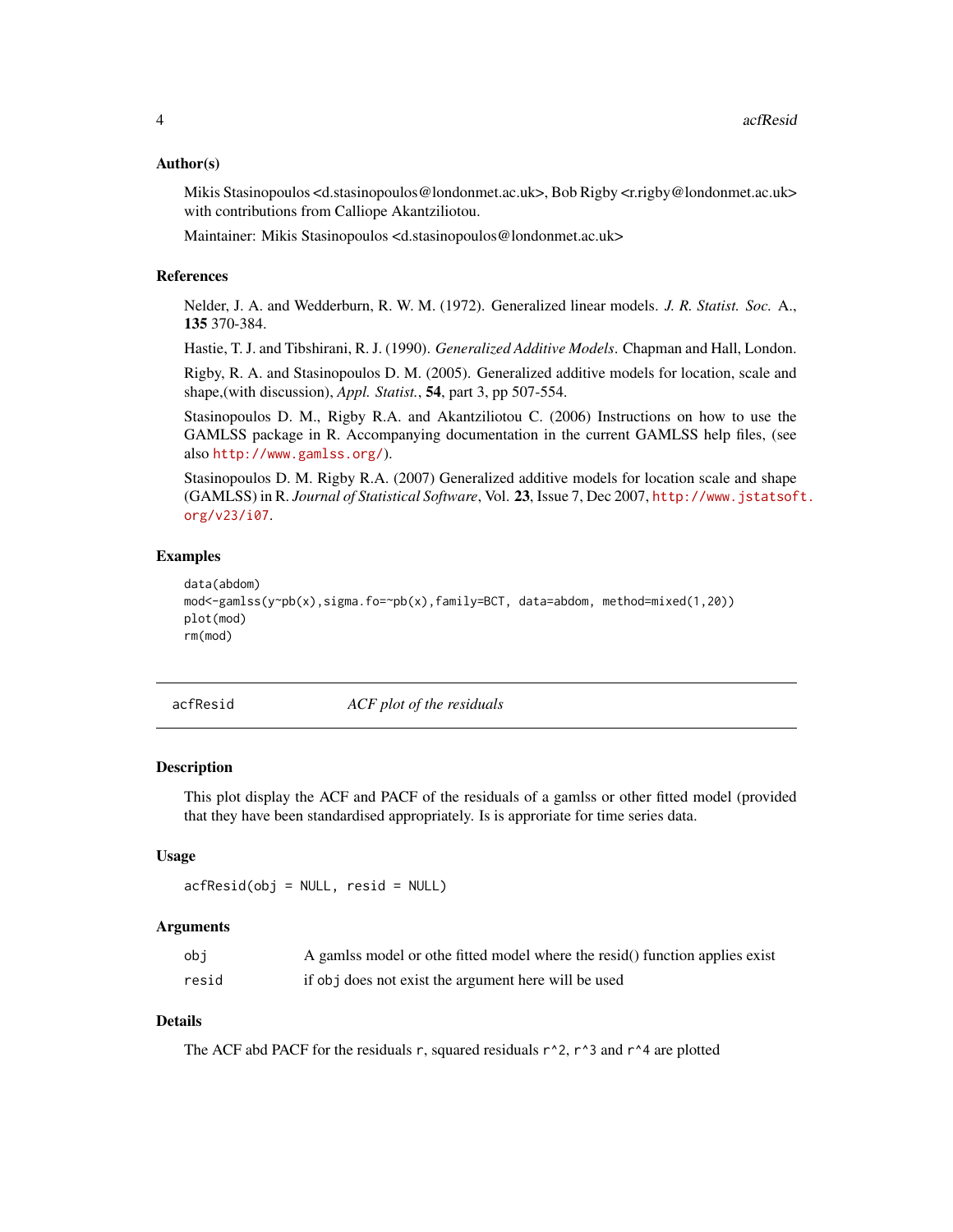#### <span id="page-4-0"></span>additive.fit  $\sim$  5

# Value

The relevant plots are displayied

#### Author(s)

Mikis Stasinopoulos. Bob Rigby. Vlasios Voudouris and Majid Djennad

#### References

Rigby, R. A. and Stasinopoulos D. M. (2005). Generalized additive models for location, scale and shape,(with discussion), *Appl. Statist.*, 54, part 3, pp 507-554.

Stasinopoulos D. M., Rigby R.A. and Akantziliotou C. (2006) Instructions on how to use the GAMLSS package in R. Accompanying documentation in the current GAMLSS help files, (see also <http://www.gamlss.org/>).

Stasinopoulos D. M. Rigby R.A. (2007) Generalized additive models for location scale and shape (GAMLSS) in R. *Journal of Statistical Software*, Vol. 23, Issue 7, Dec 2007, [http://www.jstatsof](http://www.jstatsoft.org/v23/i07)t. [org/v23/i07](http://www.jstatsoft.org/v23/i07).

#### See Also

[acf](#page-0-0)

#### Examples

```
library(datasets)
data(co2)
m1<- gamlss(co2~pb(as.numeric(time(co2)))+factor(cycle(co2)))
acfResid(m1)
```
<span id="page-4-1"></span>additive.fit *Implementing Backfitting in GAMLSS*

#### **Description**

This function is not to be used on its own. It is used for backfitting in the GAMLSS fitting algorithms and it is based on the equivalent function written by Trevor Hastie in the gam() S-plus implementation, (Chambers and Hastie, 1991).

#### Usage

```
additive.fit(x, y, w, s, who, smooth.frame, maxit = 30, tol = 0.001,
            trace = FALSE, se = TRUE, ...)
```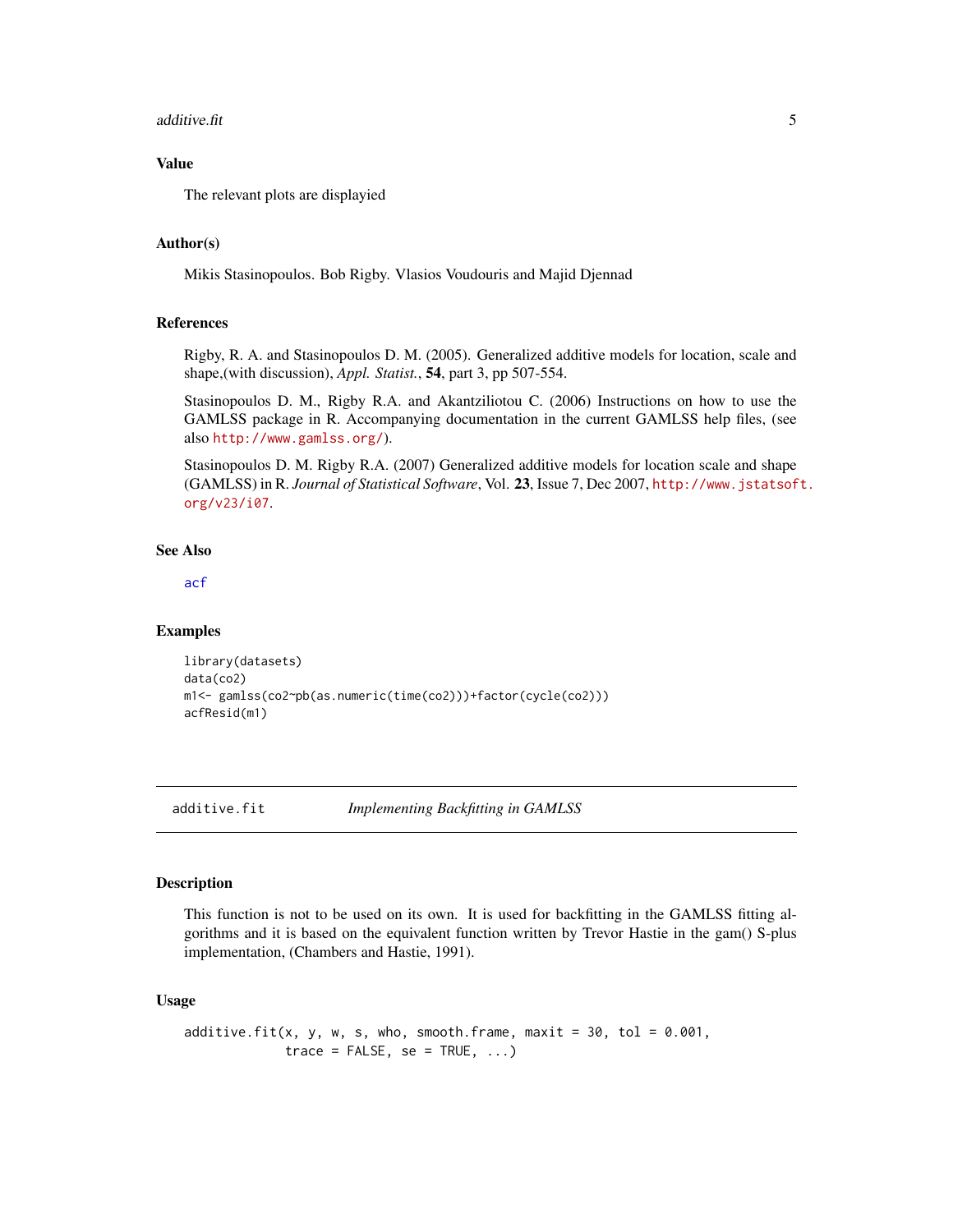$\sim$  6 additive.fit

#### **Arguments**

| X            | the linear part of the explanatory variables    |
|--------------|-------------------------------------------------|
| y            | the response variable                           |
| W            | the weights                                     |
| S            | the matrix containing the smoothers             |
| who          | the current smoothers                           |
| smooth.frame | the data frame used for the smoothers           |
| maxit        | maximum number of iterations in the backfitting |
| tol          | the tolerance level for the backfitting         |
| trace        | whether to trace the backfitting algorithm      |
| se           | whether standard errors are required            |
|              | for extra arguments                             |

# Details

This function should not be used on its own

#### Value

Returns a list with the linear fit plus the smothers

#### Author(s)

Mikis Stasinopoulos

# References

Chambers, J. M. and Hastie, T. J. (1991). *Statistical Models in S*, Chapman and Hall, London.

Rigby, R. A. and Stasinopoulos D. M. (2005). Generalized additive models for location, scale and shape,(with discussion), *Appl. Statist.*, 54, part 3, pp 507-554.

Stasinopoulos D. M., Rigby R.A. and Akantziliotou C. (2006) Instructions on how to use the GAMLSS package in R. Accompanying documentation in the current GAMLSS help files, (see also <http://www.gamlss.org/>).

Stasinopoulos D. M. Rigby R.A. (2007) Generalized additive models for location scale and shape (GAMLSS) in R. *Journal of Statistical Software*, Vol. 23, Issue 7, Dec 2007, [http://www.jstatsof](http://www.jstatsoft.org/v23/i07)t. [org/v23/i07](http://www.jstatsoft.org/v23/i07).

#### See Also

[gamlss](#page-34-1)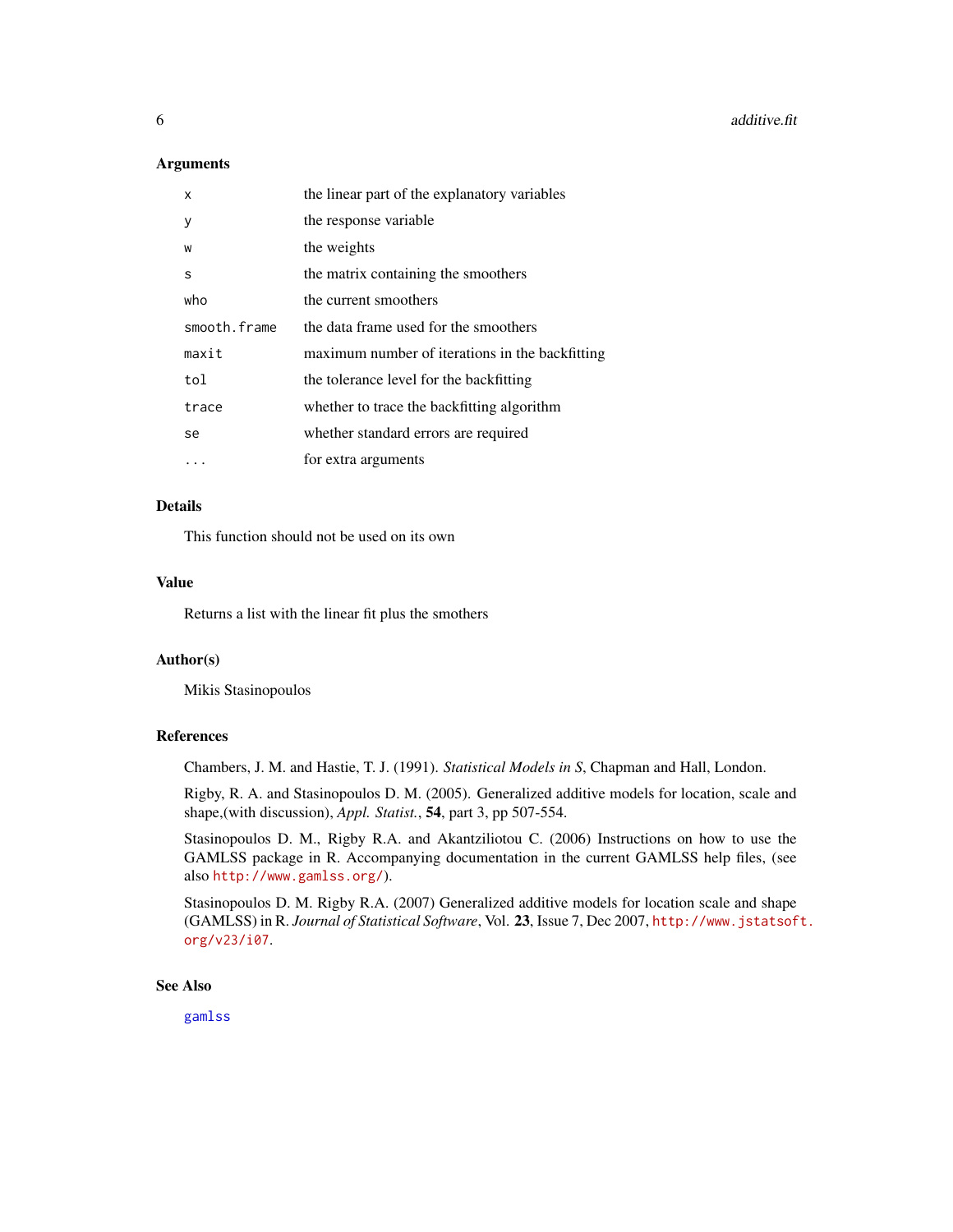#### <span id="page-6-0"></span>Description

The function bfp generate a power polynomial basis matrix which (for given powers) can be used to fit power polynomials in one x-variable. The function fp takes a vector and returns it with several attributes. The vector is used in the construction of the model matrix. The function  $fp()$  is not used for fitting the fractional polynomial curves but assigns the attributes to the vector to aid gamlss in the fitting process. The function doing the fitting is gamlss.  $fp()$  which is used at the backfitting function additive. fit (but never used on its own). The (experimental) function pp can be use to fit power polynomials as in  $a + b_1 x^{p_1} + b_2 x^{p_2}$ , where p1 and p2 have arbitrary values rather restricted as in the fp function.

#### Usage

 $bfp(x, powers = c(1, 2), shift = NULL, scale = NULL)$  $fp(x, npoly = 2, shift = NULL, scale = NULL)$  $pp(x, start = list(), shift = NULL, scale = NULL)$ 

#### Arguments

| x      | the explanatory variable to be used in functions $bfp()$ or $fp()$ . Note that this is<br>different from the argument x use in gamlss. fp (a function used in the backfit-<br>ting but not by straight by the user) |
|--------|---------------------------------------------------------------------------------------------------------------------------------------------------------------------------------------------------------------------|
| powers | a vector containing as elements the powers in which the x has to be raised                                                                                                                                          |
| shift  | a number for shifting the x-variable. The default values is zero, if x is positive,<br>or the minimum of the positive difference in x minus the minimum of x                                                        |
| scale  | a positive number for scalling the x-variable. The default values is $10$ <sup>(sign(log10(range)))*</sup><br>trunc(abs(log10(range)))                                                                              |
| npolv  | a positive indicating how many fractional polynomials should be considered in<br>the fit. Can take the values $1, 2$ or $3$ with $2$ as default                                                                     |
| start  | a list containing the starting values for the non-linear maximization to find the<br>powers. The results from fitting the equivalent fractional polynomials can be<br>used here                                     |

#### Details

The above functions are an implementation of the fractional polynomials introduced by Royston and Altman (1994). The three functions involved in the fitting are loosely based on the fractional polynomials implementation in S-plus written by Gareth Amber. The function bfp generates the right design matrix for the fitting a power polynomial of the type  $a + b_1x^{p_1} + b_2x^{p_2} + \ldots + b_kx_k^p$ . For given powers  $p_1, p_2, \ldots, p_k$  given as the argument powers in bfp() the function can be used to fit power polynomials in the same way as the functions  $poly()$  or  $bs()$  (of package splines) are used to fit orthogonal or piecewise polynomials respectively. The function fp(), which is working as a smoother in gamlss, is used to fit the best fractional polynomials within a set of power values.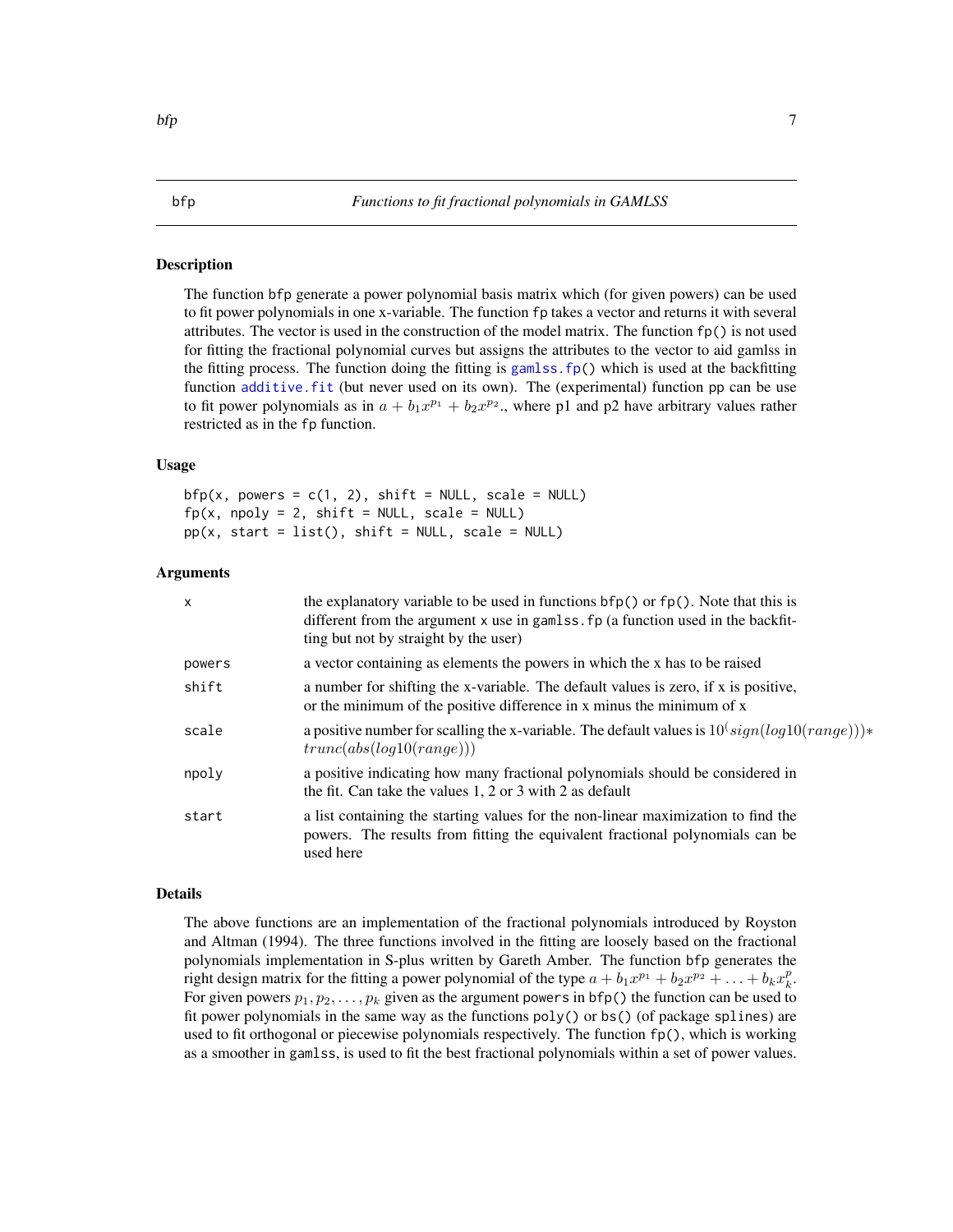Its argument npoly determines whether one, two or three fractional polynomials should used in the fitting. For a fixed number npoly the algorithm looks for the best fitting fractional polynomials in the list  $c(-2, -1, -0.5, 0, 0.5, 1, 2, 3)$ . Note that npolu=3 is rather slow since it fits all possible combinations 3-way combinations at each backfitting interaction. The function gamlss.fp() is an internal function of GAMLSS allowing the fractional polynomials to be fitted in the backfitting cycle of gamlss, and should be not used on its own.

#### Value

The function bfp returns a matrix to be used as part of the design matrix in the fitting.

The function fp returns a vector with values zero to be included in the design matrix but with attributes useful in the fitting of the fractional polynomials algorithm in gamlss.fp.

#### Warning

Since the model constant is included in both the design matrix X and in the backfitting part of fractional polynomials, its values is wrongly given in the summary. Its true values is the model constant minus the constant from the fractional polynomial fitting ??? What happens if more that one fractional polynomials are fitted?

#### Author(s)

Mikis Stasinopoulos <d.stasinopoulos@londonmet.ac.uk>, Bob Rigby <b.rigby@londonmet.ac.uk>

#### References

Amber G. (1999) Fracial polynomials in S-plus, <http://lib.stat.cmu.edu/S/fracpoly>.

Rigby, R. A. and Stasinopoulos D. M. (2005). Generalized additive models for location, scale and shape,(with discussion), *Appl. Statist.*, 54, part 3, pp 507-554.

Royston, P. and Altman, D. G., (1994). Regression using fractional polynomials of continuous covariates: parsimonious parametric modelling (with discussion), *Appl. Statist.*, 43, 429-467.

Stasinopoulos D. M., Rigby R.A. and Akantziliotou C. (2006) Instructions on how to use the GAMLSS package in R. Accompanying documentation in the current GAMLSS help files, (see also <http://www.gamlss.org/>).

Stasinopoulos D. M. Rigby R.A. (2007) Generalized additive models for location scale and shape (GAMLSS) in R. *Journal of Statistical Software*, Vol. 23, Issue 7, Dec 2007, [http://www.jstatsof](http://www.jstatsoft.org/v23/i07)t. [org/v23/i07](http://www.jstatsoft.org/v23/i07).

#### See Also

[gamlss](#page-34-1), [gamlss.family](#page-0-0)

#### Examples

```
data(abdom)
#fits polynomials with power 1 and .5
mod1<-gamlss(y~bfp(x,c(1,0.5)),data=abdom)
# fit the best of one fractional polynomial
m1<-gamlss(y~fp(x,1),data=abdom)
```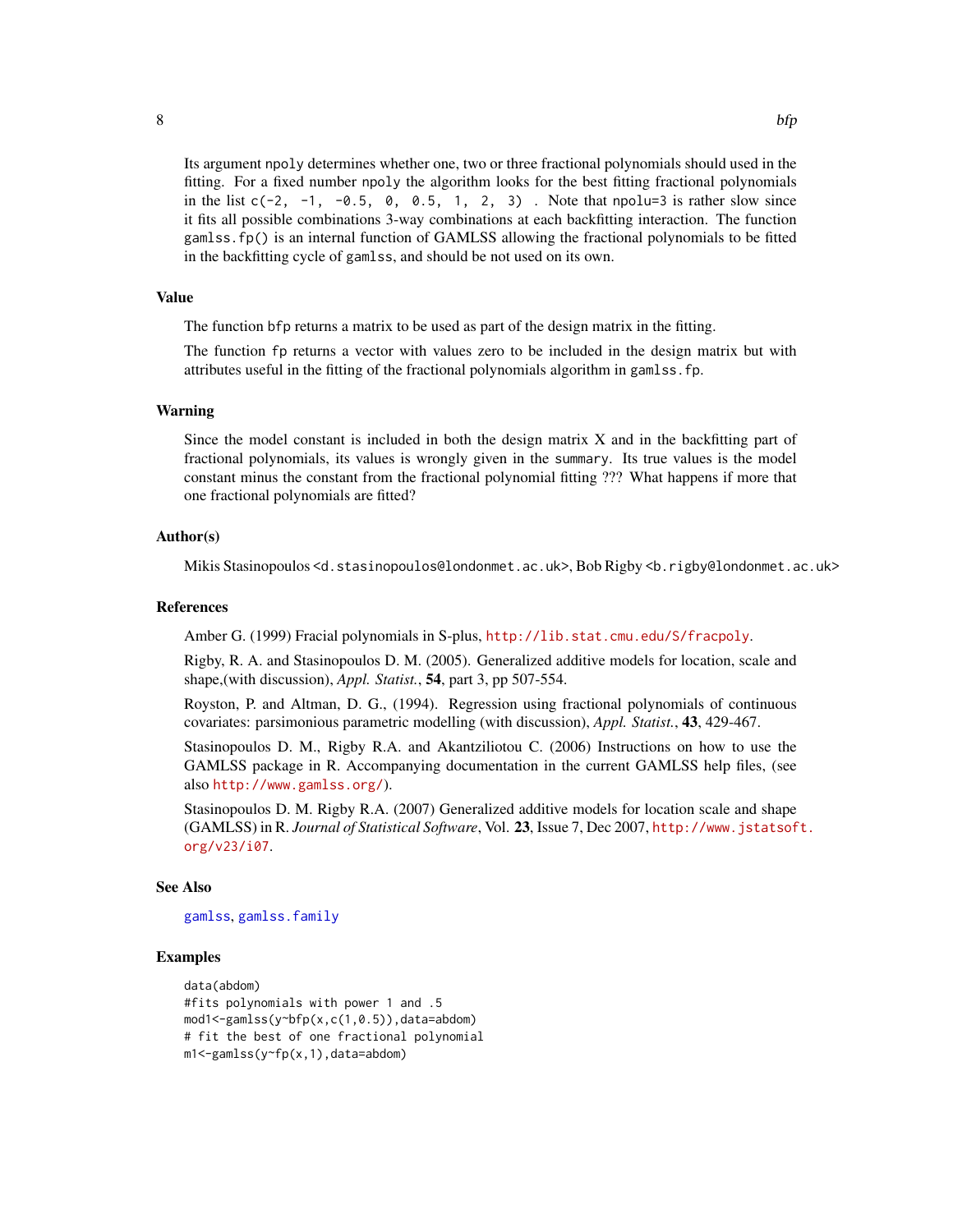#### <span id="page-8-0"></span>calibration **9**

```
# fit the best of two fractional polynomials
m2<-gamlss(y~fp(x,2),data=abdom)
# fit the best of three fractional polynomials
m3<-gamlss(y~fp(x,3),data=abdom)
# get the coefficient for the second model
m2$mu.coefSmo
# now power polynomials using the best 2 fp c()
m4 \leq gamlss(y \sim pp(x, c(1,3)), data = abdom)
# This is not good idea in this case because
# if you look at the fitted values you see what it went wrong
plot(y~x,data=abdom)
lines(fitted(m2,"mu")~abdom$x,col="red")
lines(fitted(m4,"mu")~abdom$x,col="blue")
```
calibration *Calibrating centile curves*

#### Description

This function can used when the fitted model centiles do not coincide with the sample centiles.

#### Usage

calibration(object, xvar, cent =  $100 * pnorm((-4:4) * 2/3)$ ,  $legend = FALSE, fan = FALSE, ...)$ 

# Arguments

| object | a gamlss fitted object                                                                           |
|--------|--------------------------------------------------------------------------------------------------|
| xvar   | The explanatory variable.                                                                        |
| cent   | a vector with elements the % centile values for which the centile curves have to<br>be evaluated |
| legend | whether legend is required                                                                       |
| fan    | whether to use the fan version of centiles                                                       |
|        | other argument pass on to centiles () function                                                   |

#### Details

The function finds the sample quantiles of the residuals of the fitted model (the z-scores) and use them as sample quantile in the argument cent of the centiles() function. This procedure is appropriate if the fitted model centiles do not coincide with the sample centiles and when this failure is the same in all values of the explanatory variable xvar.

# Value

A centile plot is produced and the sample centiles below each centile curve are printed (or saved)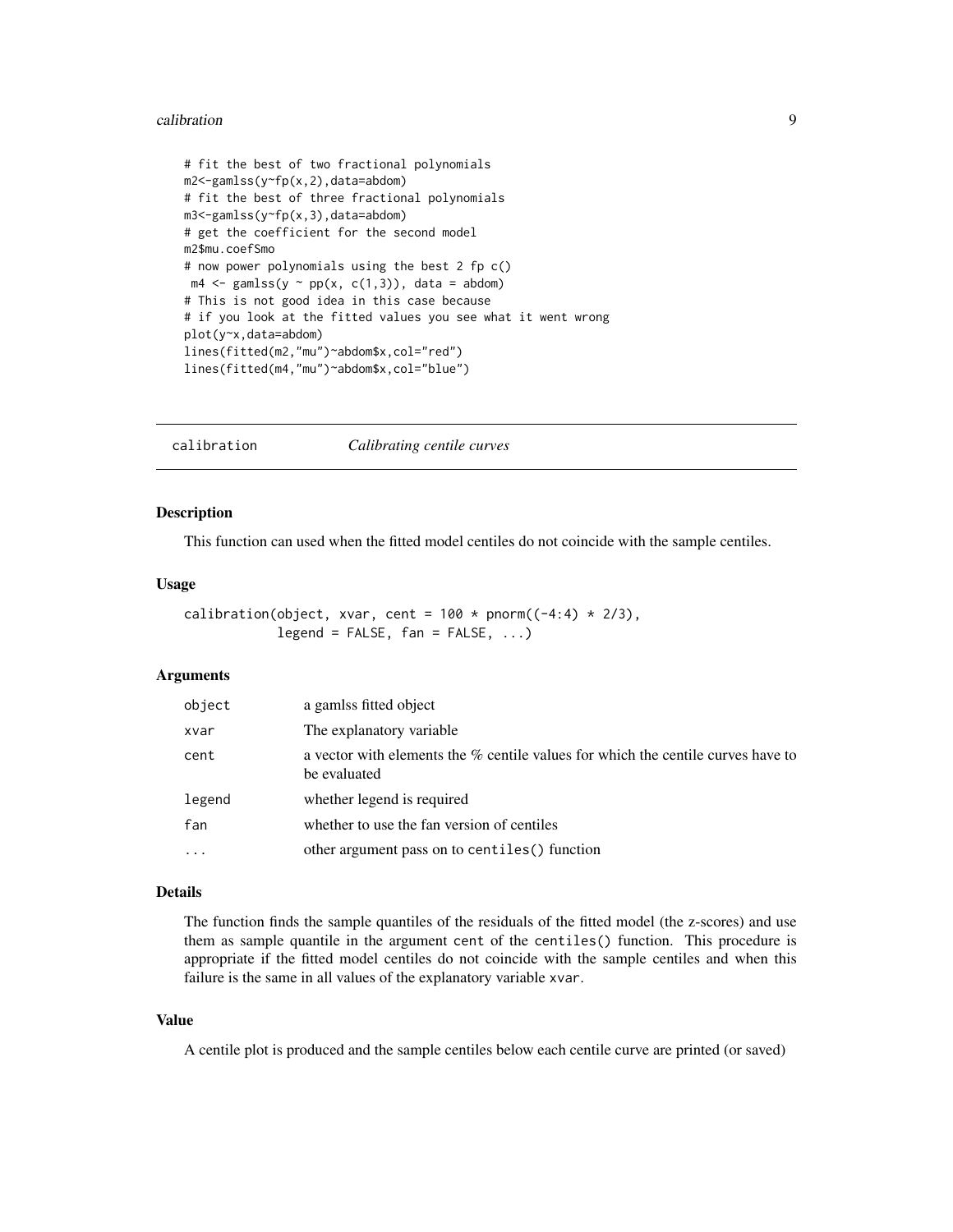#### <span id="page-9-0"></span>Author(s)

Mikis Stasinopoulos <d.stasinopoulos@londonmet.ac.uk>, Bob Rigby <r.rigby@londonmet.ac.uk> and Vlasios Voudouris <vlasios.voudouris@abm-analytics.com>

#### References

Rigby, R. A. and Stasinopoulos D. M. (2005). Generalized additive models for location, scale and shape,(with discussion), *Appl. Statist.*, 54, part 3, pp 507-554.

Stasinopoulos D. M., Rigby R.A. and Akantziliotou C. (2006) Instructions on how to use the GAMLSS package in R. Accompanying documentation in the current GAMLSS help files, (see also <http://www.gamlss.org/>).

Stasinopoulos D. M. Rigby R.A. (2007) Generalized additive models for location scale and shape (GAMLSS) in R. *Journal of Statistical Software*, Vol. 23, Issue 7, Dec 2007, [http://www.jstatsof](http://www.jstatsoft.org/v23/i07)t. [org/v23/i07](http://www.jstatsoft.org/v23/i07).

#### See Also

[centiles](#page-9-1), [centiles.fan](#page-9-2)

#### Examples

```
data(abdom)
m1<-gamlss(y~pb(x), sigma.fo=~pb(x), family=LO, data=abdom)
calibration(m1, xvar=abdom$x, fan=TRUE)
```
<span id="page-9-1"></span>centiles *Plots the centile curves for a GAMLSS object*

#### <span id="page-9-2"></span>**Description**

This function centiles() plots centiles curves for distributions belonging to the GAMLSS family of distributions. The function also tabulates the sample percentages below each centile curve (for comparison with the model percentages given by the argument cent.) The function centiles. fan() plots a fan-chart of the centile curves. A restriction of the functions is that it applies to models with one explanatory variable only.

#### Usage

```
centiles(obj, xvar = NULL, cent = c(0.4, 2, 10, 25, 50, 75, 90, 98, 99.6),
         legend = TRUE, ylab = "y", xlab = "x", main = NULL,
         main.gsub = "@", xleg = min(xvar), yleg = max(obj$y),
         xlim = range(xvar), ylim = range(obj\ y), save = FALSE,
         plot = TRUE, points = TRUE, pch = 15, cex = 0.5, col = gray(0.7),
       col.centiles = 1:length(cent) + 2, lty.centiles = 1, lwd.centiles = 1, ...)
centiles.fan(obj, xvar = NULL, cent = c(0.4, 2, 10, 25, 50, 75, 90, 98, 99.6),
         ylab = "y", xlab = "x", main = NULL, main.gsub = "@",
         xleg = min(xvar), yleg = max(objsy), xlim = range(xvar),
```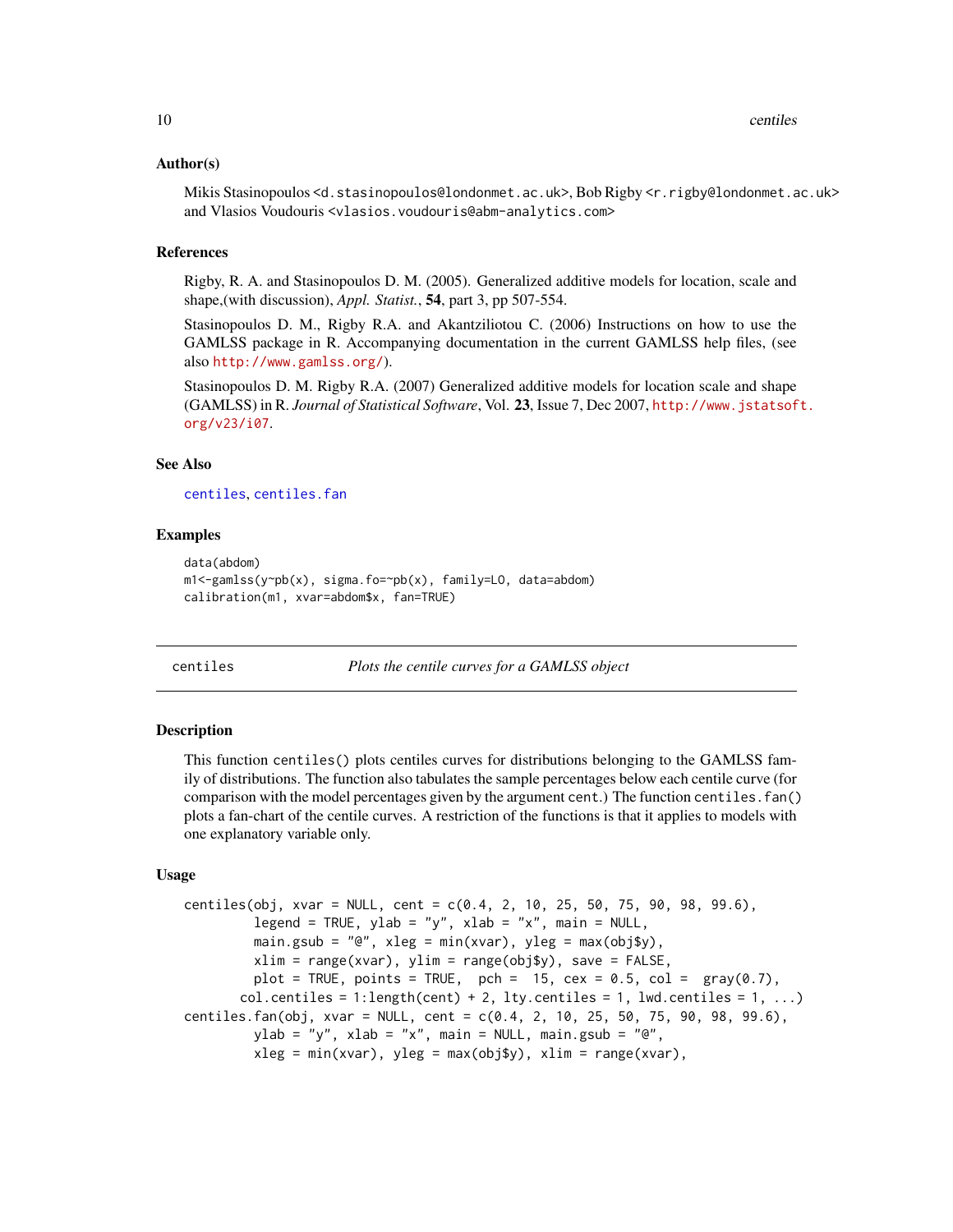#### centiles 11

```
ylim = range(obj\frac{1}{y}), points = FALSE, median = TRUE, pch = 15,cex = 0.5, col = \text{gray}(0.7),
colors = c("cm", "gray", "rainbow", "heat", "ternain", "topo"), ...)
```
# Arguments

| obj          | a fitted gamlss object from fitting a gamlss distribution                                                                                        |
|--------------|--------------------------------------------------------------------------------------------------------------------------------------------------|
| xvar         | the unique explanatory variable                                                                                                                  |
| cent         | a vector with elements the % centile values for which the centile curves have to<br>be evaluated                                                 |
| legend       | whether a legend is required in the plot or not, the default is legent=TRUE                                                                      |
| ylab         | the y-variable label                                                                                                                             |
| xlab         | the x-variable label                                                                                                                             |
| main         | the main title here as character. If NULL the default title "centile curves using<br>NO" (or the relevant distributions name) is shown           |
| main.gsub    | if the main.gsub (with default " $@$ ") appears in the main title then it is substi-<br>tuted with the default title.                            |
| xleg         | position of the legend in the x-axis                                                                                                             |
| yleg         | position of the legend in the y-axis                                                                                                             |
| xlim         | the limits of the x-axis                                                                                                                         |
| ylim         | the limits of the y-axis                                                                                                                         |
| save         | whether to save the sample percentages or not with default equal to FALSE. In<br>this case the sample percentages are printed but are not saved  |
| plot         | whether to plot the centiles. This option is useful for centile. split                                                                           |
| pch          | the character to be used as the default in plotting points see par                                                                               |
| cex          | size of character see par                                                                                                                        |
| col          | plotting colour see par                                                                                                                          |
| col.centiles | Plotting colours for the centile curves                                                                                                          |
| lty.centiles | line type for the centile curves                                                                                                                 |
| lwd.centiles | The line width for the centile curves                                                                                                            |
| colors       | the different colour schemes to be used for the fan-chart. The following are<br>available c("cm", "gray", "rainbow", "heat", "terrain", "topo"), |
| points       | whether the data points should be plotted, default is TRUE for centiles() and<br>FALSE for centiles.fan()                                        |
| median       | whether the median should be plotted (only in centiles. fan())                                                                                   |
| .            | for extra arguments                                                                                                                              |

# Details

Centiles are calculated using the fitted values in obj and xvar must correspond exactly to the predictor in obj to plot correctly.

col.centiles, lty.centiles and lwd.centiles may be vector arguments and are recycled to the length cent if necessary.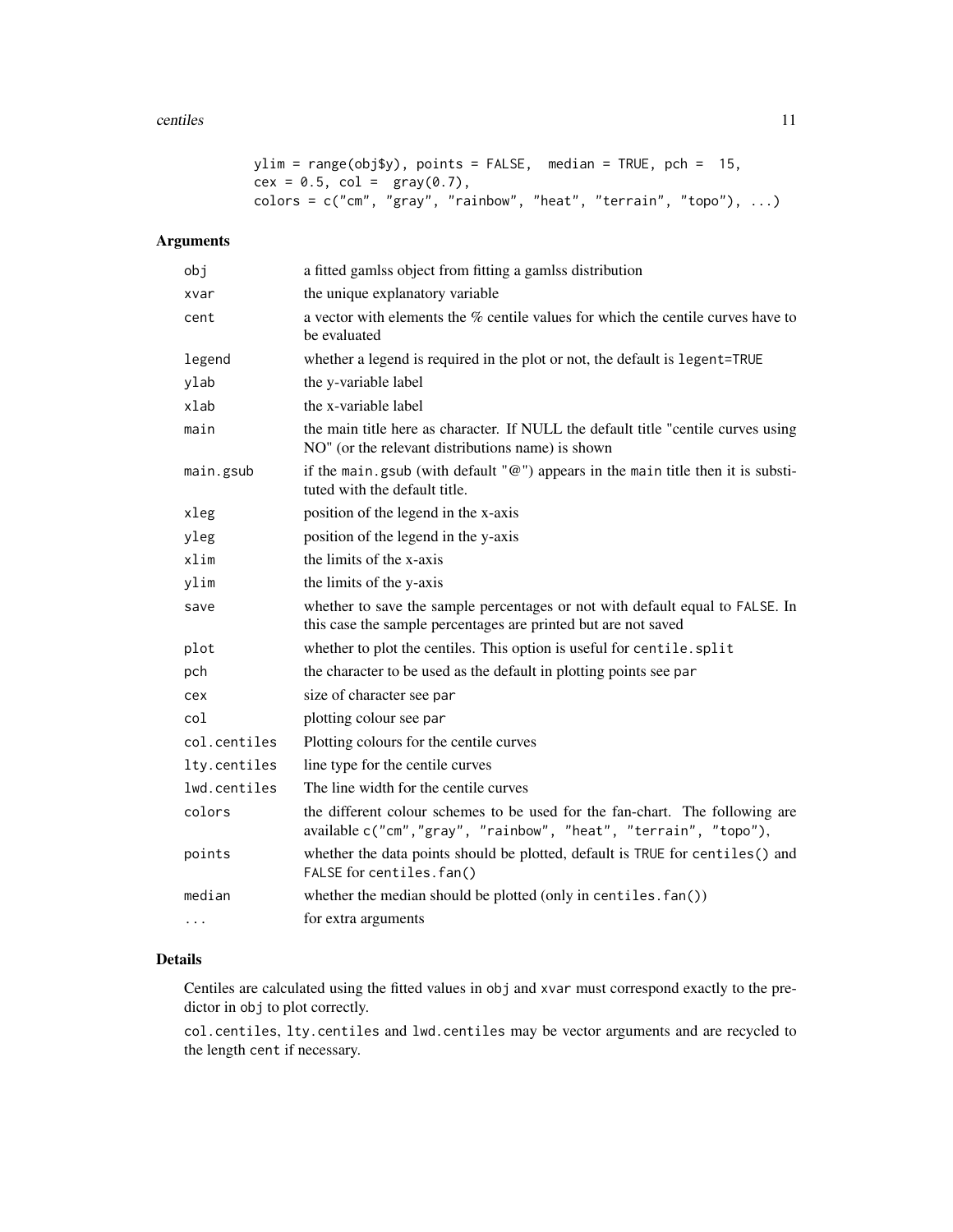12 centriles

# Value

A centile plot is produced and the sample centiles below each centile curve are printed (or saved)

#### Warning

This function is appropriate only when one continuous explanatory variable is fitted in the model

### Author(s)

Mikis Stasinopoulos <d.stasinopoulos@londonmet.ac.uk>, Bob Rigby <r.rigby@londonmet.ac.uk> with contribution from Steve Ellison

#### References

Rigby, R. A. and Stasinopoulos D. M. (2005). Generalized additive models for location, scale and shape,(with discussion), *Appl. Statist.*, 54, part 3, pp 507-554.

Stasinopoulos D. M., Rigby R.A. and Akantziliotou C. (2006) Instructions on how to use the GAMLSS package in R. Accompanying documentation in the current GAMLSS help files, (see also <http://www.gamlss.org/>).

Stasinopoulos D. M. Rigby R.A. (2007) Generalized additive models for location scale and shape (GAMLSS) in R. *Journal of Statistical Software*, Vol. 23, Issue 7, Dec 2007, [http://www.jstatsof](http://www.jstatsoft.org/v23/i07)t. [org/v23/i07](http://www.jstatsoft.org/v23/i07).

# See Also

[gamlss](#page-34-1), [centiles.split](#page-16-1) , [centiles.com](#page-12-1)

#### Examples

```
data(abdom)
h<-gamlss(y~pb(x), sigma.formula=~pb(x), family=BCT, data=abdom)
# default plot
centiles(h,xvar=abdom$x)
# control of colours and lines
centiles(h, xvar=abdom$x, col.cent=c(2,3,4,5,1,5,4,3,2,1),
              lwd.cent=c(1,1,1,1,2,1,1,1,1))
#Control line types
centiles(h, xvar=abdom$x, col.cent=1, cent=c(.5,2.5,50,97.5,99.5),
              lty.centiles=c(3,2,1,2,3),lwd.cent=c(1,1,2,1,1))
# control of the main title
centiles(h, xvar=abdom$x, main="Abdominal data \n @")
# the fan-chart
centiles.fan(h,xvar=abdom$x, colors="rainbow")
rm(h)
```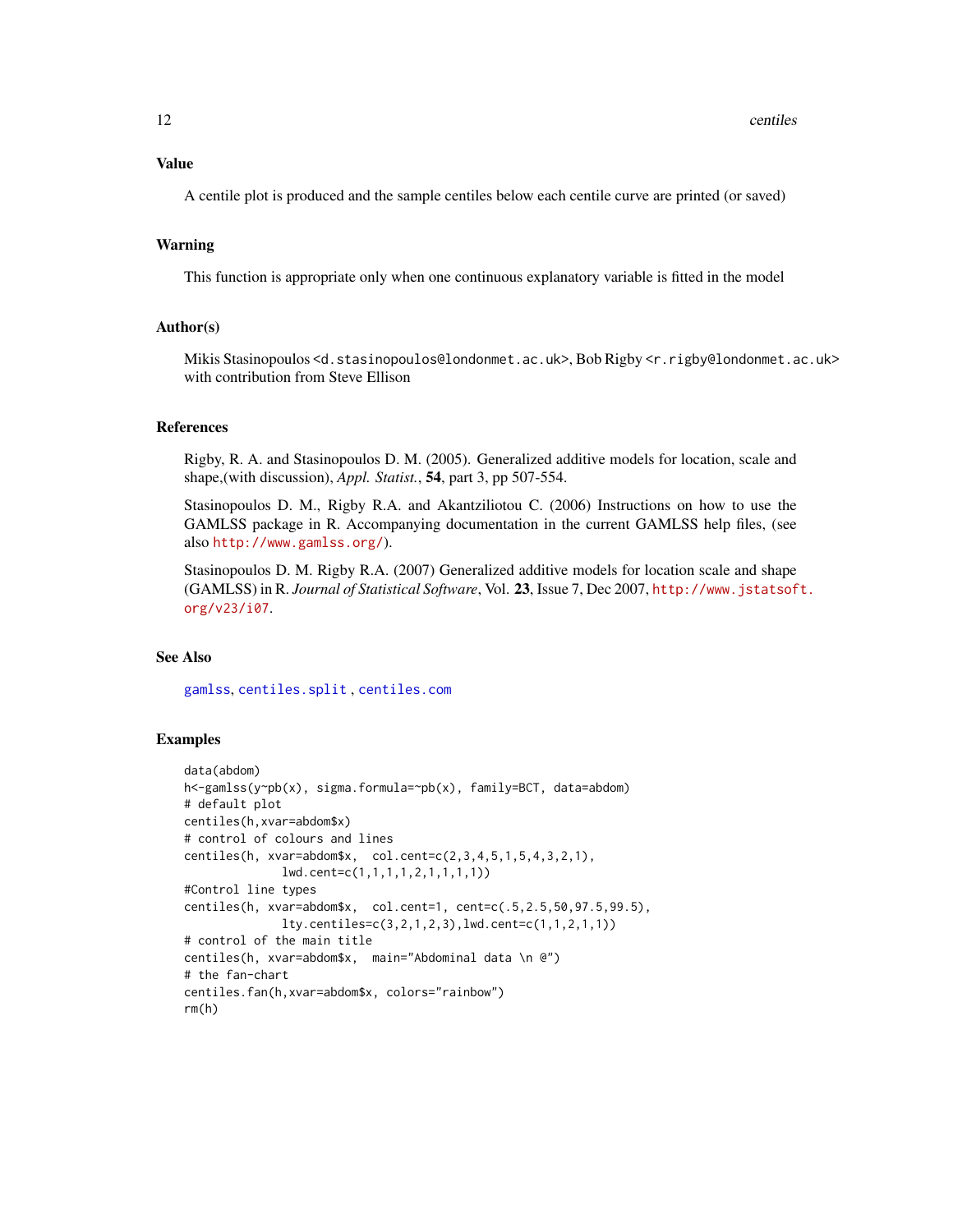<span id="page-12-1"></span><span id="page-12-0"></span>

# Description

This function compares centiles curves for more than one GAMLSS objects.It is based on the centiles function. The function also tabulates the sample percentages below each centile curve (for comparison with the model percentages given by the argument cent.) A restriction of the function is that it applies to models with one explanatory variable only

# Usage

```
centiles.com(obj, ..., xvar = NULL, cent = c(0.4, 10, 50, 90, 99.6),
             legend = TRUE, ylab = "y", xlab = "x", xleg = min(xvar),
            yleg = max(obj$y), xlim = range(xvar), ylim = NULL,
            no.data = FALSE, color = TRUE, main = NULL, plot = TRUE)
```
# Arguments

| obj      | a fitted gamlss object from fitting a gamlss continuous distribution                                |
|----------|-----------------------------------------------------------------------------------------------------|
| $\cdots$ | optionally more fitted GAMLSS model objects                                                         |
| xvar     | the unique explanatory variable                                                                     |
| cent     | a vector with elements the $\%$ centile values for which the centile curves have to<br>be evaluated |
| legend   | whether a legend is required in the plot or not, the default is legent=TRUE                         |
| ylab     | the y-variable label                                                                                |
| xlab     | the x-variable label                                                                                |
| xleg     | position of the legend in the x-axis                                                                |
| yleg     | position of the legend in the y-axis                                                                |
| xlim     | the limits of the x-axis                                                                            |
| ylim     | the limits of the y-axis                                                                            |
| no.data  | whether the data should plotted, default no. data=FALSE or not no. data=TRUE                        |
| color    | whether the fitted centiles are shown in colour, color=TRUE (the default) or not<br>color=FALSE     |
| main     | the main title                                                                                      |
| plot     | whether to plot the centiles                                                                        |
|          |                                                                                                     |

### Value

Centile plots are produced for the different fitted models and the sample centiles below each centile curve are printed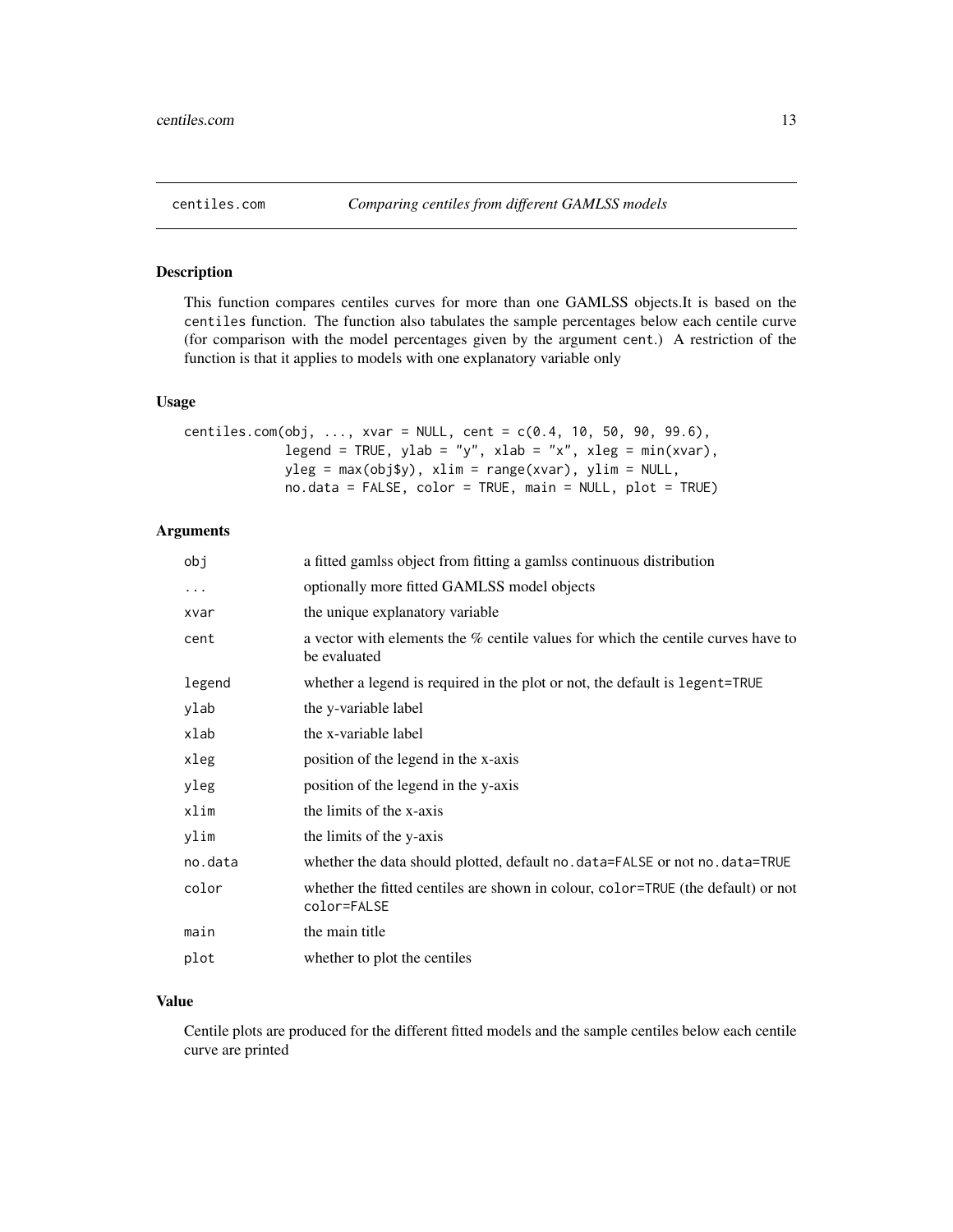#### <span id="page-13-0"></span>Warning

This function is appropriate only when one continuous explanatory variable is fitted in the model

#### Author(s)

Mikis Stasinopoulos <d.stasinopoulos@londonmet.ac.uk> and Bob Rigby <r.rigby@londonmet.ac.uk>

#### References

Rigby, R. A. and Stasinopoulos D. M.(2005). Generalized additive models for location, scale and shape, (with discussion),*Appl. Statist.*, 54, part 3, pp 507-554.

Stasinopoulos D. M., Rigby R.A. and Akantziliotou C. (2006) Instructions on how to use the GAMLSS package in R. Accompanying documentation in the current GAMLSS help files, (see also <http://www.gamlss.org/>).

#### See Also

[gamlss](#page-34-1), [centiles](#page-9-1) , [centiles.split](#page-16-1)

#### Examples

```
data(abdom)
h1<-gamlss(y~cs(x,df=3), sigma.formula=~cs(x,1),family=BCT, data=abdom)
h2<-gamlss(y~pb(x), sigma.formula=~pb(x), family=BCT, data=abdom )
centiles.com(h1,h2,xvar=abdom$x)
rm(h1,h2)
```
centiles.pred *Creating predictive centiles values*

#### **Description**

This function creates predictive centiles curves for new x-values given a GAMLSS fitted model. The function has three options: i) for given new x-values and given percentage centiles calculates a matrix containing the centiles values for y, ii) for given new x-values and standard normalized centile values calculates a matrix containing the centiles values for y, iii) for given new x-values and new y-values calculates the z-scores. A restriction of the function is that it applies to models with only one explanatory variable.

#### Usage

```
centiles.pred(obj, type = c("centiles", "z-scores", "standard-centiles"),
             xname = NULL, xvalues = NULL, power = NULL, yval = NULL,
             cent = c(0.4, 2, 10, 25, 50, 75, 90, 98, 99.6),
             dev = c(-4, -3, -2, -1, 0, 1, 2, 3, 4),
             plot = FALSE, legend = TRUE,
             ...)
```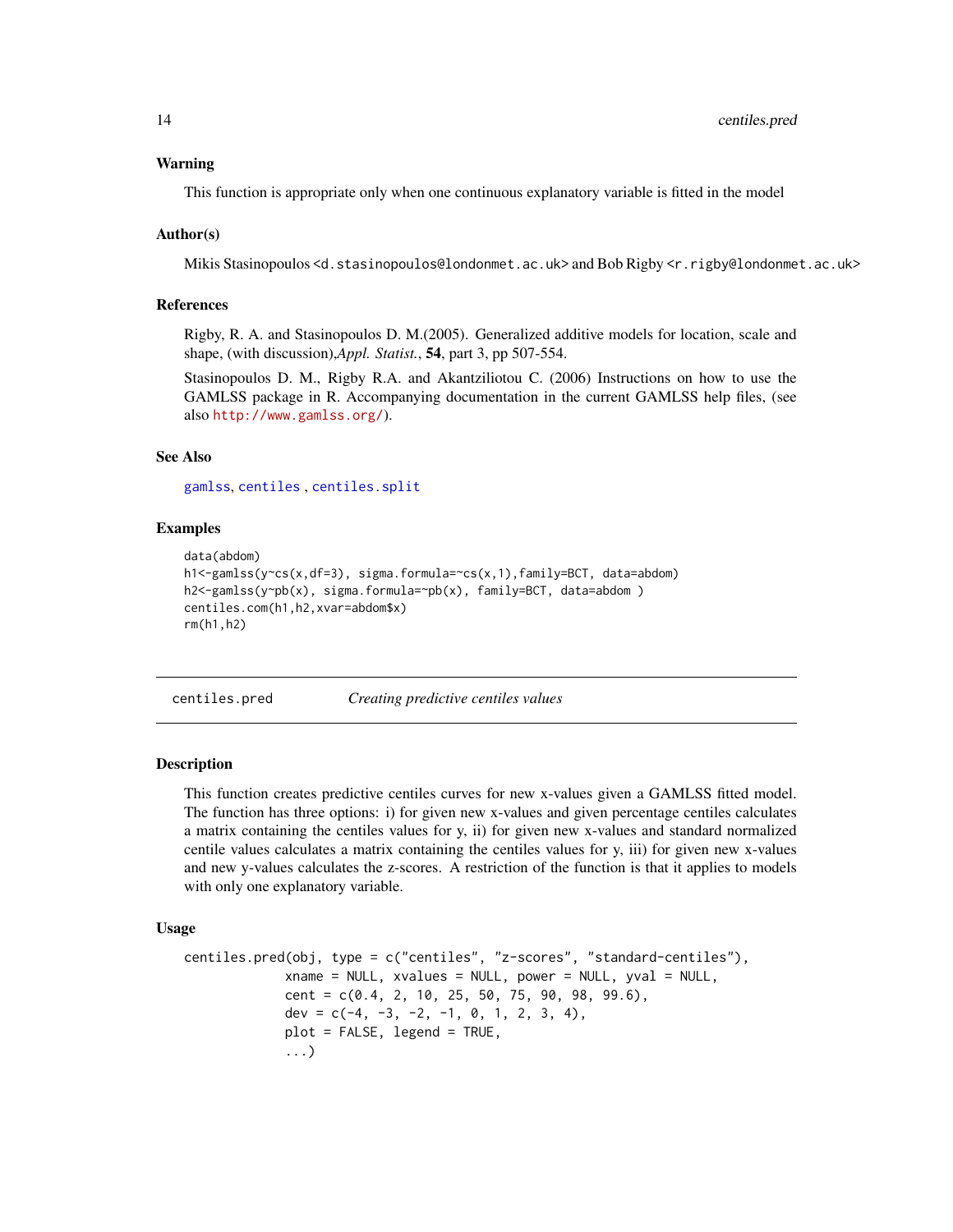# centiles.pred 15

#### **Arguments**

| obj       | a fitted gamlss object from fitting a gamlss continuous distribution                                                                                                                                                   |
|-----------|------------------------------------------------------------------------------------------------------------------------------------------------------------------------------------------------------------------------|
| type      | the default, "centiles", gets the centiles values given in the option cent. type="standard-centiles"<br>gets the standard centiles given in the dev. type="z-scores" gets the z-scores<br>for given y and x new values |
| xname     | the name of the unique explanatory variable (it has to be the same as in the<br>original fitted model)                                                                                                                 |
| xvalues   | the new values for the explanatory variable where the prediction will take place                                                                                                                                       |
| power     | if power transformation is needed (but read the note below)                                                                                                                                                            |
| yval      | the response values for a given x required for the calculation of "z-scores"                                                                                                                                           |
| cent      | a vector with elements the % centile values for which the centile curves have to<br>be evaluated                                                                                                                       |
| dev       | a vector with elements the standard normalized values for which the centile<br>curves have to be evaluated in the option type="standard-centiles"                                                                      |
| plot      | whether to plot the "centiles" or the "standard-centiles", the default is plot=FALSE                                                                                                                                   |
| legend    | whether a legend is required in the plot or not, the default is legent=TRUE                                                                                                                                            |
| $\ddotsc$ | for extra arguments                                                                                                                                                                                                    |
|           |                                                                                                                                                                                                                        |

# Value

a vector (for option type="z-scores") or a matrix for options type="centiles" or type="standard-centiles" containing the appropriate values

### Warning

See example below of how to use the function when power transofrmation is used for the x-variables

#### Note

The power option should be only used if the model

# Author(s)

Mikis Stasinopoulos , <d.stasinopoulos@londonmet.ac.uk>, based on ideas of Elaine Borghie from the World Health Organization

# References

Rigby, R. A. and Stasinopoulos D. M. (2005). Generalized additive models for location, scale and shape,(with discussion), *Appl. Statist.*, 54, part 3, pp 507-554.

Stasinopoulos D. M., Rigby R.A. and Akantziliotou C. (2006) Instructions on how to use the GAMLSS package in R. Accompanying documentation in the current GAMLSS help files, (see also <http://www.gamlss.org/>).

Stasinopoulos D. M. Rigby R.A. (2007) Generalized additive models for location scale and shape (GAMLSS) in R. *Journal of Statistical Software*, Vol. 23, Issue 7, Dec 2007, [http://www.jstatsof](http://www.jstatsoft.org/v23/i07)t. [org/v23/i07](http://www.jstatsoft.org/v23/i07).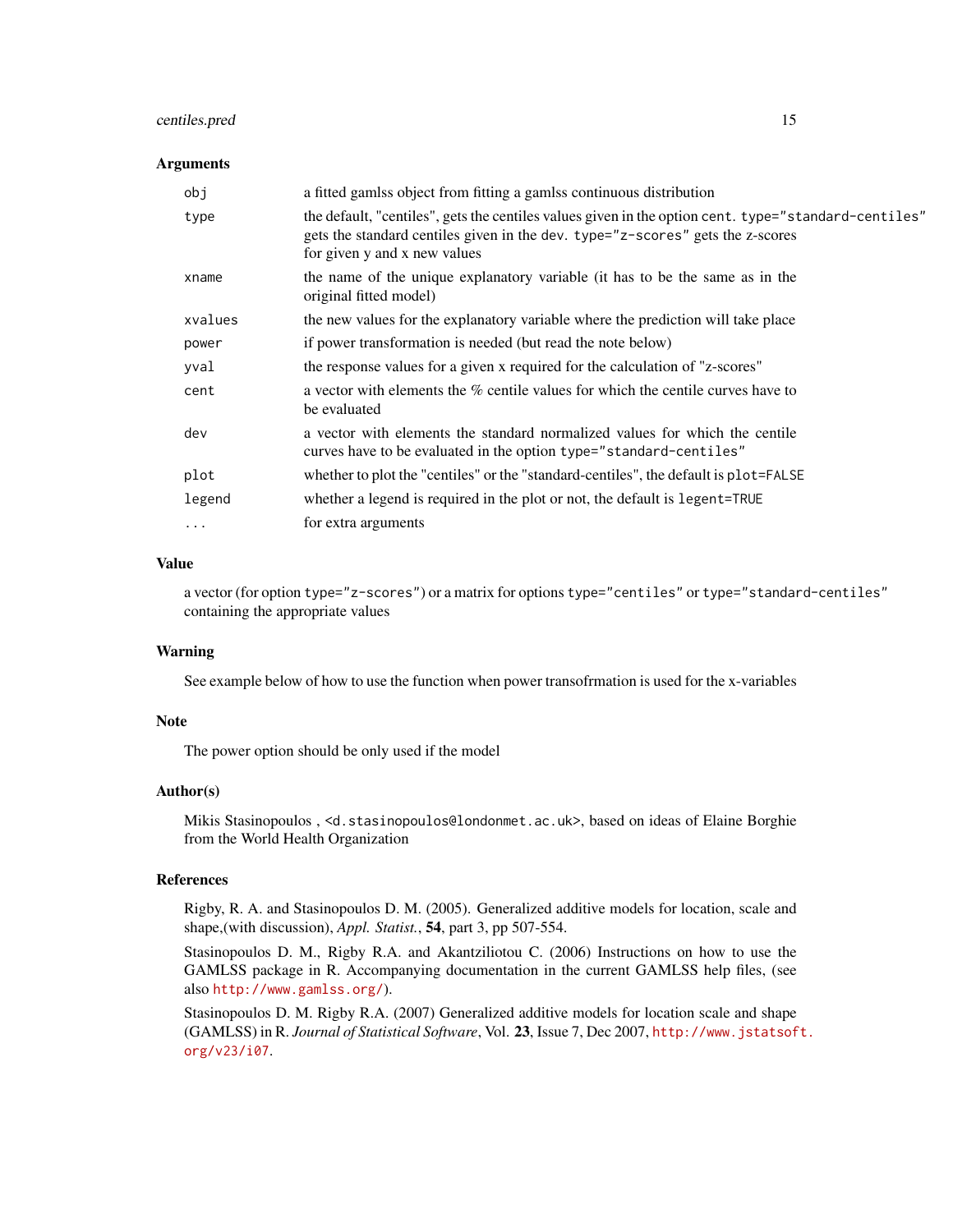#### See Also

[gamlss](#page-34-1), [centiles](#page-9-1), [centiles.split](#page-16-1)

#### Examples

```
## bring the data and fit the model
data(abdom)
a<-gamlss(y~pb(x),sigma.fo=~pb(x), data=abdom, family=BCT)
## plot the centiles
centiles(a,xvar=abdom$x)
##-----------------------------------------------------------------------------
## first use of centiles.pred()
## to calculate the centiles at new x values
##-----------------------------------------------------------------------------
newx<-seq(12,40,2)
mat <- centiles.pred(a, xname="x", xvalues=newx )
mat
## now plot the centile curves
mat <- centiles.pred(a, xname="x",xvalues=newx, plot=TRUE )
##-----------------------------------------------------------------------------
## second use of centiles.pred()
## to calculate (nornalised) standard-centiles for new x
## values using the fitted model
##-----------------------------------------------------------------------------
news \le seq(12,40,2)
mat <- centiles.pred(a, xname="x",xvalues=newx, type="standard-centiles" )
mat
## now plot the standard centiles
mat <- centiles.pred(a, xname="x",xvalues=newx, type="standard-centiles",
plot = TRUE )<br>##------------------------
                               ##-----------------------------------------------------------------------------
## third use of centiles.pred()
## if we have new x and y values what are their z-scores?
##-----------------------------------------------------------------------------
# create new y and x values and plot them in the previous plot
newx <- c(20,21.2,23,20.9,24.2,24.1,25)
newy <- c(130,121,123,125,140,145,150)
for(i in 1:7) points(newx[i],newy[i],col="blue")
## now calculate their z-scores
znewx <- centiles.pred(a, xname="x",xvalues=newx,yval=newy, type="z-scores")
znewx
## Not run:
##-----------------------------------------------------------------------------
## What we do if the x variables is transformed?
##----------------------------------------------------------------------------
## case 1 : transformed x-variable within the formula
##----------------------------------------------------------------------------
## fit model
aa <- gamlss(y~pb(x^0.5),sigma.fo=~pb(x^0.5), data=abdom, family=BCT)
## centiles works
centiles(aa,xvar=abdom$x, legend = FALSE)
newx<-seq(12,40,2)
```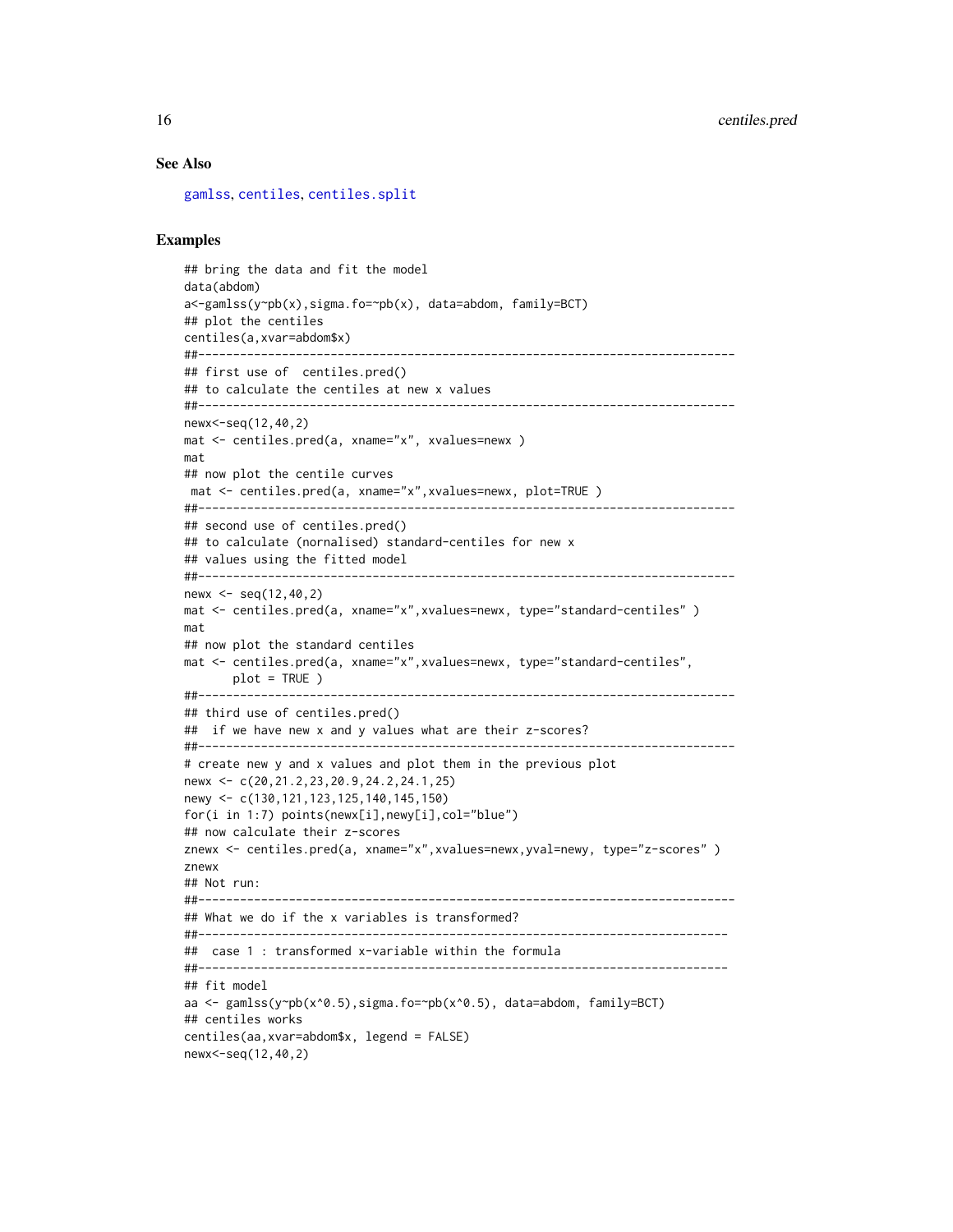# <span id="page-16-0"></span>centiles.split 17

```
mat <- centiles.pred(aa, xname="x",xvalues=newx, plot=TRUE)
mat <- centiles.pred(aa, xname="x",xvalues=c(20, 2 )
mat
xx \leq rep(mat[,1],9)
yy<-mat[,2:10]
points(xx,yy,col="red")
## case 2 : x-variable previously transformed
nx<-abdom$x^0.5
aa<-gamlss(y~pb(nx),sigma.fo=~pb(nx), data=abdom, family=BCT)
centiles(aa, xvar=abdom$x)
newd<-data.frame( abdom, nx=abdom$x^0.5)
mat <- centiles.pred(aa, xname="nx", xvalues=c(30), power=0.5, data=newd)
xxx < -rep(mat[, 1], 9)yyy<-mat[,2:10]
points(xxx,yyy,col="red")
## End(Not run)
```
<span id="page-16-1"></span>centiles.split *Plots centile curves split by x for a GAMLSS object*

#### Description

This function plots centiles curves for separate ranges of the unique explanatory variable x. It is similar to the [centiles](#page-9-1) function but the range of x is split at a user defined values xcut.point into r separate ranges. The functions also tabulates the sample percentages below each centile curve for each of the r ranges of x (for comparison with the model percentage given by cent) The model should have only one explanatory variable.

#### Usage

```
centiles.split(obj, xvar = NULL, xcut.points = NULL, n.inter = 4,
               cent = c(0.4, 2, 10, 25, 50, 75, 90, 98, 99.6),
               legend = FALSE, main = NULL, main.gsub = "@",ylab = "y", xlab = "x", ylim = NULL, overlap = \theta,
               save = TRUE, plot = TRUE, ...
```
#### **Arguments**

| obj         | a fitted gamlss object from fitting a gamlss continuous distribution                                                       |
|-------------|----------------------------------------------------------------------------------------------------------------------------|
| xvar        | the unique explanatory variable                                                                                            |
| xcut.points | the x-axis cut off points e.g. c(20,30). If xcut.points=NULL then the n.inter<br>argument is activated                     |
| n.inter     | if xcut.points=NULL this argument gives the number of intervals in which the<br>x-variable will be splited, with default 4 |
| cent        | a vector with elements the $\%$ centile values for which the centile curves are to<br>be evaluated                         |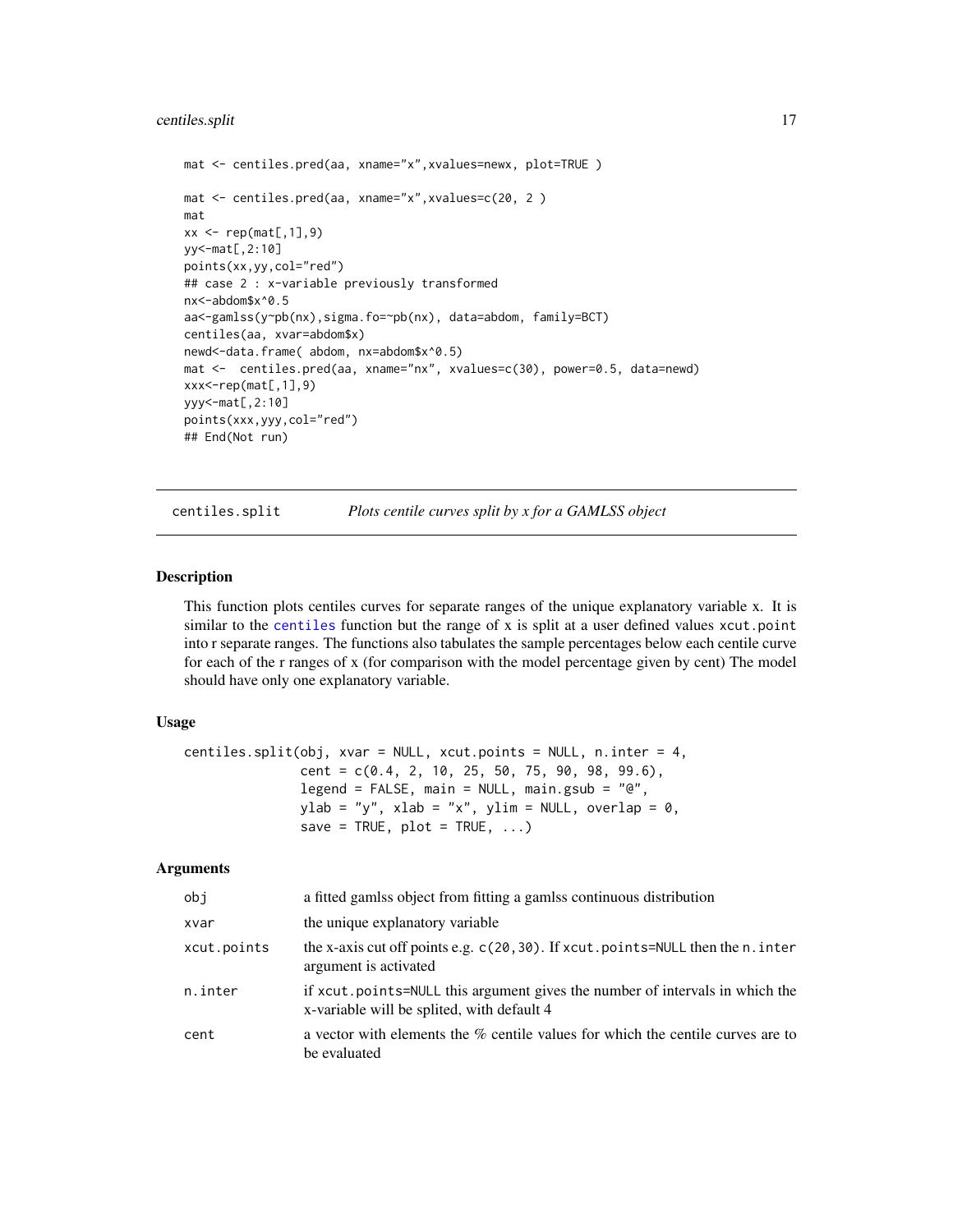| legend    | whether a legend is required in the plots or not, the default is legent=FALSE                                                                                               |
|-----------|-----------------------------------------------------------------------------------------------------------------------------------------------------------------------------|
| main      | the main title as character. If NULL the default title (shown the intervals) is<br>shown                                                                                    |
| main.gsub | if the main.gsub (with default " $@$ ") appears in the main title then it is substi-<br>tuted with the default title.                                                       |
| ylab      | the y-variable label                                                                                                                                                        |
| xlab      | the x-variable label                                                                                                                                                        |
| ylim      | the range of the y-variable axis                                                                                                                                            |
| overlap   | how much overlapping in the xvar intervals. Default value is overlap=0 for<br>non overlapping intervals                                                                     |
| save      | whether to save the sample percentages or not with default equal to TRUE. In<br>this case the functions produce a matrix giving the sample percentages for each<br>interval |
| plot      | whether to plot the centles. This option is usefull if the sample statistics only<br>are to be used                                                                         |
| $\cdots$  | for extra arguments                                                                                                                                                         |
|           |                                                                                                                                                                             |

# Value

Centile plots are produced and the sample centiles below each centile curve for each of the r ranges of x can be saved into a matrix.

#### Warning

This function is appropriate when only one continuous explanatory variable is fitted in the model

### Author(s)

Mikis Stasinopoulos, <d.stasinopoulos@londonmet.ac.uk>, Bob Rigby <r.rigby@londonmet.ac.uk>, with contributions from Elaine Borghie

# References

Rigby, R. A. and Stasinopoulos D. M. (2005). Generalized additive models for location, scale and shape,(with discussion), *Appl. Statist.*, 54, part 3, pp 507-554.

Stasinopoulos D. M., Rigby R.A. and Akantziliotou C. (2003) Instructions on how to use the GAMLSS package in R. Accompanying documentation in the current GAMLSS help files, (see also <http://www.gamlss.org/>).

Stasinopoulos D. M. Rigby R.A. (2007) Generalized additive models for location scale and shape (GAMLSS) in R. *Journal of Statistical Software*, Vol. 23, Issue 7, Dec 2007, [http://www.jstatsof](http://www.jstatsoft.org/v23/i07)t. [org/v23/i07](http://www.jstatsoft.org/v23/i07).

# See Also

[gamlss](#page-34-1) [centiles](#page-9-1), [centiles.com](#page-12-1)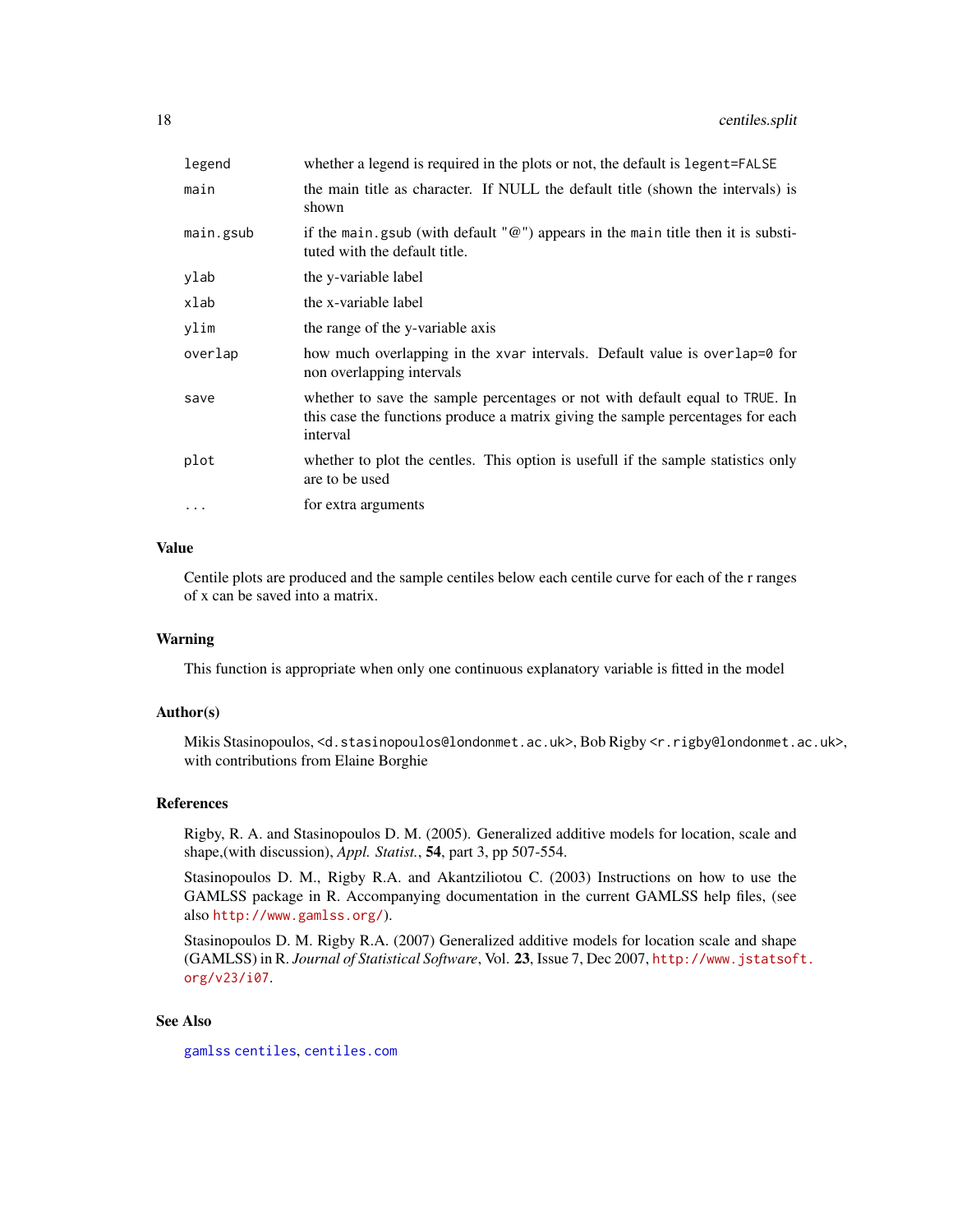# <span id="page-18-0"></span>coef.gamlss 19

#### Examples

```
data(abdom)
h<-gamlss(y~pb(x), sigma.formula=~pb(x), family=BCT, data=abdom)
mout <- centiles.split(h,xvar=abdom$x)
mout
rm(h,mout)
```
coef.gamlss *Extract Model Coefficients in a GAMLSS fitted model*

#### Description

coef.gamlss is the GAMLSS specific method for the generic function coef which extracts model coefficients from objects returned by modelling functions. 'coefficients' is an alias for coef.

# Usage

```
## S3 method for class 'gamlss'
coef(object, what = c("mu", "sigma", "nu", "tau", "tau"), ... )
```
# Arguments

| object                  | a GAMLSS fitted model                                      |
|-------------------------|------------------------------------------------------------|
| what                    | which parameter coefficient is required, default what="mu" |
| $\cdot$ $\cdot$ $\cdot$ | for extra arguments                                        |

#### Value

Coefficients extracted from the GAMLSS model object.

#### Author(s)

Mikis Stasinopoulos <d.stasinopoulos@londonmet.ac.uk>

#### References

RRigby, R. A. and Stasinopoulos D. M. (2005). Generalized additive models for location, scale and shape,(with discussion), *Appl. Statist.*, 54, part 3, pp 507-554.

Stasinopoulos D. M., Rigby R.A. and Akantziliotou C. (2006) Instructions on how to use the GAMLSS package in R. Accompanying documentation in the current GAMLSS help files, (see also <http://www.gamlss.org/>).

Stasinopoulos D. M. Rigby R.A. (2007) Generalized additive models for location scale and shape (GAMLSS) in R. *Journal of Statistical Software*, Vol. 23, Issue 7, Dec 2007, [http://www.jstatsof](http://www.jstatsoft.org/v23/i07)t. [org/v23/i07](http://www.jstatsoft.org/v23/i07).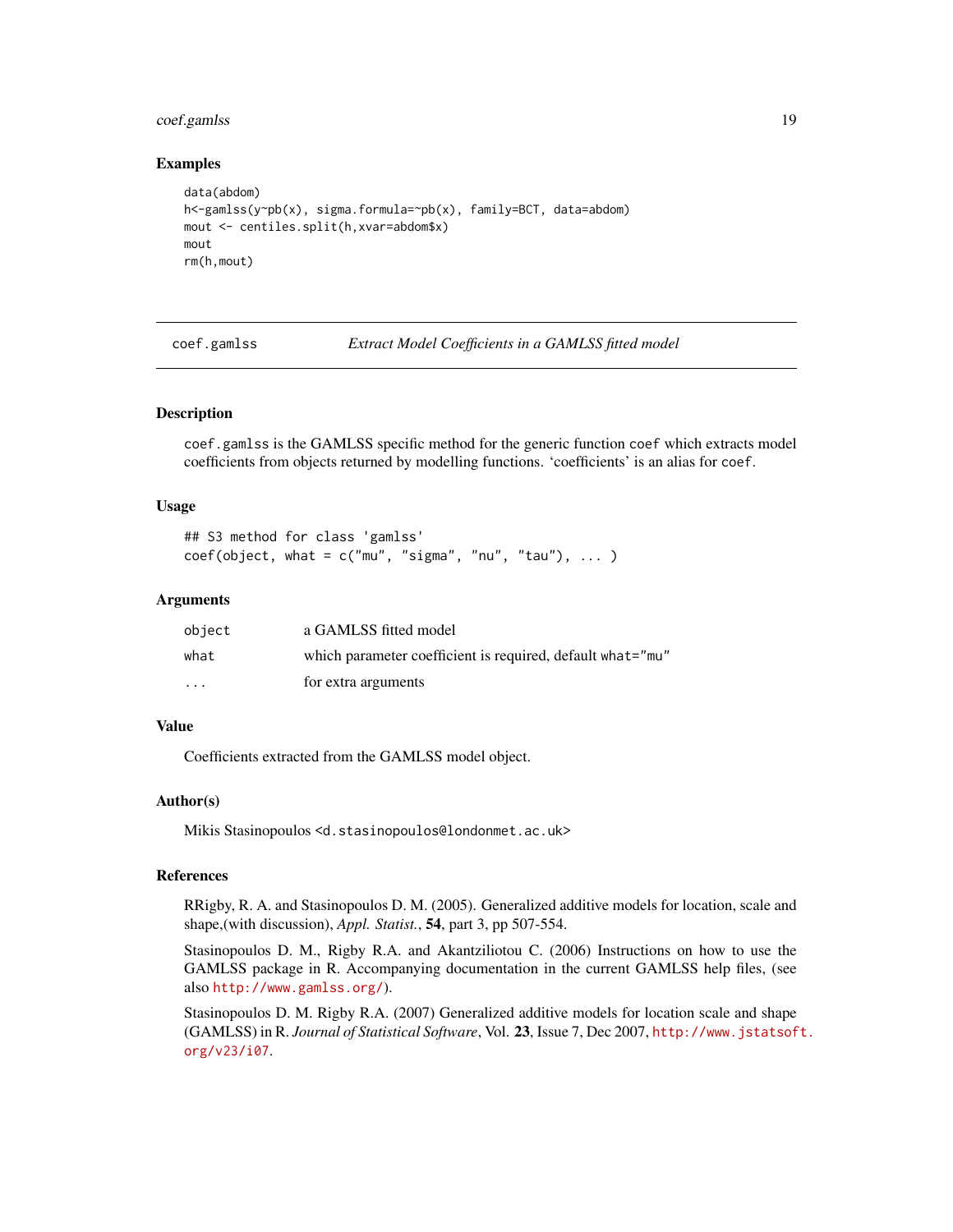# <span id="page-19-0"></span>See Also

[gamlss](#page-34-1), [deviance.gamlss](#page-22-1), [fitted.gamlss](#page-31-1)

#### Examples

```
data(aids)
h<-gamlss(y~poly(x,3)+qrt, family=PO, data=aids) #
coef(h)
rm(h)
```
cs *Specify a Smoothing Cubic Spline Fit in a GAMLSS Formula*

# Description

The functions cs() and scs() are using the cubic smoothing splines function smooth.spline() to do smoothing. They take a vector and return it with several attributes. The vector is used in the construction of the model matrix. The functions do not do the smoothing, but assigns the attributes to the vector to aid gamlss in the smoothing. The function doing the smoothing is [gamlss.cs\(](#page-40-1)). This function use the R function smooth.spline() which is then used by the backfitting function additive.fit() which is based on the original GAM implementation described in Chambers and Hastie (1992). The function gamlss.scs() differs from the function cs() in that allows cross validation of the smoothing parameters unlike the cs() which fixes the effective degrees of freedom, df. Note that the recommended smoothing function is now the function pb() which allows the estimation of the smoothing parameters using a local maximum likelihood. The function pb() is based on the penalised beta splines (P-splines) of Eilers and Marx (1996).

The (experimental) function vc is now defunct. For fitting varying coefficient models, Hastie and Tibshirani (1993) use the function pvc().

#### Usage

```
cs(x, df = 3, spare = NULL, c.spar = NULL, control = cs.contrib(...), ...)scs(x, df = NULL, spare = NULL, control = cs.contrib(…), …)cs.control(cv = FALSE, all.knots = TRUE, nknots = NULL, keep.data = TRUE,
              df.offset = 0, penalty = 1.4, control.spar = list(), ...)
```
### Arguments

| x  | the univariate predictor, (or expression, that evaluates to a numeric vector). For<br>the function vc the x argument is the vector which has its (linear) coefficient<br>change with r                                                                                                                                              |
|----|-------------------------------------------------------------------------------------------------------------------------------------------------------------------------------------------------------------------------------------------------------------------------------------------------------------------------------------|
| df | the desired equivalent number of degrees of freedom (trace of the smoother ma-<br>trix minus two for the constant and linear fit). The real smoothing parameter<br>(spar below) is found such that $df=tr(S)-2$ , where S is the implicit smoother<br>matrix. Values for df should be greater than 0, with 0 implying a linear fit. |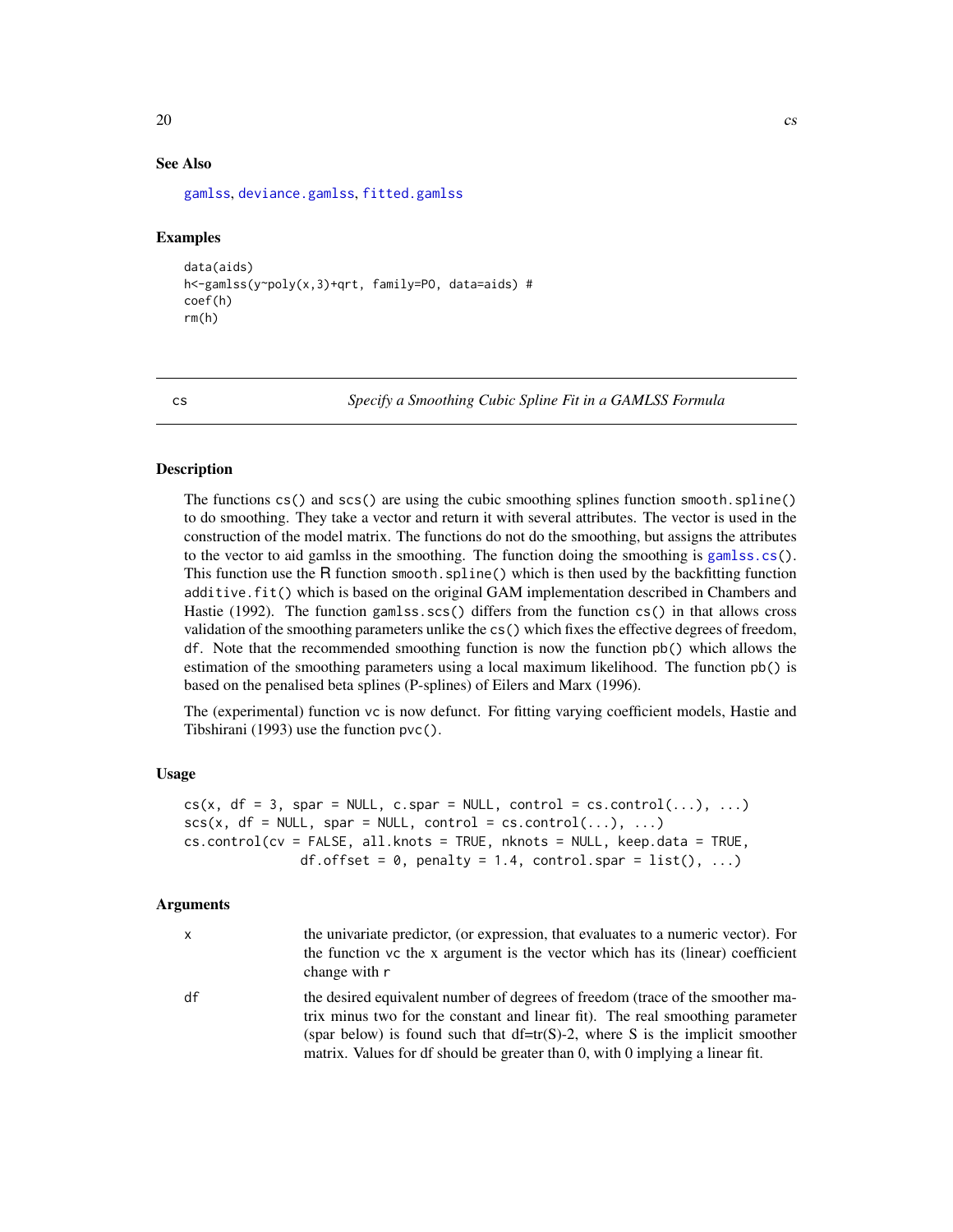| spar    | smoothing parameter, typically (but not necessarily) in (0,1]. The coefficient<br>lambda of the integral of the squared second derivative in the fit (penalised<br>log likelihood) criterion is a monotone function of 'spar', see the details in<br>smooth.spline.                                                                                                                                                                                                                                                                                                                                                                                                                                                              |
|---------|----------------------------------------------------------------------------------------------------------------------------------------------------------------------------------------------------------------------------------------------------------------------------------------------------------------------------------------------------------------------------------------------------------------------------------------------------------------------------------------------------------------------------------------------------------------------------------------------------------------------------------------------------------------------------------------------------------------------------------|
| c.spar  | This is an option to be used when the degrees of freedom of the fitted gamlss<br>object are different from the ones given as input in the option df. The de-<br>fault values used are the ones given the option control, spar in the R func-<br>tion smooth. spine() and they are c. spar= $c(-1.5, 2)$ . For very large data<br>sets e.g. 10000 observations, the upper limit may have to increase for example<br>to c. spar=c( $-1.5$ , 2.5). Use this option if you have received the warning<br>The output df are different from the input, change the control.spar'. c.spar'<br>can take both vectors or lists of length 2, for example c. spar= $c(-1.5, 2.5)$ or<br>c.spar= $list(-1.5, 2.5)$ would have the same effect. |
| control | control for the function smooth. spline(), see below                                                                                                                                                                                                                                                                                                                                                                                                                                                                                                                                                                                                                                                                             |

| control      | control for the function smooth. spline(), see below                        |
|--------------|-----------------------------------------------------------------------------|
| <b>CV</b>    | see the R function smooth.spline()                                          |
| all.knots    | see the R function smooth. spline()                                         |
| nknots       | see the R function smooth. spline()                                         |
| keep.data    | see the R function smooth.spline()                                          |
| df.offset    | see the R function smooth. spline()                                         |
| penalty      | see the R function smooth. spline(), here the default value is 1.4          |
| control.spar | see above c. spar or the equivalent argument in the function smooth. spline |
| $\cdots$     | for extra arguments                                                         |

# Details

Note that cs itself does no smoothing; it simply sets things up for the function gamlss() which in turn uses the function additive.fit() for backfitting which in turn uses gamlss.cs()

Note that cs() and scs() functions behave differently at their default values that is if df and lambda are not specified.  $cs(x)$  by default will use 3 extra degrees of freedom for smoothing for x.  $sc(x)$ by default will estimate lambda (and the degrees of freedom) automatically using generalised cross validation (GCV). Note that if GCV is used the convergence of the gamlss model can be less stable compared to a model where the degrees of freedom are fixed. This will be true for small data sets.

#### Value

the vector x is returned, endowed with a number of attributes. The vector itself is used in the construction of the model matrix, while the attributes are needed for the backfitting algorithms additive. fit(). Since smoothing splines includes linear fits, the linear part will be efficiently computed with the other parametric linear parts of the model.

#### Warning

For a user who wishes to compare the gamlss() results with the equivalent gam() results in S-plus: make sure when using S-plus that the convergence criteria epsilon and bf.epsilon in control.gam() are decreased sufficiently to ensure proper convergence in S-plus. Also note that the degrees of freedom are defined on top of the linear term in gamlss, but on top of the constant term in S-plus,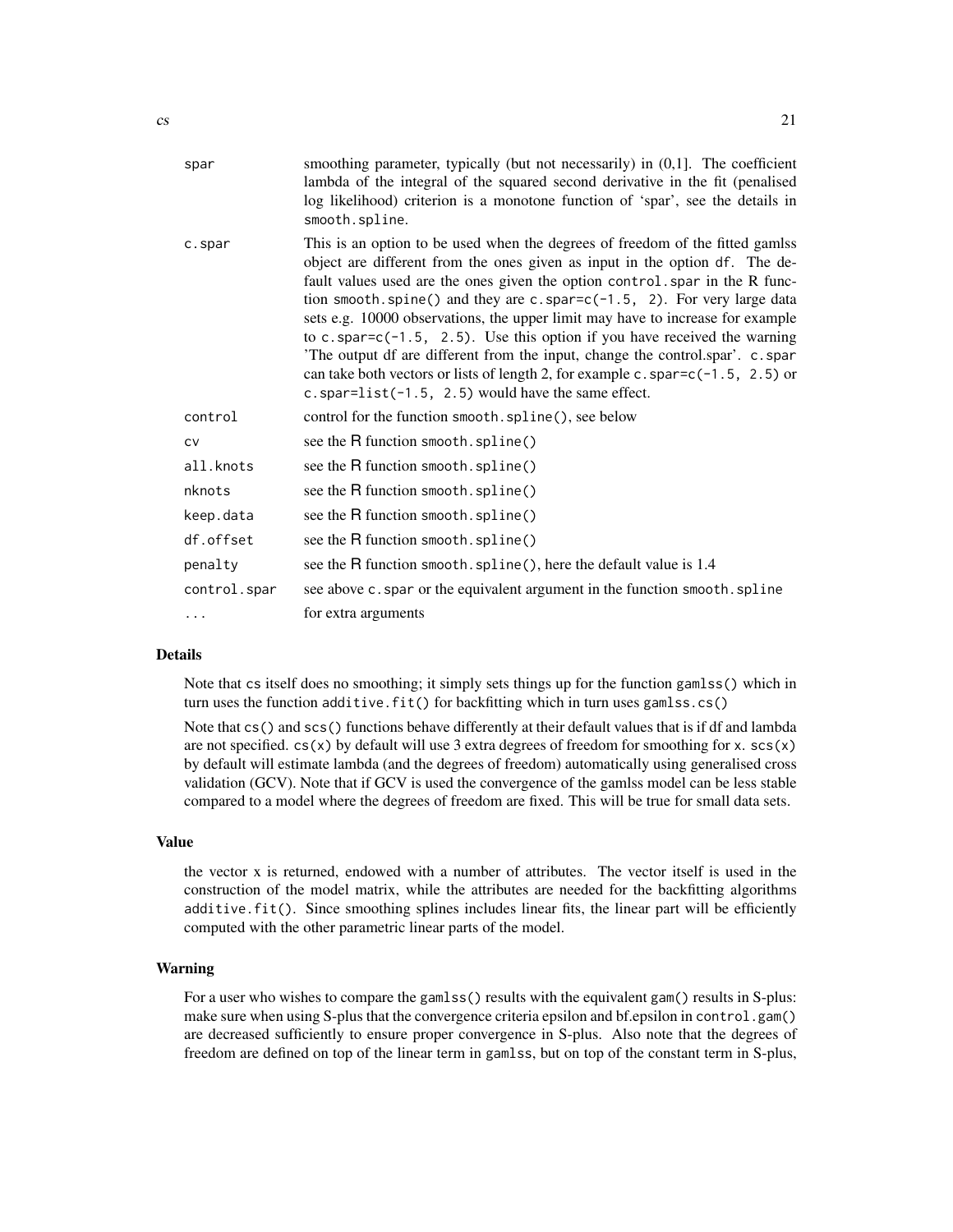(so use an extra degrees of freedom in S-plus in order to obtain comparable results to those in galmss).

Change the upper limit of spar if you received the warning 'The output df are different from the input, change the control.spar'.

For large data sets do not use expressions, e.g.  $cs(x \land 0.5)$  inside the gamlss function command but evaluate the expression, e.g.  $nx = x^0.5$ , first and then use cs(nx).

# **Note**

The degrees of freedom df are defined differently from that of the gam() function in S-plus. Here df are the additional degrees of freedom excluding the constant and the linear part of x. For example df=4 in gamlss() is equivalent to df=5 in gam() in S-plus

# Author(s)

Mikis Stasinopoulos and Bob Rigby (see also the documentation of the functionsmooth.spline() for the original authors of the cubic spline function.)

# References

Chambers, J. M. and Hastie, T. J. (1992) *Statistical Models in S*, Wadsworth & Brooks/Cole.

Eilers, P. H. C. and Marx, B. D. (1996). Flexible smoothing with B-splines and penalties (with comments and rejoinder). *Statist. Sci*, 11, 89-121.

Hastie, T. J. and Tibshirani, R. J. (1993), Varying coefficient models (with discussion),J. R. Statist. Soc. B., 55, 757-796.

Rigby, R. A. and Stasinopoulos D. M. (2005). Generalized additive models for location, scale and shape,(with discussion), *Appl. Statist.*, 54, part 3, pp 507-554.

Stasinopoulos D. M., Rigby R.A. and Akantziliotou C. (2006) Instructions on how to use the GAMLSS package in R. Accompanying documentation in the current GAMLSS help files, (see also <http://www.gamlss.org/>).

Stasinopoulos D. M. Rigby R.A. (2007) Generalized additive models for location scale and shape (GAMLSS) in R. *Journal of Statistical Software*, Vol. 23, Issue 7, Dec 2007, [http://www.jstatsof](http://www.jstatsoft.org/v23/i07)t. [org/v23/i07](http://www.jstatsoft.org/v23/i07).

#### See Also

[gamlss](#page-34-1), [gamlss.cs](#page-40-1), [pb](#page-85-1), [pvc](#page-85-1)

#### Examples

```
# cubic splines example
data(aids)
# fitting a smoothing cubic spline with 7 degrees of freedom
# plus the a quarterly effect
aids1<-gamlss(y~cs(x,df=7)+qrt,data=aids,family=PO) #
aids2<-gamlss(y~scs(x,df=5)+qrt,data=aids,family=PO) #
aids3<-gamlss(y~scs(x)+qrt,data=aids,family=PO) # using GCV
with(aids, plot(x,y))
```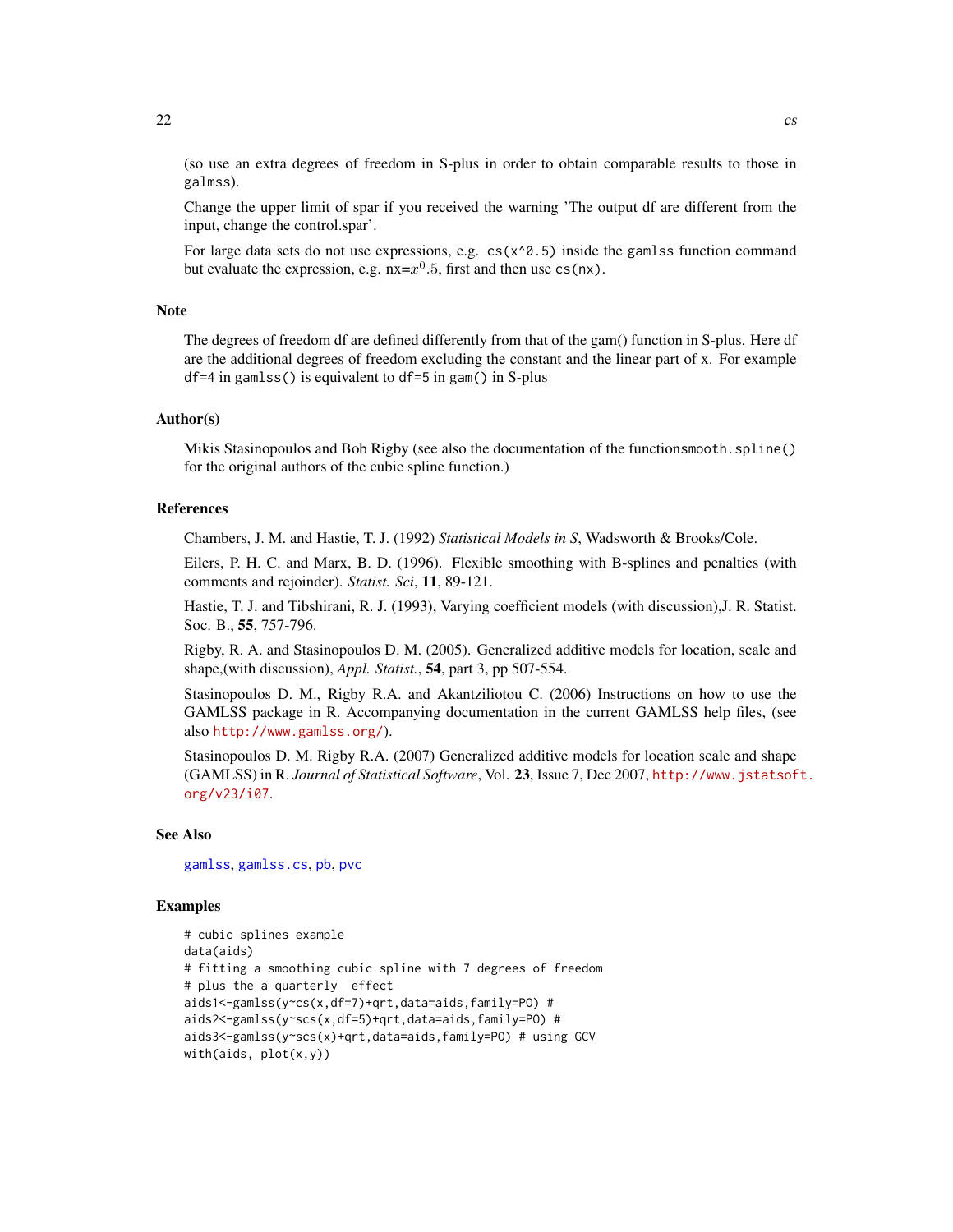# <span id="page-22-0"></span>deviance.gamlss 23

```
lines(aids$x,fitted(aids1), col="red")
lines(aids$x,fitted(aids3), col="green")
rm(aids1, aids2, aids3)
```
<span id="page-22-1"></span>deviance.gamlss *Global Deviance of a GAMLSS model*

#### Description

Returns the global, -2\*log(likelihood), or the penalized, -2\*log(likelihood)+ penalties, deviance of a fitted GAMLSS model object.

#### Usage

```
## S3 method for class 'gamlss'
deviance(object, what = c("G", "P"), ...)
```
#### Arguments

| object  | a GAMLSS fitted model                            |
|---------|--------------------------------------------------|
| what    | put "G" for Global or "P" for Penalized deviance |
| $\cdot$ | for extra arguments                              |

#### Details

deviance is a generic function which can be used to extract deviances for fitted models. deviance.gamlss is the method for a GAMLSS object.

# Value

The value of the global or the penalized deviance extracted from a GAMLSS object.

### Author(s)

Mikis Stasinopoulos <d.stasinopoulos@londonmet.ac.uk>

#### References

Rigby, R. A. and Stasinopoulos D. M. (2005). Generalized additive models for location, scale and shape,(with discussion), *Appl. Statist.*, 54, part 3, pp 507-554.

Stasinopoulos D. M., Rigby R.A. and Akantziliotou C. (2006) Instructions on how to use the GAMLSS package in R. Accompanying documentation in the current GAMLSS help files, (see also <http://www.gamlss.org/>).

Stasinopoulos D. M. Rigby R.A. (2007) Generalized additive models for location scale and shape (GAMLSS) in R. *Journal of Statistical Software*, Vol. 23, Issue 7, Dec 2007, [http://www.jstatsof](http://www.jstatsoft.org/v23/i07)t. [org/v23/i07](http://www.jstatsoft.org/v23/i07).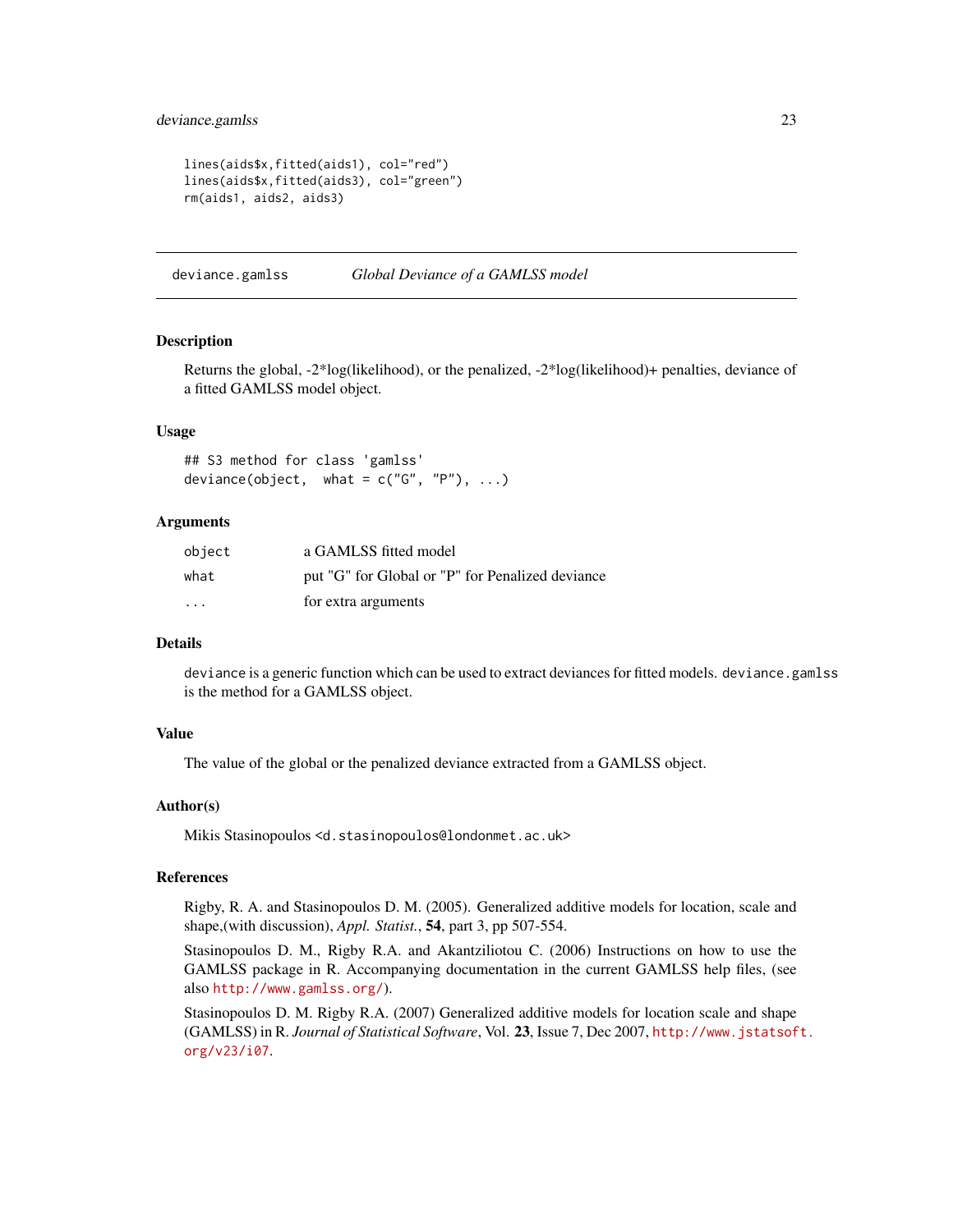# <span id="page-23-0"></span>See Also

[gamlss.family](#page-0-0), [coef.gamlss](#page-18-1), [fitted.gamlss](#page-31-1)

# Examples

```
data(aids)
h<-gamlss(y~poly(x,3)+qrt, family=PO, data=aids) #
deviance(h)
rm(h)
```
dtop *Detrended transformed Owen's plot*

# Description

Provides single or multiple detrended transformed Owen's plot, Owen (1995), for a GAMLSS fitted objects or any other fitted object which has the method resid(). This is a diagnostic tool for checking whether the normalised quantile residuals are coming from a normal distribution or not. This could be true if the horizontal line is within the confidence intervals.

#### Usage

```
dtop(object = NULL, xvar = NULL, resid = NULL,
     conf.level = c("95", "99"), n.inter = 4,
     xcut.points = NULL, overlap = 0,
     show.given = TRUE, cex = 1, pch = 21,
     line = TRUE, ...
```
# Arguments

| object      | a GAMLSS fitted object or any other fitted object which has the method resid().                           |
|-------------|-----------------------------------------------------------------------------------------------------------|
| xvar        | the explanatory variable against which the detrended Owen's plots will be plot-<br>ted                    |
| resid       | if the object is not specified the residual vector can be given here                                      |
| conf.level  | 95 (default) or 99 percent confidence interval for the plots                                              |
| n.inter     | he number of intervals in which the explanatory variable xvar will be cut                                 |
| xcut.points | the x-axis cut off points e.g. $c(20,30)$ . If xcut.points=NULL then the n.inter<br>argument is activated |
| overlap     | how much overlapping in the xvar intervals. Default value is overlap=0 for non<br>overlapping intervals   |
| show.given  | whether to show the x-variable intervals in the top of the graph, default is<br>show.given=TRUE           |
| cex         | the cex plotting parameter with default cex=1                                                             |
| pch         | the pch plotting parameter with default pch=21                                                            |
| line        | whether the detrended empirical cdf should be plotted or not                                              |
| $\cdots$    | for extra arguments                                                                                       |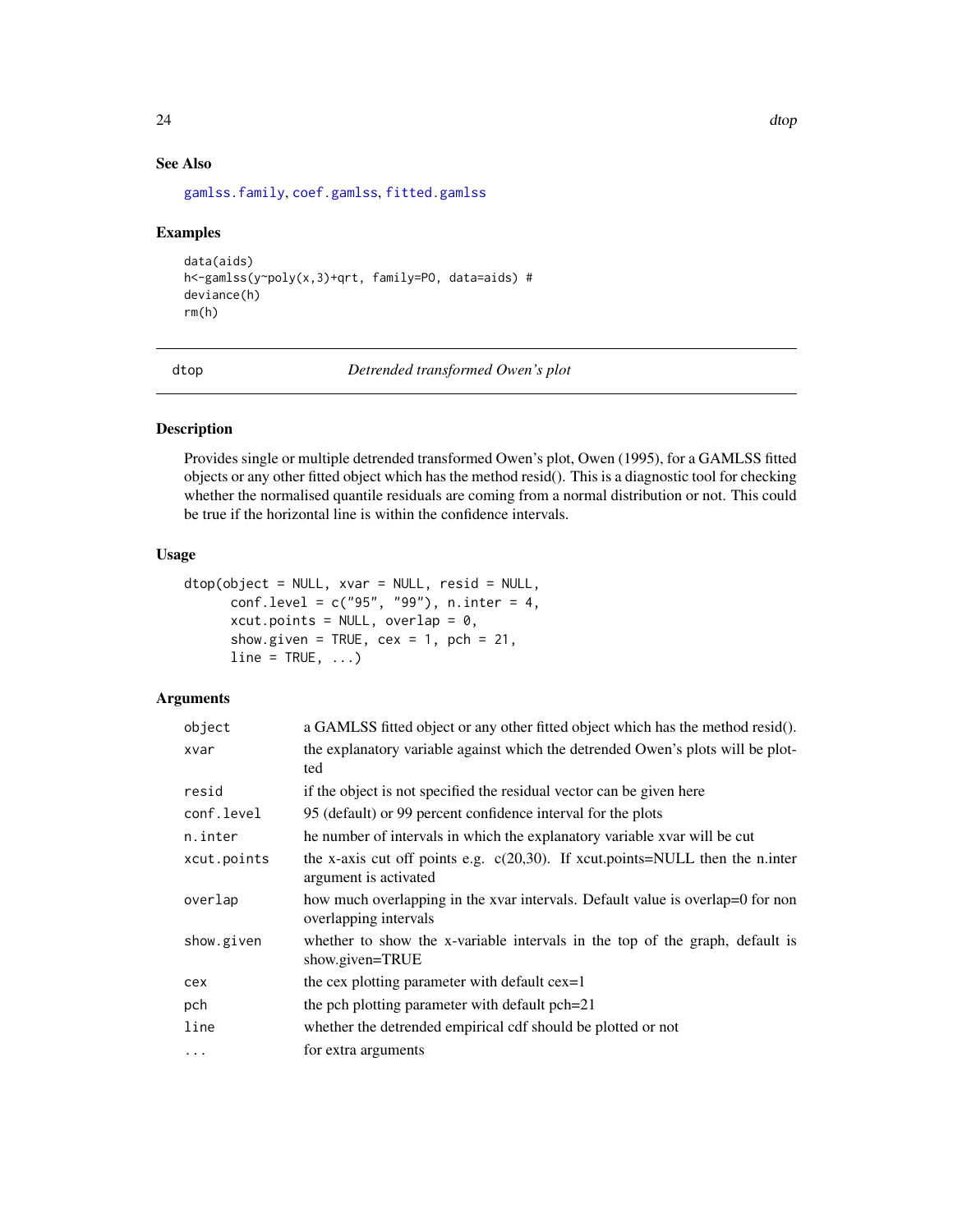# dtop 25

# Details

If the xvar argument is not specified then a single detrended Owen's plot is used, see Owen (1995). In this case the plot is a detrended nonparametric likelihood confidence band for a distribution function. That is, if the horizontal lines lies within the confidence band then the normalised residuals could have come from a Normal distribution and consequently the assumed response variable distribution is reasonable. If the xvar is specified then we have as many plots as n.iter. In this case the x-variable is cut into n.iter intervals with an equal number observations and detrended Owen's plots for each interval are plotted. This is a way of highlighting failures of the model within different ranges of the explanatory variable.

# Value

A plot is returned.

# Author(s)

Mikis Stasinopoulos, Bob Rigby and Vlassios Voudouris

#### References

Owen A. B. (1995) Nonparametric Confidence Bands for a Distribution Function. Journal of the American Statistical Association Vol. 90, No 430, pp. 516-521.

Rigby, R. A. and Stasinopoulos D. M. (2005). Generalized additive models for location, scale and shape,(with discussion), Appl. Statist., 54, part 3, 1-38.

Stasinopoulos D. M., Rigby R.A. and Akantziliotou C. (2006) Instructions on how to use the GAMLSS package in R. Accompanying documentation in the current GAMLSS help files, (see also <http://www.gamlss.org/>).

Stasinopoulos D. M. Rigby R.A. (2007) Generalized additive models for location scale and shape (GAMLSS) in R. Journal of Statistical Software, Vol. 23, Issue 7, Dec 2007, [http://www.jstatsof](http://www.jstatsoft.org/v23/i07)t. [org/v23/i07](http://www.jstatsoft.org/v23/i07).

#### See Also

[wp](#page-118-1)

# Examples

```
data(abdom)
a<-gamlss(y~pb(x),sigma.fo=~pb(x,1),family=LO,data=abdom)
dtop(a)
dtop(a, xvar=abdom$x)
rm(a)
```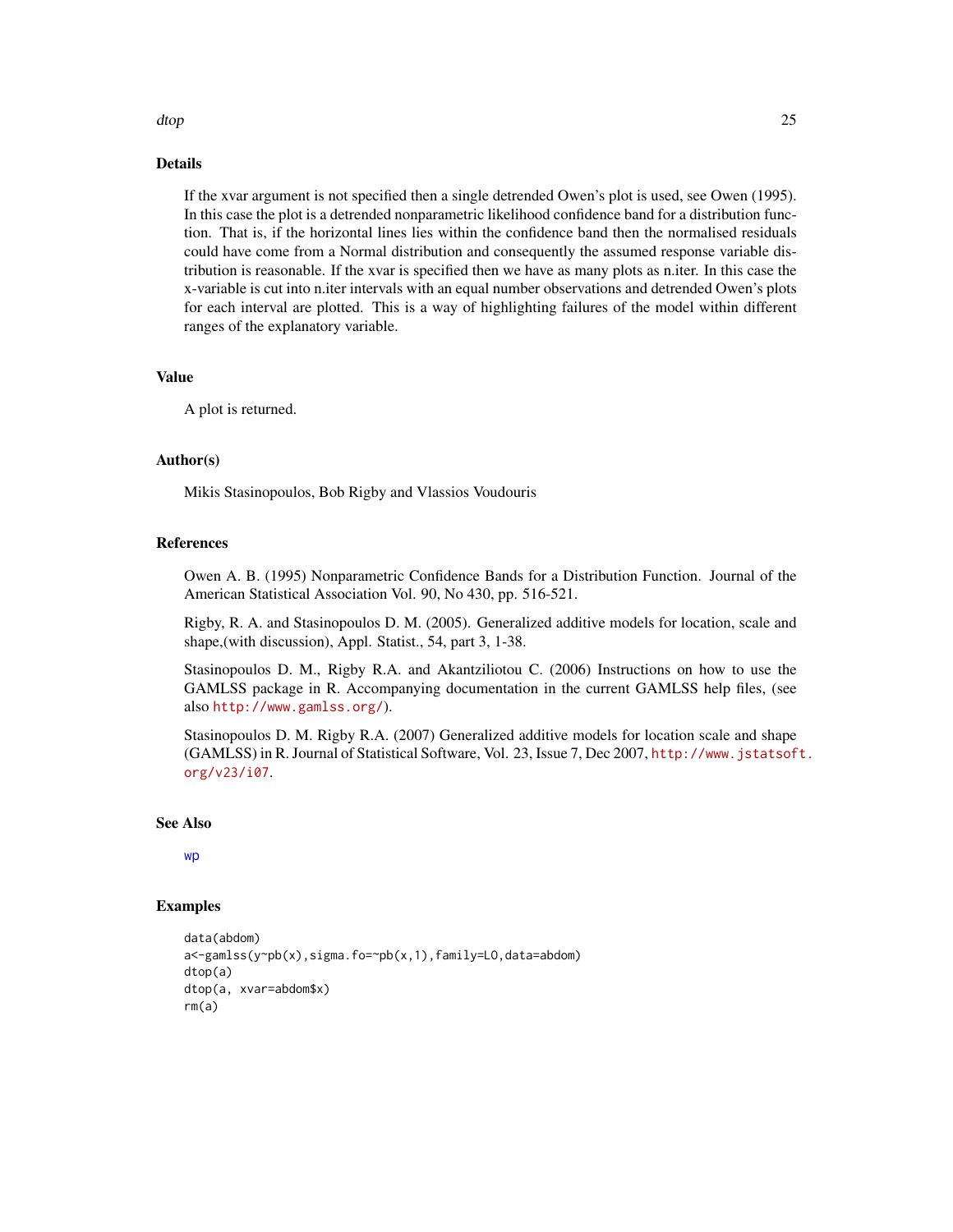## <span id="page-25-0"></span>Description

The functions edf() and edfAll() can be used to obtained the effective degrees of freedom for different additive terms for the distribution parameters in a gamlss model.

#### Usage

```
edf(obj, what = c("mu", "sigma", "nu", "tau"), print = TRUE, ...)
edfAll(obj, ...)
```
#### Arguments

| obi   | A gamlss fitted model                              |
|-------|----------------------------------------------------|
| what  | which of the four parameters mu, sigma, nu or tau. |
| print | whether to print the label                         |
|       | for extra arguments                                |

#### Value

The function edfAll() re turns a list of edf for all the fitted parameters. The function edf() a vector of edf.

#### Note

The edf given are the ones fitted in the backfitting so the usually contained (depending on the additive term) the contatnt and the linear part.

#### Author(s)

Mikis Stasinopoulos <d.stasinopoulos@londonmet.ac.uk>

#### References

Rigby, R. A. and Stasinopoulos D. M. (2005). Generalized additive models for location, scale and shape,(with discussion), *Appl. Statist.*, 54, part 3, pp 507-554.

Stasinopoulos D. M., Rigby R.A. and Akantziliotou C. (2006) Instructions on how to use the GAMLSS package in R. Accompanying documentation in the current GAMLSS help files, (see also <http://www.gamlss.org/>).

Stasinopoulos D. M. Rigby R.A. (2007) Generalized additive models for location scale and shape (GAMLSS) in R. *Journal of Statistical Software*, Vol. 23, Issue 7, Dec 2007, [http://www.jstatsof](http://www.jstatsoft.org/v23/i07)t. [org/v23/i07](http://www.jstatsoft.org/v23/i07).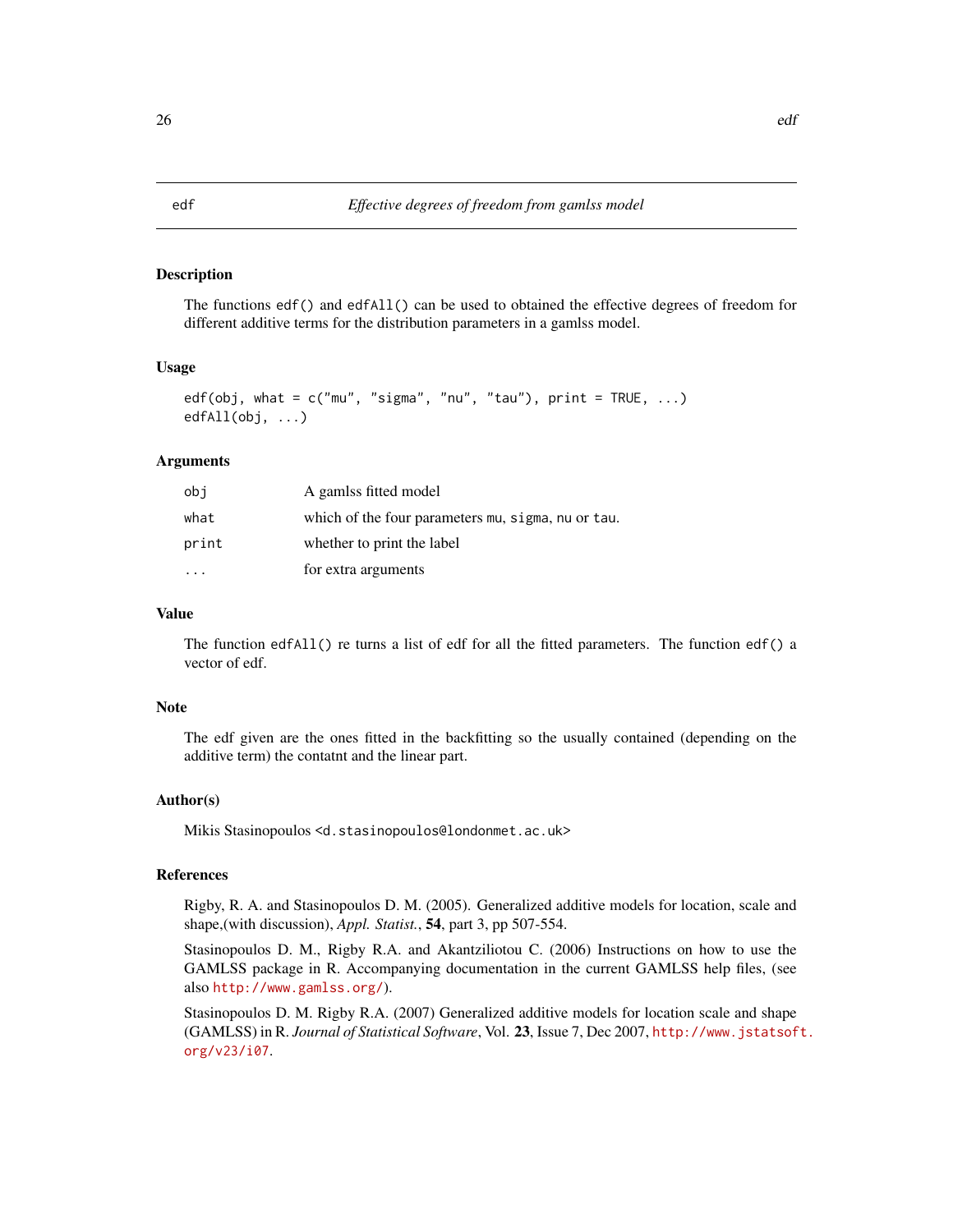# <span id="page-26-0"></span>find.hyper 27

# See Also

[gamlss](#page-34-1)

# Examples

```
library(gamlss.data)
data(usair)
m1<- gamlss(y~pb(x1)+pb(x2)+pb(x6), data=usair)
edfAll(m1)
edf(m1)
```
find.hyper *A function to select values of hyper-parameters in a GAMLSS model*

#### Description

This function selects the values of hyper parameters and/or non-linear parameters in a GAMLSS model. It uses the R function optim which then minimises the generalised Akaike information criterion (GAIC) with a user defined penalty.

# Usage

```
find.hyper(model = NULL, parameters = NULL, other = NULL, k = 2,
       steps = c(0.1), lower = -Inf, upper = Inf, method = "L-BFGS-B",
        ...)
```
# Arguments

| model      | this is a GAMLSS model in quote(). e.g.<br>quate(gamlss(y~cs(x,df=p[1]),sigma.fo=~cs(x,df=p[2]),data=abdom))<br>where $p[1]$ and $p[2]$ denote the parameters to be estimated                         |
|------------|-------------------------------------------------------------------------------------------------------------------------------------------------------------------------------------------------------|
| parameters | the starting values in the search of the optimum hyper-parameters and/or non-<br>linear parameters e.g. parameters= $c(3,3)$                                                                          |
| other      | this is used to optimise other non-parameters, for example a transformation of<br>the explanatory variable of the kind $x^{p[3]}$ , others=quote(nx<-x^p[3]) where<br>nx is now in the model formula  |
| k          | specifies the penalty in the GAIC, (the default is 2) e.g. $k=3$                                                                                                                                      |
| steps      | the steps taken in the optimisation procedure [see the ndeps option in optim()],<br>by default is set to 0.1 for all hyper parameters and non-linear parameters                                       |
| lower      | the lower permissible level of the parameters i.e. lower= $c(1, 1)$ this does not<br>apply if a method other than the default method "L-BFGS-B" is used                                               |
| upper      | the upper permissible level of the parameters i.e. upper= $c(30, 10)$ , this is not<br>apply if a method other than the default method "L-BFGS-B" is used                                             |
| method     | the method used in optim() to numerically minimise the GAIC over the hyper-<br>parameters and/or non-linear parameters. By default this is "L-BFGS-B" to al-<br>low box-restriction on the parameters |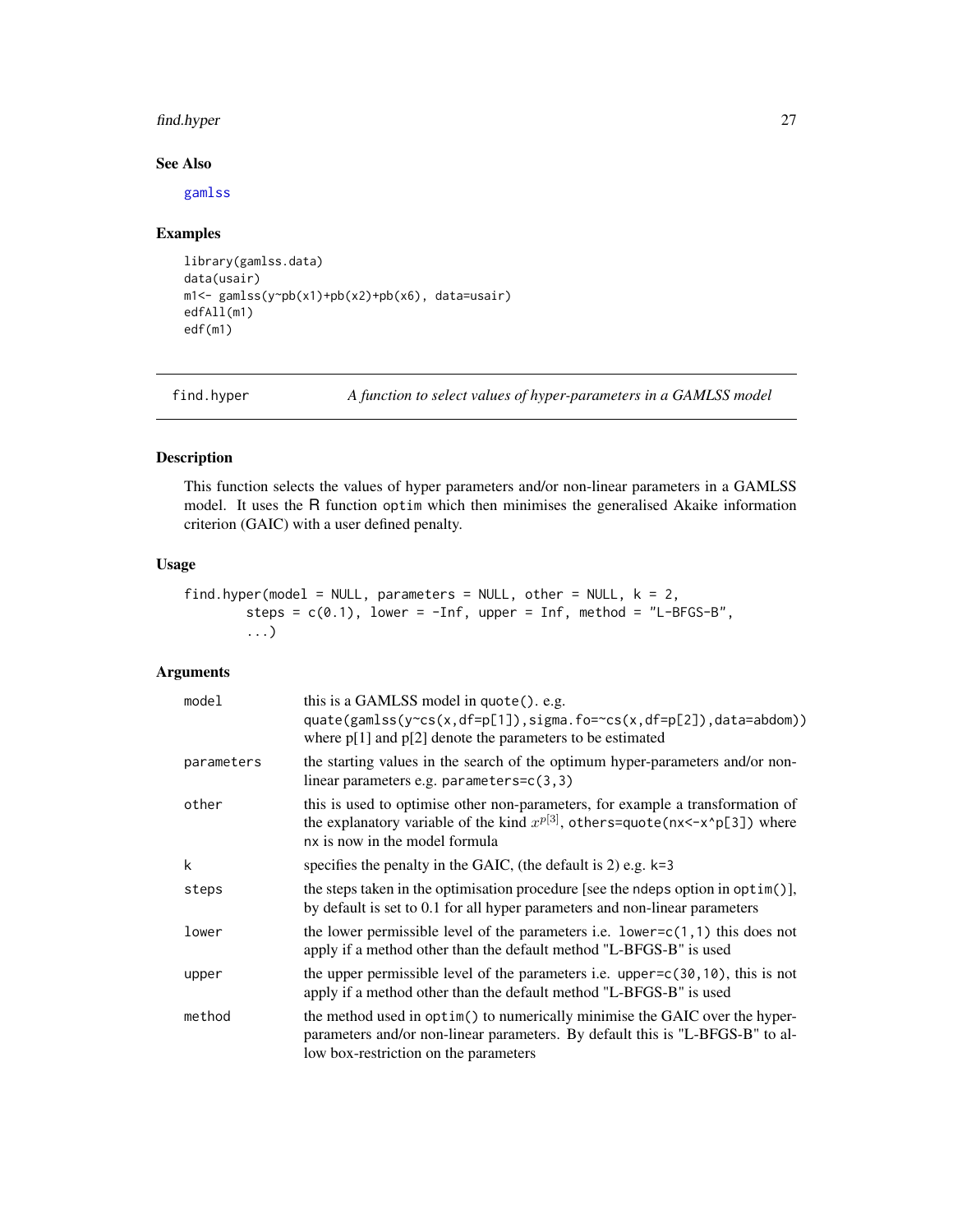... for extra arguments to be passed to the R function optim() used in the optimisation

#### Details

This historically was an experimental function which worked well for the search of the optimum degrees of freedom and non-linear parameters (e.g. power parameter  $\lambda$  used to transform x to  $x^{\lambda}$ ). With the introduction of the P-Spline smoothing function  $pb()$  the function find. hyper() became almost redundant. find.hyper() takes lot longer than pb() to find automatically the hyper parameters while both method produce similar results. See below the examples for a small demonstration.

#### Value

The function turns the same output as the function optim()

| par         | the optimum hyper-parameter values                                                                  |
|-------------|-----------------------------------------------------------------------------------------------------|
| value       | the minimised value of the GAIC                                                                     |
| counts      | A two-element integer vector giving the number of calls to 'fn' and 'gr' respec-<br>tively          |
| convergence | An integer code. '0' indicates successful convergence, see the function optim()<br>for other errors |
| message     | A character string giving any additional information returned by the optimiser,<br>or 'NULL'        |

# Warning

It may be slow to find the optimum

#### Author(s)

Mikis Stasinopoulos

#### References

Rigby, R. A. and Stasinopoulos D. M. (2005). Generalized additive models for location, scale and shape,(with discussion), *Appl. Statist.*, 54, part 3, pp 507-554.

Stasinopoulos D. M., Rigby R.A. and Akantziliotou C. (2006) Instructions on how to use the GAMLSS package in R. Accompanying documentation in the current GAMLSS help files, (see also <http://www.gamlss.org/>).

Stasinopoulos D. M. Rigby R.A. (2007) Generalized additive models for location scale and shape (GAMLSS) in R. *Journal of Statistical Software*, Vol. 23, Issue 7, Dec 2007, [http://www.jstatsof](http://www.jstatsoft.org/v23/i07)t. [org/v23/i07](http://www.jstatsoft.org/v23/i07).

# See Also

[gamlss](#page-34-1), [plot.gamlss](#page-72-1), [optim](#page-0-0)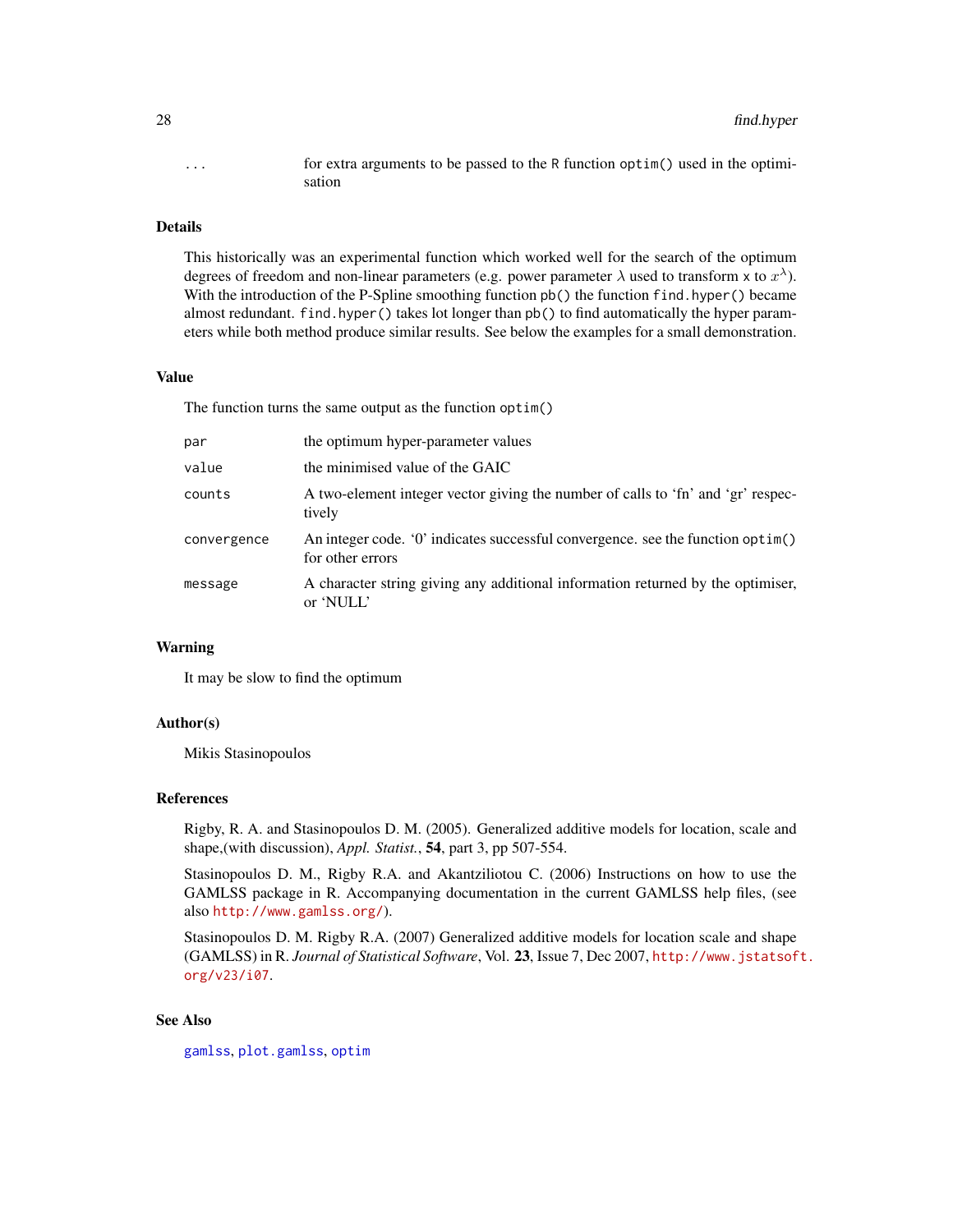#### find.hyper 29

#### Examples

```
## Not run:
data(abdom)
# Example estimating the smoothing parameters for mu and
# the transformation parameters for x
# declare the model
mod1<-quote(gamlss(y~cs(nx,df=p[1]),family=BCT,data=abdom,
                        control=gamlss.control(trace=FALSE)))
# since we want also to find the transformation for x
# we use the "other"" option
op <- find.hyper(model=mod1, other=quote(nx<-x^p[2]), parameters=c(3,0.5),
            lower=c(1,0.001), steps=c(0.1,0.001))
op
# the optimum parameters found are
\# p = (p[1], p[2]) = (3.113218 \ 0.001000) = (df for mu, lambda)# so it needs df = 3 on top of the constant and linear
# in the cubic spline model for mu since p[1] is approximately 3
# and log transformation for x since p[2] is approximately 0
# here is an example with no data declaration in define the model
# we have to attach the data
attach(abdom)
mod2 <- quote(gamlss(y~cs(nx,df=p[1]),family=BCT,
                control=gamlss.control(trace=FALSE)))
op2<-find.hyper(model=mod2, other=quote(nx<-x^p[2]), parameters=c(3,0.5),
                lower=c(1,0.001), steps=c(0.1,0.001))
op2
detach(abdom)
#--------------------------------------------------------------
# showing different ways of estimating the smoothing parameter
# get the df using local ML (PQL)
m0 <- gamlss(y~pb(x), data=abdom)
# get the df using local GAIC
m1<-gamlss(y~pb(x, method="GAIC", k=2), data=abdom)
# fiiting cubic splines with fixed df's at 3
m2<-gamlss(y~cs(x, df=3), data=abdom)
# fitting cubic splines using find hyper (global GAIC)
mod1 <- quote(gamlss(y~cs(x, df=p[1]),family=BCT,data=abdom,control=gamlss.control(trace=FALSE)))
op <- find.hyper(model=mod1, parameters=c(3), lower=c(1,0.001), steps=c(0.1,0.001))
# now fit final model
m3 <- gamlss(y~cs(x, df=op$par), data=abdom)
# effetive degrees of fredom for the 4 models
edf(m0);edf(m1); m2$mu.df; m3$mu.df
# deviances for the four models
deviance(m0); deviance(m1); deviance(m2); deviance(m3)
# their GAIC
GAIC(m0,m1,m2,m3)
# plotting the models
plot(y~x, data=abdom, type="n")
lines(fitted(m3)~abdom$x, col="red")
lines(fitted(m1)~abdom$x, col="green")
lines(fitted(m0)~abdom$x, col="blue")
# almost identical
```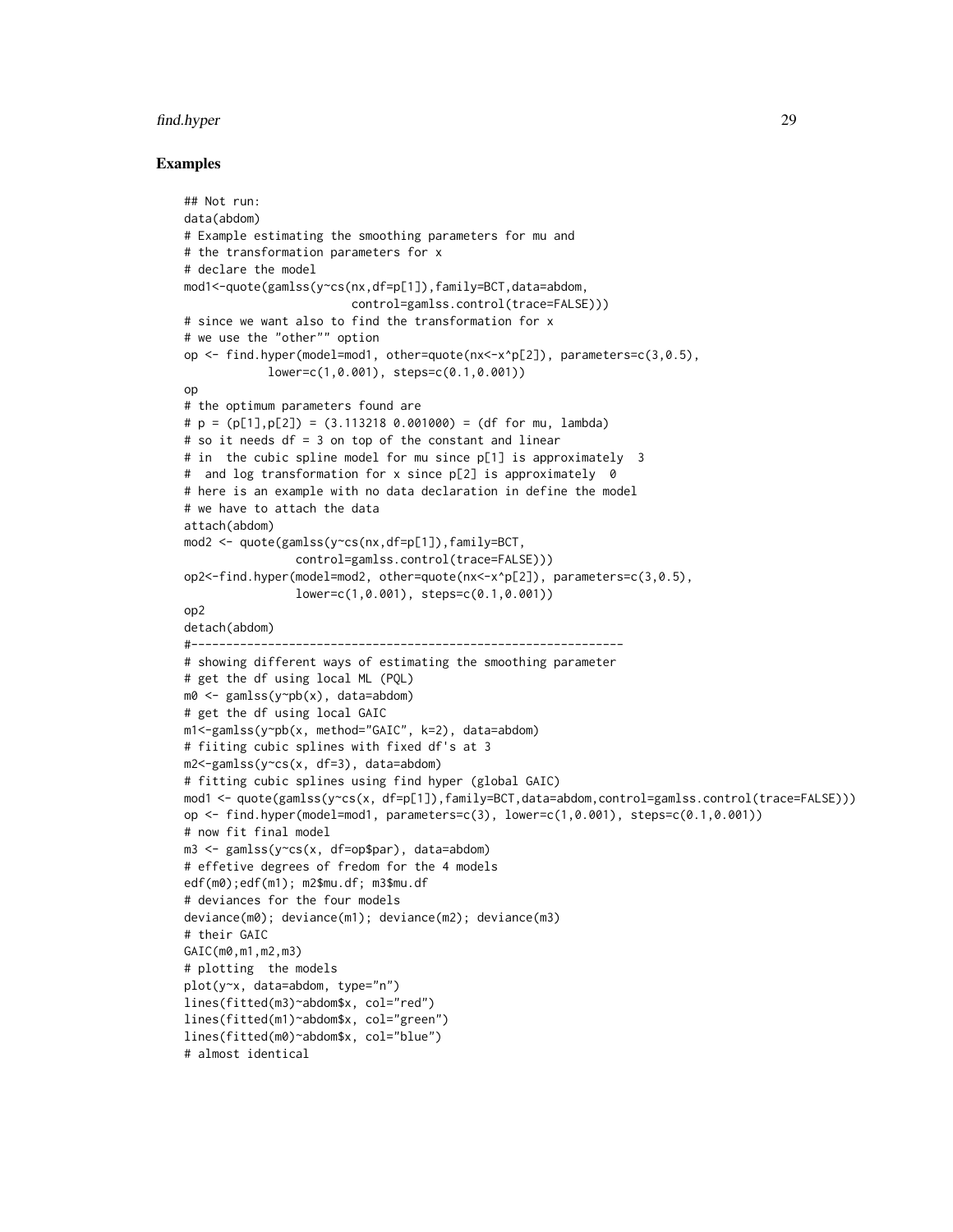```
## End(Not run)
```
fitDist *Fits Different Parametric* gamlss.family *distributions to data*

#### **Description**

This function is using the function gamlssML() to fit all relevant parametric gamlss.family distributions to a data vector. The final model is the one which is selected by the generalised Akaike information criterion with penalty k.

#### Usage

```
fitDist(y, k = 2,
     type = c("realAll", "realline", "realplus", "real0to1", "counts", "binom"),
      try.gamlss = FALSE, extra = NULL, data = NULL, ...)
```
# Arguments

| $\mathbf{y}$ | the data vector                                                                                   |
|--------------|---------------------------------------------------------------------------------------------------|
| k            | the penalty for the GAIC with default values k=2 the standard AIC                                 |
| type         | the type of distribution to be tried see details                                                  |
| try.gamlss   | if gamlssML() failed whether should try gamlss instead. This will slow up<br>things for big data. |
| extra        | whether extra distribution should be tried which are not in the type list                         |
| data         | the data frame where y ca be found                                                                |
| $\ddotsc$    | for extra arguments to be passed to gamlss $ML()$ to gamlss $()$                                  |

#### Details

The following are the different type argument:

- realAll all the gamlss. family continuous distributions defined on the real line, i.e. realline plus realplus
- reallinethe gamlss.family continuous distributions : "GU", "RG" ,"LO", "NET", "TF", "PE", "SN1", "SN2", "SHASH", "EGB2", "JSU", "SEP1", "SEP2", "SEP3", "SEP4","ST1", "ST2", "ST3", "ST4", "ST5", "GT"
- realplus the gamlss.family continuous distributions in the positive leal line: "EXP","GA","IG","LNO", "WEI3", "BCCGo", "exGAUS", "GG", "GIG", "BCTo", "BCPEo"
- real0to1the gamlss.family continuous distributions from 0 to 1: "BE", "BEINF", "BE-INF0", "BEINF1", "BEOI", "BEZI", "GB1"
- countsthe gamlss.family distributions for counts: "PO", "LG", "NBI", "NBII", "PIG", "DEL", "SI", "ZIP", "ZAP", "ZALG", "ZANBI", "ZIP2", "ZIPIG"
- binomthe gamlss.family distributions for binomial type data :"BI", "BB", "ZIBI", "ZIBB", "ZABI", "ZABB"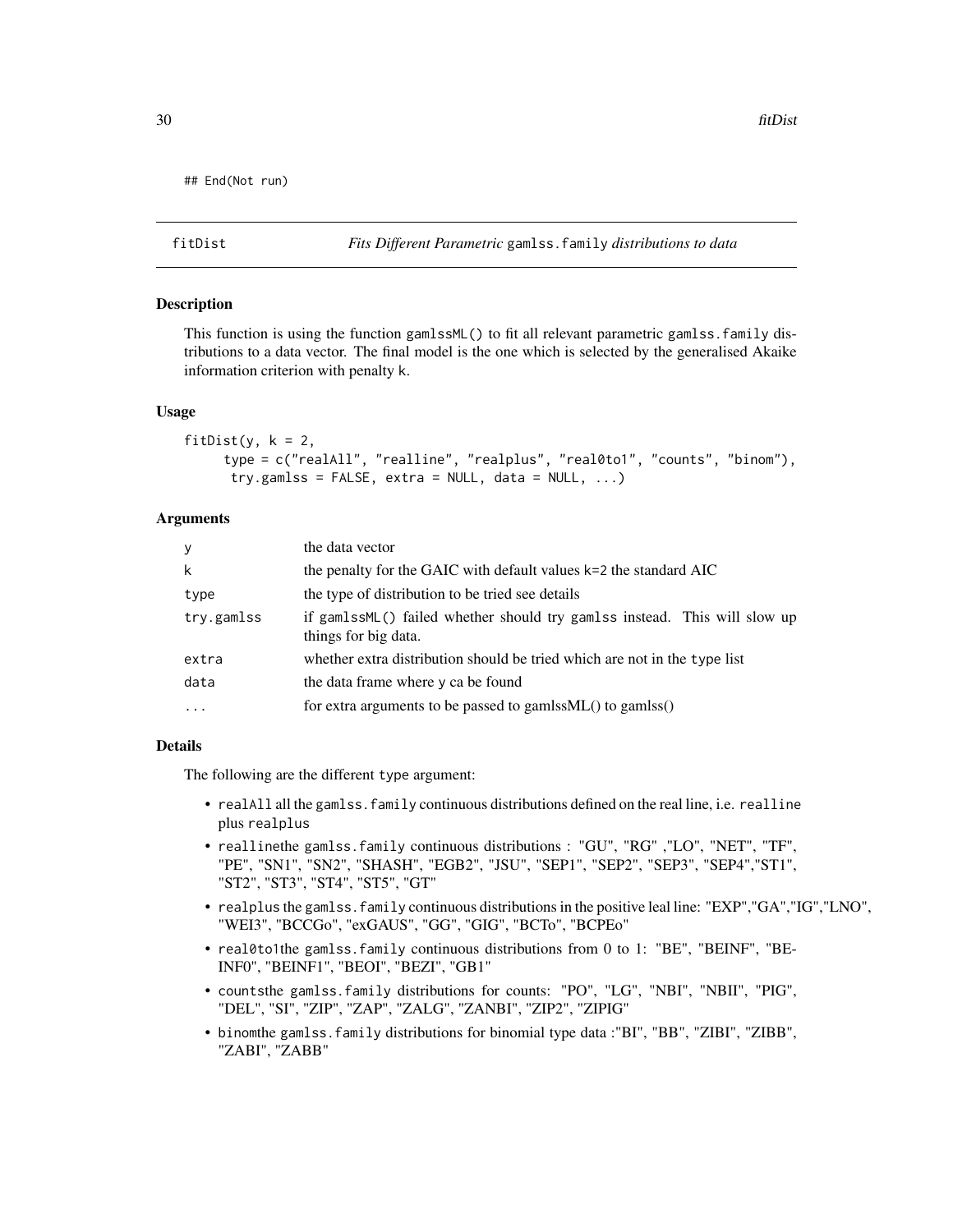#### fitDist 31

# Value

A gamlssML object with two extra components:

| fits   | an ordered list according to the GAIC of the fitted distribution       |
|--------|------------------------------------------------------------------------|
| failed | the distributions where the gamlssML)() (or gamlss()) fits have failed |

## Author(s)

Mikis Stasinopoulos <d.stasinopoulos@londonmet.ac.uk>, Bob Rigby <r.rigby@londonmet.ac.uk>, Vlasis Voudouris <v.voiudouris@londonmet.ac.uk> and Majid Djennad <m.djennad.londonmet.ac.uk>

#### References

Rigby, R. A. and Stasinopoulos D. M. (2005). Generalized additive models for location, scale and shape,(with discussion), *Appl. Statist.*, 54, part 3, pp 507-554.

Stasinopoulos D. M., Rigby R.A. and Akantziliotou C. (2006) Instructions on how to use the GAMLSS package in R. Accompanying documentation in the current GAMLSS help files, (see also <http://www.gamlss.org/>).

Stasinopoulos D. M. Rigby R.A. (2007) Generalized additive models for location scale and shape (GAMLSS) in R. *Journal of Statistical Software*, Vol. 23, Issue 7, Dec 2007, [http://www.jstatsof](http://www.jstatsoft.org/v23/i07)t. [org/v23/i07](http://www.jstatsoft.org/v23/i07).

#### See Also

[gamlss](#page-34-1),[gamlssML](#page-46-1)

#### Examples

```
y <- rt(100, df=1)
m1<-fitDist(y, type="realline")
m1$fits
m1$failed
# an example of using extra
## Not run:
library(gamlss.tr)
data(tensile)
gen.trun(par=1,family="GA", type="right")
gen.trun(par=1,"LOGNO", type="right")
gen.trun(par=c(0,1),"TF", type="both")
ma<-fitDist(str, type="real0to1", extra=c("GAtr", "LOGNOtr", "TFtr"), data=tensile)
```
## End(Not run)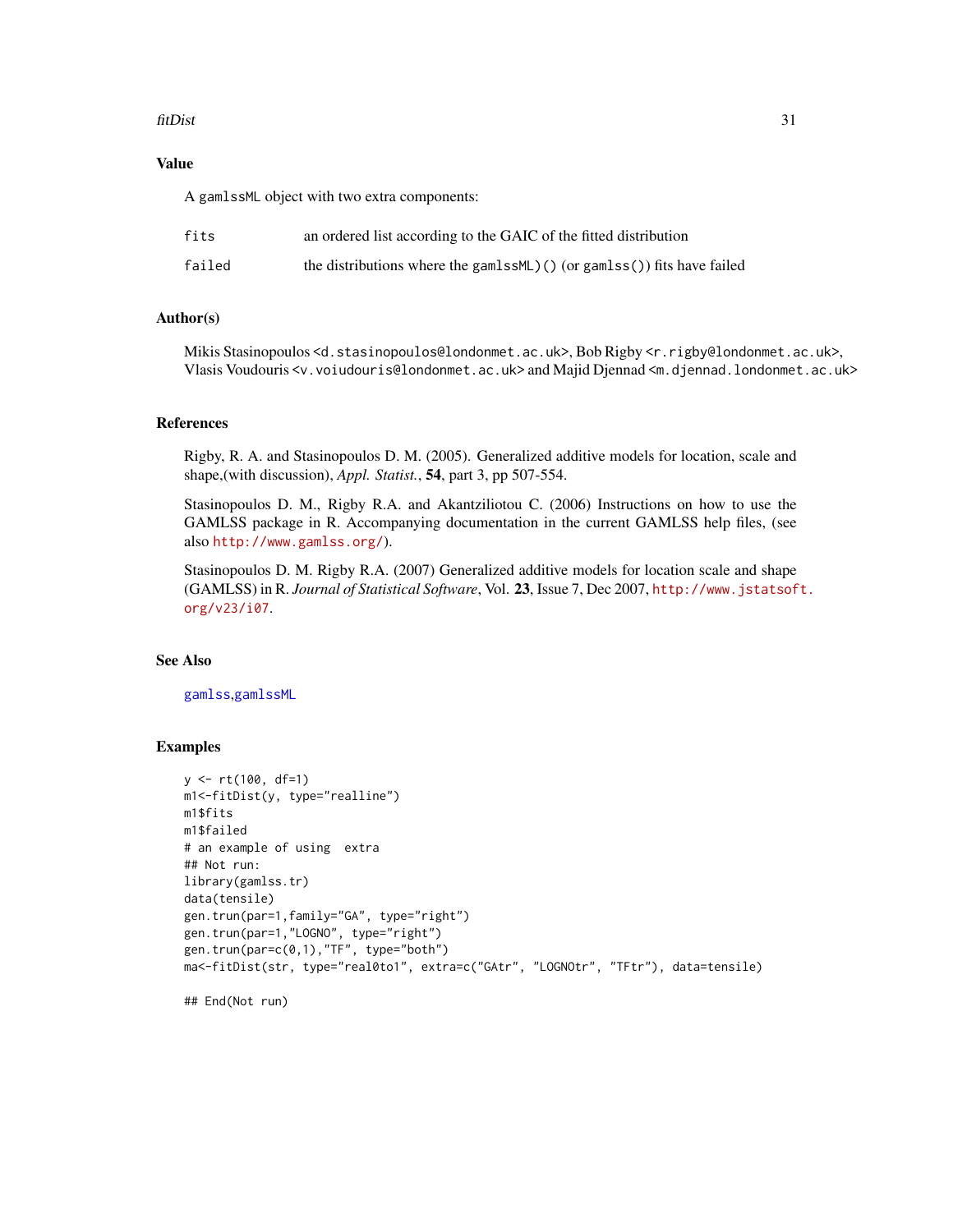<span id="page-31-1"></span><span id="page-31-0"></span>

#### Description

fitted.gamlss is the GAMLSS specific method for the generic function fitted which extracts fitted values for a specified parameter from a GAMLSS objects. fitted.values is an alias for it. The function  $f(v)$  is similar to fitted.gamlls() but allows the argument what not to be character

#### Usage

```
## S3 method for class 'gamlss'
fitted(object, what = c("mu", "sigma", "nu", "tau"), ...)
f(v(obj, what = "mu", ...)
```
### Arguments

| object    | a GAMLSS fitted model                                         |
|-----------|---------------------------------------------------------------|
| obi       | a GAMLSS fitted model                                         |
| what      | which parameter fitted values are required, default what="mu" |
| $\ddotsc$ | for extra arguments                                           |
|           |                                                               |

# Value

Fitted values extracted from the GAMLSS object for the given parameter.

#### Author(s)

Mikis Stasinopoulos <d.stasinopoulos@londonmet.ac.uk>

#### References

Rigby, R. A. and Stasinopoulos D. M. (2005). Generalized additive models for location, scale and shape,(with discussion), *Appl. Statist.*, 54, part 3, pp 507-554.

Stasinopoulos D. M., Rigby R.A. and Akantziliotou C. (2006) Instructions on how to use the GAMLSS package in R. Accompanying documentation in the current GAMLSS help files, (see also <http://www.gamlss.org/>).

Stasinopoulos D. M. Rigby R.A. (2007) Generalized additive models for location scale and shape (GAMLSS) in R. *Journal of Statistical Software*, Vol. 23, Issue 7, Dec 2007, [http://www.jstatsof](http://www.jstatsoft.org/v23/i07)t. [org/v23/i07](http://www.jstatsoft.org/v23/i07).

#### See Also

[print.gamlss](#page-79-1), [summary.gamlss](#page-111-1), [fitted.gamlss](#page-31-1), [coef.gamlss](#page-18-1), [residuals.gamlss](#page-99-1), [update.gamlss](#page-115-1), [plot.gamlss](#page-72-1), [deviance.gamlss](#page-22-1), [formula.gamlss](#page-33-1)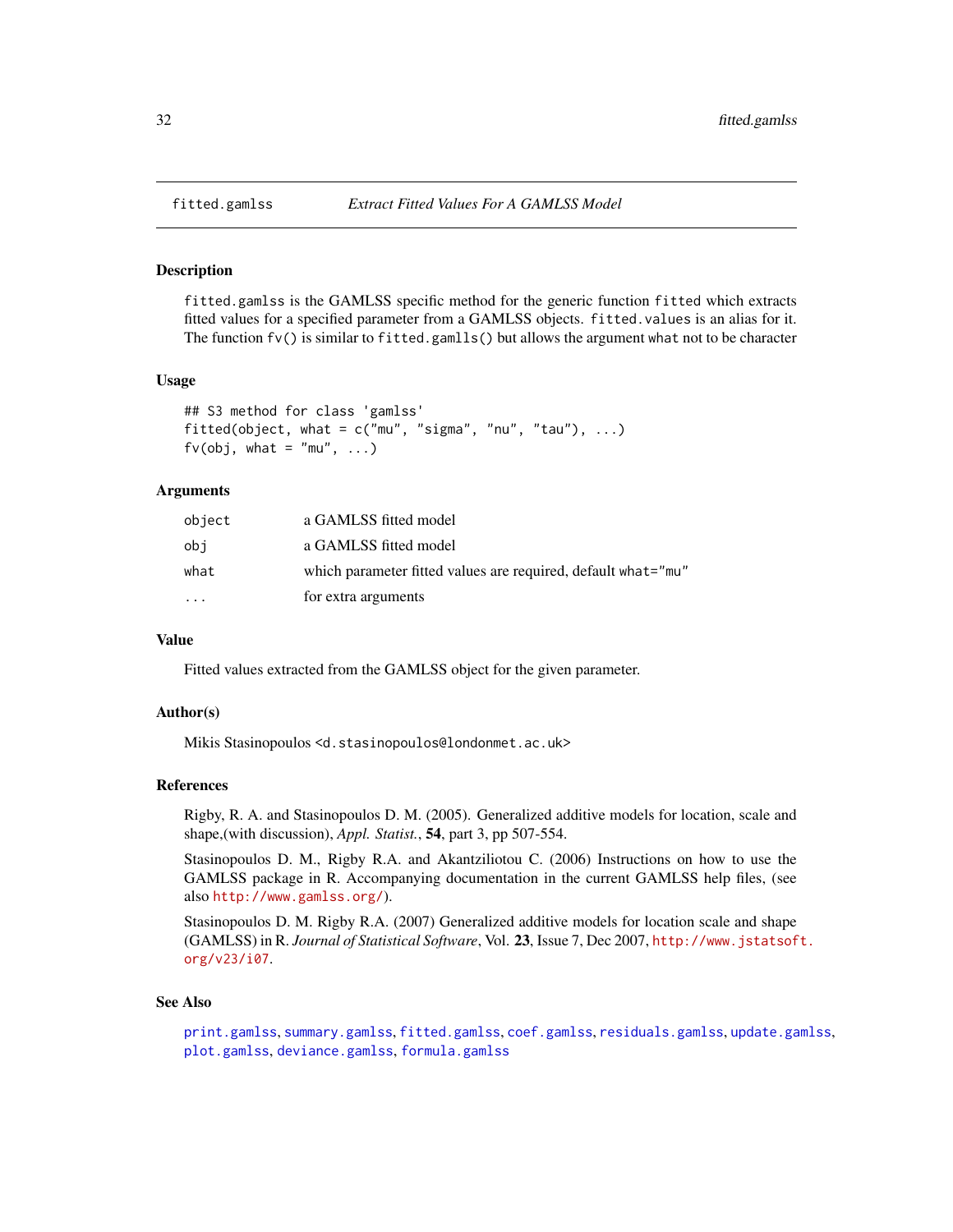#### <span id="page-32-0"></span>fittedPlot 33

#### Examples

```
data(aids)
h<-gamlss(y~poly(x,3)+qrt, family=PO, data=aids) #
fitted(h)
rm(h)
```
fittedPlot *Plots The Fitted Values of a GAMLSS Model*

# **Description**

This function, applicable only to a models with a single explanatory variable, plots the fitted values for all the parameters of a GAMLSS model against the (one) explanatory variable. It is also useful for comparing the fits for more than one model.

#### Usage

```
fittedPlot(Object, ..., x = NULL, color = TRUE, line_type = FALSE, xlab = NULL)
```
#### Arguments

| object       | a fitted GAMLSS model object (with only one explanatory variable)                                  |
|--------------|----------------------------------------------------------------------------------------------------|
| $\cdot$      | optionally more fitted GAMLSS model objects                                                        |
| $\mathsf{x}$ | The unique explanatory variable                                                                    |
| color        | whether the fitted lines plots are shown in colour, color=TRUE (the default) or<br>not color=FALSE |
| line.type    | whether the line type should be different or not. The default is color=FALSE                       |
| xlab         | the x-label                                                                                        |

#### Value

A plot of the fitted values against the explanatory variable

#### Author(s)

Mikis Stasinopoulos <d.stasinopoulos@londonmet.ac.uk>, Bob Rigby <r.rigby@londonmet.ac.uk> and Calliope Akantziliotou

#### References

Rigby, R. A. and Stasinopoulos D. M. (2005). Generalized additive models for location, scale and shape,(with discussion), *Appl. Statist.*, 54, part 3, pp 507-554.

Stasinopoulos D. M., Rigby R.A. and Akantziliotou C. (2006) Instructions on how to use the GAMLSS package in R. Accompanying documentation in the current GAMLSS help files, (see also <http://www.gamlss.org/>).

Stasinopoulos D. M. Rigby R.A. (2007) Generalized additive models for location scale and shape (GAMLSS) in R. *Journal of Statistical Software*, Vol. 23, Issue 7, Dec 2007, [http://www.jstatsof](http://www.jstatsoft.org/v23/i07)t. [org/v23/i07](http://www.jstatsoft.org/v23/i07).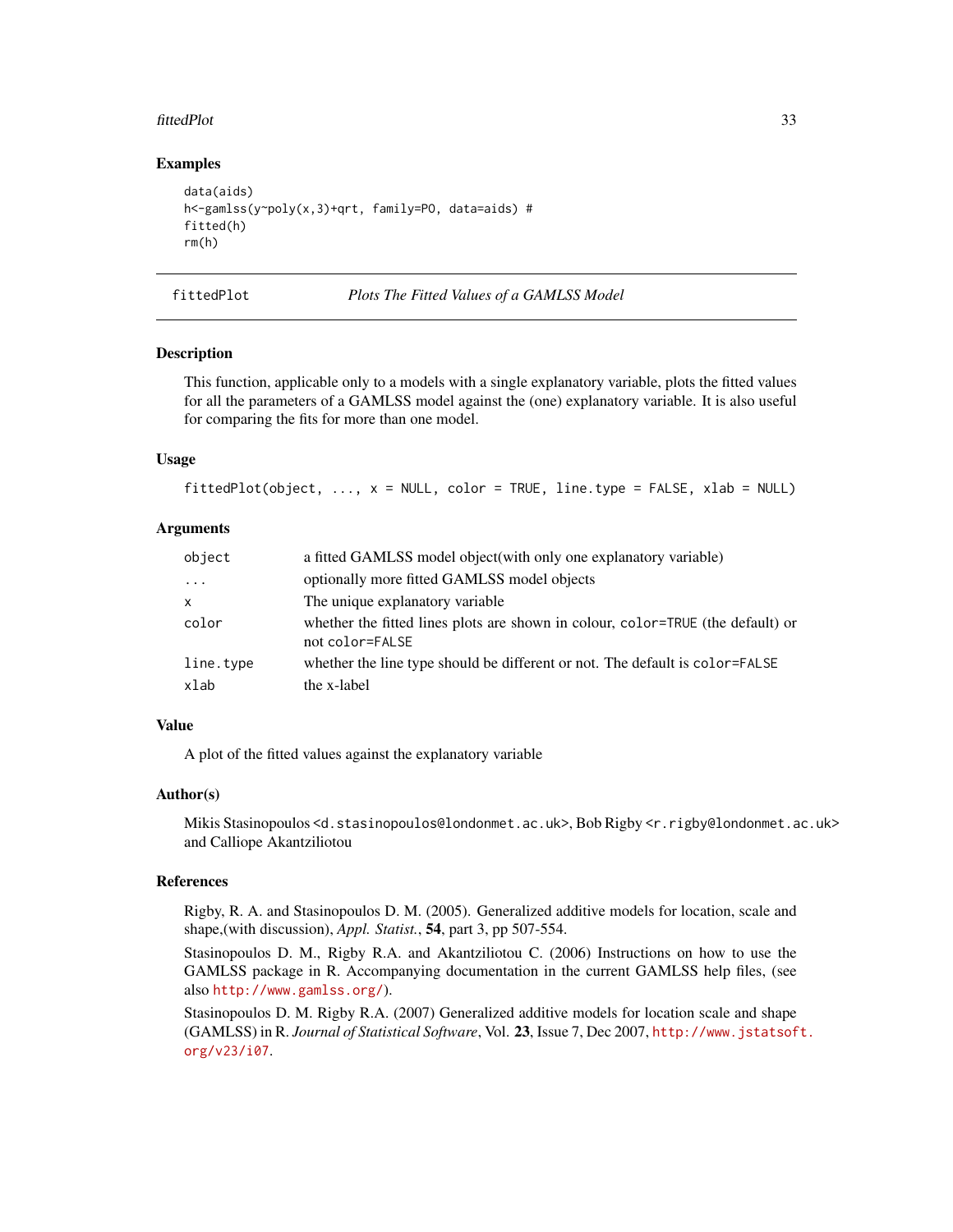### See Also

[gamlss](#page-34-1), [centiles](#page-9-1), [centiles.split](#page-16-1)

# Examples

```
data(abdom)
h1<-gamlss(y~pb(x), sigma.formula=~x, family=BCT, data=abdom)
h2<-gamlss(y~pb(x), sigma.formula=~pb(x), family=BCT, data=abdom)
fittedPlot(h1,h2,x=abdom$x)
rm(h1,h2)
```
<span id="page-33-1"></span>formula.gamlss *Extract the Model Formula in a GAMLSS fitted model*

# Description

formula.gamlss is the GAMLSS specific method for the generic function formula which extracts the model formula from objects returned by modelling functions.

# Usage

```
## S3 method for class 'gamlss'
formula(x, what = c("mu", "sigma", "nu", "tau"), ... )
```
#### Arguments

| X    | a GAMLSS fitted model                                      |
|------|------------------------------------------------------------|
| what | which parameter coefficient is required, default what="mu" |
| .    | for extra arguments                                        |

#### Value

Returns a model formula

#### Author(s)

Mikis Stasinopoulos <d.stasinopoulos@londonmet.ac.uk>

# References

Rigby, R. A. and Stasinopoulos D. M. (2005). Generalized additive models for location, scale and shape,(with discussion), *Appl. Statist.*, 54, part 3, pp 507-554.

Stasinopoulos D. M., Rigby R.A. and Akantziliotou C. (2006) Instructions on how to use the GAMLSS package in R. Accompanying documentation in the current GAMLSS help files, (see also <http://www.gamlss.org/>).

Stasinopoulos D. M. Rigby R.A. (2007) Generalized additive models for location scale and shape (GAMLSS) in R. *Journal of Statistical Software*, Vol. 23, Issue 7, Dec 2007, [http://www.jstatsof](http://www.jstatsoft.org/v23/i07)t. [org/v23/i07](http://www.jstatsoft.org/v23/i07).

<span id="page-33-0"></span>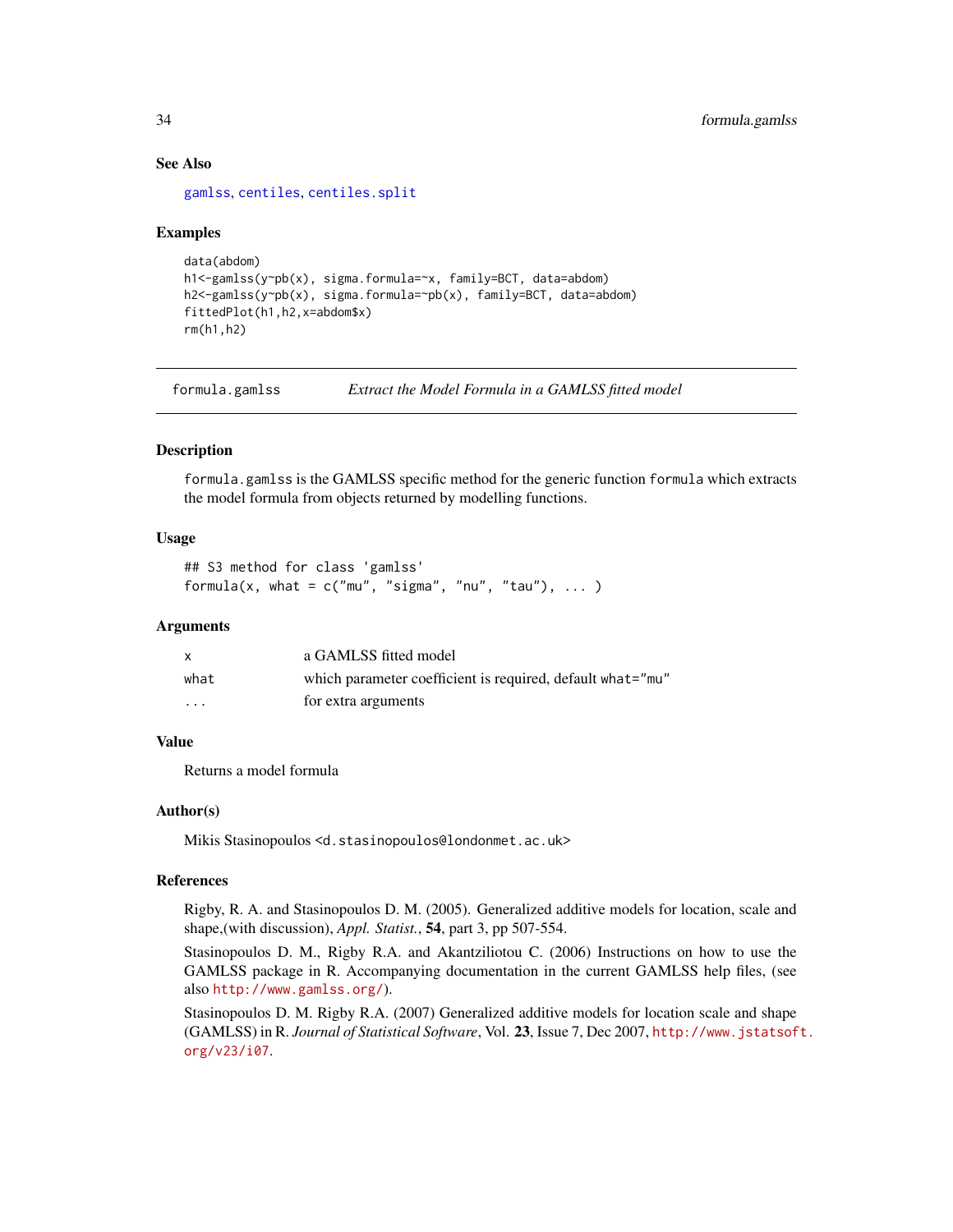#### <span id="page-34-0"></span>gamlss 35

#### See Also

[gamlss](#page-34-1), [deviance.gamlss](#page-22-1), [fitted.gamlss](#page-31-1)

#### Examples

```
data(aids)
h<-gamlss(y~poly(x,3)+qrt, family=PO, data=aids) #
formula(h,"mu")
rm(h)
```
<span id="page-34-1"></span>

gamlss *Generalized Additive Models for Location Scale and Shape*

# **Description**

Returns an object of class "gamlss", which is a generalized additive model for location scale and shape (GAMLSS). The function gamlss() is very similar to the gam() function in S-plus (now also in R in package gam), but can fit more distributions (not only the ones belonging to the exponential family) and can model all the parameters of the distribution as functions of the explanatory variables (e.g. using linear, non-linear, smoothing, loess and random effects terms).

This implementation of gamlss() allows modelling of up to four parameters in a distribution family, which are conventionally called mu, sigma, nu and tau.

The function gamlssNews() shows what is new in the current implementation.

#### Usage

```
gamlss(formula = formula(data), sigma.formula = \sim1,
        nu.formula = \sim1, tau.formula = \sim1, family = NO(),
        data = sys.parent(), weights = NULL,
        contrast = NULL, method = RS(), start.from = NULL,
        mu.start = NULL, sigma.start = NULL,
        nu.start = NULL, tau.start = NULL,
        mu.fix = FALSE, sigma.fix = FALSE, nu.fix = FALSE,tau.fix = FALSE, control = gamlss.control(...),
        i. control = glim. control(...), ...)
is.gamlss(x)
gamlssNews()
```
#### Arguments

```
formula a formula object, with the response on the left of an \sim operator, and the terms,
                  separated by + operators, on the right. Nonparametric smoothing terms are in-
                  dicated by pb() for penalised beta splines, cs for smoothing splines, lo for loess
                  smooth terms and random or ra for random terms, e.g. y \sim cs(x, df=5)+x1+x2*x3.
                  Additional smoothers can be added by creating the appropriate interface. Inter-
                  actions with nonparametric smooth terms are not fully supported, but will not
                  produce errors; they will simply produce the usual parametric interaction
```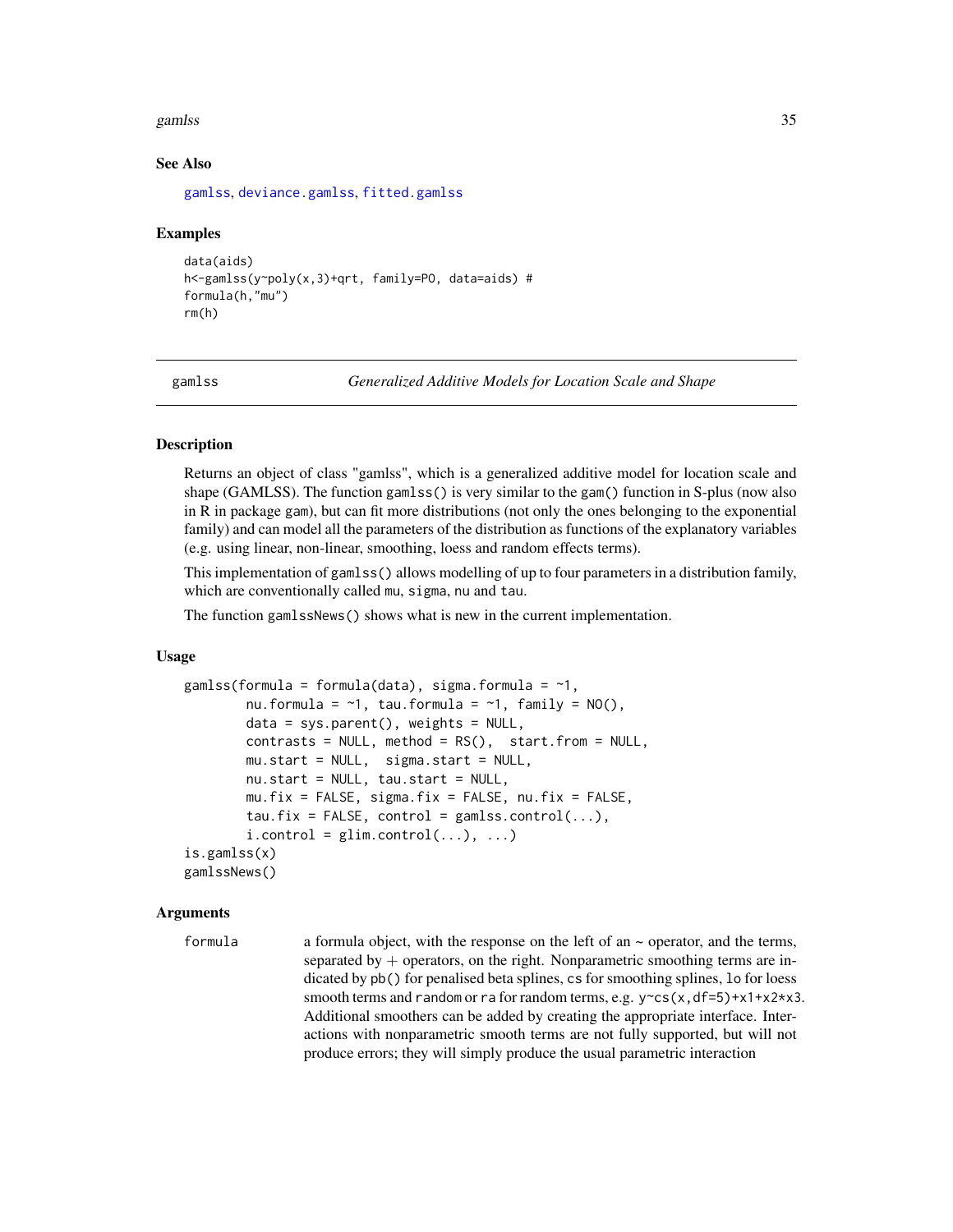36 gamlss

| sigma.formula | a formula object for fitting a model to the sigma parameter, as in the formula<br>above, e.g. sigma. formula= $\sim cs(x, df=5)$ . It can be abbreviated to sigma. fo= $\sim cs(x, df=5)$ .                                                                                                                                                                                                                                                                                  |
|---------------|------------------------------------------------------------------------------------------------------------------------------------------------------------------------------------------------------------------------------------------------------------------------------------------------------------------------------------------------------------------------------------------------------------------------------------------------------------------------------|
| nu.formula    | a formula object for fitting a model to the nu parameter, e.g. nu. fo=~x                                                                                                                                                                                                                                                                                                                                                                                                     |
| tau.formula   | a formula object for fitting a model to the tau parameter, e.g. tau. $fo = \ncsc(x, df = 2)$                                                                                                                                                                                                                                                                                                                                                                                 |
| family        | a gamlss. family object, which is used to define the distribution and the link<br>functions of the various parameters. The distribution families supported by<br>gamlss() can be found in gamlss. family. Functions such as BI() (binomial)<br>produce a family object. Also can be given without the parentheses i.e. BI.<br>Family functions can take arguments, as in BI (mu. link=probit)                                                                                |
| data          | a data frame containing the variables occurring in the formula. If this is missing,<br>the variables should be on the search list. e.g. data=aids                                                                                                                                                                                                                                                                                                                            |
| weights       | a vector of weights. Note that this is not the same as in the glm() or gam()<br>function. Here weights can be used to weight out observations (like in subset)<br>or for a weighted likelihood analysis where the contribution of the observations<br>to the likelihood differs according to weights. The length of weights must be<br>the same as the number of observations in the data. By default, the weight is set<br>to one. To set weights to vector w use weights=w |
| contrasts     | list of contrasts to be used for some or all of the factors appearing as variables in<br>the model formula. The names of the list should be the names of the correspond-<br>ing variables. The elements should either be contrast-type matrices (matrices<br>with as many rows as levels of the factor and with columns linearly independent<br>of each other and of a column of ones), or else they should be functions that<br>compute such contrast matrices.             |
| method        | the current algorithms for GAMLSS are RS(), CG() and mixed(). i.e. method=RS()<br>will use the Rigby and Stasinopoulos algorithm, method=CG() will use the Cole<br>and Green algorithm and $mixed(2, 10)$ will use the RS algorithm twice before<br>switching to the Cole and Green algorithm for up to 10 extra iterations                                                                                                                                                  |
| start.from    | a fitted GAMLSS model which the fitted values will be used as staring values<br>for the current model                                                                                                                                                                                                                                                                                                                                                                        |
| mu.start      | vector or scalar of initial values for the location parameter mu e.g. mu.start=4                                                                                                                                                                                                                                                                                                                                                                                             |
| sigma.start   | vector or scalar of initial values for the scale parameter sigma e.g. sigma.start=1                                                                                                                                                                                                                                                                                                                                                                                          |
| nu.start      | vector or scalar of initial values for the parameter nu e.g. nu. start=3                                                                                                                                                                                                                                                                                                                                                                                                     |
| tau.start     | vector or scalar of initial values for the location parameter tau e.g. tau.start=2                                                                                                                                                                                                                                                                                                                                                                                           |
| mu.fix        | whether the mu parameter should be kept fixed in the fitting processes e.g.<br>mu.fix=FALSE                                                                                                                                                                                                                                                                                                                                                                                  |
| sigma.fix     | whether the sigma parameter should be kept fixed in the fitting processes e.g.<br>sigma.fix=FALSE                                                                                                                                                                                                                                                                                                                                                                            |
| nu.fix        | whether the nu parameter should be kept fixed in the fitting processes e.g. nu. f ix=FALSE                                                                                                                                                                                                                                                                                                                                                                                   |
| tau.fix       | whether the tau parameter should be kept fixed in the fitting processes e.g.<br>tau.fix=FALSE                                                                                                                                                                                                                                                                                                                                                                                |
| control       | this sets the control parameters of the outer iterations algorithm. The default<br>setting is the gamlss.control function                                                                                                                                                                                                                                                                                                                                                    |
| i.control     | this sets the control parameters of the inner iterations of the RS algorithm. The<br>default setting is the glim.control function                                                                                                                                                                                                                                                                                                                                            |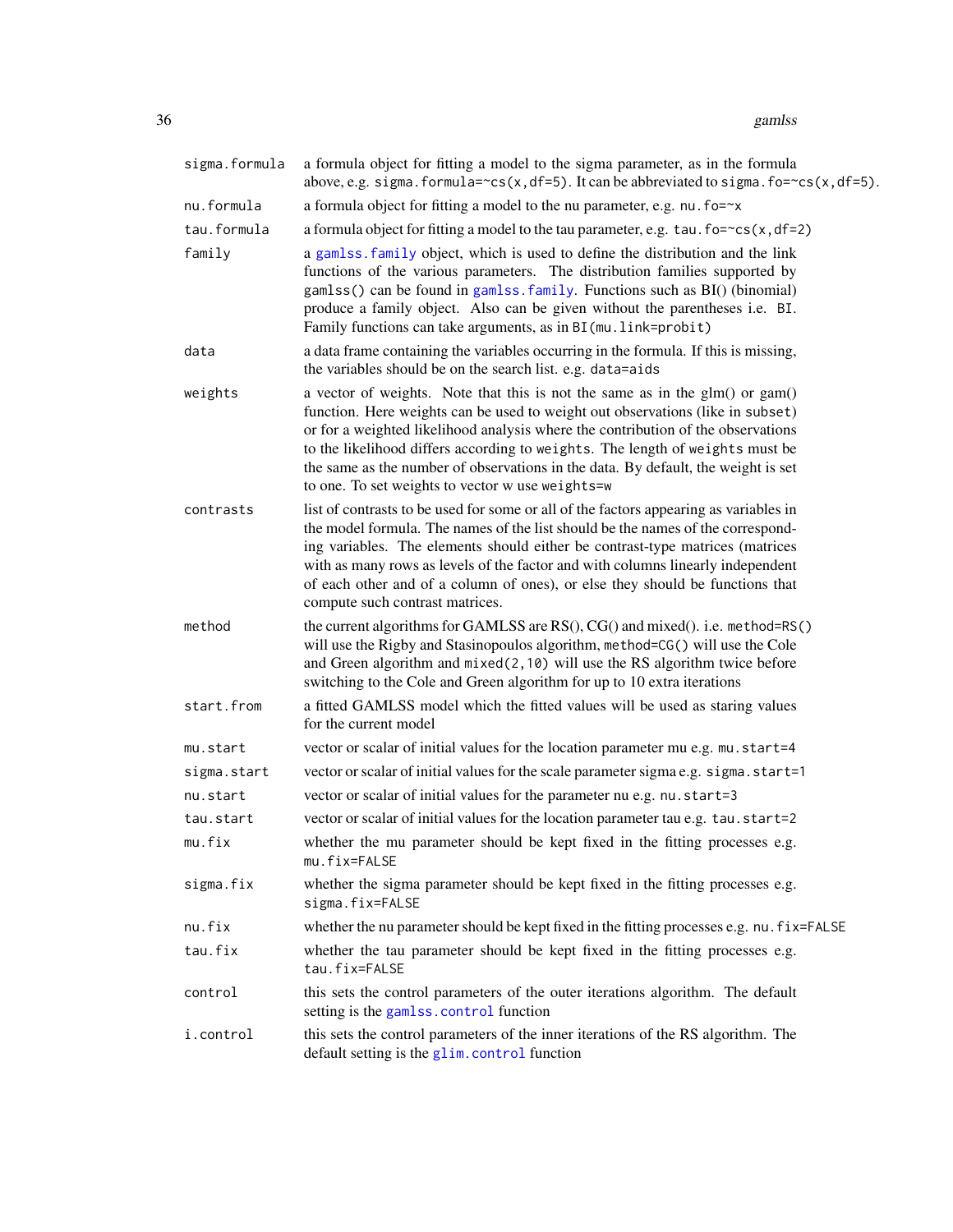#### gamlss 37

| . | for extra arguments |
|---|---------------------|
| x | an object           |

### Details

The Generalized Additive Model for Location, Scale and Shape is a general class of statistical models for a univariate response variable. The model assumes independent observations of the response variable y given the parameters, the explanatory variables and the values of the random effects. The distribution for the response variable in the GAMLSS can be selected from a very general family of distributions including highly skew and/or kurtotic continuous and discrete distributions, see [gamlss.family](#page-0-0). The systematic part of the model is expanded to allow modelling not only of the mean (or location) parameter, but also of the other parameters of the distribution of y, as linear parametric and/or additive nonparametric (smooth) functions of explanatory variables and/or random effects terms. Maximum (penalized) likelihood estimation is used to fit the (non)parametric models. A Newton-Raphson/Fisher scoring algorithm is used to maximize the (penalized) likelihood. The additive terms in the model are fitted using a backfitting algorithm.

is.gamlss is a short version is is(object,"gamlss")

## Value

Returns a gamlss object with components

| family     | the distribution family of the gamlss object (see gamlss.family)                                          |
|------------|-----------------------------------------------------------------------------------------------------------|
| parameters | the name of the fitted parameters i.e. mu, sigma, nu, tau                                                 |
| call       | the call of the gamlss function                                                                           |
| У          | the response variable                                                                                     |
| control    | the gamlss fit control settings                                                                           |
| weights    | the vector of weights                                                                                     |
| G.deviance | the global deviance                                                                                       |
| N          | the number of observations in the fit                                                                     |
| rgres      | a function to calculate the normalized (randomized) quantile residuals of the<br>object                   |
| iter       | the number of external iterations in the fitting process                                                  |
| type       | the type of the distribution or the response variable (continuous or discrete)                            |
| method     | which algorithm is used for the fit, $RS()$ , $CG()$ or mixed $()$                                        |
| converged  | whether the model fitting has have converged                                                              |
| residuals  | the normalized (randomized) quantile residuals of the model                                               |
| mu.fv      | the fitted values of the mu model, also sigma.fv, nu.fv, tau.fv for the other pa-<br>rameters if present  |
| mu.lp      | the linear predictor of the mu model, also sigma.lp, nu.lp, tau.lp for the other<br>parameters if present |
| mu.wv      | the working variable of the mu model, also sigma.wv, nu.wv, tau.wv for the<br>other parameters if present |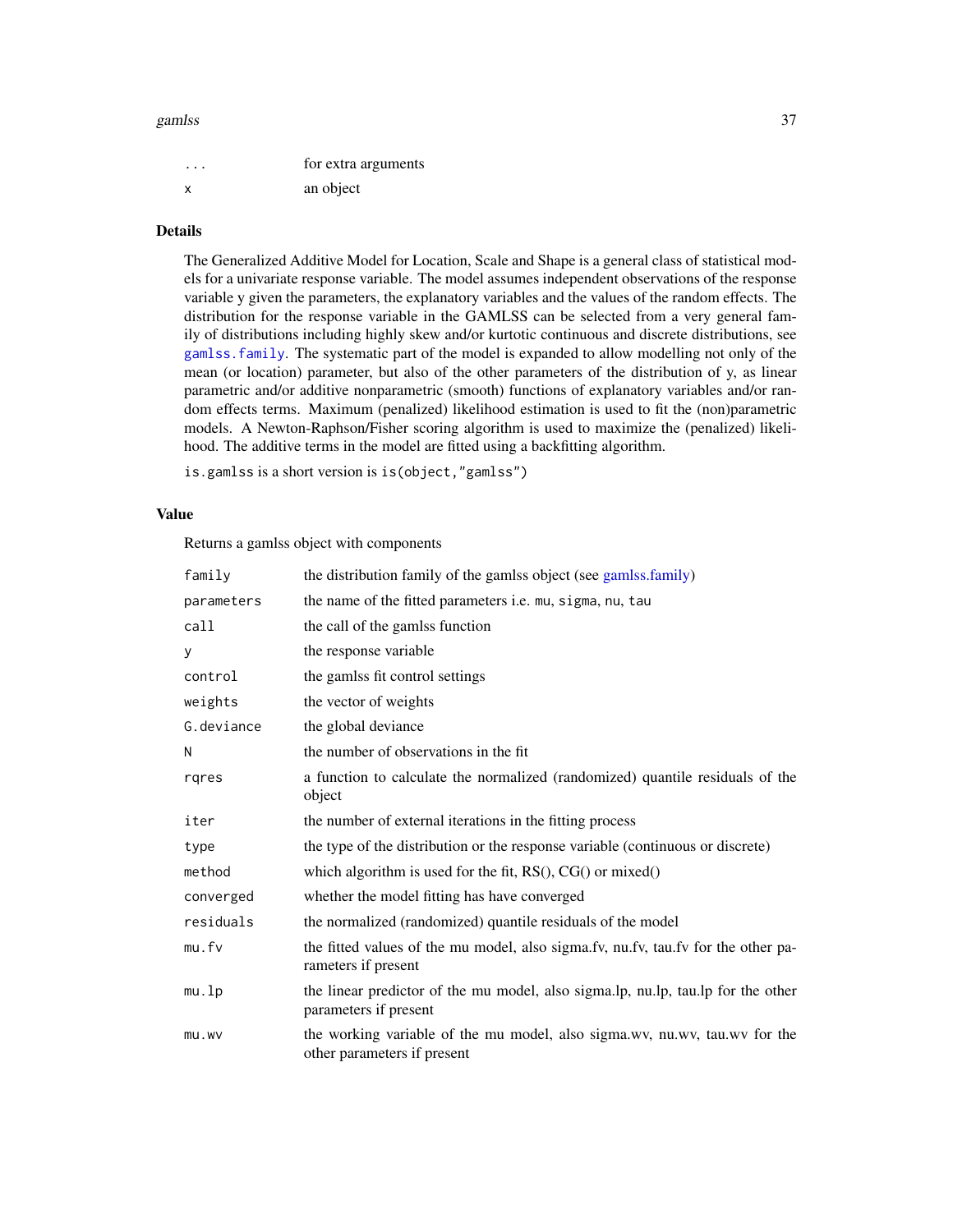| mu.wt           | the working weights of the mu model, also sigma.wt, nu.wt, tau.wt for the other<br>parameters if present                                   |
|-----------------|--------------------------------------------------------------------------------------------------------------------------------------------|
| mu.link         | the link function for the mu model, also sigma.link, nu.link, tau.link for the other<br>parameters if present                              |
| mu.terms        | the terms for the mu model, also sigma.terms, nu.terms, tau.terms for the other<br>parameters if present                                   |
| mu.x            | the design matrix for the mu, also sigma.x, nu.x, tau.x for the other parameters<br>if present                                             |
| mu.qr           | the QR decomposition of the mu model, also sigma.qr, nu.qr, tau.qr for the other<br>parameters if present                                  |
| mu.coefficients |                                                                                                                                            |
|                 | the linear coefficients of the mu model, also sigma.coefficients, nu.coefficients,<br>tau.coefficients for the other parameters if present |
| mu.formula      | the formula for the mu model, also sigma.formula, nu.formula, tau.formula for<br>the other parameters if present                           |
| mu.df           | the mu degrees of freedom also sigma.df, nu.df, tau.df for the other parameters<br>if present                                              |
| mu.n1.df        | the non linear degrees of freedom, also sigma.nl.df, nu.nl.df, tau.nl.df for the<br>other parameters if present                            |
| df.fit          | the total degrees of freedom use by the model                                                                                              |
| df.residual     | the residual degrees of freedom left after the model is fitted                                                                             |
| aic             | the Akaike information criterion                                                                                                           |
| sbc             | the Bayesian information criterion                                                                                                         |

#### Warning

Respect the parameter hierarchy when you are fitting a model. For example a good model for mu should be fitted before a model for sigma is fitted

#### Note

The following generic functions can be used with a GAMLSS object: print, summary, fitted, coef, residuals, update, plot, deviance, formula

## Author(s)

Mikis Stasinopoulos <d.stasinopoulos@londonmet.ac.uk>, Bob Rigby <r.rigby@londonmet.ac.uk>, Calliope Akantziliotou and Vlasios Voudouris <vlasios.voudouris@abm-analytics.com>>

#### References

Rigby, R. A. and Stasinopoulos D. M. (2005). Generalized additive models for location, scale and shape,(with discussion), *Appl. Statist.*, 54, part 3, pp 507-554.

Stasinopoulos D. M., Rigby R.A. and Akantziliotou C. (2006) Instructions on how to use the GAMLSS package in R. Accompanying documentation in the current GAMLSS help files, (see also <http://www.gamlss.org/>).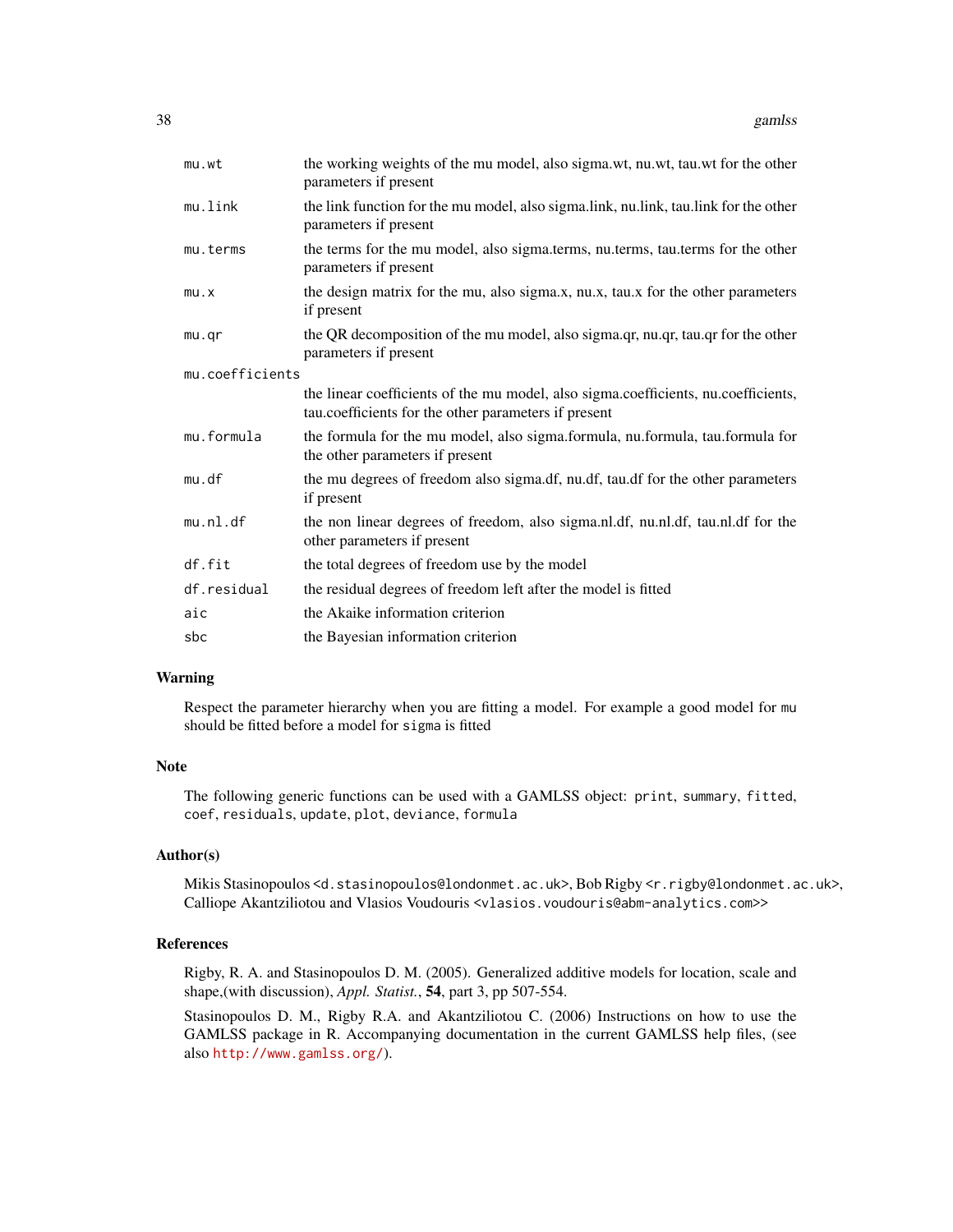## gamlss.control 39

Stasinopoulos D. M. Rigby R.A. (2007) Generalized additive models for location scale and shape (GAMLSS) in R. *Journal of Statistical Software*, Vol. 23, Issue 7, Dec 2007, [http://www.jstatsof](http://www.jstatsoft.org/v23/i07)t. [org/v23/i07](http://www.jstatsoft.org/v23/i07).

## See Also

[gamlss.family](#page-0-0), [pdf.plot](#page-70-0), [find.hyper](#page-26-0)

#### Examples

```
data(abdom)
mod<-gamlss(y~pb(x),sigma.fo=~pb(x),family=BCT, data=abdom, method=mixed(1,20))
plot(mod)
rm(mod)
```
gamlss.control *Auxiliary for Controlling GAMLSS Fitting*

## Description

Auxiliary function as user interface for gamlss fitting. Typically only used when calling gamlss function with the option control.

#### Usage

gamlss.control(c.crit =  $0.001$ , n.cyc =  $20$ , mu.step = 1, sigma.step = 1, nu.step = 1, tau.step = 1, gd.tol = 5, iter = 0, trace = TRUE, autostep = TRUE, save = TRUE,  $\ldots$ )

#### Arguments

| c.crit     | the convergence criterion for the algorithm                                                                                              |
|------------|------------------------------------------------------------------------------------------------------------------------------------------|
| n.cyc      | the number of cycles of the algorithm                                                                                                    |
| mu.step    | the step length for the parameter mu                                                                                                     |
| sigma.step | the step length for the parameter sigma                                                                                                  |
| nu.step    | the step length for the parameter nu                                                                                                     |
| tau.step   | the step length for the parameter tau                                                                                                    |
| gd.tol     | global deviance tolerance level                                                                                                          |
| iter       | starting value for the number of iterations, typically set to 0 unless the function<br>refit is used                                     |
| trace      | whether to print at each iteration (TRUE) or not (FALSE)                                                                                 |
| autostep   | whether the steps should be halved automatically if the new global deviance is<br>greater that the old one, the default is autostep=TRUE |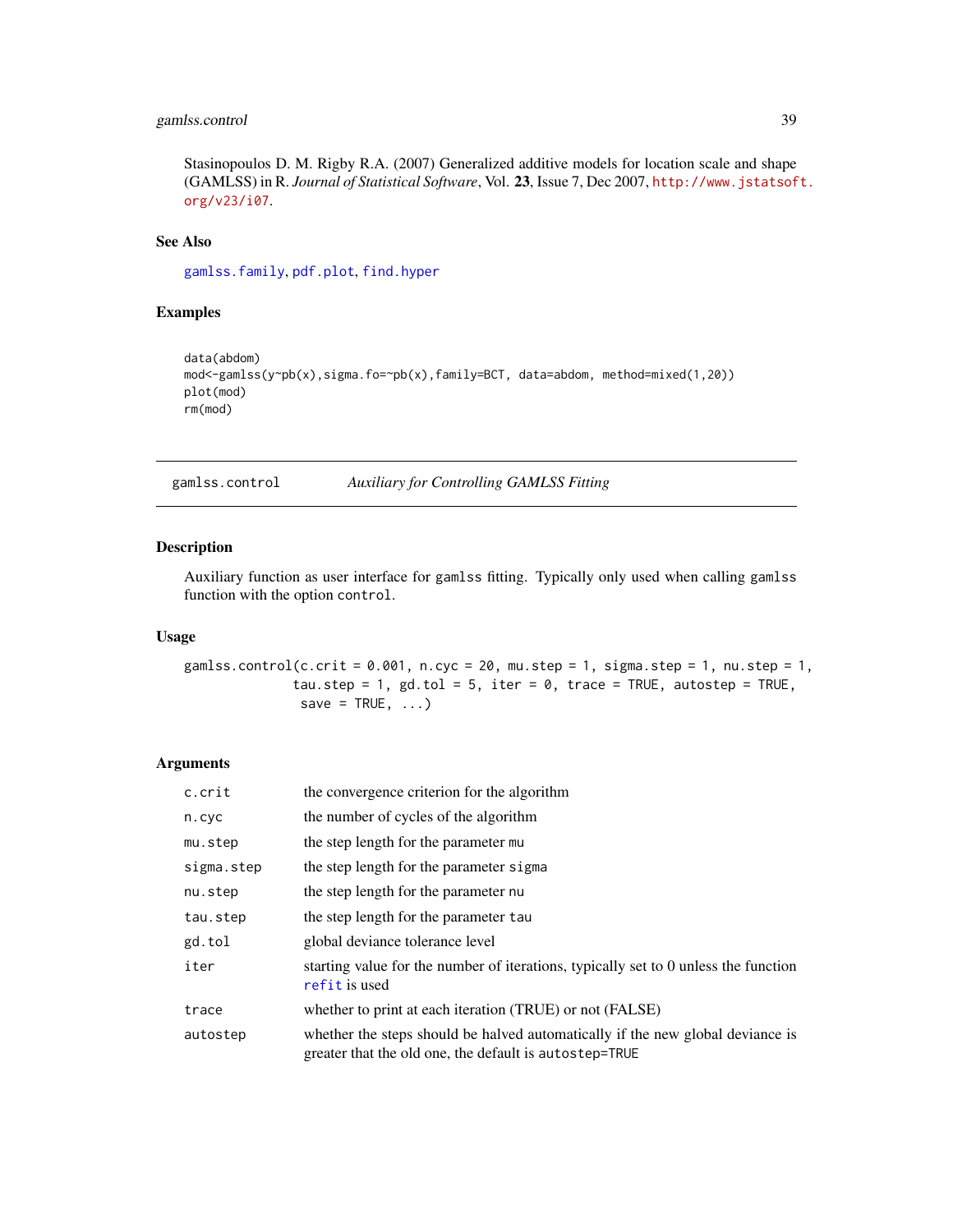| save      | save=TRUE, (the default), saves all the information on exit. save=FALSE saves                                                               |
|-----------|---------------------------------------------------------------------------------------------------------------------------------------------|
|           | only limited information as the global deviance and AIC. For example fitted                                                                 |
|           | values, design matrices and additive terms are not saved. The latest is useful<br>when gamlss() is called several times within a procedure. |
| $\ddotsc$ | for extra arguments                                                                                                                         |

#### Details

The step length for each of the parameters mu, sigma, nu or tau is very useful to aid convergence if the parameter has a fully parametric model. However using a step length is not theoretically justified if the model for the parameter includes one or more smoothing terms, (even thought it may give a very approximate result).

The c.crit can be increased to speed up the convergence especially for a large set of data which takes longer to fit. When 'trace' is TRUE, calls to the function cat produce the output for each outer iteration.

#### Value

A list with the arguments as components.

#### Author(s)

Mikis Stasinopoulos <d.stasinopoulos@londonmet.ac.uk>, Bob Rigby <r.rigby@londonmet.ac.uk>

#### References

Rigby, R. A. and Stasinopoulos D. M. (2005). Generalized additive models for location, scale and shape,(with discussion), *Appl. Statist.*, 54, part 3, pp 507-554.

Stasinopoulos D. M., Rigby R.A. and Akantziliotou C. (2006) Instructions on how to use the GAMLSS package in R. Accompanying documentation in the current GAMLSS help files, (see also <http://www.gamlss.org/>).

Stasinopoulos D. M. Rigby R.A. (2007) Generalized additive models for location scale and shape (GAMLSS) in R. *Journal of Statistical Software*, Vol. 23, Issue 7, Dec 2007, [http://www.jstatsof](http://www.jstatsoft.org/v23/i07)t. [org/v23/i07](http://www.jstatsoft.org/v23/i07).

#### See Also

[gamlss](#page-34-0)

## Examples

```
data(aids)
h<-gamlss(y~poly(x,3)+qrt, family=PO, data=aids) #
con<-gamlss.control(mu.step=0.1)
h<-gamlss(y~poly(x,3)+qrt, family=PO, data=aids, control=con) #
rm(h,con)
```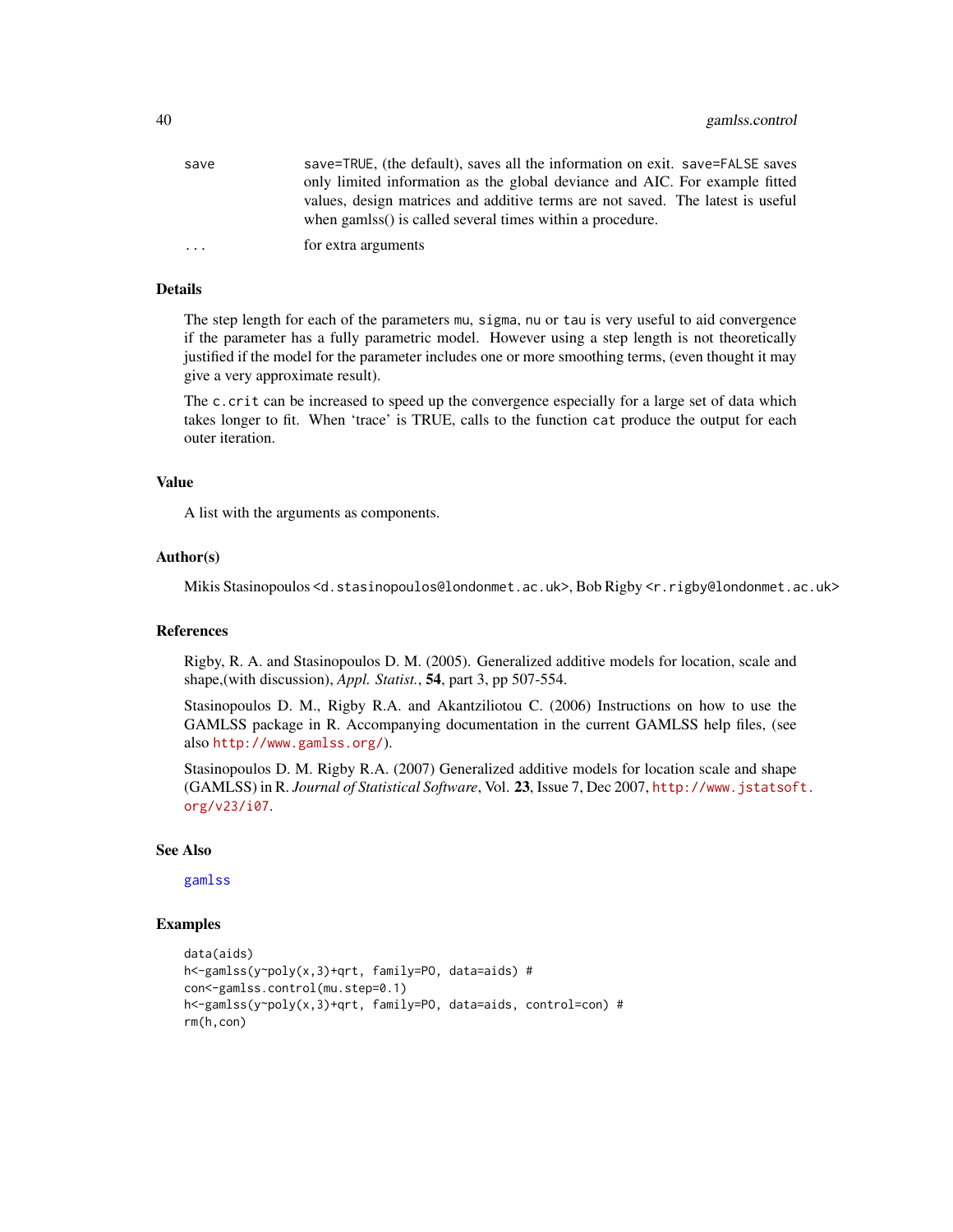## Description

This is support for the functions cs(), and scs(). It is not intended to be called directly by users. The function gamlss.cs is using the R function smooth.spline

#### Usage

```
gamlss.cs(x, y, w, df = NULL, spar = NULL, xeval = NULL, ...)
```
## Arguments

| X     | the design matrix            |
|-------|------------------------------|
| ٧     | the response variable        |
| W     | prior weights                |
| df    | effective degrees of freedom |
| spar  | spar the smoothing parameter |
| xeval | used in prediction           |
|       | for extra arguments          |

## Value

Returns a class "smooth.spline" object with

| residuals     | The residuals of the fit.                                                                  |
|---------------|--------------------------------------------------------------------------------------------|
| fitted.values | The smoothing values                                                                       |
| var           | the variance for the fitted smoother                                                       |
| lambda        | the final value for spar                                                                   |
| nl.df         | the smoothing degrees of freedom excluding the constant and linear terms, i.e.<br>$(df-2)$ |
| coefSmo       | this is a list containing among others the knots and the coefficients                      |

#### Author(s)

Mikis Stasinopoulos <d.stasinopoulos@londonmet.ac.uk>, Bob Rigby <r.rigby@londonmet.ac.uk>

## See Also

[gamlss](#page-34-0), [cs](#page-19-0)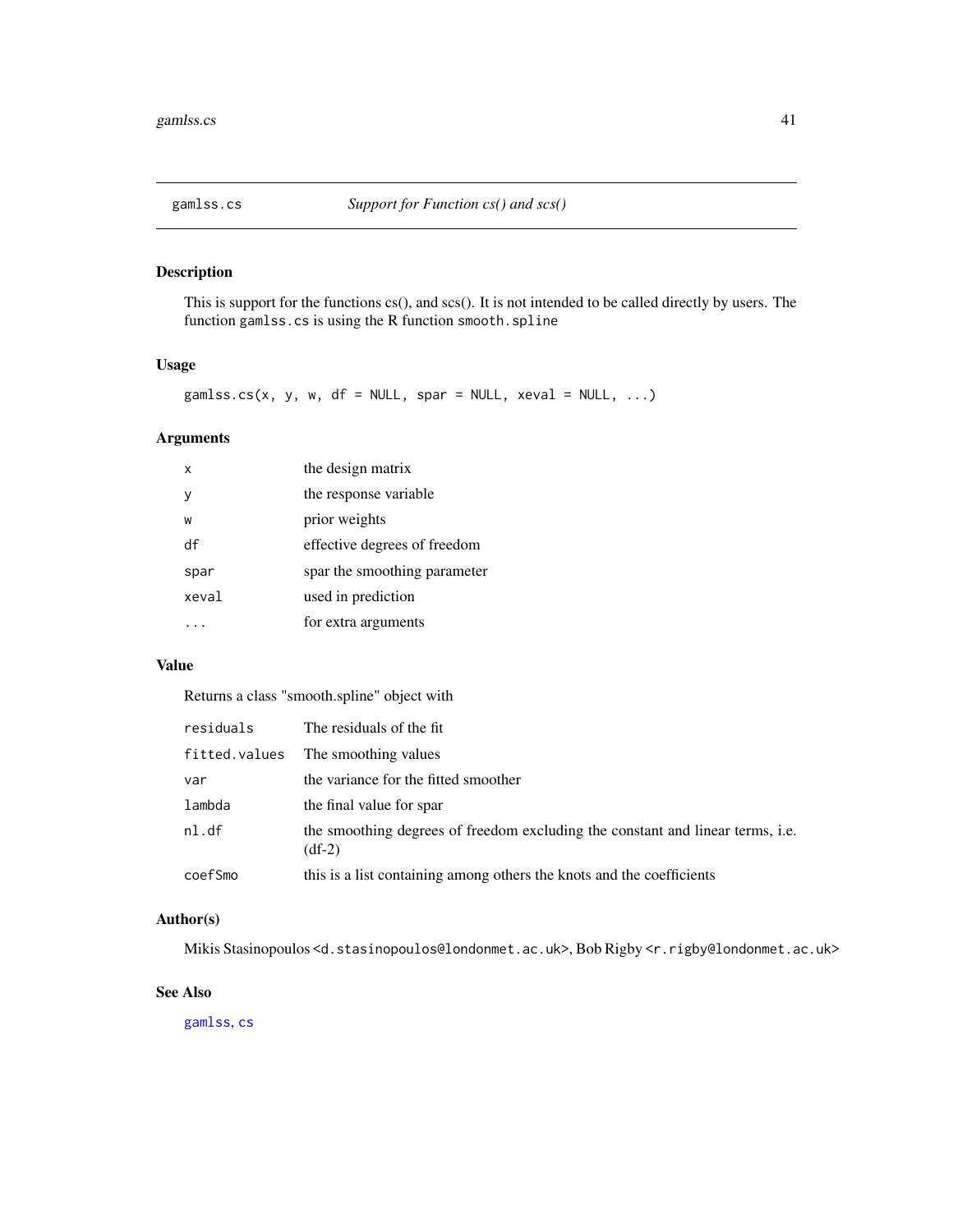## Description

Those are support for the functions fp() and pp. It is not intended to be called directly by users.

## Usage

```
gamlss.fp(x, y, w, npoly = 2, xeval = NULL)
gamlss.pp(x, y, w)
```
## Arguments

| $\mathsf{x}$ | the x for function gamlss, fp is referred to the design matric of the specific<br>parameter model (not to be used by the user)             |
|--------------|--------------------------------------------------------------------------------------------------------------------------------------------|
| y            | the y for function gaments. For is referred to the working variable of the specific<br>parameter model (not to be used by the user)        |
| W            | the w for function gamlss. fp is referred to the iterative weight variable of the<br>specific parameter model (not to be used by the user) |
| npoly        | a positive indicating how many fractional polynomials should be considered in<br>the fit. Can take the values 1, 2 or 3 with 2 as default  |
| xeval        | used in prediction                                                                                                                         |

## Value

Returns a list with

| fitted.values | fitted                                  |
|---------------|-----------------------------------------|
| residuals     | residuals                               |
| var           |                                         |
| nl.df         | the trace of the smoothing matrix       |
| lambda        | the value of the smoothing parameter    |
| coefSmo       | the coefficients from the smoothing fit |
| varcoeff      | the variance of the coefficients        |

## Author(s)

Mikis Stasinopoulos <d.stasinopoulos@londonmet.ac.uk>, Bob Rigby <r.rigby@londonmet.ac.uk>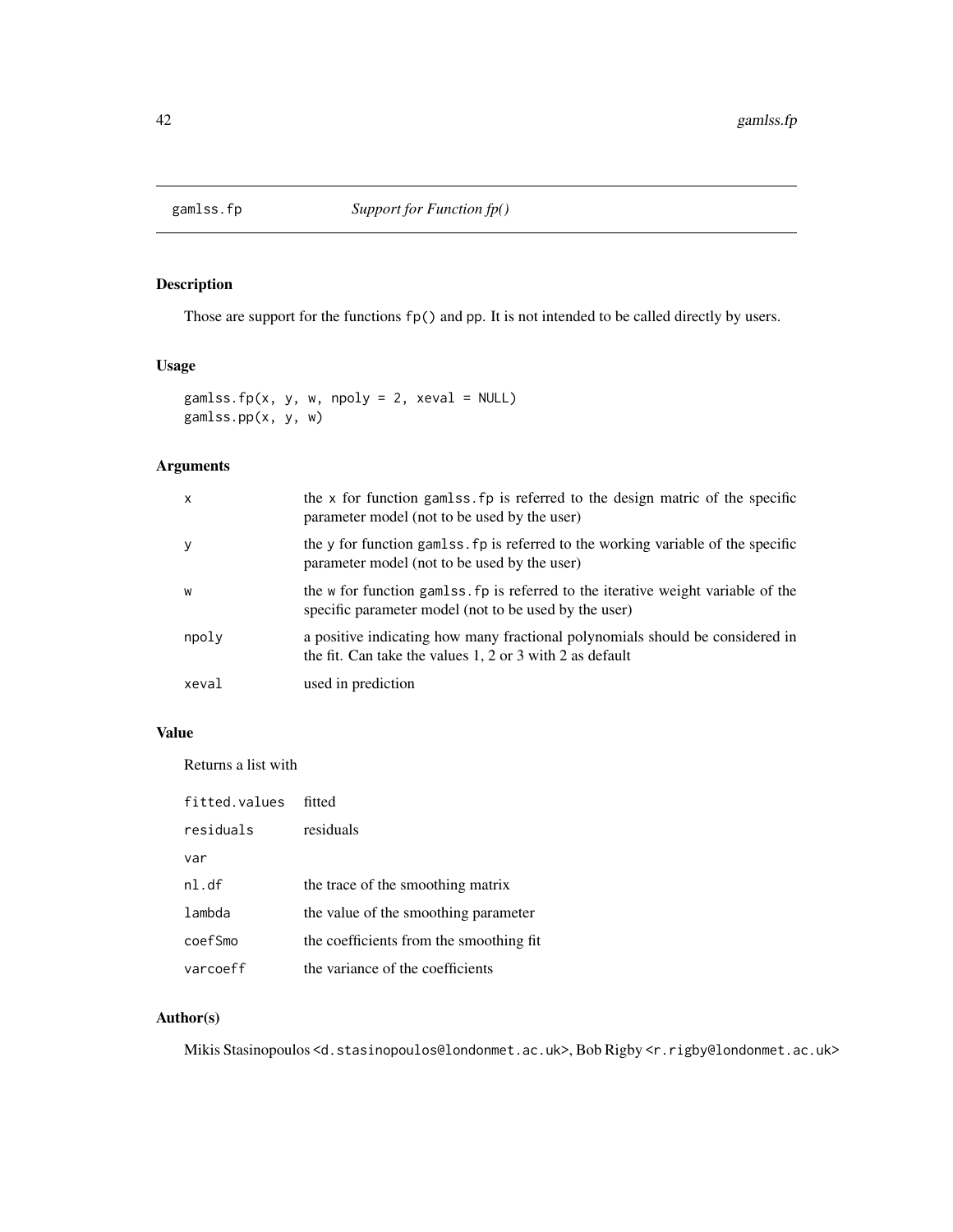#### gamlss.lo 43

#### References

Rigby, R. A. and Stasinopoulos D. M. (2005). Generalized additive models for location, scale and shape,(with discussion), *Appl. Statist.*, 54, part 3, pp 507-554.

Stasinopoulos D. M., Rigby R.A. and Akantziliotou C. (2006) Instructions on how to use the GAMLSS package in R. Accompanying documentation in the current GAMLSS help files, (see also <http://www.gamlss.org/>).

Stasinopoulos D. M. Rigby R.A. (2007) Generalized additive models for location scale and shape (GAMLSS) in R. *Journal of Statistical Software*, Vol. 23, Issue 7, Dec 2007, [http://www.jstatsof](http://www.jstatsoft.org/v23/i07)t. [org/v23/i07](http://www.jstatsoft.org/v23/i07).

## See Also

[gamlss](#page-34-0), [fp](#page-6-0)

gamlss.lo *Support for Function lo()*

# Description

This is support for the loess function lo(). It is not intended to be called directly by users. The function gamlss.lo is calling the R function loess.

#### Usage

gamlss.lo(x, y, w, xeval =  $NULL, ...)$ 

#### Arguments

| $\mathsf{x}$ | the design matrix                                  |
|--------------|----------------------------------------------------|
|              | the response variable                              |
| W            | prior weights                                      |
| xeval        | used in prediction                                 |
|              | further arguments passed to or from other methods. |

#### Value

Returns an object

| fitted    | the smooth values                 |
|-----------|-----------------------------------|
| residuals | the residuals                     |
| var       | the variance of the smoother      |
| nl.df     | the non-linear degrees of freedom |
| coefSmo   | with value NULL                   |
| lambda    | the value of span                 |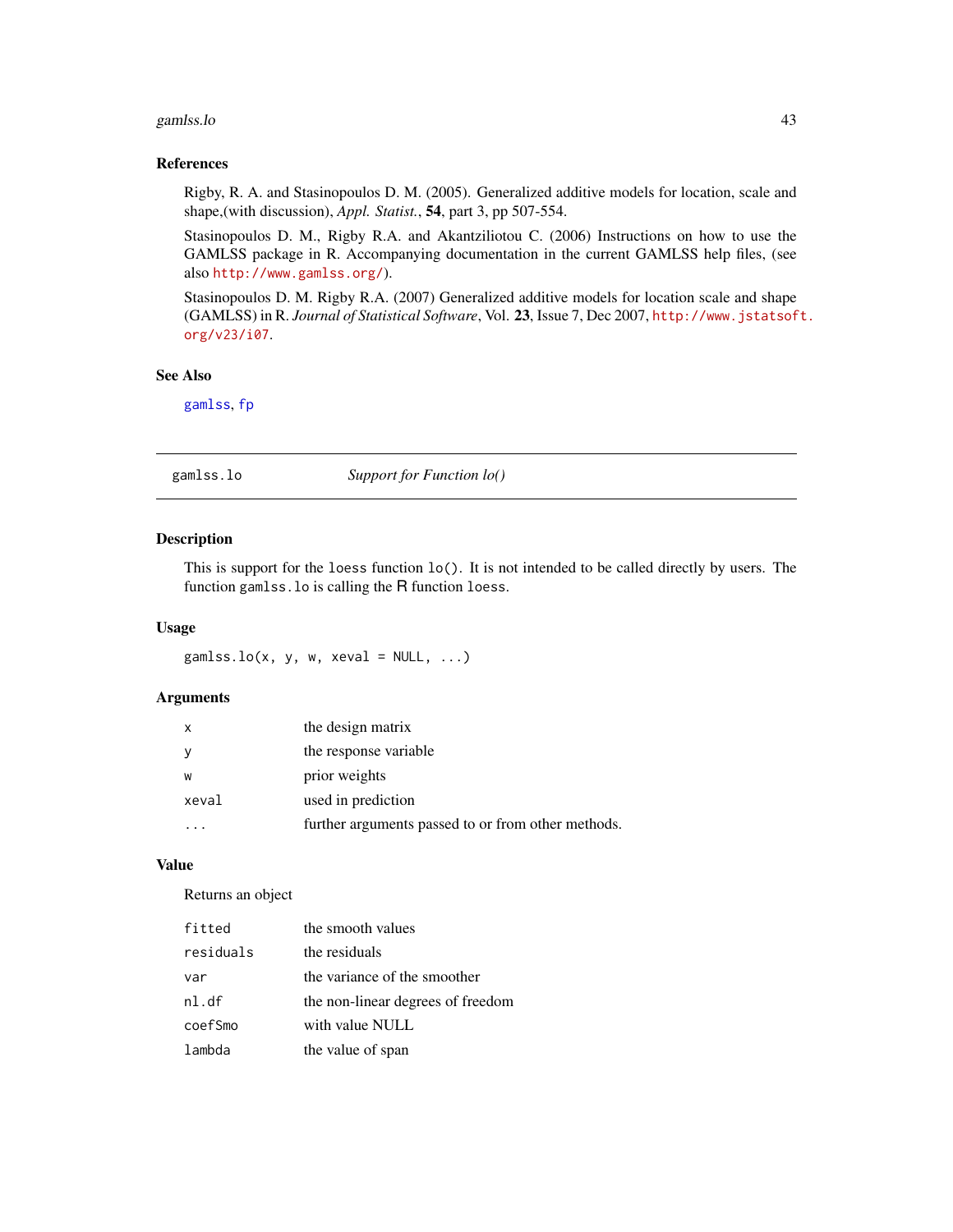#### Author(s)

Mikis Stasinopoulos based on Brian Ripley implementation of loess function in R

#### See Also

[gamlss](#page-34-0), [lo](#page-61-0)

gamlss.ps *Support for Functions for smoothers*

#### Description

Those functions are support for the functions  $pb(), pb(), rs(), ridge(), ri(), cy(), proc(), and$ pbm(). The functions are not intended to be called directly by users.

#### Usage

```
gamlss.pb(x, y, w, xeval = NULL, ...)gamlss.pbo(x, y, w, xeval = NULL, ...)gamlss.ps(x, y, w, xeval = NULL, ...)gamma(s, y, w, xeval = NULL, ...)gamma(s, y, w, xeval = NULL, ...)gamlss.cy(x, y, w, xeval = NULL, ...)gamlss.pvc(x, y, w, xeval = NULL, ...)gamlss.pbm(x, y, w, xeval = NULL, ...)
```
#### Arguments

| $\mathsf{x}$            | the x for function gamlss. fp is referred to the design matric of the specific<br>parameter model (not to be used by the user)              |
|-------------------------|---------------------------------------------------------------------------------------------------------------------------------------------|
| y                       | the y for function gaments. For is referred to the working variable of the specific<br>parameter model (not to be used by the user)         |
| W                       | the w for function gaments for is referred to the iterative weight variable of the<br>specific parameter model (not to be used by the user) |
| xeval                   | used in prediction                                                                                                                          |
| $\cdot$ $\cdot$ $\cdot$ | further arguments passed to or from other methods.                                                                                          |

## Value

All function return fitted smoothers.

#### Author(s)

Mikis Stasinopoulos <d.stasinopoulos@londonmet.ac.uk>, Bob Rigby <r.rigby@londonmet.ac.uk>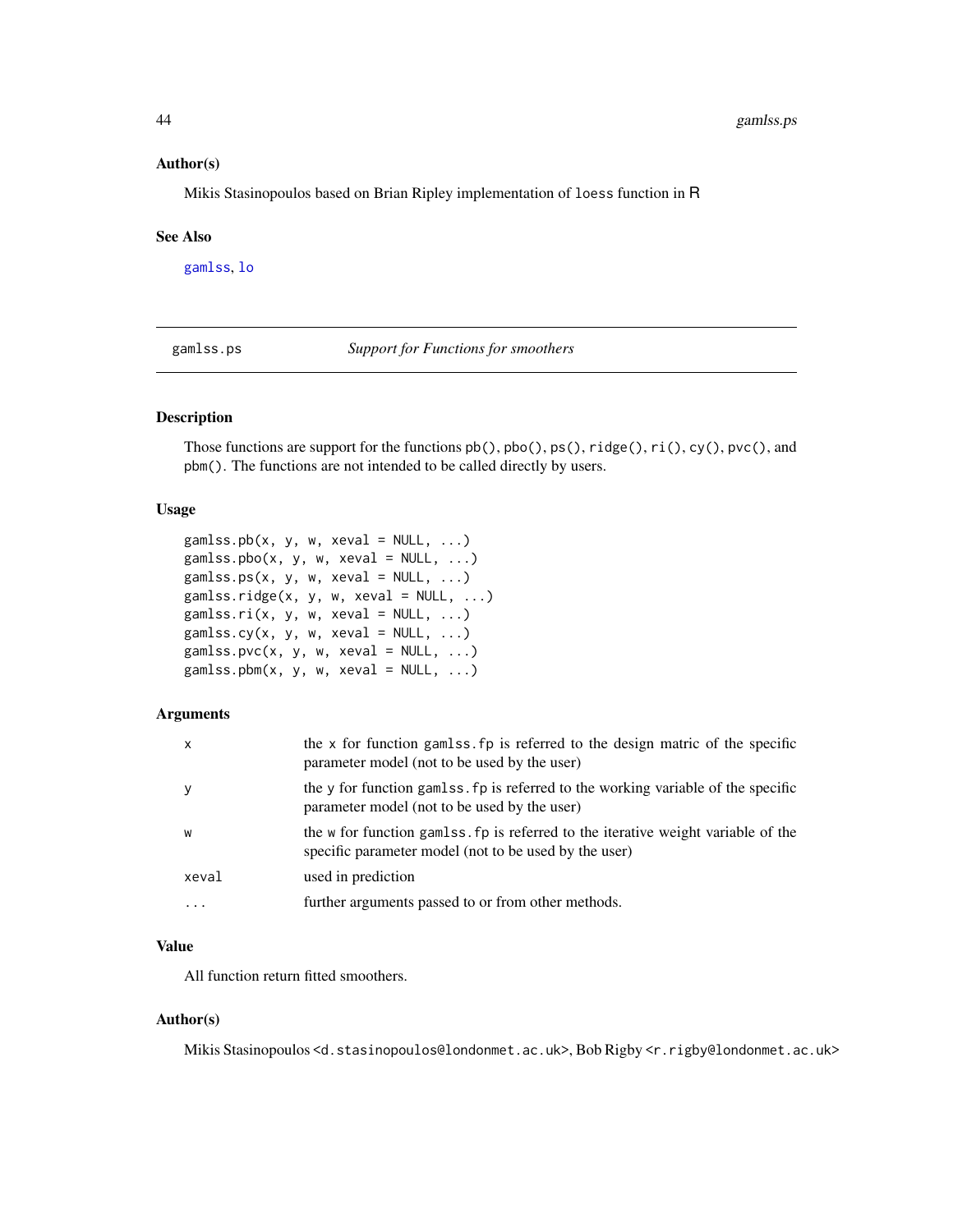## gamlss.random 45

#### References

Rigby, R. A. and Stasinopoulos D. M. (2005). Generalized additive models for location, scale and shape,(with discussion), *Appl. Statist.*, 54, part 3, pp 507-554.

Stasinopoulos D. M., Rigby R.A. and Akantziliotou C. (2003) Instructions on how to use the GAMLSS package in R. Accompanying documentation in the current GAMLSS help files, (see also <http://www.gamlss.org/>).

Stasinopoulos D. M. Rigby R.A. (2007) Generalized additive models for location scale and shape (GAMLSS) in R. *Journal of Statistical Software*, Vol. 23, Issue 7, Dec 2007, [http://www.jstatsof](http://www.jstatsoft.org/v23/i07)t. [org/v23/i07](http://www.jstatsoft.org/v23/i07).

## See Also

[gamlss](#page-34-0), [pb](#page-85-0), [ps](#page-85-1), [ri](#page-100-0),[ridge](#page-100-1),[cy](#page-85-0),[pvc](#page-85-0),[pbm](#page-85-0)

gamlss.random *Support for Functions random() and re()*

## Description

This is support for the functions random() and re() respectively. It is not intended to be called directly by users. .

#### Usage

gamlss.random(x, y, w) gamlss.re(x, y, w, xeval =  $NULL, ...)$ 

#### Arguments

| $\mathsf{x}$ | the explanatory design matrix    |
|--------------|----------------------------------|
|              | the response variable            |
| W            | <i>iterative</i> weights         |
| xeval        | it used internaly for prediction |
|              | for extra arguments              |

#### Value

Returns a list with

| y         | the fitted values                         |
|-----------|-------------------------------------------|
| residuals | the residuals                             |
| var       | the variance of the fitted values         |
| lambda    | the final lambda, the smoothing parameter |
| coefSmo   | with value NULL                           |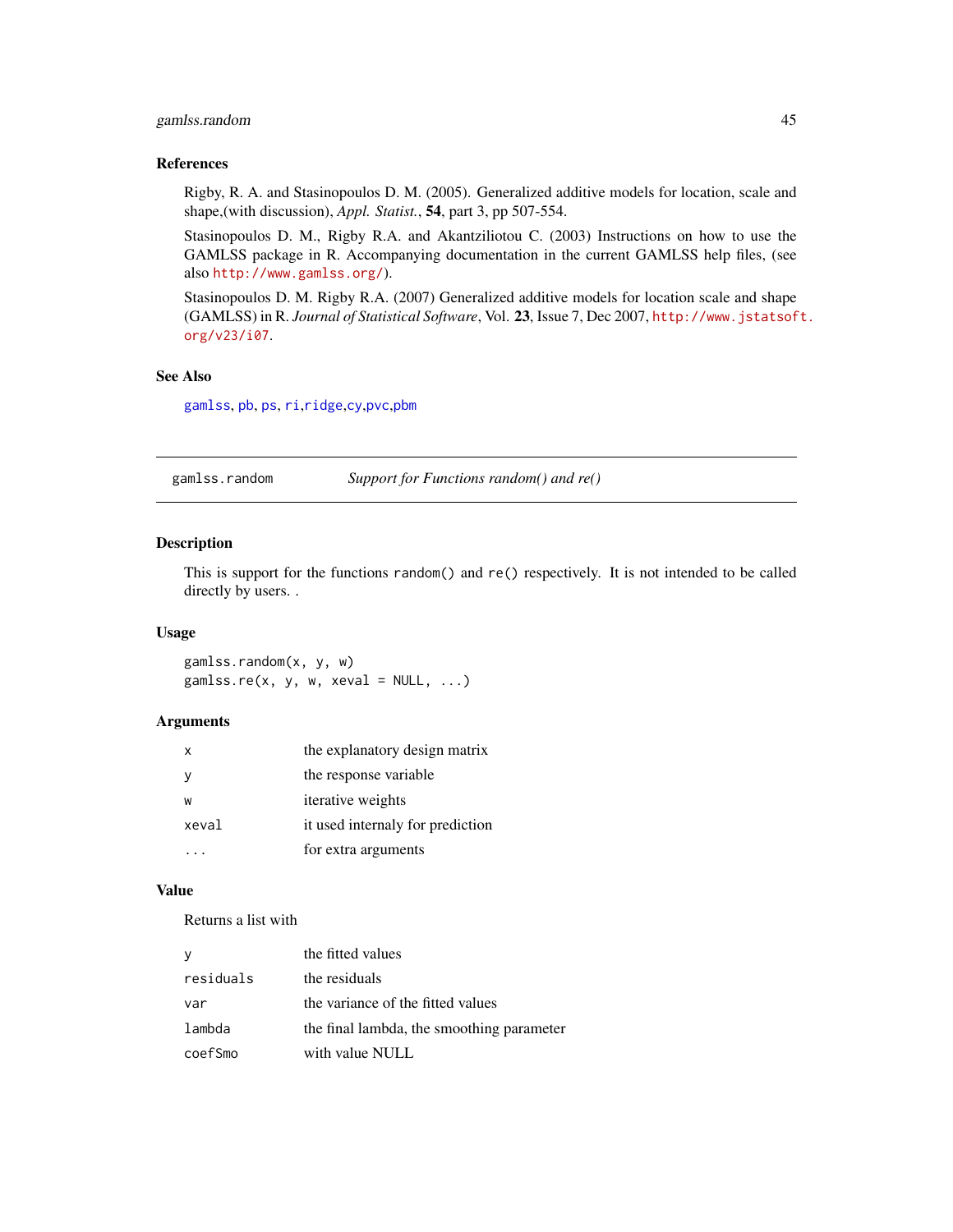#### Author(s)

Mikis Stasinopoulos, based on Trevor Hastie function gam.random

#### References

Chambers, J. M. and Hastie, T. J. (1991). *Statistical Models in S*, Chapman and Hall, London.

Rigby, R. A. and Stasinopoulos D. M. (2005). Generalized additive models for location, scale and shape,(with discussion), *Appl. Statist.*, 54, part 3, pp 507-554.

Stasinopoulos D. M., Rigby R.A. and Akantziliotou C. (2006) Instructions on how to use the GAMLSS package in R. Accompanying documentation in the current GAMLSS help files, (see also <http://www.gamlss.org/>).

Stasinopoulos D. M. Rigby R.A. (2007) Generalized additive models for location scale and shape (GAMLSS) in R. *Journal of Statistical Software*, Vol. 23, Issue 7, Dec 2007, [http://www.jstatsof](http://www.jstatsoft.org/v23/i07)t. [org/v23/i07](http://www.jstatsoft.org/v23/i07).

#### See Also

[gamlss](#page-34-0), [random](#page-93-0)

gamlss.scope *Generate a Scope Argument for Stepwise GAMLSS*

#### **Description**

Generates a scope argument for a stepwise GAMLSS.

#### Usage

```
gamlss.scope(frame, response = 1, smoother = "cs", arg = NULL, form = TRUE)
```
#### Arguments

| frame    | a data or model frame                                                              |
|----------|------------------------------------------------------------------------------------|
| response | which variable is the response; the default is the first                           |
| smoother | what smoother to use; default is cs                                                |
| arg      | any additional arguments required by the smoother                                  |
| form     | should a formula be returned (default), or else a character version of the formula |

## Details

Each formula describes an ordered regimen of terms, each of which is eligible on their own for inclusion in the gam model. One of the terms is selected from each formula by step.gam. If a 1 is selected, that term is omitted.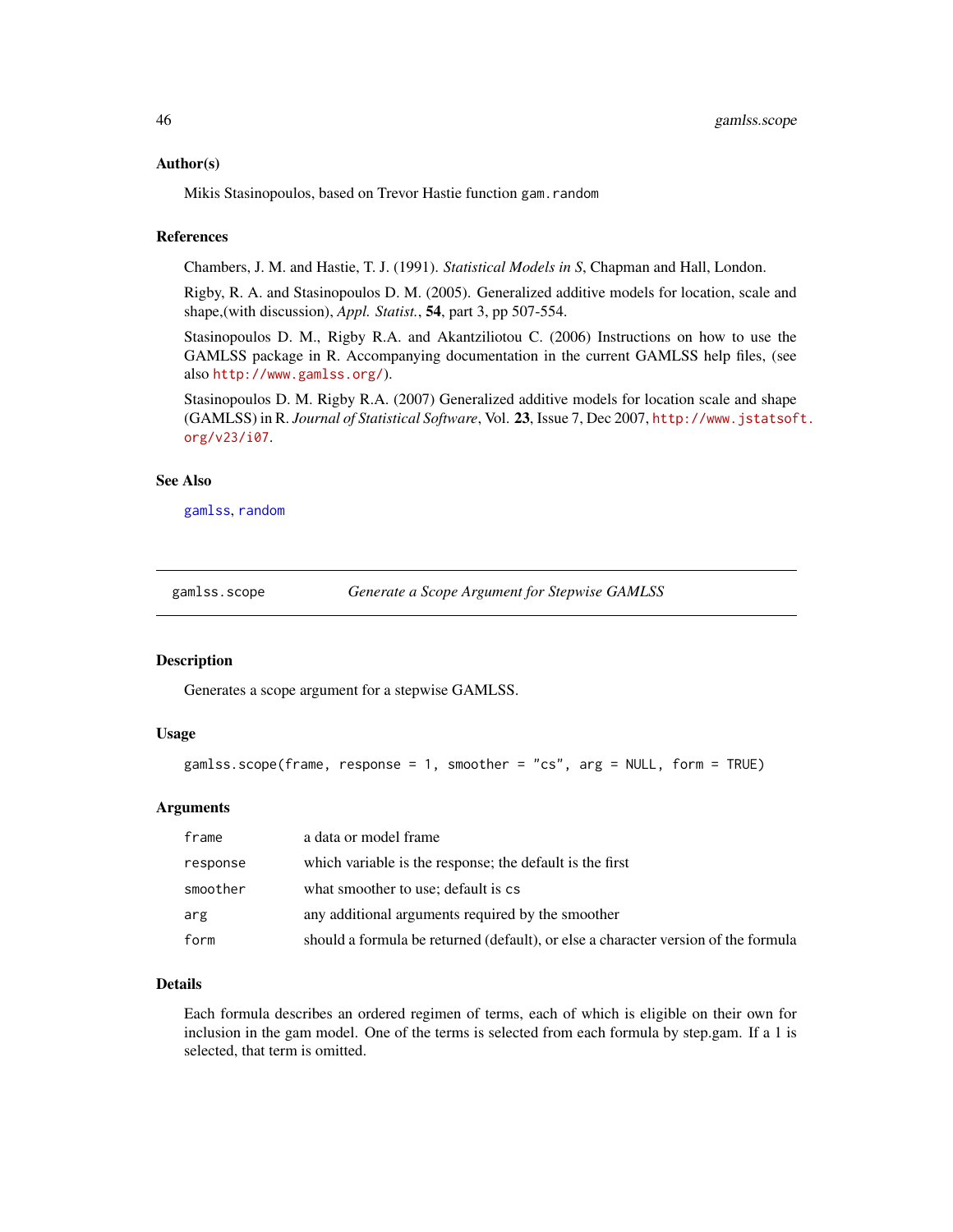#### $\boldsymbol{\mathit{gam}}$ lssML  $\boldsymbol{\mathit{47}}$

#### Value

a list of formulas is returned, one for each column in frame (excluding the response). For a numeric variable, say x1, the formula is

 $\sim 1 + x1 + cs(x1)$ 

If x1 is a factor, the last smooth term is omitted.

#### Author(s)

Mikis Stasinopoulos: a modified function from Statistical Models in S

## References

Chambers, J. M. and Hastie, T. J. (1991). *Statistical Models in S*, Chapman and Hall, London.

Rigby, R. A. and Stasinopoulos D. M. (2005). Generalized additive models for location, scale and shape,(with discussion), *Appl. Statist.*, 54, part 3, pp 507-554.

Stasinopoulos D. M., Rigby R.A. and Akantziliotou C. (2006) Instructions on how to use the GAMLSS package in R. Accompanying documentation in the current GAMLSS help files, (see also <http://www.gamlss.org/>).

Stasinopoulos D. M. Rigby R.A. (2007) Generalized additive models for location scale and shape (GAMLSS) in R. *Journal of Statistical Software*, Vol. 23, Issue 7, Dec 2007, [http://www.jstatsof](http://www.jstatsoft.org/v23/i07)t. [org/v23/i07](http://www.jstatsoft.org/v23/i07).

## See Also

[stepGAIC](#page-106-0)

#### Examples

```
data(usair)
gs1<-gamlss.scope(model.frame(y~x1+x2+x3+x4+x5+x6, data=usair))
gs2<-gamlss.scope(model.frame(usair))
gs1
gs2
gs3<-gamlss.scope(model.frame(usair), smooth="fp", arg="3")
gs3
```
gamlssML *Maximum Likelihood estimation of a simple GAMLSS model*

#### Description

This is a function for fitting a gamlss.family distribution to single data set using a non linear maximisation algorithm in R. This is relevant only when there are not explanatory variables.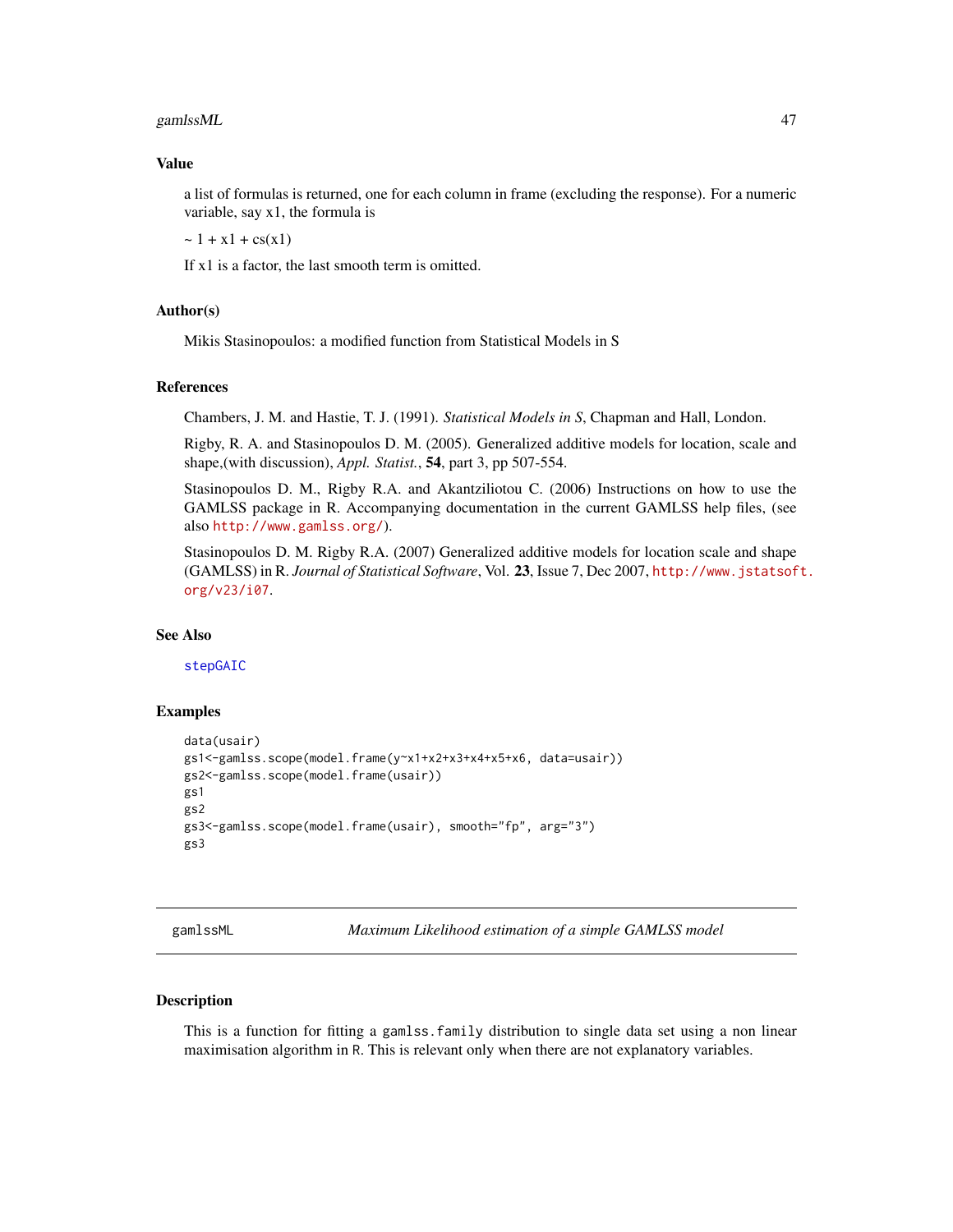#### Usage

```
gamlssML(y, family = NO, weights = NULL, mu.start = NULL,
sigma.start = NULL, nu.start = NULL, tau.start = NULL,
mu.fix = FALSE, sigma.fix = FALSE, nu.fix = FALSE,tau.fix = FALSE, data = NULL, start.from = NULL, \ldots)
```
#### Arguments

| y           | a vector of data requiring the fit of a gamlss. family distribution or a formula,<br>for example, y~1 (explanatory variables are ignored).                                                                                                                                                                                                                                                                |
|-------------|-----------------------------------------------------------------------------------------------------------------------------------------------------------------------------------------------------------------------------------------------------------------------------------------------------------------------------------------------------------------------------------------------------------|
| family      | gamlss. family object, which is used to define the distribution and the link<br>functions of the various parameters. The distribution families supported by<br>gamlssML() can be found in gamlss. family                                                                                                                                                                                                  |
| weights     | a vector of weights. Here weights can be used to weight out observations (like in<br>subset) or for a weighted likelihood analysis where the contribution of the ob-<br>servations to the likelihood differs according to weights. The length of weights<br>must be the same as the number of observations in the data. By default, the<br>weight is set to one. To set weights to vector w use weights=w |
| mu.start    | a scalar of initial values for the location parameter mu e.g. mu.start=4                                                                                                                                                                                                                                                                                                                                  |
| sigma.start | a scalar of initial values for the scale parameter sigma e.g. sigma.start=1                                                                                                                                                                                                                                                                                                                               |
| nu.start    | scalar of initial values for the parameter nu e.g. nu.start=3                                                                                                                                                                                                                                                                                                                                             |
| tau.start   | scalar of initial values for the parameter tau e.g. tau.start=3                                                                                                                                                                                                                                                                                                                                           |
| mu.fix      | whether the mu parameter should be kept fixed in the fitting processes e.g.<br>mu.fix=FALSE                                                                                                                                                                                                                                                                                                               |
| sigma.fix   | whether the sigma parameter should be kept fixed in the fitting processes e.g.<br>sigma.fix=FALSE                                                                                                                                                                                                                                                                                                         |
| nu.fix      | whether the nu parameter should be kept fixed in the fitting processes e.g. nu. fix=FALSE                                                                                                                                                                                                                                                                                                                 |
| tau.fix     | whether the tau parameter should be kept fixed in the fitting processes e.g.<br>tau.fix=FALSE                                                                                                                                                                                                                                                                                                             |
| data        | a data frame containing the variable y. If this is missing, the variable should be<br>on the search list. e.g. data=aids                                                                                                                                                                                                                                                                                  |
| start.from  | a gamlss object to start from the fitting or vector of length as many parameters<br>in the distribution                                                                                                                                                                                                                                                                                                   |
| .           | for extra arguments                                                                                                                                                                                                                                                                                                                                                                                       |

#### Details

This function which fits a gamlss.family distribution to a single data set is using a non linear maximisation. in fact it uses the internal function MLE() which is a copy of the mle() function of package stat4. The function gamlssML() could be for large data faster than the equivalent gamlss() function which is designed for regression type of models.

## Value

Returns a gamlssML object which behaves like a gamlss fitted objected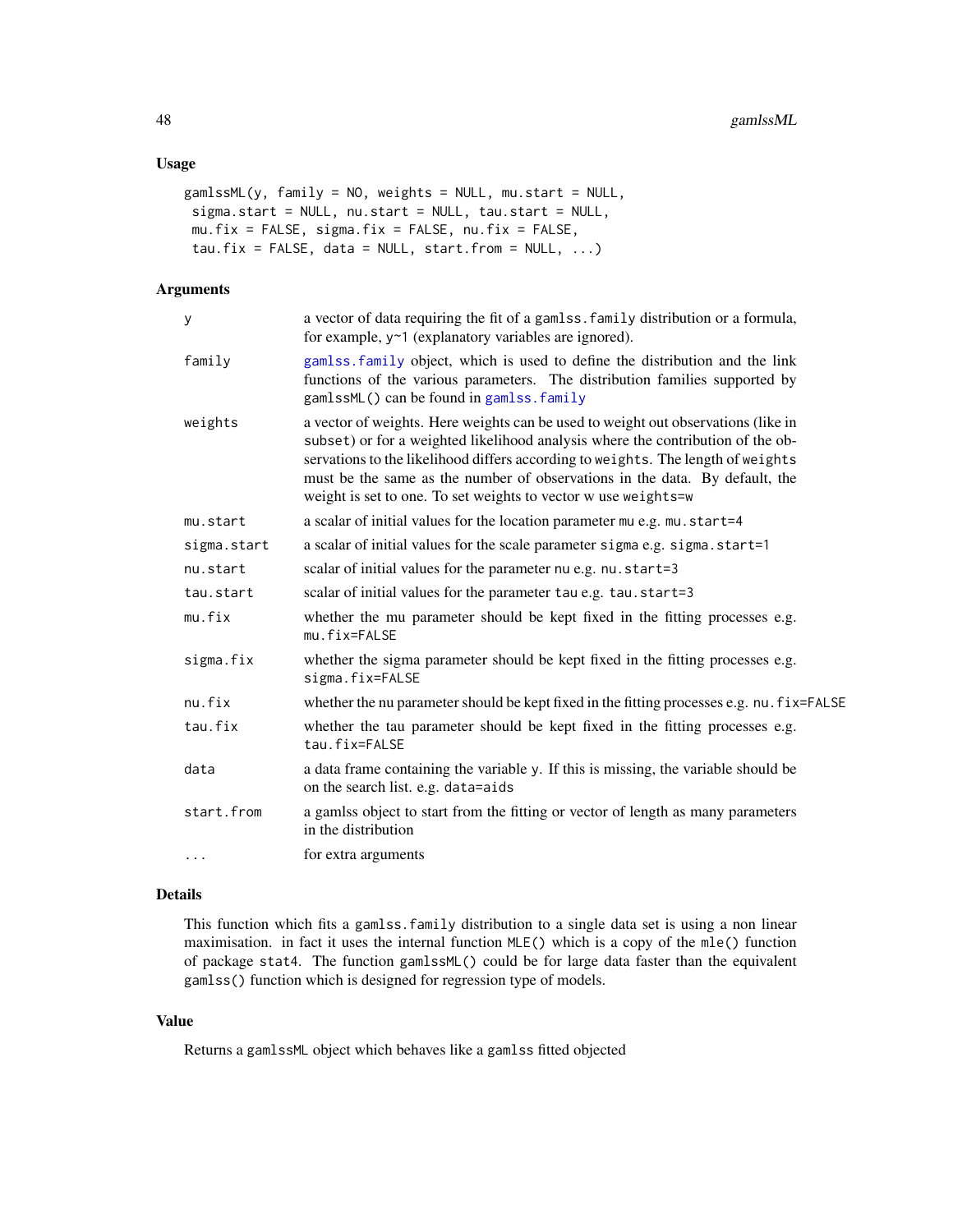#### gen.likelihood 49

#### Author(s)

Mikis Stasinopoulos <d.stasinopoulos@londonmet.ac.uk>, Bob Rigby <r.rigby@londonmet.ac.uk>, Vlasis Voudouris <v.voiudouris@londonmet.ac.uk> and Majid Djennad <m.djennad.londonmet.ac.uk>

#### References

Rigby, R. A. and Stasinopoulos D. M. (2005). Generalized additive models for location, scale and shape,(with discussion), *Appl. Statist.*, 54, part 3, pp 507-554.

Stasinopoulos D. M., Rigby R.A. and Akantziliotou C. (2006) Instructions on how to use the GAMLSS package in R. Accompanying documentation in the current GAMLSS help files, (see also <http://www.gamlss.org/>).

Stasinopoulos D. M. Rigby R.A. (2007) Generalized additive models for location scale and shape (GAMLSS) in R. *Journal of Statistical Software*, Vol. 23, Issue 7, Dec 2007, [http://www.jstatsof](http://www.jstatsoft.org/v23/i07)t. [org/v23/i07](http://www.jstatsoft.org/v23/i07).

#### See Also

[gamlss.family](#page-0-0), [gamlss](#page-34-0)

#### Examples

```
#-------- negative binomial 1000 observations
y<- rNBI(1000)
 system.time(m1 <- gamlss(y ~ 1, family=NBI))
  system.time(m1a<-gamlss(y~1, family=NBI, trace=FALSE))
system.time(m11<-gamlssML(y, family=NBI))
AIC(m1,m1a,m11, k=0)
# neg. binomial n=10000
 y<- rNBI(10000)
 system.time(m1 <- gamlss(y ~1, family=NBI))
  system.time(m1a<-gamlss(y~1, family=NBI, trace=FALSE))
system.time(m11<-gamlssML(y, family=NBI))
AIC(m1,m1a,m11, k=0)
# binomial type data
data(aep)
m1 <- gamlssML(aep$y, family=BB) # ok
m2 <- gamlssML(y, data=aep, family=BB) # ok
m3 <- gamlssML(y~1, data=aep, family=BB) # ok but not
#gamlssML(aep$y~1, family=BB)
```
gen.likelihood *A function to generate the likelihood function from a GAMLSS object*

#### Description

This function generate a function with argument the parameters of the GAMLSS model which can evaluate the log-likelihood function.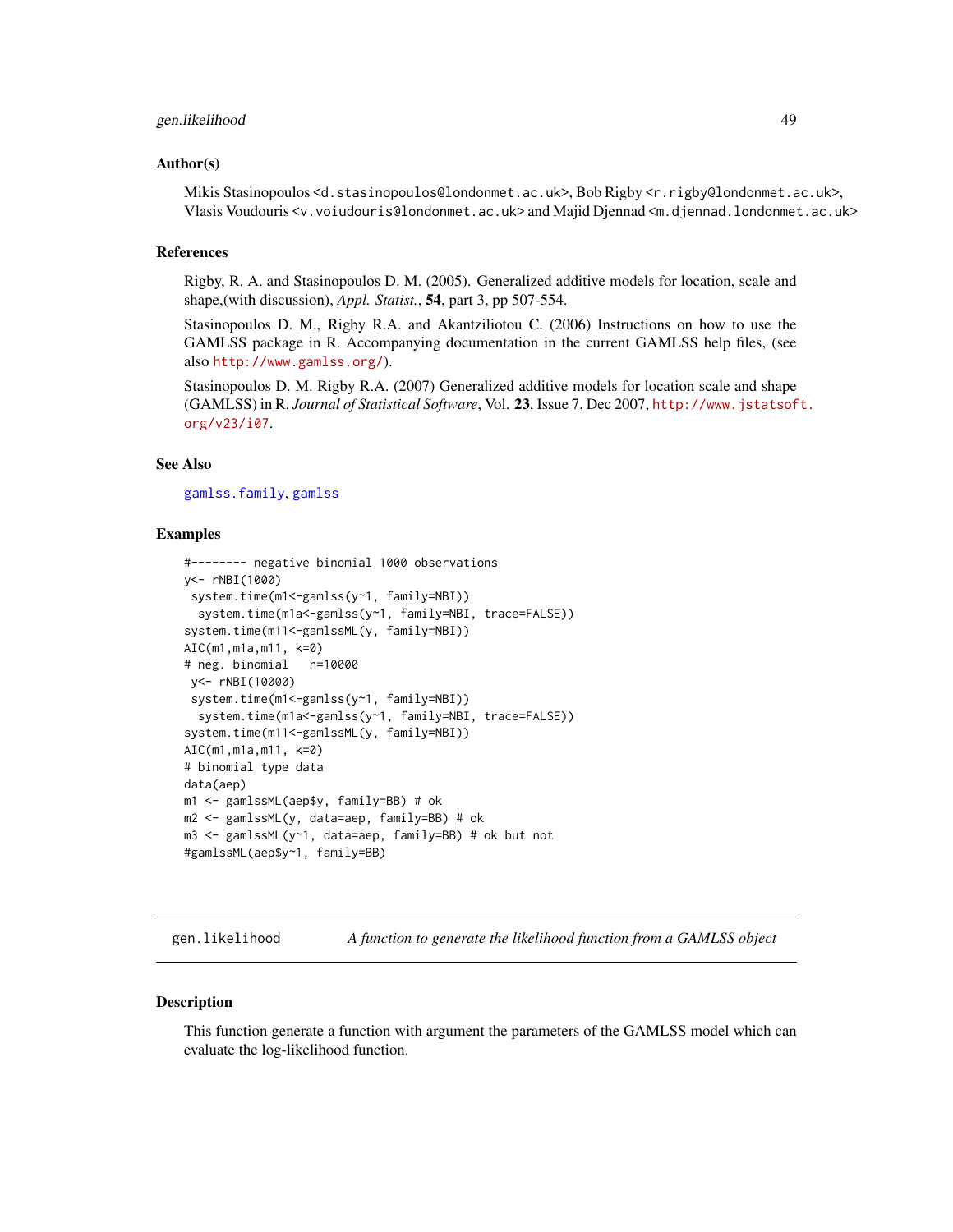#### Usage

gen.likelihood(object)

#### **Arguments**

object A gamlss fitted model

## Details

The purpose of this function is to help the function vcov() to get he right Hessian matrix after a model has fitted. Note that at the momment smoothing terms are consideted as fixed.

#### Value

A function of the log-likelihood

## Author(s)

Mikis Stasinopoulos <d.stasinopoulos@londonmet.ac.uk> Bob Rigby <r.rigby@londonmet.ac.uk> and Vlasios Voudouris

#### References

Rigby, R. A. and Stasinopoulos D. M. (2005). Generalized additive models for location, scale and shape,(with discussion), *Appl. Statist.*, 54, part 3, pp 507-554.

Stasinopoulos D. M., Rigby R.A. and Akantziliotou C. (2006) Instructions on how to use the GAMLSS package in R. Accompanying documentation in the current GAMLSS help files, (see also <http://www.gamlss.org/>).

Stasinopoulos D. M. Rigby R.A. (2007) Generalized additive models for location scale and shape (GAMLSS) in R. *Journal of Statistical Software*, Vol. 23, Issue 7, Dec 2007, [http://www.jstatsof](http://www.jstatsoft.org/v23/i07)t. [org/v23/i07](http://www.jstatsoft.org/v23/i07).

## See Also

[vcov](#page-0-0)

#### Examples

```
data(aids)
m1 <- gamlss(y~x+qrt, data=aids, family=NBI)
logL<-gen.likelihood(m1)
logL()
logLik(m1)
```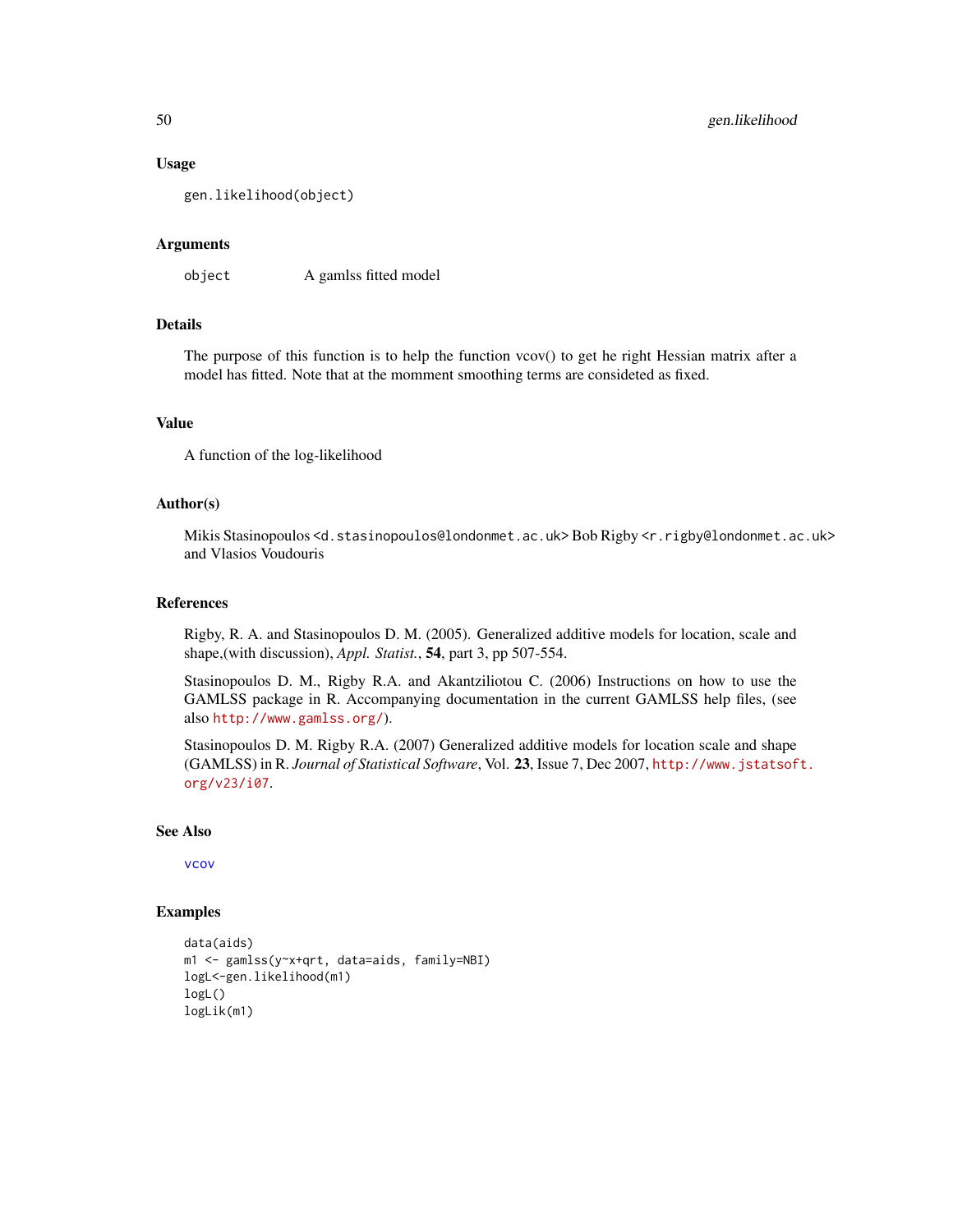## Description

The function getSmo() extracts information from a fitted smoothing additive term.

#### Usage

```
getSmo(object, what = c("mu", "sigma", "nu", "tau"),
      which = 1)
```
## Arguments

| object | a GAMLSS fitted model                                       |
|--------|-------------------------------------------------------------|
| what   | which distribution parameter is required, default what="mu" |
| which  | which smoothing term                                        |

#### Details

This function facilitates the extraction of information from a fitted additive terms. For example getSmo(m1,"sigma",2) is equivalent of m1\$sigma.coefSmo[[2]]. To get the actual fitted values type m1\$sigma.s[[2]]

## Value

A list containing information about a fitted smoother or a fitted objects

#### Author(s)

Mikis Stasinopoulos and Bob Rigby

## References

Rigby, R. A. and Stasinopoulos D. M. (2005). Generalized additive models for location, scale and shape,(with discussion), *Appl. Statist.*, 54, part 3, pp 507-554.

Stasinopoulos D. M., Rigby R.A. and Akantziliotou C. (2006) Instructions on how to use the GAMLSS package in R. Accompanying documentation in the current GAMLSS help files, (see also <http://www.gamlss.org/>).

Stasinopoulos D. M. Rigby R.A. (2007) Generalized additive models for location scale and shape (GAMLSS) in R. *Journal of Statistical Software*, Vol. 23, Issue 7, Dec 2007, [http://www.jstatsof](http://www.jstatsoft.org/v23/i07)t. [org/v23/i07](http://www.jstatsoft.org/v23/i07).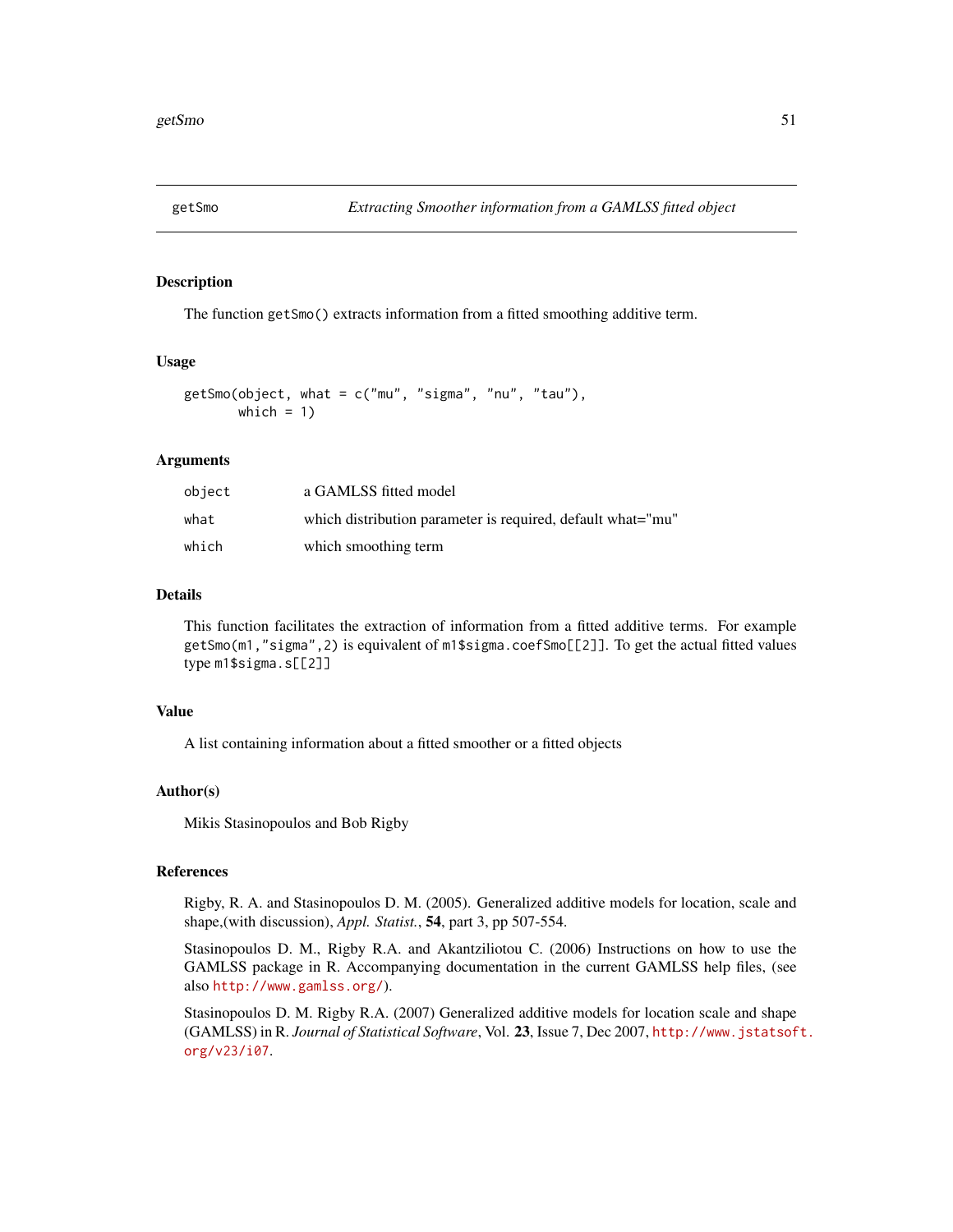## Examples

```
data(usair)
t1<-gamlss(y~x1+pb(x5)+pb(x6), data=usair, family=GA)
# get the value for lambda for the second fitted term in mu
getSmo(t1, "mu", 2)$lambda
```
glim.control *Auxiliary for Controlling the inner algorithm in a GAMLSS Fitting*

## Description

Auxiliary function used for the inner iteration of gamlss algorithm. Typically only used when calling gamlss function through the option i.control.

#### Usage

glim.control(cc =  $0.001$ , cyc =  $50$ , glm.trace =  $FALSE$ ,  $bfcyc = 30$ ,  $bf.tol = 0.001$ ,  $bf.trace = FALSE$ , ...)

## Arguments

| cс         | the convergence criterion for the algorithm                               |
|------------|---------------------------------------------------------------------------|
| <b>CVC</b> | the number of cycles of the algorithm                                     |
| glm.trace  | whether to print at each iteration (TRUE) or not (FALSE)                  |
| bf.cyc     | the number of cycles of the backfitting algorithm                         |
| bf.tol     | the convergence criterion (tolerance level) for the backfitting algorithm |
| bf.trace   | whether to print at each iteration (TRUE) or not (FALSE, the default)     |
| $\ddotsc$  | for extra arguments                                                       |

## Value

A list with the arguments as components

## Author(s)

Mikis Stasinopoulos <d.stasinopoulos@londonmet.ac.uk>, Bob Rigby <r.rigby@londonmet.ac.uk>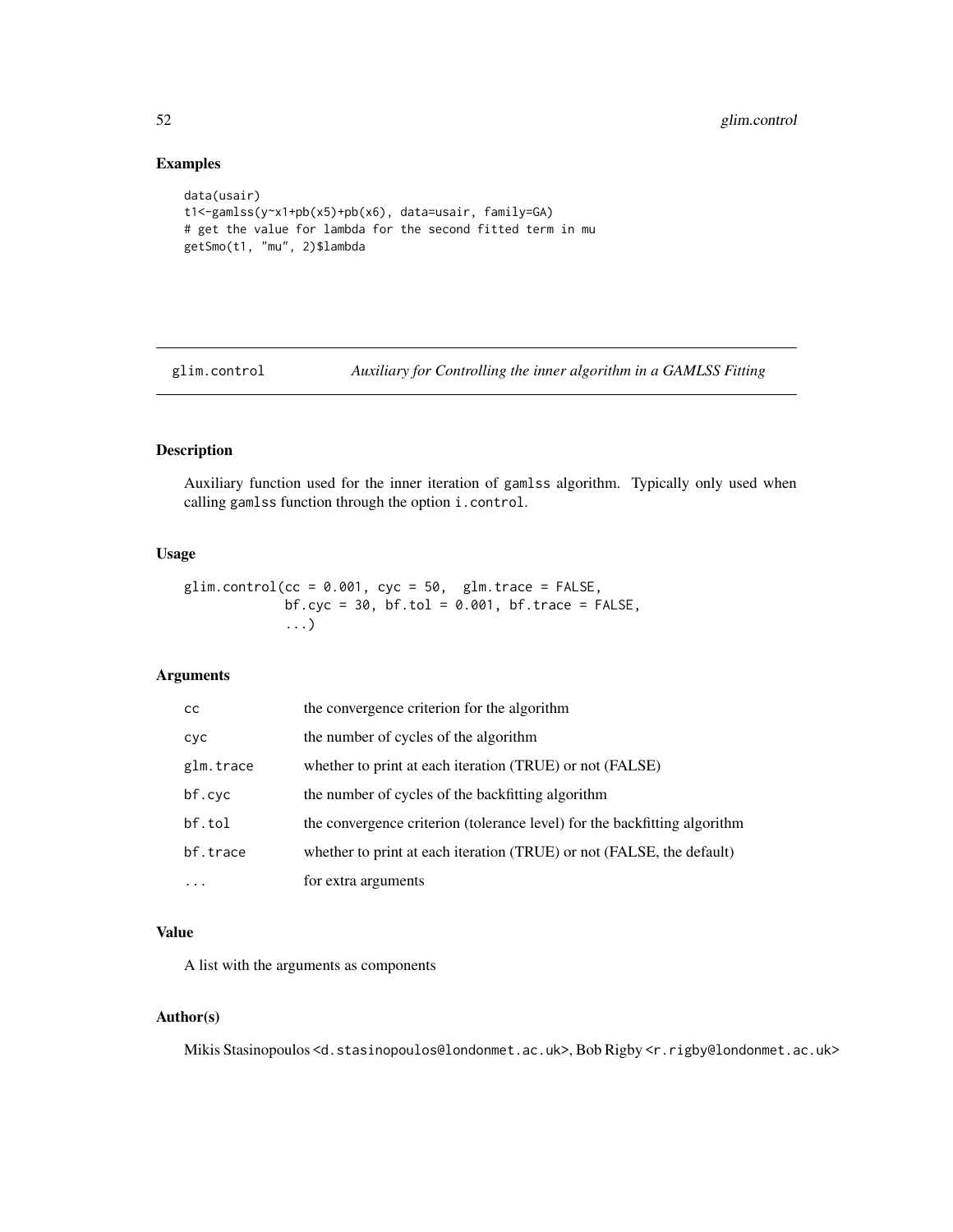#### histDist 53

#### References

Rigby, R. A. and Stasinopoulos D. M. (2005). Generalized additive models for location, scale and shape, (with discussion), *Appl. Statist.*, 54, part 3, pp 507-554.

Stasinopoulos D. M., Rigby R.A. and Akantziliotou C. (2006) Instructions on how to use the GAMLSS package in R. Accompanying documentation in the current GAMLSS help files, (see also <http://www.gamlss.org/>).

Stasinopoulos D. M. Rigby R.A. (2007) Generalized additive models for location scale and shape (GAMLSS) in R. *Journal of Statistical Software*, Vol. 23, Issue 7, Dec 2007, [http://www.jstatsof](http://www.jstatsoft.org/v23/i07)t. [org/v23/i07](http://www.jstatsoft.org/v23/i07).

#### See Also

[gamlss](#page-34-0)

## Examples

```
data(aids)
con<-glim.control(glm.trace=TRUE)
h<-gamlss(y~poly(x,3)+qrt, family=PO, data=aids, i.control=con) #
rm(h,con)
```

| histDist | This function plots the histogram and a fitted (GAMLSS family) distri- |
|----------|------------------------------------------------------------------------|
|          | bution to a variable                                                   |

#### Description

This function fits constants to the parameters of a GAMLSS family distribution and them plot the histogram and the fitted distribution.

#### Usage

```
histDist(y, family = NO, freq = NULL,
        density = FALSE, nbins = 10, xlim = NULL,
        ylim = NULL, main = NULL, xlab = NULL,
        ylab = NULL, data = NULL, ...)
```
#### Arguments

|        | a vector for the response variable                                                      |
|--------|-----------------------------------------------------------------------------------------|
| family | a gamlss.family distribution                                                            |
| frea   | the frequencies of the data in y if exist. freq is used as weights in the gamlss<br>fit |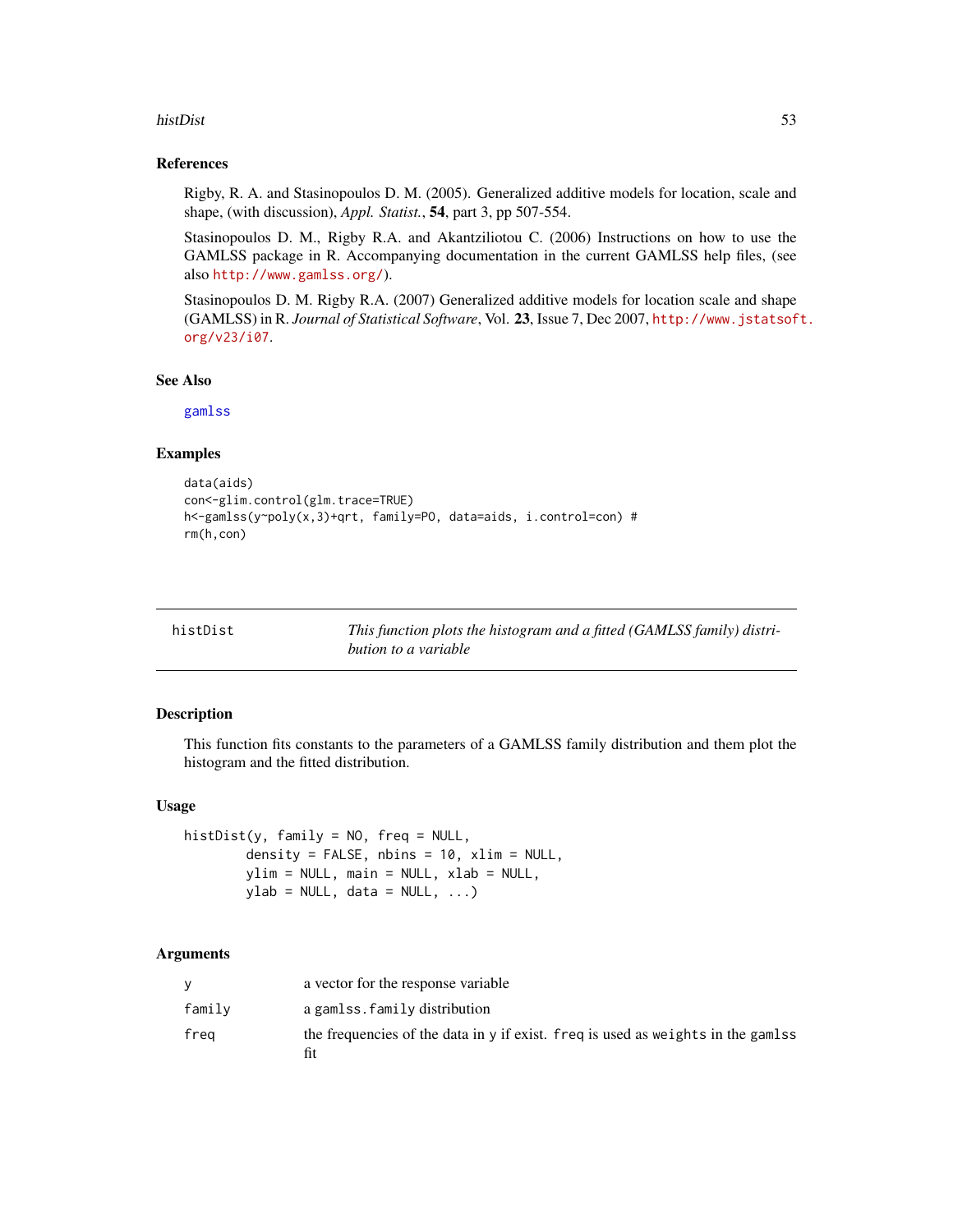| density    | default value is FALSE. Change to TRUE if you would like a non-parametric<br>density plot together with the parametric fitted distribution plot (for continuous<br>variable only)                              |
|------------|----------------------------------------------------------------------------------------------------------------------------------------------------------------------------------------------------------------|
| nbins      | The suggested number of bins (argument passed to truehist() of package<br>MASS). Either a positive integer, or a character string naming a rule: "Scott"<br>or "Freedman-Diaconis" or "FD". (Case is ignored.) |
| xlim       | the minimum and the maximum x-axis value (if the default values are out of<br>range)                                                                                                                           |
| ylim       | the minimum and the maximum y-axis value (if the default values are out of<br>range)                                                                                                                           |
| main       | the main title for the plot                                                                                                                                                                                    |
| xlab       | the label in the x-axis                                                                                                                                                                                        |
| ylab       | the label in the y-axis                                                                                                                                                                                        |
| data       | the data frame                                                                                                                                                                                                 |
| $\ddots$ . | for extra arguments to be passed to the gamlss function                                                                                                                                                        |

#### Details

This function first fits constants for each parameters of a GAMLSS distribution family using the gamlss function and them plots the fitted distribution together with the appropriate plot according to whether the y variable is of a continuous or discrete type. Histogram is plotted for continuous and barplot for discrete variables. The function truehist of Venables and Ripley's MASS package is used for the histogram plotting.

#### Value

returns a plot

## Author(s)

Mikis Stasinopoulos

#### References

Rigby, R. A. and Stasinopoulos D. M. (2005). Generalized additive models for location, scale and shape,(with discussion), *Appl. Statist.*, 54, part 3, pp 507-554.

Stasinopoulos D. M., Rigby R.A. and Akantziliotou C. (2006) Instructions on how to use the GAMLSS package in R. Accompanying documentation in the current GAMLSS help files, (see also <http://www.gamlss.org/>).

Stasinopoulos D. M. Rigby R.A. (2007) Generalized additive models for location scale and shape (GAMLSS) in R. *Journal of Statistical Software*, Vol. 23, Issue 7, Dec 2007, [http://www.jstatsof](http://www.jstatsoft.org/v23/i07)t. [org/v23/i07](http://www.jstatsoft.org/v23/i07).

#### See Also

[gamlss](#page-34-0), [gamlss.family](#page-0-0)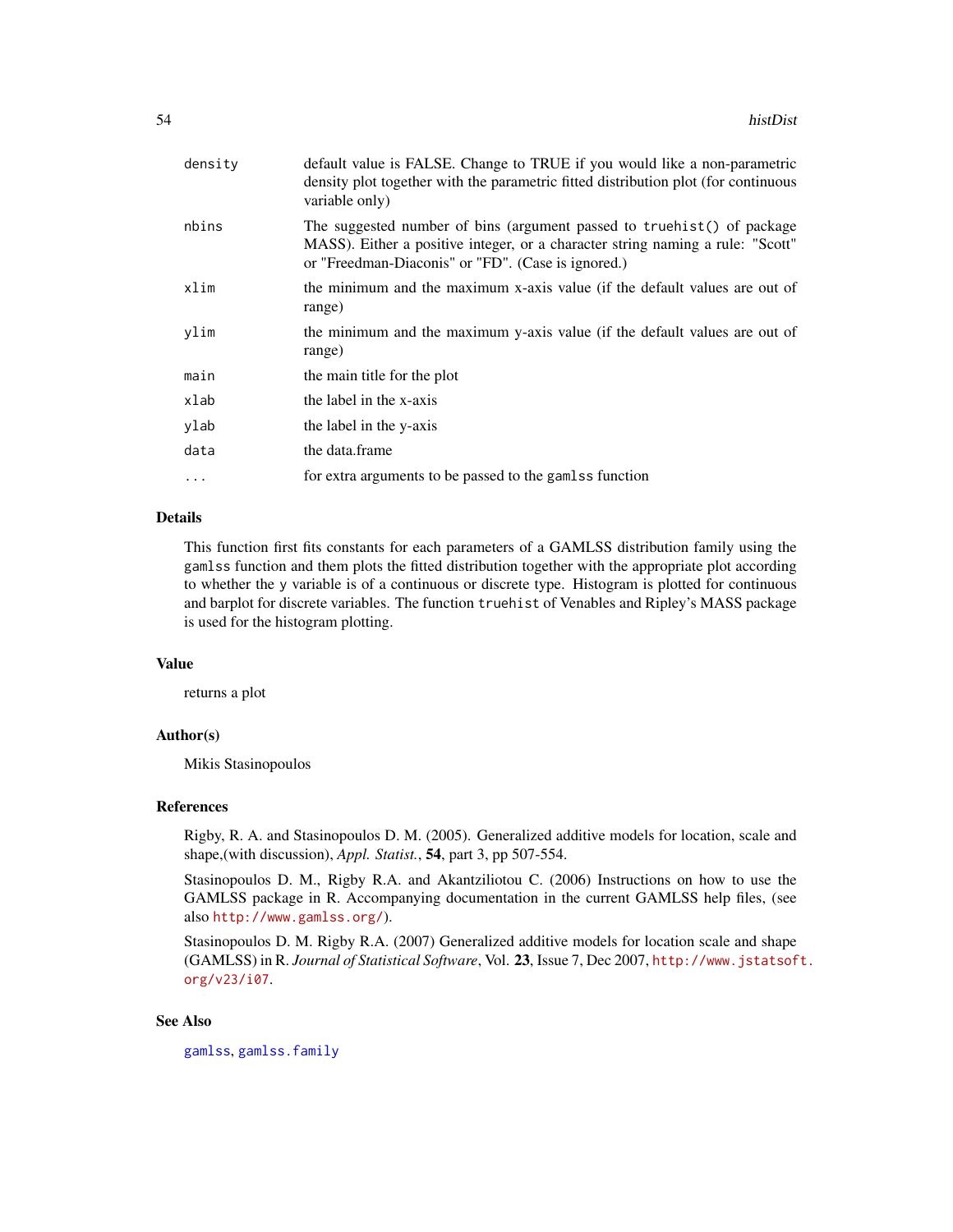#### histSmo 55

#### Examples

```
data(abdom)
histDist(y,family="NO", data=abdom)
# use the ylim
histDist(y,family="NO", ylim=c(0,0.005), data=abdom)
# bad fit use PE
histDist(y,family="PE",ymax=0.005, data=abdom)
# discere data counts
# Hand at al. p150 Leptinotarsa decemlineata
y \leq C(0,1,2,3,4,6,7,8,10,11)freq \leq c(33, 12, 5, 6, 5, 2, 2, 2, 1, 2)histDist(y, "NBI", freq=freq)
# the same as
histDist(rep(y,freq), "NBI")
```
histSmo *Density estimation using the Poisson trick*

#### Description

This set of functions use the old Poisson trick of discretising the data and then fitting a Poisson error model to the resulting frequencies (Lindsey, 1997). Here the model fitted is a smooth cubic spline curve. The result is a density estimator for the data.

#### Usage

```
histSmo(y, lambda = NULL, df = NULL, order = 3, lower = NULL,upper = NULL, type = c("freq", "prob"),
      save = FALSE, plot = TRUE, breaks = NULL,
      discrete = FALSE, ...)histSmoC(y, df = 10, lower = NULL, upper = NULL, type = c("freq", "prob"),
       save = FALSE, plot = TRUE, breaks = NULL,discrete = FALSE, ...)histSmO(y, lambda = 1, order = 3, lower = NULL, upper = NULL,type = c("freq", "prob"), save = FALSE,
     plot = TRUE, breaks = NULL,
     discrete = FALSE, ...)histSmoP(y, lambda = NULL, df = NULL, order = 3, lower = NULL,upper = NULL, type = c("freq", "prob"), save = FALSE,
     plot = TRUE, breaks = NULL, discrete = FALSE,
      ...)
```
#### Arguments

| у      | the variable of interest |
|--------|--------------------------|
| lambda | the smoothing parameter  |
| df     | the degrees of freedom   |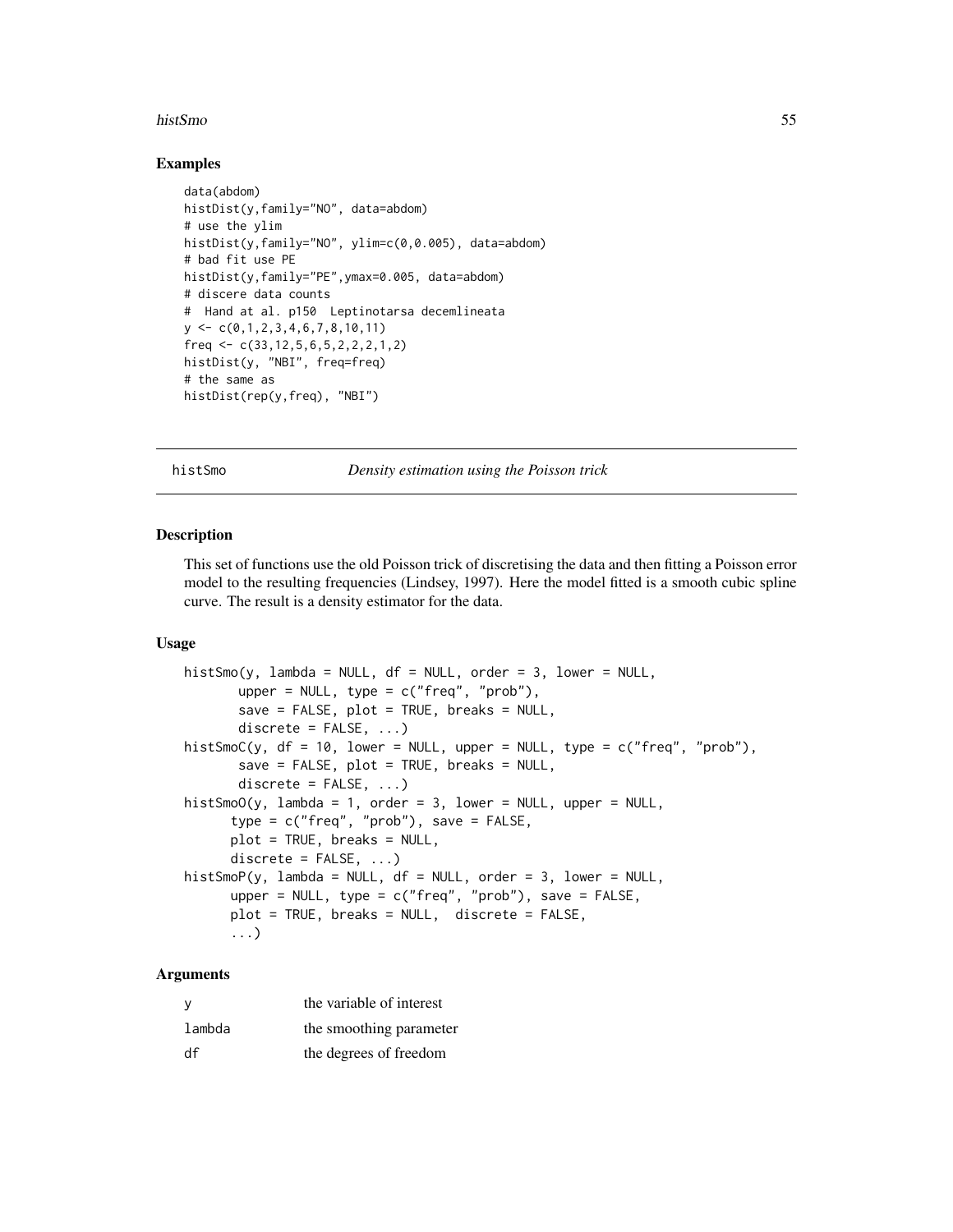| order    | the order of the P-spline                                                                                                |
|----------|--------------------------------------------------------------------------------------------------------------------------|
| lower    | the lower limit of the y-variable                                                                                        |
| upper    | the upper limit of the y-variable                                                                                        |
| type     | the type of histogram                                                                                                    |
| save     | whether to save the results                                                                                              |
| plot     | whether to plot the resulting density estimator                                                                          |
| breaks   | the number of break points to be used in the histogram and consequently the<br>number of observations in the Poisson fit |
| discrete | whether to treat the fitting density as a discrete distribution or not                                                   |
| $\ddots$ | further arguments passed to or from other methods.                                                                       |

## Details

Here are the methods used here:

i) The function histSmoO() uses Penalised discrete splines (Eilers, 2003). This function is appropriate when the smoothing parameter is fixed.

ii) The function histSmoC() uses smooth cubic splines and fits a Poison error model to the frequencies using the cs() additive function of GAMLSS. This functon is appropriate if the effective degrees of freedom are fixed in the model.

iii) The function histSmoP() uses Penalised cubic splines (Eilers and Marx 1996). It is fitting a Poisson model to the frequencies using the pb() additive function of GAMLSS. This function is appropriate if automatic selection of the smoothing parameter is required.

iv) The function histSmo() combines all the above functions in the sense that if lambda is fixed it uses histSmoO(), if the df's are fixed it uses codehistSmoC() and if none of these is specified it uses histSmoP().

#### Value

Returns a histSmo S3 object. The object has the following components:

| $\times$ | the middle points of the discretise data                                                                           |
|----------|--------------------------------------------------------------------------------------------------------------------|
| counts   | how many observation are on the discretise intervals                                                               |
| density  | the density value for each discrete interval                                                                       |
| hist     | the hist object used to discretise the data                                                                        |
| cdf      | The resulting cumulative distribution function useful for calculating probabili-<br>ties from the estimate density |
| nvcdf    | The inverse cumulative distribution function                                                                       |
| model    | The fitted Poisson model only for histSmoP() and histSmoC()                                                        |

## Author(s)

Mikis Stasinopoulos, Paul Eilers, Bob Rigby and Vlasios Voudouris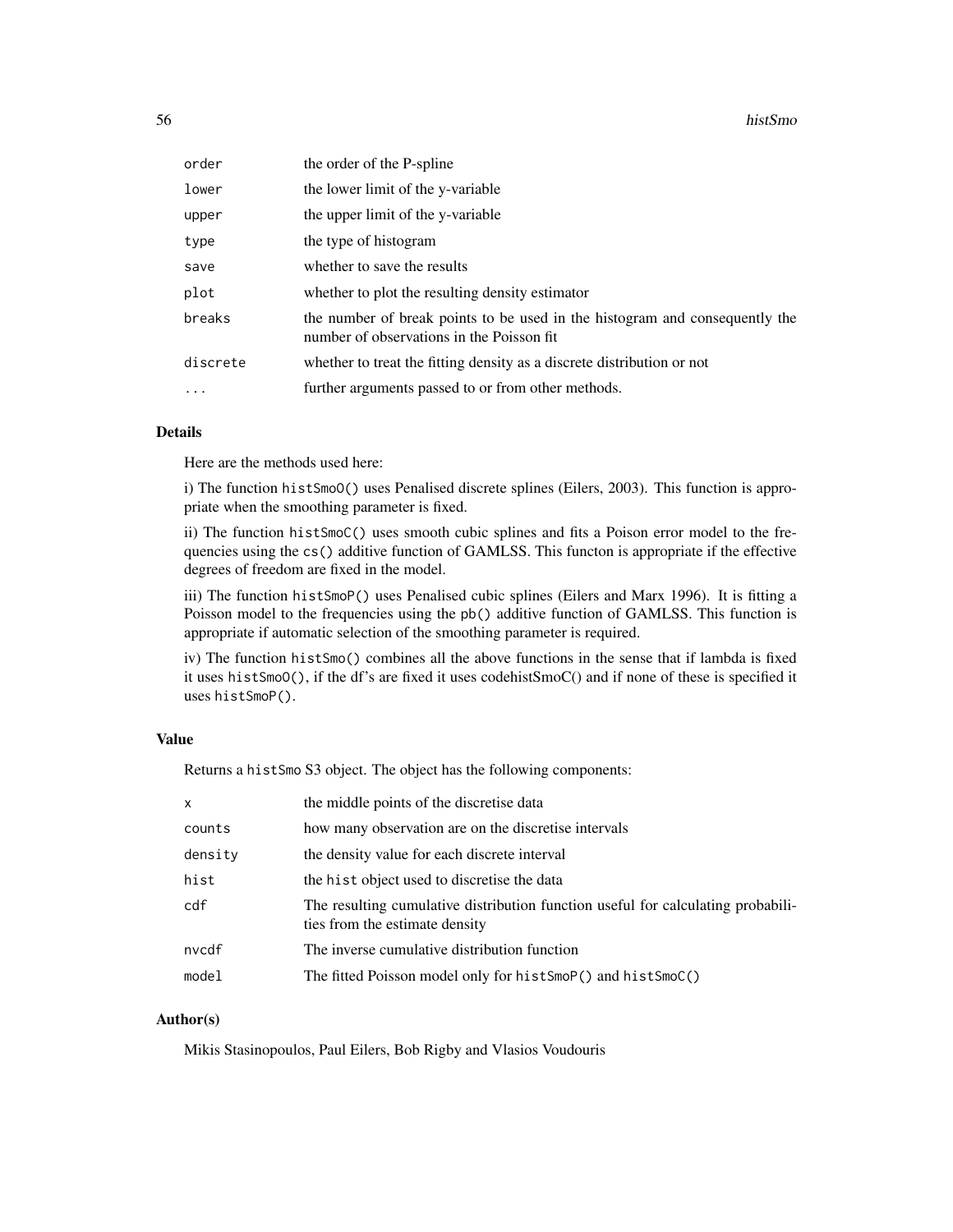#### histSmo 57

#### References

Eilers, P. (2003). A perfect smoother. *Analytical Chemistry*, 75: 3631-3636.

Eilers, P. H. C. and Marx, B. D. (1996). Flexible smoothing with B-splines and penalties (with comments and rejoinder). *Statist. Sci*, 11, 89-121.

Lindsey, J.K. (1997) *Applying Generalized Linear Models*. New York: Springer-Verlag. ISBN 0-387-98218-3

Rigby, R. A. and Stasinopoulos D. M. (2005). Generalized additive models for location, scale and shape,(with discussion), *Appl. Statist.*, 54, part 3, pp 507-554.

Stasinopoulos D. M. Rigby R.A. (2007) Generalized additive models for location scale and shape (GAMLSS) in R. *Journal of Statistical Software*, Vol. 23, Issue 7, Dec 2007, [http://www.jstatsof](http://www.jstatsoft.org/v23/i07)t. [org/v23/i07](http://www.jstatsoft.org/v23/i07).

#### See Also

[pb](#page-85-0), [cs](#page-19-0)

#### Examples

```
# creating data from Pareto 2 distribution
Y <- rPARETO2(1000)
## Not run:
# getting the density
histSmo(Y, lower=0)
# more breaks a bit slower
histSmo(Y, breaks=200, lower=0)
# quick fit using lambda
histSmoO(Y, lambda=1, breaks=200, lower=0)
# or
histSmo(Y, lambda=1, breaks=200, lower=0)
# quick fit using df
histSmoC(Y, df=15, breaks=200, lower=0)
# or
histSmo(Y, df=15, breaks=200, lower=0)
# saving results
m1<- histSmo(Y, lower=0, save=TRUE)
plot(m1)
plot(m1, "cdf")
plot(m1, "invcdf")
# now gererate from SHASH
YY <- rSHASH(1000)
m1<- histSmo(YY, save=TRUE)
# calculate Pr(YY>10)
1-m1$cdf(10)
# calculate Pr(-10<YY<10)
1-(1-m1$cdf(10))-m1$cdf(-10)
YYY <- rNBI(1000, mu=5, sigma=4)
histDist(YYY, discrete=TRUE, family=NBI())
## End(Not run)
```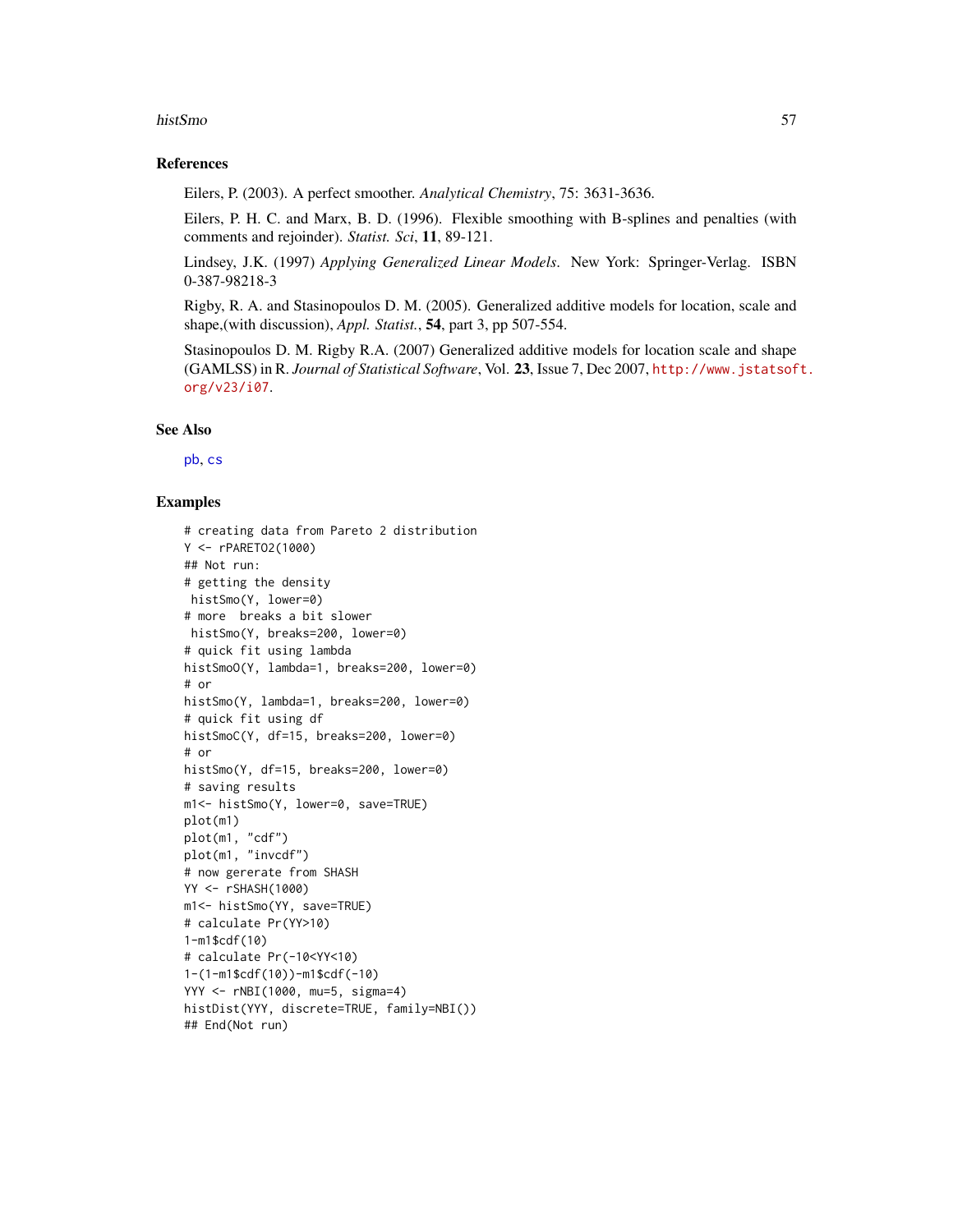#### Description

IC is a function to calculate the Generalised Akaike information criterion (GAIC) for a given penalty k for a fitted GAMLSS object. The function AIC.gamlss is the method associated with a GAMLSS object of the generic function AIC. The function GAIC is a synonymous of the function AIC.gamlss. The function extractAIC is a the method associated a GAMLSS object of the generic function extractAIC and it is mainly used in the stepAIC function. The function Rsq compute a generalisation of the R-squared for not normal models.

#### Usage

```
IC(object, k = 2)## S3 method for class 'gamlss'
AIC(object, \dots, k = 2, c = FALSE)
GAIC(object, ..., k = 2, c = FALSE)## S3 method for class 'gamlss'
extractAIC(fit, scale, k = 2, c = FALSE, ...)
```
## Arguments

| object  | an gamlss fitted model                                                                        |
|---------|-----------------------------------------------------------------------------------------------|
| fit     | an gamlss fitted model                                                                        |
| $\cdot$ | allows several GAMLSS object to be compared using a GAIC                                      |
| k       | the penalty with default k=2.5                                                                |
| C       | whether the corrected AIC, i.e. AICc, should be used, note that it applies only<br>when $k=2$ |
| scale   | this argument is not used in gamlss                                                           |

#### Value

The function IC returns the GAIC for given penalty k of the GAMLSS object. The function AIC returns a matrix contains the df's and the GAIC's for given penalty k. The function GAIC returns identical results to AIC. The function extractAIC returns vector of length two with the degrees of freedom and the AIC criterion.

#### Author(s)

Mikis Stasinopoulos <d.stasinopoulos@londonmet.ac.uk>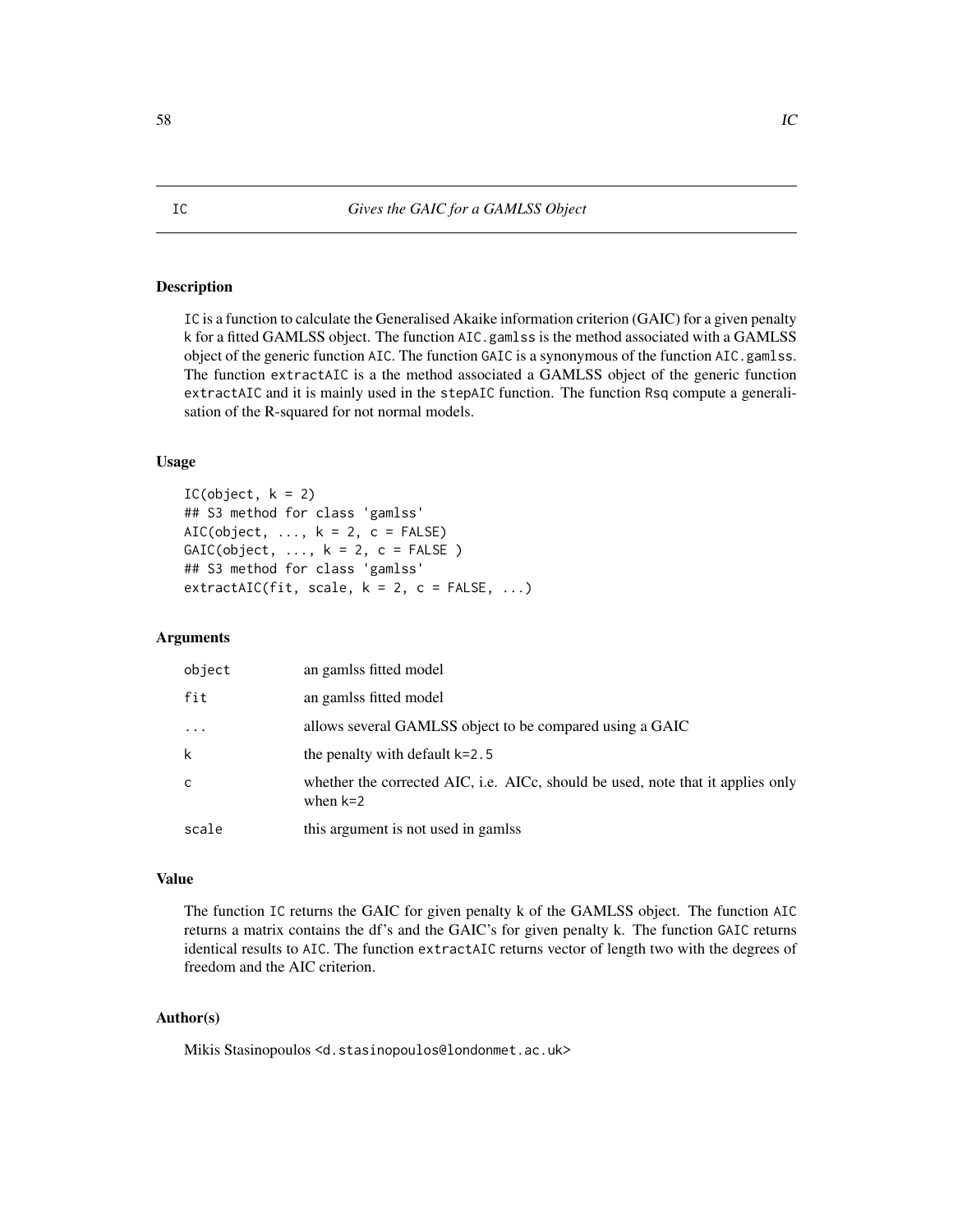#### References

Rigby, R. A. and Stasinopoulos D. M. (2005). Generalized additive models for location, scale and shape,(with discussion), *Appl. Statist.*, 54, part 3, pp 507-554.

Stasinopoulos D. M., Rigby R.A. and Akantziliotou C. (2006) Instructions on how to use the GAMLSS package in R. Accompanying documentation in the current GAMLSS help files, (see also <http://www.gamlss.org/>).

Stasinopoulos D. M. Rigby R.A. (2007) Generalized additive models for location scale and shape (GAMLSS) in R. *Journal of Statistical Software*, Vol. 23, Issue 7, Dec 2007, [http://www.jstatsof](http://www.jstatsoft.org/v23/i07)t. [org/v23/i07](http://www.jstatsoft.org/v23/i07).

#### See Also

[gamlss](#page-34-0)

## Examples

```
data(abdom)
mod1<-gamlss(y~pb(x),sigma.fo=~pb(x),family=BCT, data=abdom)
IC(mod1)
mod2<-gamlss(y~pb(x),sigma.fo=~x,family=BCT, data=abdom)
AIC(mod1,mod2,k=3)
GAIC(mod1,mod2,k=3)
extractAIC(mod1,k=3)
rm(mod1,mod2)
```
lms *A function to fit LMS curves for centile estimation*

#### Description

This function is design to help the user to easily construct growth curve centile estimation. It is applicable when only "one" explanatory variable is available (usually age).

## Usage

```
lms(y, x, families = LMS, data = NULL, k = 2,cent = 100 * pnorm((-4:4) * 2/3),
       calibration = TRUE, trans.x = FALSE,
       fix.power = NULL, \lim. trans = c(0, 1.5),
       prof = FALSE, step = 0.1, legend = FALSE,mu. df = NULL, sigma.df = NULL, nu. df = NULL,
       tau.df = NULL, c.crit = 0.01,
       method.pb = c("ML", "GAIC"), ...
```
lms 59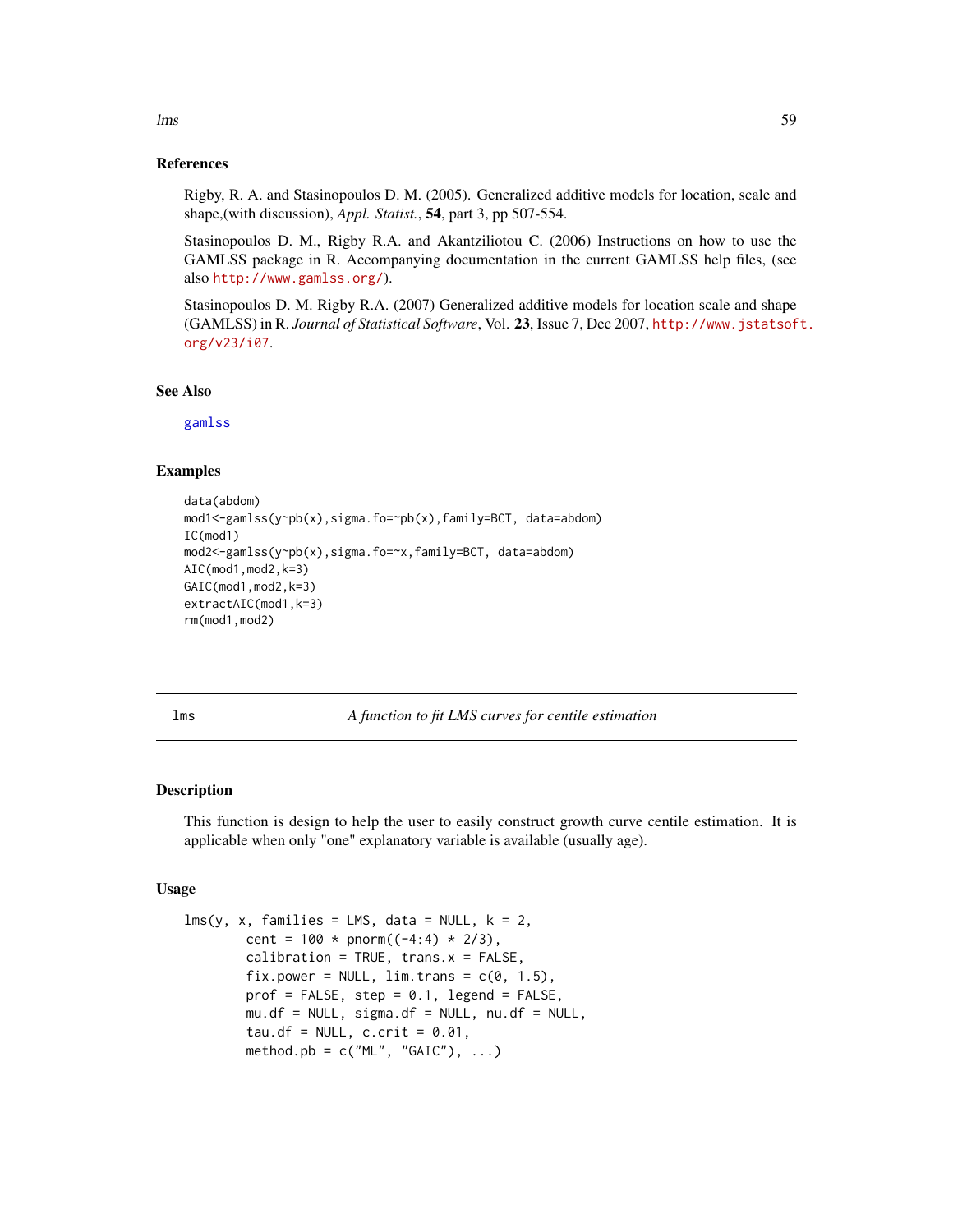## **Arguments**

| У           | The response variable                                                                                                                                                                                     |
|-------------|-----------------------------------------------------------------------------------------------------------------------------------------------------------------------------------------------------------|
| X           | The unique explanatory variable                                                                                                                                                                           |
| families    | a list of gamlss. families with default LMS=c("BCCGo", "BCPEo", "BCTo")                                                                                                                                   |
| data        | the data frame                                                                                                                                                                                            |
| k           | the penalty to be used in the GAIC                                                                                                                                                                        |
| cent        | a vector with elements the $\%$ centile values for which the centile curves have to<br>be evaluated                                                                                                       |
| calibration | whether calibration is required with default TRUE                                                                                                                                                         |
| trans.x     | whether to check for transformation in x with default FALSE                                                                                                                                               |
| fix.power   | if set it fix the power of the transformation for x                                                                                                                                                       |
| lim.trans   | the limits for the search of the power parameter for x                                                                                                                                                    |
| prof        | whether to use the profile GAIC of the power tranformation                                                                                                                                                |
| step        | if codeprof=TRUE is used this determine the step for the profile GAIC                                                                                                                                     |
| legend      | whether a legend is required in the plot with default FALSE                                                                                                                                               |
| mu.df       | mu effective degrees of freedom if required otherwise are estimated                                                                                                                                       |
| sigma.df    | sigma effective degrees of freedom if required otherwise are estimated                                                                                                                                    |
| nu.df       | nu effective degrees of freedom if required otherwise are estimated                                                                                                                                       |
| tau.df      | tau effective degrees of freedom if required otherwise are estimated                                                                                                                                      |
| c.crit      | the convergence critetion to be pass to gamlss()                                                                                                                                                          |
| method.pb   | the method used in the pb() for estimating the smoothing parameters. The de-<br>fault is local maximum likelihood "ML". "GAIC" is also permitted where k is<br>taken from the k argument of the function. |
| $\cdots$    | extra argument which can be passed to gamlss()                                                                                                                                                            |

#### Details

This function should be used if the construction of the centile curves involves only one explanatory variable.

The model assumes that the response variable has a flexible distribution i.e.  $y^{\sim}D(\mu, \sigma, \nu, \tau)$  where the parameters of the distribution are smooth functions of the explanatory variable i.e.  $g(\mu) = s(x)$ , where  $g()$  is a link function and  $s()$  is a smooth function. Occasionally a power transformation in the x-axis helps the construction of the centile curves. That is, in this case the parameters are modelled by  $x^p$  rather than just x, i.e. $g(\mu) = s(x^p)$ . The function lms() uses P-splines (pb()) as a smoother.

If a transformation is needed for  $x$  the function  $\text{Lms}(x)$  starts by finding an optimum value for p using the simple model  $NO(\mu = s(x^p))$ . (Note that this value of p is not the optimum for the final chosen model but it works well in practice.)

After fitting a Normal error model for staring values the function proceeds by fitting several "appropriate" distributions for the response variable. The set of gamlss.family distributions to fit is specified by the argument families. The default families arguments is LMS=c("BCCGo", "BCPEo", "BCTo")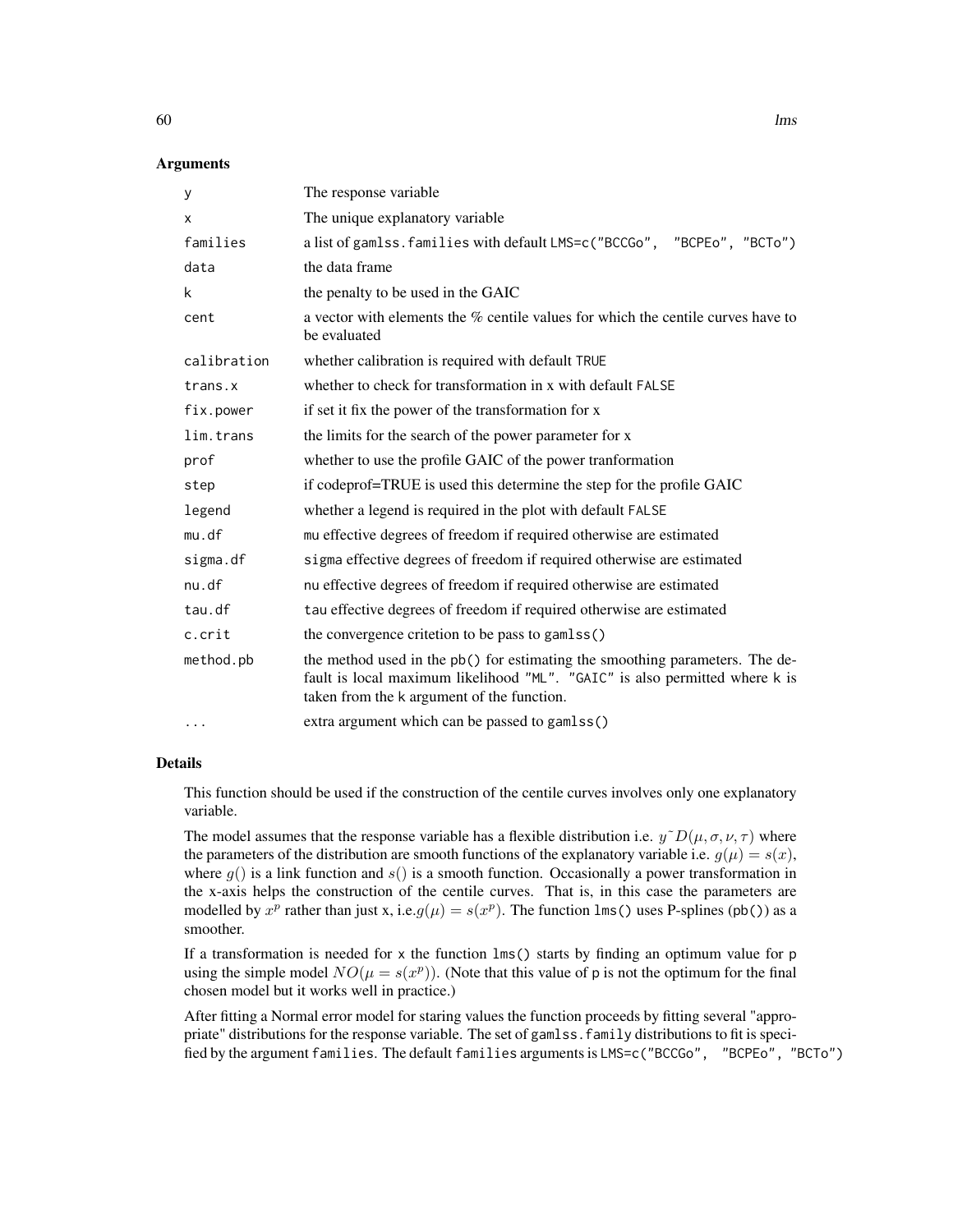#### $\ell$  lms 61

that is the LMS class of distributions, Cole and Green (1992). Note that this class is only appropriate when y is positive (with no zeros). If the response variable contains negative values and zeros then use the argument families=theSHASH where theSHASH <- c("NO", "SHASHo") or add any other list of distributions which you may think is appropriate. Justification of using the specific centile (0.38 2.27 9.1211220 25.25, 50, 74.75, 90.88, 97.72, 99.62) is given in Cole (1994).

#### Value

It returns a gamlss fitted object

## **Note**

The function is fitting several models and for large data can be slow

## Author(s)

Mikis Stasinopoulos <d.stasinopoulos@londonmet.ac.uk>, Bob Rigby <r.rigby@londonmet.ac.uk> and Vlasios Voudouris <vlasios.voudouris@abm-analytics.com>

## References

Cole, T. J. (1994) Do growth chart centiles need a face lift? *BMJ*, 308–641.

Cole, T. J. and Green, P. J. (1992) Smoothing reference centile curves: the LMS method and penalized likelihood, *Statist. Med.* 11, 1305–1319

Rigby, R. A. and Stasinopoulos D. M. (2005). Generalized additive models for location, scale and shape,(with discussion), *Appl. Statist.*, 54, part 3, pp 507-554.

Stasinopoulos D. M., Rigby R.A. and Akantziliotou C. (2006) Instructions on how to use the GAMLSS package in R. Accompanying documentation in the current GAMLSS help files, (see also <http://www.gamlss.org/>).

Stasinopoulos D. M. Rigby R.A. (2007) Generalized additive models for location scale and shape (GAMLSS) in R. *Journal of Statistical Software*, Vol. 23, Issue 7, Dec 2007, [http://www.jstatsof](http://www.jstatsoft.org/v23/i07)t. [org/v23/i07](http://www.jstatsoft.org/v23/i07).

## See Also

[gamlss](#page-34-0), [centiles](#page-9-0), [calibration](#page-8-0)

#### Examples

```
## Not run:
data(abdom)
ml \leq -\ln(s, x, data = abdom, n.cyc = 30)m2 <- lms(y,x ,data=abdom, method.pb="GAIC", k=log(610))
# this example takes time
data(db)
m1 <- lms(y=head, x=age, data=db, trans.x=TRUE)
```
## End(Not run)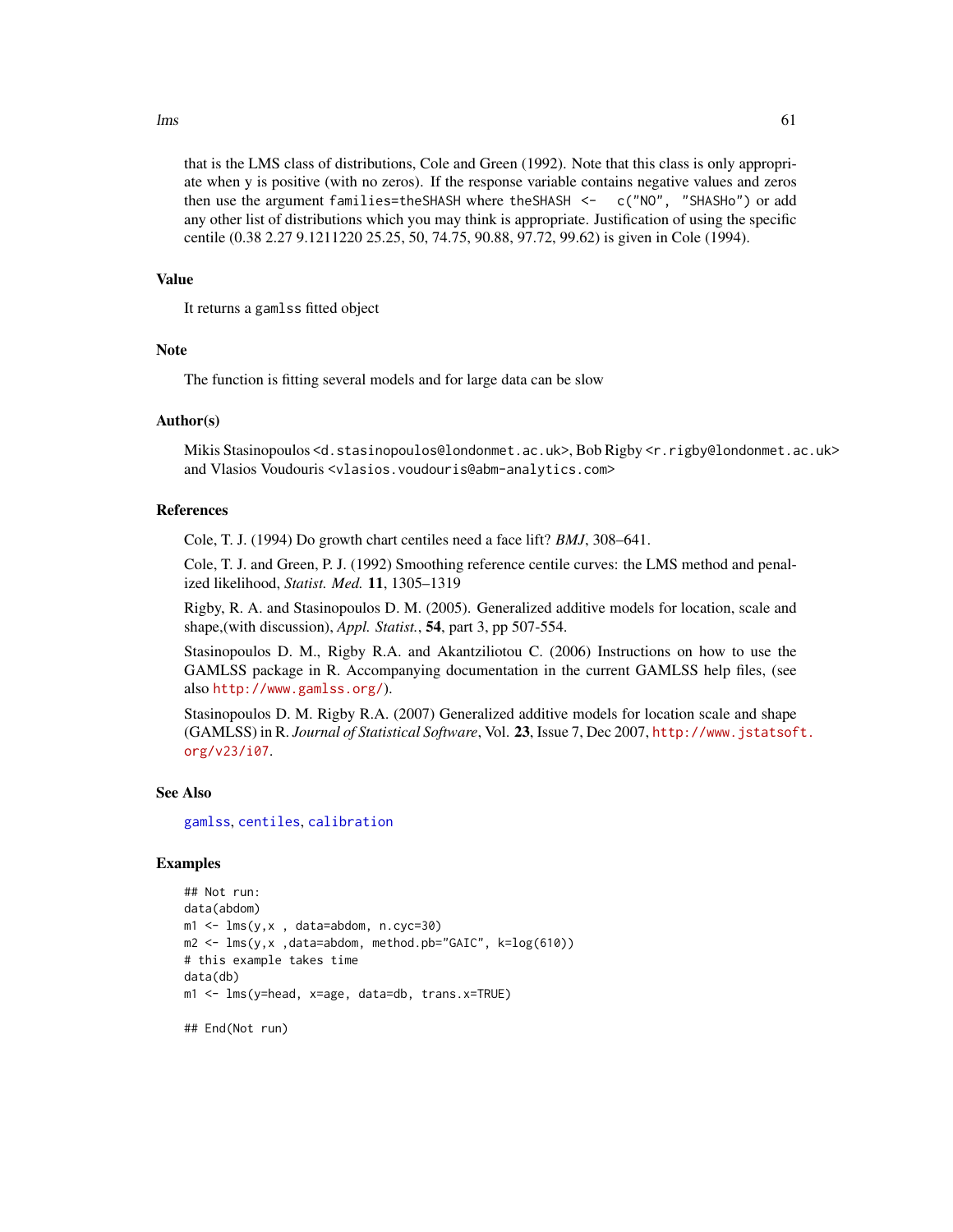#### <span id="page-61-0"></span>Description

Allows the user to specify a loess fit in a GAMLSS model. This function is similar to the lo function in the gam implementation of package gam see Chambers and Hastie (1991).

## Usage

```
lo(formula, control = lo.contrib(...), ...)lo.contrib(span = 0.75, enp.target = NULL,degree = 2, parametric = FALSE, drop.square = FALSE,
         normalize = TRUE, family = c("gaussian", "symmetric"),
         method = c("loess", "model.frame"),
         surface = c("interpolate", "direct"),
         statistics = c("approximate", "exact"),
         trace.hat = c("exact", "approximate"),
         cell = 0.2, iterations = 4, ...)
```
#### Arguments

| formula     | a formula specifying the explanatory variables                                                                                                                                                                                                                                                       |
|-------------|------------------------------------------------------------------------------------------------------------------------------------------------------------------------------------------------------------------------------------------------------------------------------------------------------|
| control     | a control to be passed to the loess function                                                                                                                                                                                                                                                         |
| $\ddots$ .  | extra arguments                                                                                                                                                                                                                                                                                      |
| span        | the number of observations in a neighbourhood. This is the smoothing parameter<br>for a loess fit.                                                                                                                                                                                                   |
| enp.target  | an alternative way to specify span, as the approximate equivalent number de-<br>grees of freedom to be used. See also the help file of the R function loess. For<br>consistency with the older version of 1o the effective degrees of freedom df can<br>be also specified instead of span, e.g. df=5 |
| degree      | the degree of local polynomial; can be 1 or 2. See also the help file of loess                                                                                                                                                                                                                       |
| parametric  | should any terms be fitted globally rather than locally? See the help file of loess                                                                                                                                                                                                                  |
| drop.square | for fits with more than one predictor and degree=2, should the quadratic term be<br>dropped for particular predictors?. See also help file of loess                                                                                                                                                  |
| normalize   | should the predictors be normalized to a common scale if there is more than<br>one? See the help file of loess                                                                                                                                                                                       |
| family      | if "gaussian" fitting is by least-squares, and if "symmetric" a re-descending M<br>estimator is used with Tukey's biweight function. See the help file of loess                                                                                                                                      |
| method      | fit the model or just extract the model frame. See the help file of loess                                                                                                                                                                                                                            |
| surface     | should the fitted surface be computed exactly or via interpolation from a kd tree?<br>See also the help file of loess.control                                                                                                                                                                        |
| statistics  | should the statistics be computed exactly or approximately? See the help file of<br>loess.control                                                                                                                                                                                                    |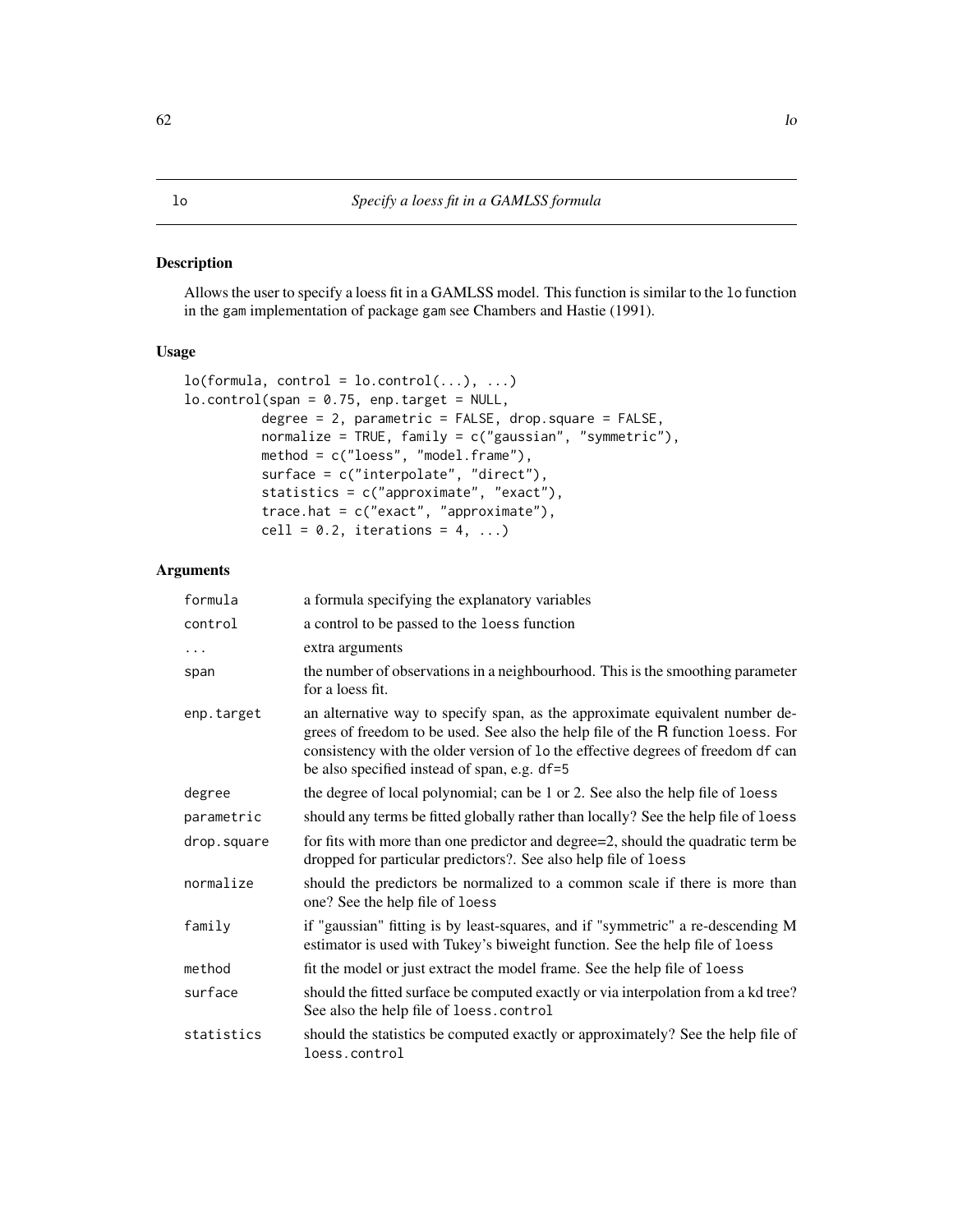| trace.hat  | should the trace of the smoother matrix be computed exactly or approximately?<br>See the help file of loess.control                                                       |
|------------|---------------------------------------------------------------------------------------------------------------------------------------------------------------------------|
| cell       | if interpolation is used this controls the accuracy of the approximation via the<br>maximum number of points in a cell in the kd tree. See the help file of loess.control |
| iterations | the number of iterations used in robust fitting. See the help file of loess.control                                                                                       |

#### Details

Note that lo itself does no smoothing; it simply sets things up for the function gamlss.lo() which is used by the backfitting function gamlss.add().

## Value

a loess object is returned.

#### Warning

In this version the first argument is a formula NOT a list as in the previous one

## Note

Note that lo itself does no smoothing; it simply sets things up for gamlss.lo() to do the backfitting.

#### Author(s)

Mikis Stasinopoulos <d.stasinopoulos@londonmet.ac.uk>, Bob Rigby <r.rigby@londonmet.ac.uk>, (The original lo() function was based on the Trevor Hastie's S-plus lo() function. See also the documentation of the loess function for the authorship of the function.

#### References

Chambers, J. M. and Hastie, T. J. (1991). *Statistical Models in S*, Chapman and Hall, London.

Rigby, R. A. and Stasinopoulos D. M. (2005). Generalized additive models for location, scale and shape,(with discussion), *Appl. Statist.*, 54, part 3, pp 507-554.

Stasinopoulos D. M., Rigby R.A. and Akantziliotou C. (2006) Instructions on how to use the GAMLSS package in R. Accompanying documentation in the current GAMLSS help files, (see also <http://www.gamlss.org/>).

Stasinopoulos D. M. Rigby R.A. (2007) Generalized additive models for location scale and shape (GAMLSS) in R. *Journal of Statistical Software*, Vol. 23, Issue 7, Dec 2007, [http://www.jstatsof](http://www.jstatsoft.org/v23/i07)t. [org/v23/i07](http://www.jstatsoft.org/v23/i07).

## See Also

[cs](#page-19-0), [random](#page-93-0),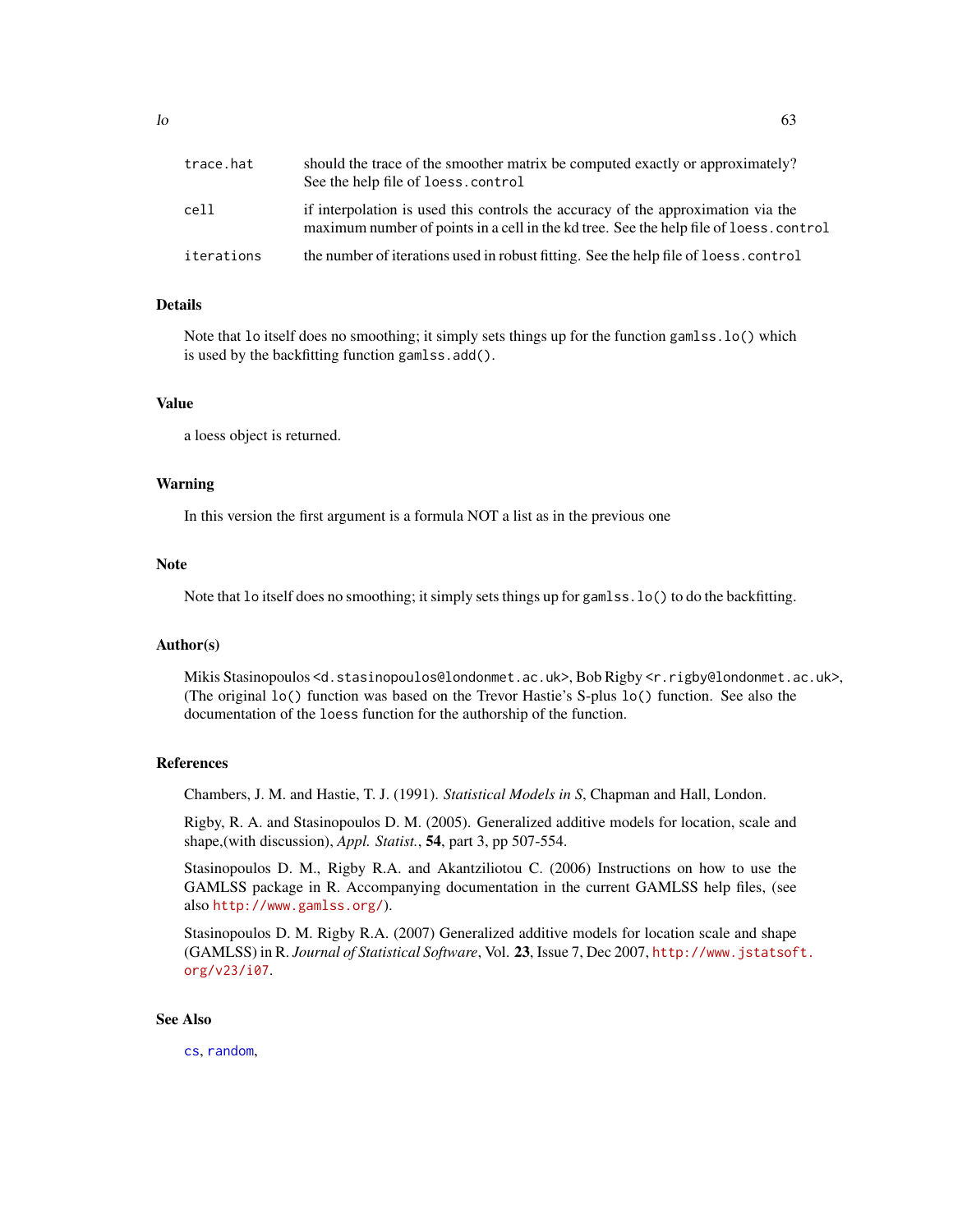## Examples

```
data(aids)
attach(aids)
# fitting a loess curve with span=0.4 plus the a quarterly effect
aids1<-gamlss(y~lo(~x,span=0.4)+qrt,data=aids,family=PO) #
plot(x,y)
lines(x,fitted(aids1))
rm(aids1)
detach(aids)
```
loglogSurv *Log-Log Survival function plots for checking the tail behaviour of the data*

## **Description**

The log-log Survival functions are design for checking the tails of a single response variable (no explanatory should be involved). There are three different function:

a) the function loglogSurv1() which plot the (left or right) tails of the empirical log-log Survival function against  $log(y)$ , where y is the variable of interest. The coefficient of a linear fit to the plot can be used an estimated for Type I tails.

b) the function loglogSurv2() which plot the (left or right) tails of the empirical log-log Survival function against  $log(y)$ . The coefficient of a linear fit to the plot can be used an estimated for Type II tails.

c) the function loglogSurv3() which plot the (left or right) tails of the empirical log-log Survival function against y. The coefficient of a linear fit to the plot can be used an an estimated for Type III tails.

The function loglogSurv() combines all the above functions.

The function logSurv() is also design for exploring the tails of a single response variable. It plots the empirical log-survival function against  $log(y)$  for specified percentage of the tail and fits a linear, quadratic and exponential curve to the points of the plot. For distributions defined on the positive real line a good linear fit would indicate a Pareto type tail, a good quadratic fit a log-normal type tail and good exponential fit a Weibull type tail. Note that this function is only appropriate to investigate rather heavy tails and it is not very good to discriminate between different type of tails, as the loglogSurv() .

#### Usage

```
loglogSurv(y, percentage = 10, howmany = NULL, type = c("right", "left"),
          plot = TRUE, print = TRUE, save = FALSE)
loglogSurv1(y, percentage = 10, howmany = NULL, type = c("right", "left"),plot = TRUE, print = TRUE, save = FALSE)
loglogSurv2(y, percentage = 10, howmany = NULL, type = c("right", "left"),plot = TRUE, print = TRUE, save = FALSE)
loglogSurv3(y, percentage = 10, howmany = NULL, type = c("right", "left"),
         plot = TRUE, print = TRUE, save = FALSE)
```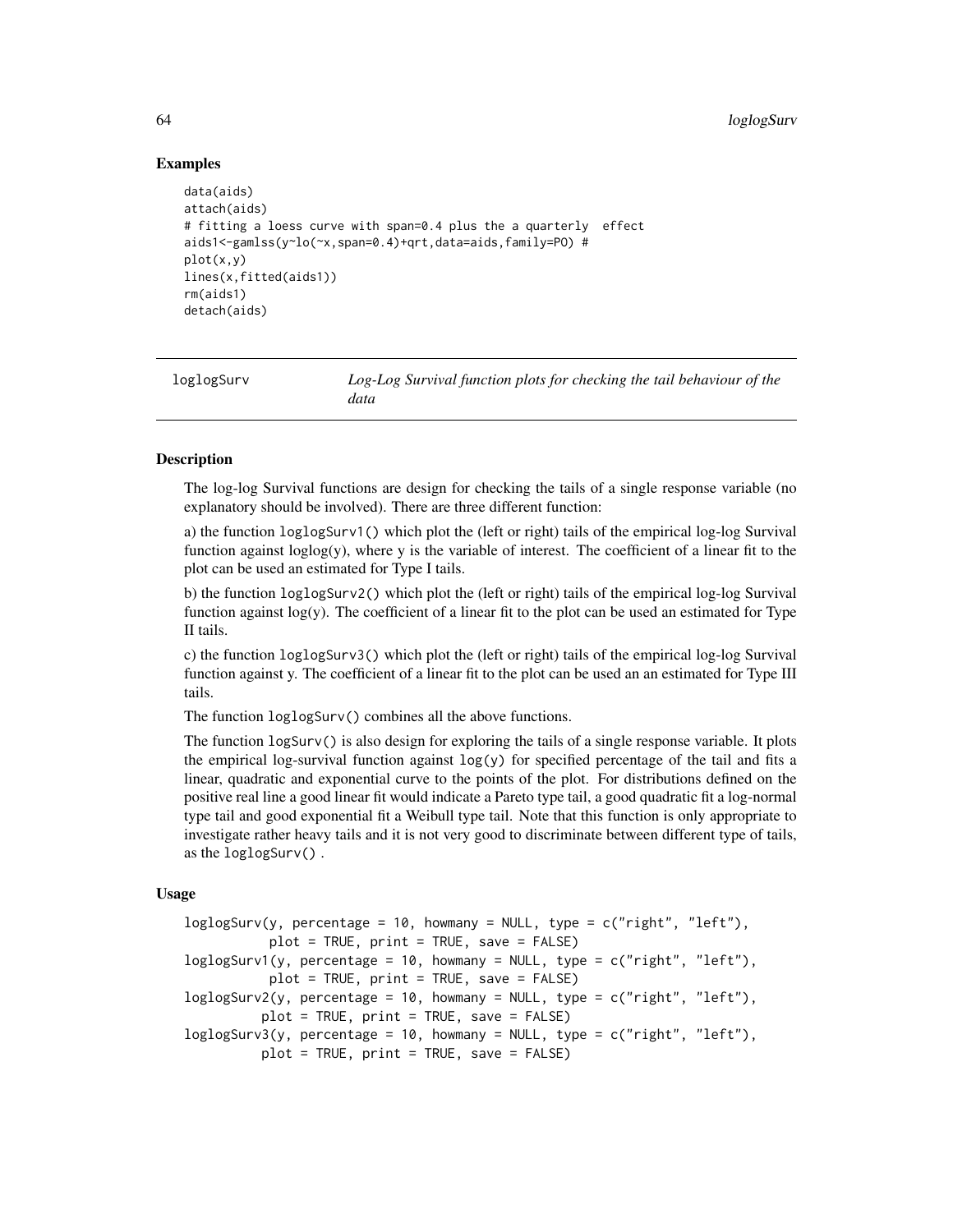```
logSurv(y, percentage = 10, howmany = NULL, type = c("right", "left"),plot = TRUE, print = TRUE, save = FALSE)
```
#### Arguments

| y          | a vector, the variable of interest                                                                                                                                            |
|------------|-------------------------------------------------------------------------------------------------------------------------------------------------------------------------------|
| percentage | what percentage of the tail need to be modelled, default is $10\%$                                                                                                            |
| howmany    | how many observations in the tail needed. This is an alternative to percentage.<br>If it specified it take over from the percentage argument otherwise percentage<br>is used. |
| type       | which tall needs checking the right (default) of the left                                                                                                                     |
| plot       | whether to plot with default equal TRUE                                                                                                                                       |
| print      | whether to print the coefficients with default equal TRUE                                                                                                                     |
| save       | whether to save the fitted linear model with default equal FALSE                                                                                                              |

#### Details

The functions loglogSurv1(), loglogSurv3() and loglogSurv3() take the upper (or lower) part of an ordered variable create its empirical survival function and plot the log-log of this functions against  $\log(\log(y))$ ,  $\log(y)$  and y respectively. Then they fit a line to the plot. The coefficients of the line can be interpreted as parameters determined the behaviour of the tail. More details can be found in Chapter 6 of "The Distribution Toolbox of GAMLSS" book which can be found in <http://www.gamlss.org/>)

#### Value

A plot

## Author(s)

Bob Rigby, Mikis Stasinopoulos and Vlassios Voudouris

#### References

Rigby, R. A. and Stasinopoulos D. M. (2005). Generalized additive models for location, scale and shape,(with discussion), *Appl. Statist.*, 54, part 3, pp 507-554.

Stasinopoulos D. M., Rigby R.A. and Akantziliotou C. (2006) Instructions on how to use the GAMLSS package in R. Accompanying documentation in the current GAMLSS help files, (see also <http://www.gamlss.org/>).

Stasinopoulos D. M. Rigby R.A. (2007) Generalized additive models for location scale and shape (GAMLSS) in R. *Journal of Statistical Software*, Vol. 23, Issue 7, Dec 2007, [http://www.jstatsof](http://www.jstatsoft.org/v23/i07)t. [org/v23/i07](http://www.jstatsoft.org/v23/i07).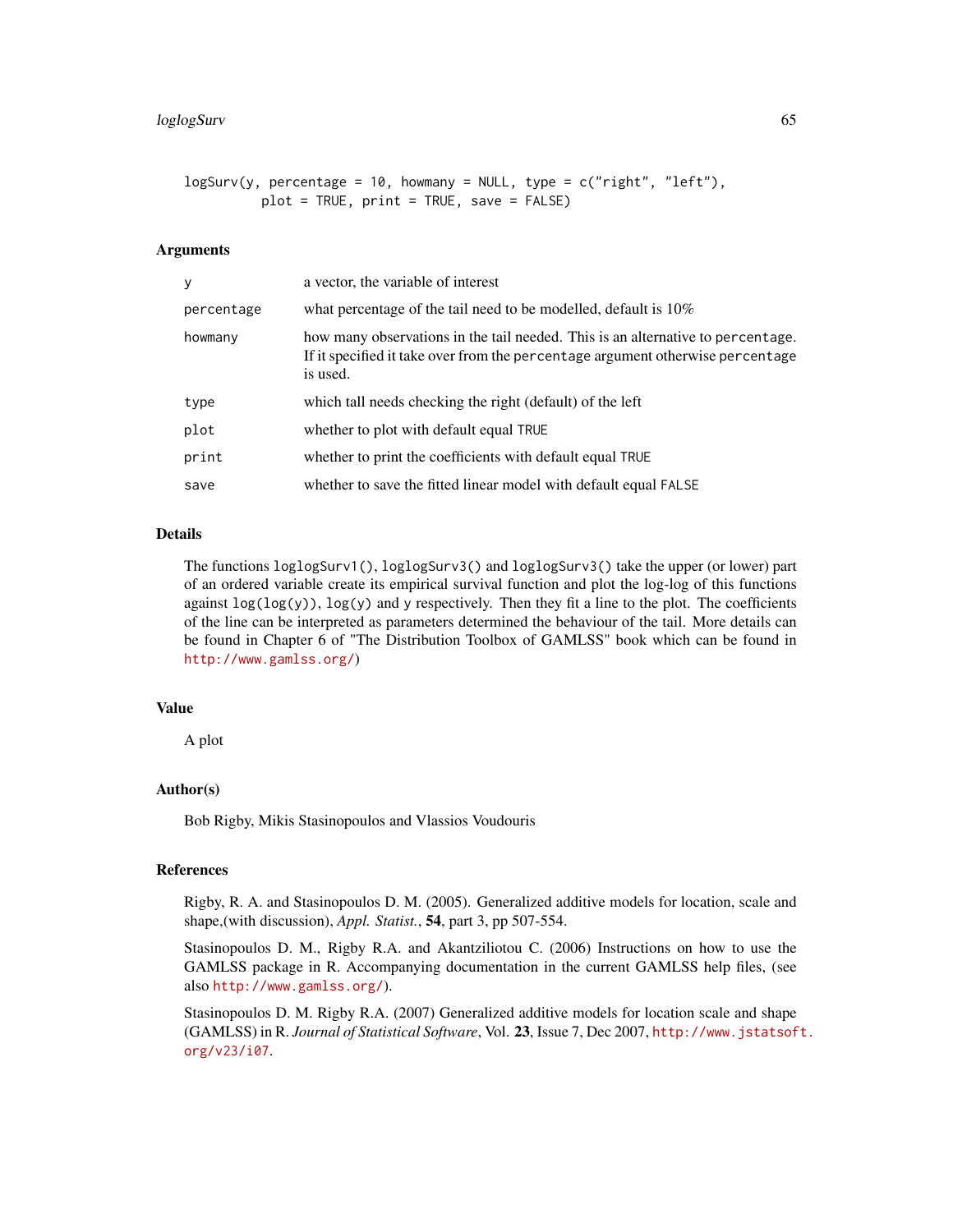66 lpred

#### Examples

```
data(film90)
F90 <- film90$borev0
op<-par(mfrow=c(3,1))
loglogSurv1(F90)
loglogSurv2(F90)
loglogSurv3(F90)
par(op)
loglogSurv(F90)
```
logSurv(F90)

lpred *Extract Linear Predictor Values and Standard Errors For A GAMLSS Model*

## Description

lpred is the GAMLSS specific method which extracts the linear predictor and its (approximate) standard errors for a specified parameter from a GAMLSS objects. The lpred can be also used to extract the fitted values (with its approximate standard errors) or specific terms in the model (with its approximate standard errors) in the same way that the predict.  $lm()$  and predict.glm() functions can be used for lm or glm objects. The function lp extract only the linear predictor. If prediction is required for new data values then use the function predict.gamlss().

## Usage

```
lpred(obj, what = c("mu", "sigma", "nu", "tau", "tau")type = c("link", "response", "terms"),
           terms = NULL, se.fit = FALSE, ...)lp(obj, what = "mu", ...)
```
#### Arguments

| obi     | a GAMLSS fitted model                                                                                                                                                                                                |
|---------|----------------------------------------------------------------------------------------------------------------------------------------------------------------------------------------------------------------------|
| what    | which distribution parameter is required, default what="mu"                                                                                                                                                          |
| type    | type="link" (the default) gets the linear predictor for the specified distribu-<br>tion parameter. type="response" gets the fitted values for the parameter while<br>type="terms" gets the fitted terms contribution |
| terms   | if type="terms", which terms to be selected (default is all terms)                                                                                                                                                   |
| se.fit  | if TRUE the approximate standard errors of the appropriate type are extracted                                                                                                                                        |
| $\cdot$ | for extra arguments                                                                                                                                                                                                  |

## Value

If se.fit=FALSE a vector (or a matrix) of the appropriate type is extracted from the GAMLSS object for the given parameter in what. If se.fit=TRUE a list containing the appropriate type, fit, and its (approximate) standard errors, se.fit.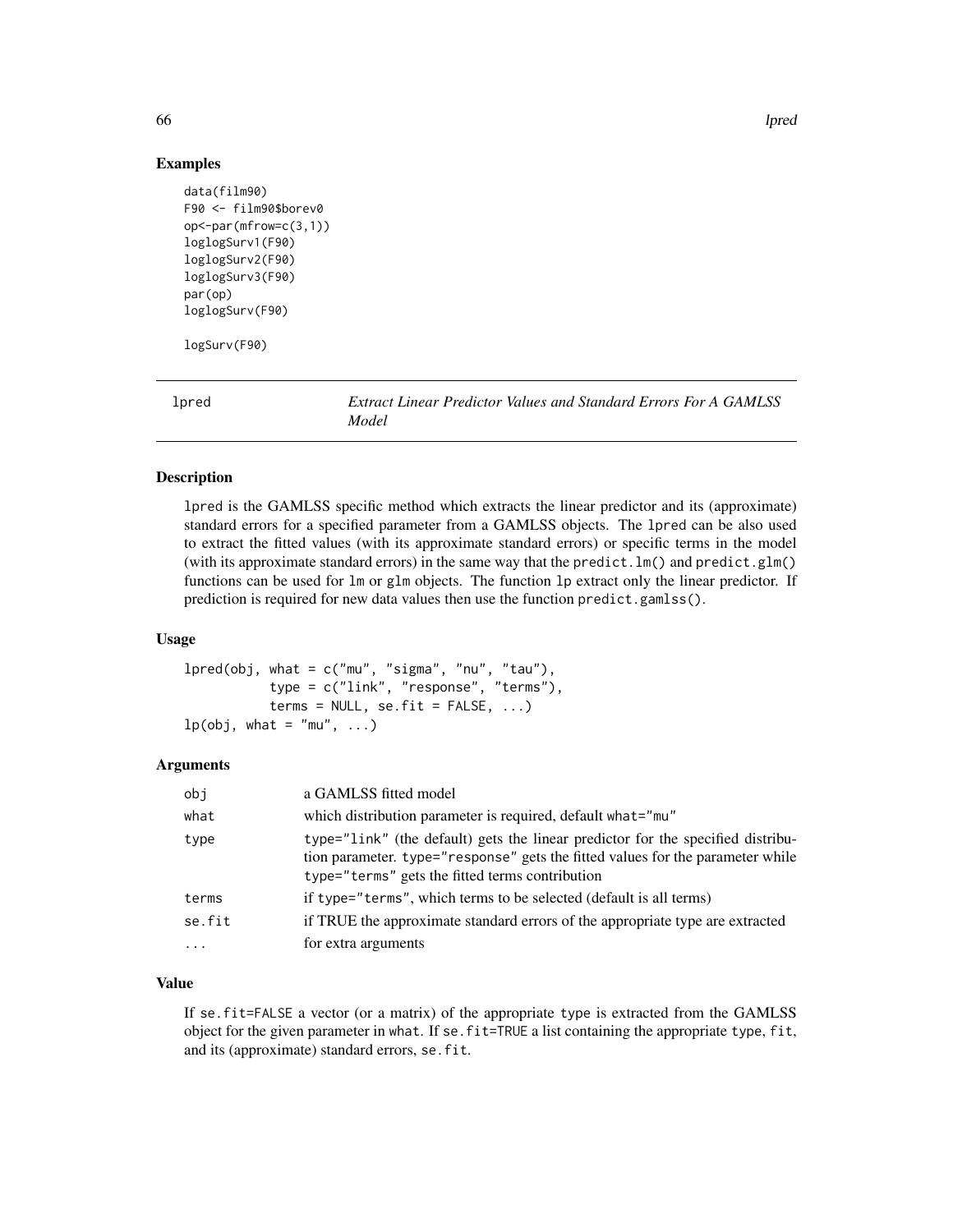#### $LR.test$  67

#### Author(s)

Mikis Stasinopoulos

## References

Rigby, R. A. and Stasinopoulos D. M. (2005). Generalized additive models for location, scale and shape,(with discussion), *Appl. Statist.*, 54, part 3, pp 507-554.

Stasinopoulos D. M., Rigby R.A. and Akantziliotou C. (2006) Instructions on how to use the GAMLSS package in R. Accompanying documentation in the current GAMLSS help files, (see also <http://www.gamlss.org/>).

Stasinopoulos D. M. Rigby R.A. (2007) Generalized additive models for location scale and shape (GAMLSS) in R. *Journal of Statistical Software*, Vol. 23, Issue 7, Dec 2007, [http://www.jstatsof](http://www.jstatsoft.org/v23/i07)t. [org/v23/i07](http://www.jstatsoft.org/v23/i07).

## See Also

[predict.gamlss](#page-77-0)

#### Examples

```
data(aids)
mod<-gamlss(y~poly(x,3)+qrt, family=PO, data=aids) #
mod.t < - lpred(mod, type = "terms", terms = "qrt")mod.t
mod.lp \leftarrow lp(mod)mod.lp
rm(mod, mod.t,mod.lp)
```
LR.test *Likelihood Ratio test for nested GAMLSS models*

#### Description

The function performs a likelihood ration test for two nested fitted model.

#### Usage

```
LR.test(null, alternative, print = TRUE)
```
#### Arguments

| null        | The null hypothesis (simpler) fitted model             |
|-------------|--------------------------------------------------------|
| alternative | The alternative hypothesis (more complex) fitted model |
| print       | whether to print or save the result                    |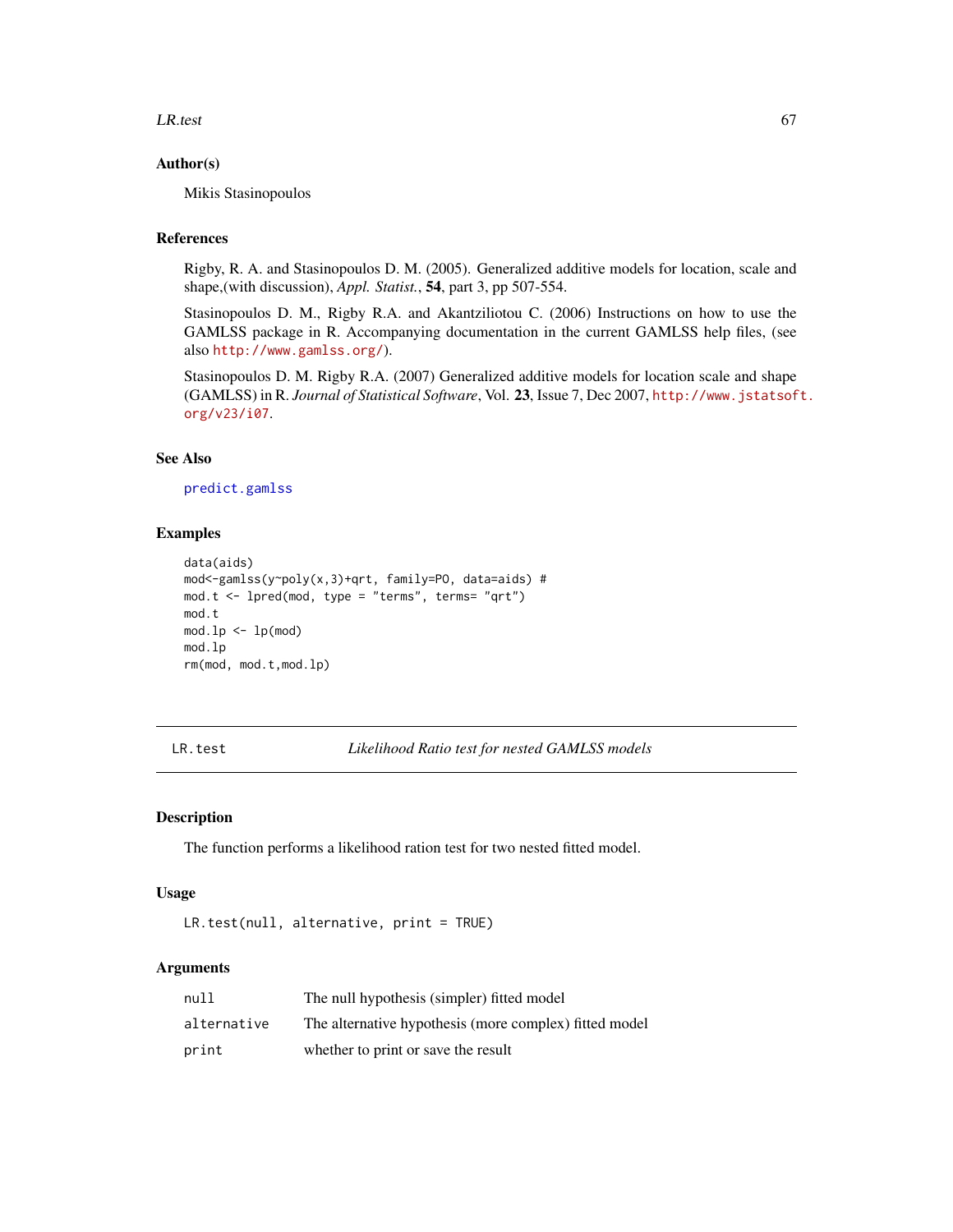Details

Warning: no checking whether the models are nested is performed.

#### Value

If print=FALSE a list with chi, df and p.val is produced.

#### Author(s)

Mikis Stasinopoulos <d.stasinopoulos@londonmet.ac.uk>

## References

Rigby, R. A. and Stasinopoulos D. M. (2005). Generalized additive models for location, scale and shape,(with discussion), *Appl. Statist.*, 54, part 3, pp 507-554.

Stasinopoulos D. M., Rigby R.A. and Akantziliotou C. (2006) Instructions on how to use the GAMLSS package in R. Accompanying documentation in the current GAMLSS help files, (see also <http://www.gamlss.org/>).

Stasinopoulos D. M. Rigby R.A. (2007) Generalized additive models for location scale and shape (GAMLSS) in R. *Journal of Statistical Software*, Vol. 23, Issue 7, Dec 2007, [http://www.jstatsof](http://www.jstatsoft.org/v23/i07)t. [org/v23/i07](http://www.jstatsoft.org/v23/i07).

#### See Also

[gamlss](#page-34-0), [dropterm](#page-0-0)

#### Examples

```
data(usair)
m0<-gamlss(y~x1+x2, data=usair)
m1<-gamlss(y~x1+x2+x3+x4, data=usair)
LR.test(m0,m1)
```

| model.frame.gamlss | Extract a model frame, a model matrix or terms from a GAMLSS ob- |
|--------------------|------------------------------------------------------------------|
|                    | ject for a given distributional parameter                        |

## Description

model.frame.gamlss, model.matrix.gamlss and terms.gamlss are the gamlss versions of the generic functions model.frame, model.matrix and terms respectively.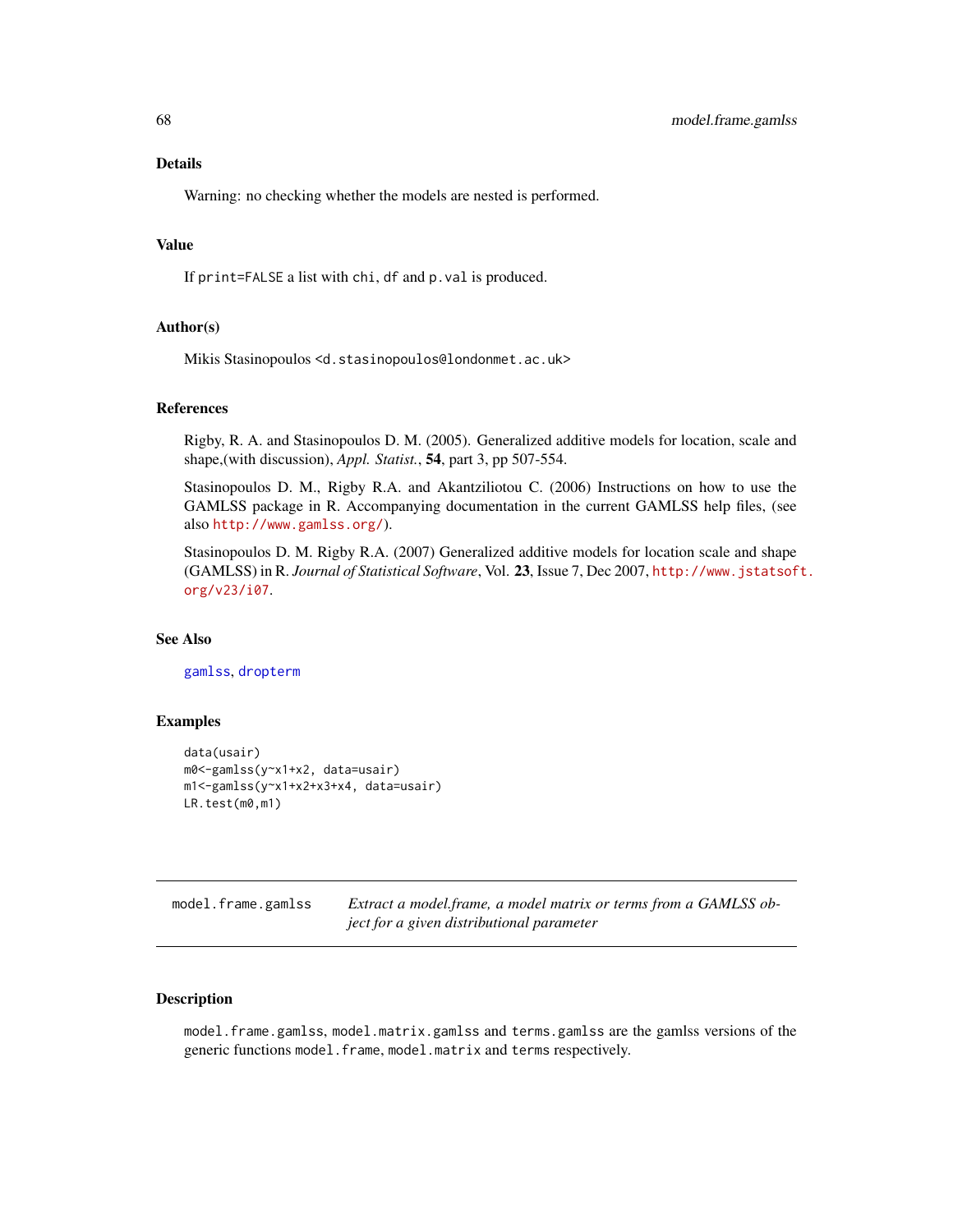## Usage

```
## S3 method for class 'gamlss'
model.frame(formula, what = c("mu", "sigma", "nu", "tau"), ...)
## S3 method for class 'gamlss'
terms(x, what = c("mu", "sigma", "nu", "tau"), ...)
## S3 method for class 'gamlss'
model.matrix(object, what = c("mu", "sigma", "nu", "tau"), ...)
```
## **Arguments**

| formula  | a gamlss object                                                      |
|----------|----------------------------------------------------------------------|
| $\times$ | a gamlss object                                                      |
| object   | a gamlss object                                                      |
| what     | for which parameter to extract the model.frame, terms or model.frame |
| .        | for extra arguments                                                  |
|          |                                                                      |

## Value

a model.frame, a model.matrix or terms

#### Author(s)

Mikis Stasinopoulos

## References

Rigby, R. A. and Stasinopoulos D. M. (2005). Generalized additive models for location, scale and shape,(with discussion), *Appl. Statist.*, 54, part 3, pp 507-554.

Stasinopoulos D. M., Rigby R.A. and Akantziliotou C. (2006) Instructions on how to use the GAMLSS package in R. Accompanying documentation in the current GAMLSS help files, (see also <http://www.gamlss.org/>).

Stasinopoulos D. M. Rigby R.A. (2007) Generalized additive models for location scale and shape (GAMLSS) in R. *Journal of Statistical Software*, Vol. 23, Issue 7, Dec 2007, [http://www.jstatsof](http://www.jstatsoft.org/v23/i07)t. [org/v23/i07](http://www.jstatsoft.org/v23/i07).

## See Also

[gamlss](#page-34-0)

## Examples

```
data(aids)
mod<-gamlss(y~poly(x,3)+qrt, family=PO, data=aids) #
model.frame(mod)
model.matrix(mod)
terms(mod, "mu")
rm(mod)
```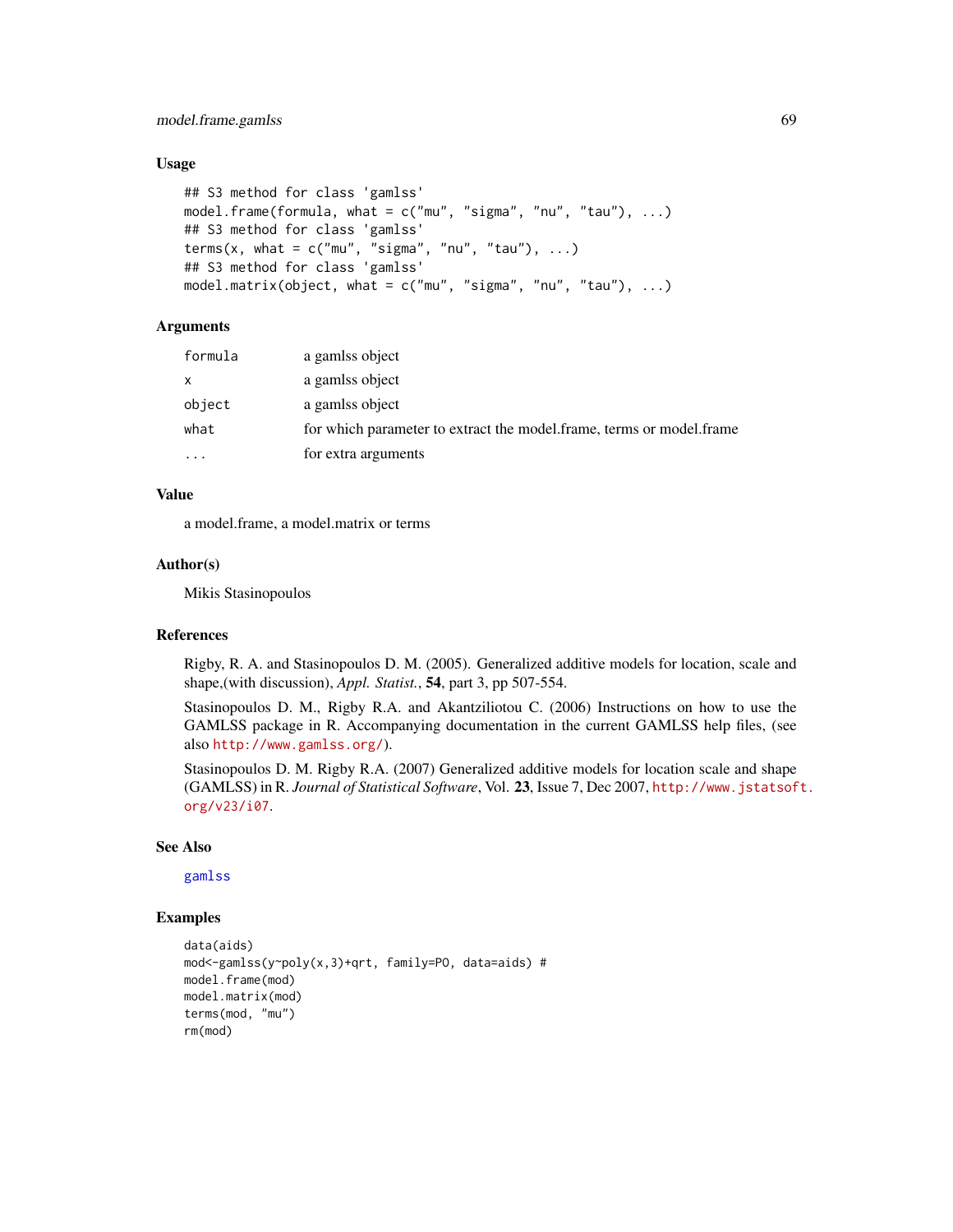## Description

This function can be used to plot parallel plots for each individual in a repeated measurement study. It is based on the coplot() function of R.

## Usage

```
par.plot(formula = NULL, data = NULL, subjects = NULL,
         color = TRUE, show.given = TRUE, ...)
```
## Arguments

| formula    | a formula describing the form of conditioning plot. A formula of the form<br>$y \sim x$   a indicates that plots of y versus x should be produced conditional on<br>the variable a. A formula of the form $y \sim x   a \star b$ indicates that plots of y<br>versus x should be produced conditional on the two variables a and b. |
|------------|-------------------------------------------------------------------------------------------------------------------------------------------------------------------------------------------------------------------------------------------------------------------------------------------------------------------------------------|
| data       | a data frame containing values for any variables in the formula. This argument<br>is compulsory.                                                                                                                                                                                                                                    |
| subjects   | a factor which distinguish between the individual participants                                                                                                                                                                                                                                                                      |
| color      | whether the parallel plot are shown in colour, color=TRUE (the default) or not<br>color=FALSE                                                                                                                                                                                                                                       |
| show.given | logical (possibly of length 2 for 2 conditioning variables): should conditioning<br>plots be shown for the corresponding conditioning variables (default 'TRUE')                                                                                                                                                                    |
| .          | for extra arguments                                                                                                                                                                                                                                                                                                                 |

## Value

It returns a plot.

## Note

Note that similar plot can be fount in the library nlme by Pinheiro and Bates

## Author(s)

Mikis Stasinopoulos <d.stasinopoulos@londonmet.ac.uk>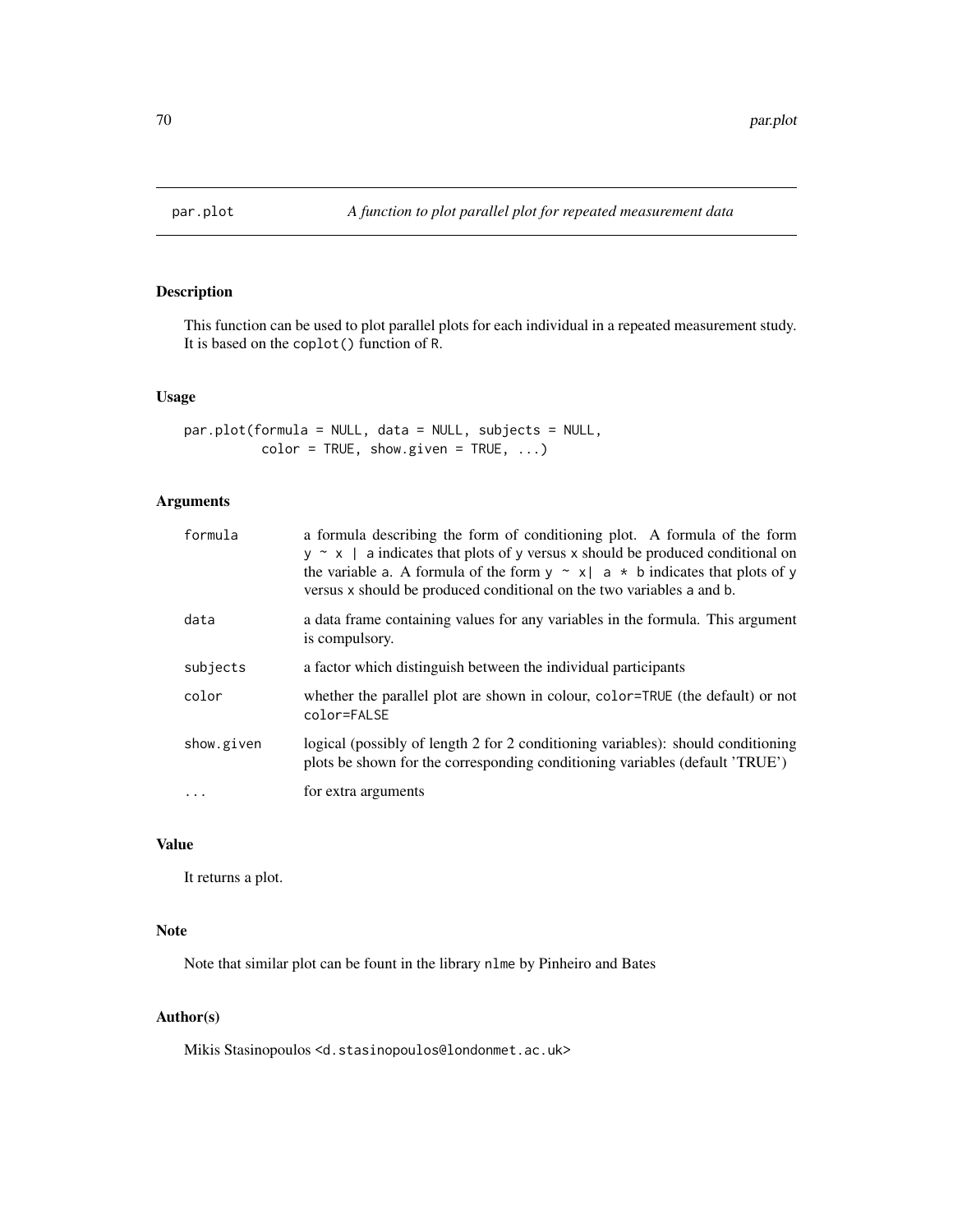#### pdf.plot 71

#### References

Rigby, R. A. and Stasinopoulos D. M. (2005). Generalized additive models for location, scale and shape,(with discussion), *App. Statist.*, 54, part 3, pp 507-554.

Stasinopoulos D. M., Rigby R.A. and Akantziliotou C. (2006) Instructions on how to use the GAMLSS package in R. Accompanying documentation in the current GAMLSS help files, (see also <http://www.gamlss.org/>).

Stasinopoulos D. M. Rigby R.A. (2007) Generalized additive models for location scale and shape (GAMLSS) in R. *Journal of Statistical Software*, Vol. 23, Issue 7, Dec 2007, [http://www.jstatsof](http://www.jstatsoft.org/v23/i07)t. [org/v23/i07](http://www.jstatsoft.org/v23/i07).

See Also

[gamlss](#page-34-0)

#### Examples

```
library(nlme)
data(Orthodont)
par.plot(distance~age,data=Orthodont,subject=Subject)
par.plot(distance~age|Sex,data=Orthodont,subject=Subject)
par.plot(distance~age|Subject,data=Orthodont,subject=Subject,show.given=FALSE)
```
<span id="page-70-0"></span>pdf.plot *Plots Probability Distribution Functions for GAMLSS Family*

#### Description

A function to plot probability distribution functions (pdf) belonging to the gamlss family of distributions. This function allows either plotting of the fitted distributions for up to eight observations or plotting specified distributions belonging in the gamlss family

#### Usage

```
pdf.plot(obj = NULL, obs = c(1), family = NO(), mu = NULL,sigma = NULL, nu = NULL, tau = NULL, tau = NULL, min = NULL,
         max = NULL, step = NULL, allinone = FALSE,
         no.title = FALSE, ...)
```
### Arguments

| obi | An gamlss object e.g. obj=model1 where model1 is a fitted gamlss object          |
|-----|----------------------------------------------------------------------------------|
| obs | A number or vector of up to length eight indicating the case numbers of the ob-  |
|     | servations for which fitted distributions are to be displayed, e.g. obs=c(23,58) |
|     | will display the fitted distribution for the 23th and 58th observations          |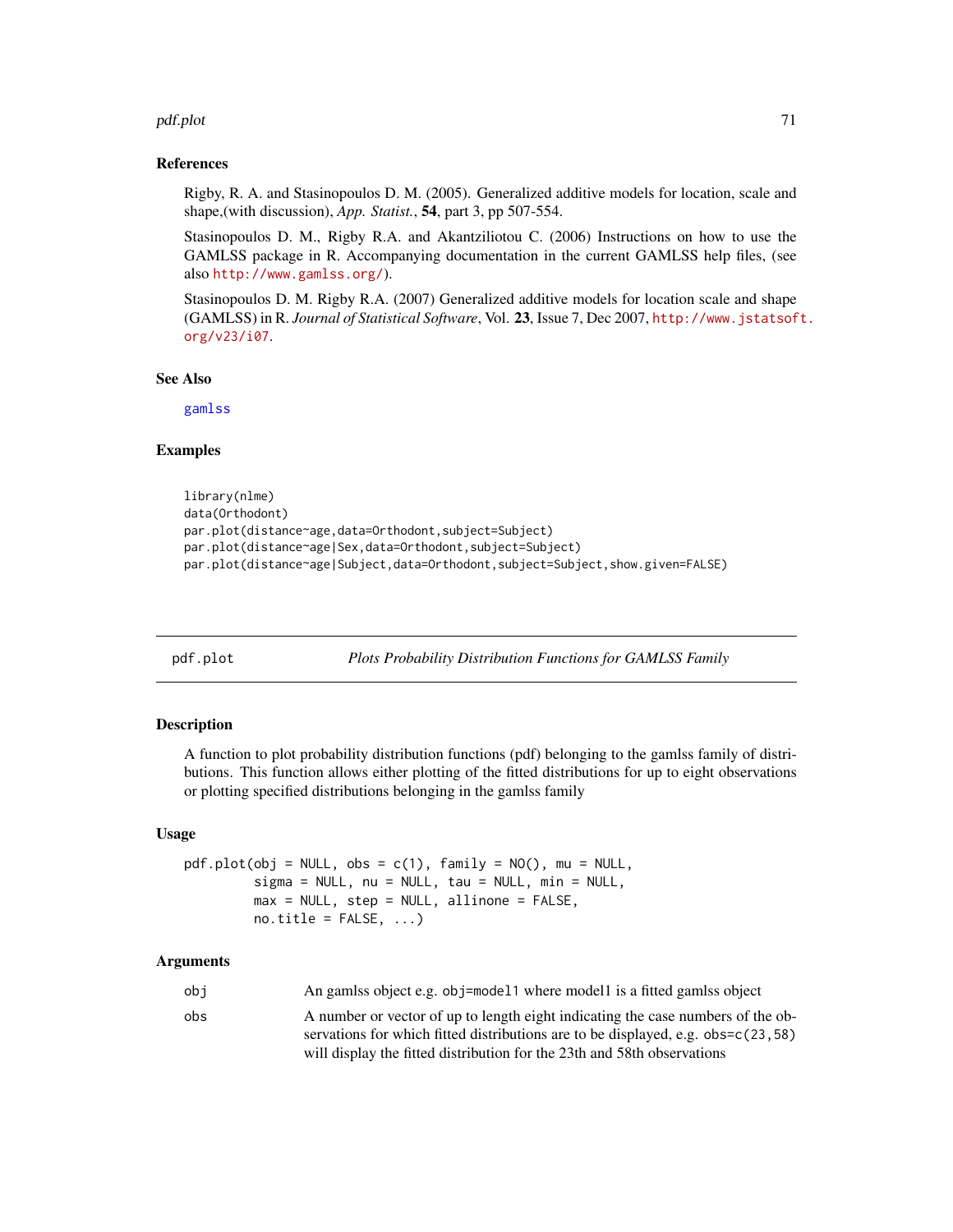| family     | This must be a gamlss family <i>i.e.</i> family=NO                                                             |
|------------|----------------------------------------------------------------------------------------------------------------|
| mu         | The value(s) of the location parameter mu for which the distribution has to be<br>evaluated e.g $mu=c(3,7)$    |
| sigma      | The value(s) the scale parameter sigma for which the distribution has to be eval-<br>uated e.g sigma= $c(3,7)$ |
| nu         | The value(s) the parameter nu for which the distribution has to be evaluated e.g.<br>$nu=3$                    |
| tau        | The value(s) the parameter tau for which the distribution has be evaluated e.g.<br>$tau=5$                     |
| min        | Minimum value of the random variable $y$ e.g. $min=0$                                                          |
| max        | Maximum value of y e.g. max=10                                                                                 |
| step       | Steps for the evaluation of $y$ e.g. step=0.5                                                                  |
| allinone   | This will go                                                                                                   |
| no.title   | Whether you need title in the plot, default is no. title=FALSE                                                 |
| $\ddots$ . | for extra arguments                                                                                            |

## Details

This function can be used to plot distributions of the GAMLSS family. If the first argument obj is specified and it is a GAMLSS fitted object, then the fitted distribution of this model at specified observation values (given by the second argument obs) is plotted for a specified y-variable range (arguments min, max, and step).

If the first argument is not given then the family argument has to be specified and the pdf is plotted at specified values of the parameters mu, sigma, nu, tau. Again the range of the y-variable has to be given.

## Value

plot(s) of the required pdf(s) are returned

#### Warning

The range of some distributions depends on the fitted parameters

## Note

The range of the y values given by min, max and step are very important in the plot

## Author(s)

Mikis Stasinopoulos <d.stasinopoulos@londonmet.ac.uk> and Calliope Akantziliotou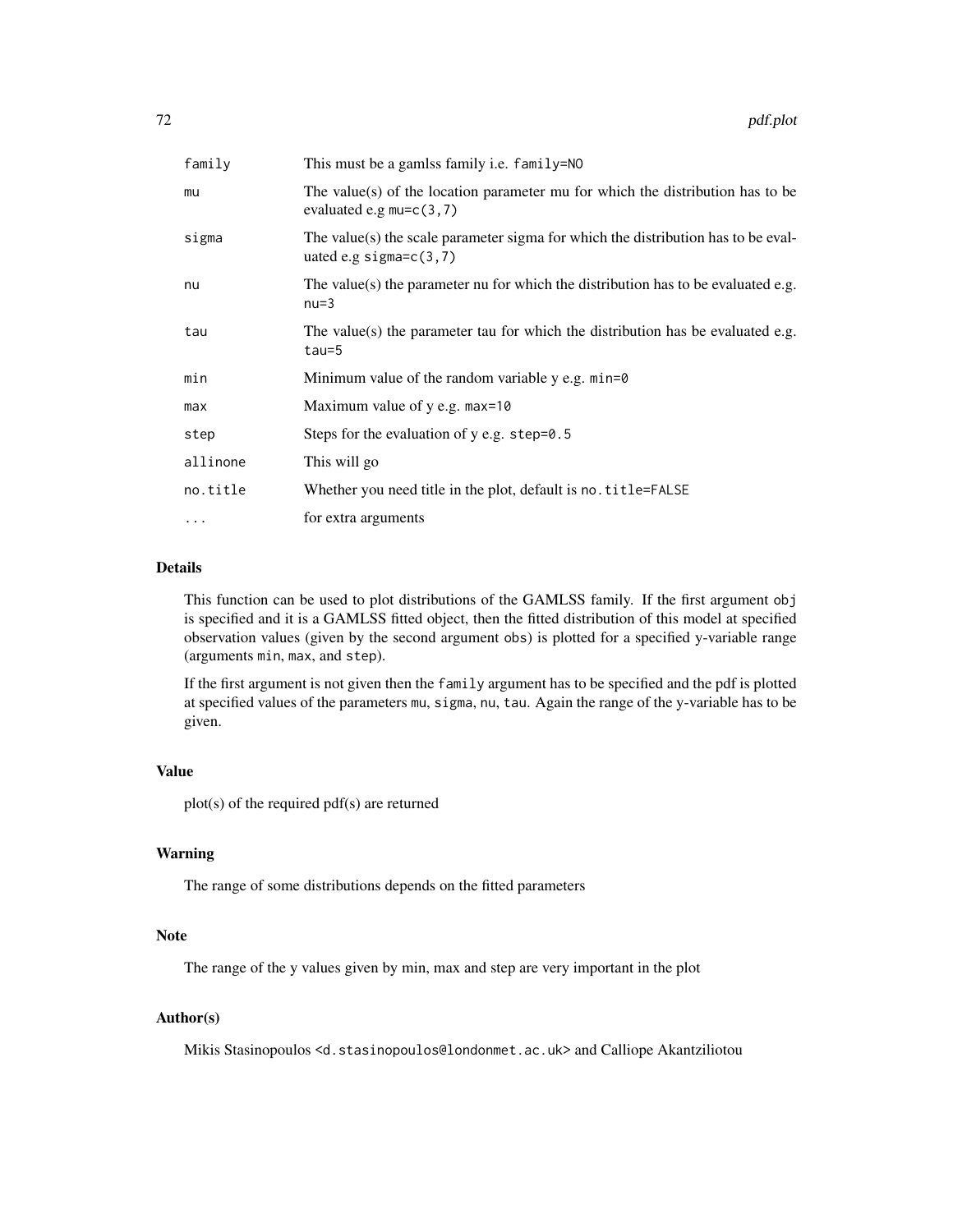# plot.gamlss 73

#### References

Rigby, R. A. and Stasinopoulos D. M. (2005). Generalized additive models for location, scale and shape,(with discussion), *Appl. Statist.*, 54, part 3, pp 507-554.

Stasinopoulos D. M., Rigby R.A. and Akantziliotou C. (2006) Instructions on how to use the GAMLSS package in R. Accompanying documentation in the current GAMLSS help files, (see also <http://www.gamlss.org/>).

Stasinopoulos D. M. Rigby R.A. (2007) Generalized additive models for location scale and shape (GAMLSS) in R. *Journal of Statistical Software*, Vol. 23, Issue 7, Dec 2007, [http://www.jstatsof](http://www.jstatsoft.org/v23/i07)t. [org/v23/i07](http://www.jstatsoft.org/v23/i07).

#### See Also

[gamlss](#page-34-0)

## Examples

```
pdf.plot(family=BCT, min=1, max=20, step=.05, mu=10, sigma=0.15, nu=-1, tau=c(4,10,20,40) )
# now using an gamlss object
# library(gamlss)
#data(abdom)
#h<-gamlss(y~pb(x), sigma.formula=~pb(x), family=BCT, data=abdom) # fits
#pdf.plot(obj=h , obs=c(23,67), min=50, max=150, step=.5)
```
<span id="page-72-0"></span>

plot.gamlss *Plot Residual Diagnostics for an GAMLSS Object*

## Description

This function provides four plots for checking the normalized (randomized for a discrete response distribution) quantile residuals of a fitted GAMLSS object, referred to as residuals below : a plot of residuals against fitted values, a plot of the residuals against an index or a specific explanatory variable, a density plot of the residuals and a normal Q-Q plot of the residuals. If argument ts=TRUE then the first two plots are replaced by the autocorrelation function (ACF) and partial autocorrelation function (PACF) of the residuals

#### Usage

```
## S3 method for class 'gamlss'
plot(x, xvar = NULL, parameters = NULL, ts = FALSE,summaries = TRUE, ...)
```
# Arguments

| X          | a GAMLSS fitted object                                |
|------------|-------------------------------------------------------|
| xvar       | an explanatory variable to plot the residuals against |
| parameters | plotting parameters can be specified here             |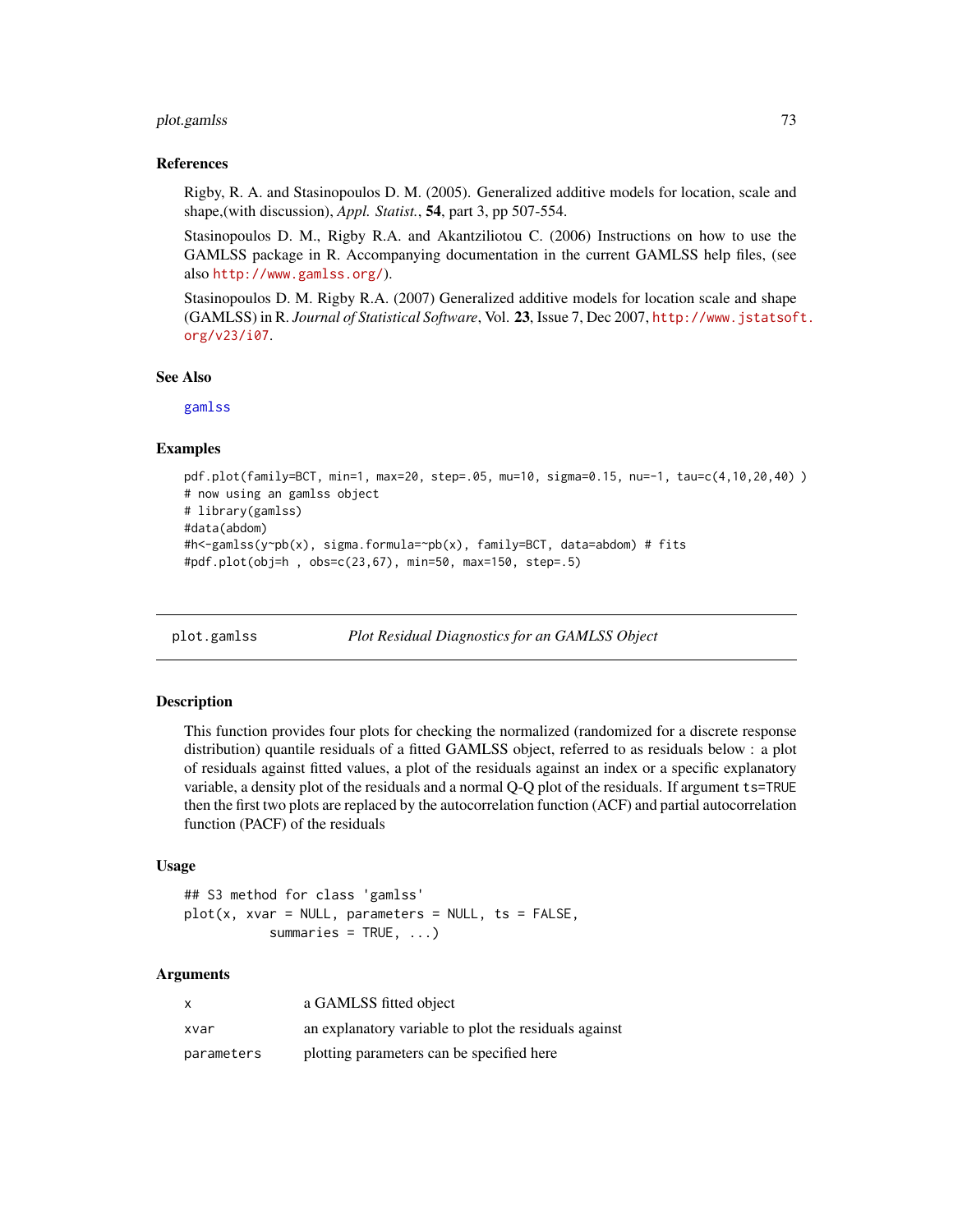74 plot.gamlss

| ts                      | set this to TRUE if ACF and PACF plots of the residuals are required     |
|-------------------------|--------------------------------------------------------------------------|
| summaries               | set this to FALSE if no summary statistics of the residuals are required |
| $\cdot$ $\cdot$ $\cdot$ | further arguments passed to or from other methods.                       |

## Details

This function provides four plots for checking the normalized (randomized) quantile residuals (called residuals) of a fitted GAMLSS object. Randomization is only performed for discrete response variables. The four plots are

- residuals against the fitted values (or ACF of the residuals if ts=TRUE)
- residuals against an index or specified x-variable (or PACF of the residuals if ts=TRUE)
- kernel density estimate of the residuals
- QQ-normal plot of the residuals

For time series response variables option ts=TRUE can be used to plot the ACF and PACF functions of the residuals.

## Value

Returns four plots related to the residuals of the fitted GAMLSS model and prints summary statistics for the residuals if the summary=T

# Author(s)

Mikis Stasinopoulos <d.stasinopoulos@londonmet.ac.uk>, Bob Rigby <r.rigby@londonmet.ac.uk> and Kalliope Akantziliotou

#### References

Rigby, R. A. and Stasinopoulos D. M. (2005). Generalized additive models for location, scale and shape,(with discussion), *Appl. Statist.*, 54, part 3, pp 507-554.

Stasinopoulos D. M., Rigby R.A. and Akantziliotou C. (2006) Instructions on how to use the GAMLSS package in R. Accompanying documentation in the current GAMLSS help files, (see also <http://www.gamlss.org/>).

Stasinopoulos D. M. Rigby R.A. (2007) Generalized additive models for location scale and shape (GAMLSS) in R. *Journal of Statistical Software*, Vol. 23, Issue 7, Dec 2007, [http://www.jstatsof](http://www.jstatsoft.org/v23/i07)t. [org/v23/i07](http://www.jstatsoft.org/v23/i07).

#### See Also

[gamlss](#page-34-0)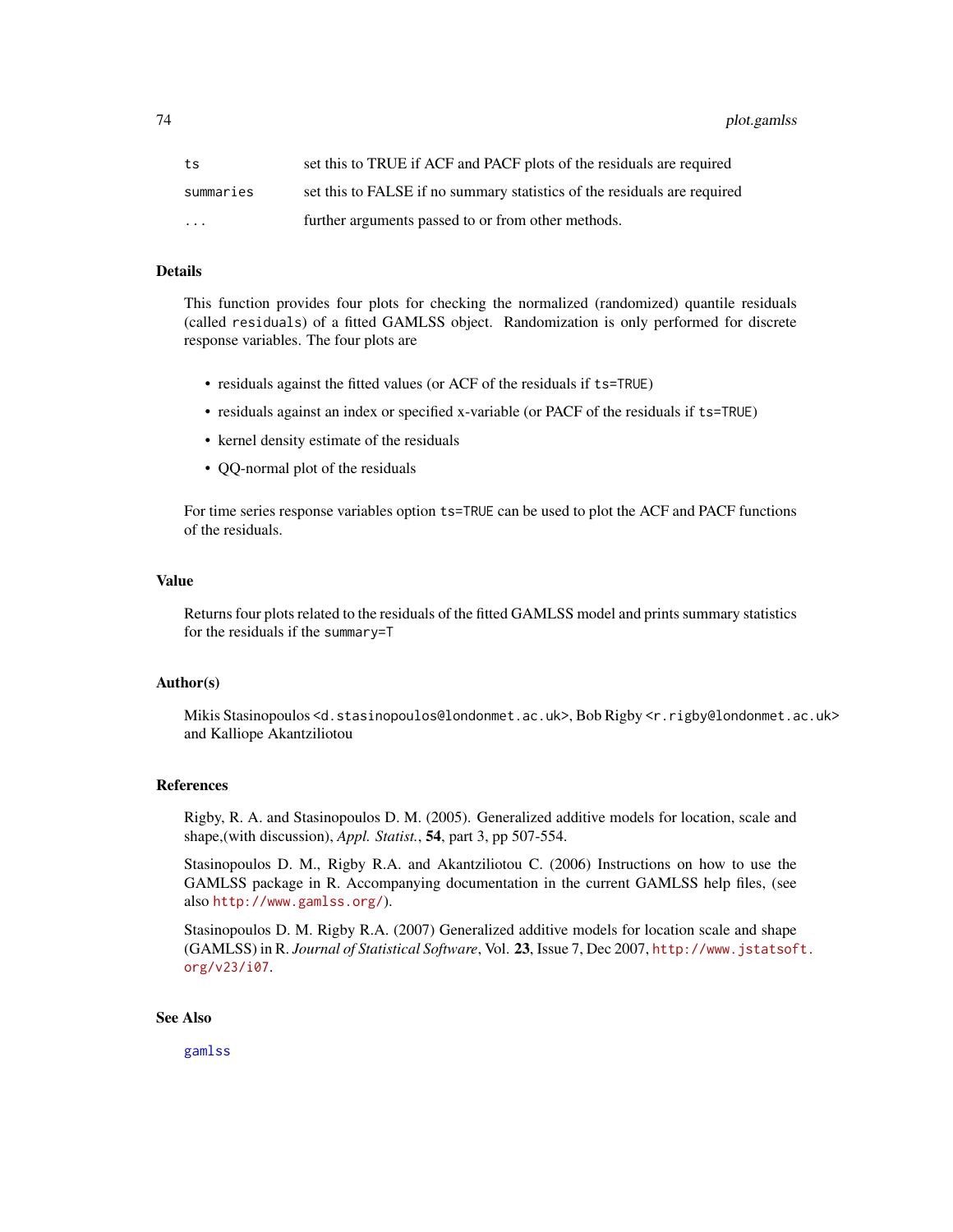# plot.histSmo 75

## Examples

```
data(aids)
a<-gamlss(y~pb(x)+qrt,family=PO,data=aids)
plot(a)
rm(a)
```

| plot.histSmo |  | A Plotting Function for density estimator object histSmo |  |
|--------------|--|----------------------------------------------------------|--|
|              |  |                                                          |  |

#### Description

Plots the estimated density or its c.d.f function or its inverse cdf function

#### Usage

```
## S3 method for class 'histSmo'
plot(x, type = c("hist", "cdf", "invcdf"), ...)
```
## Arguments

| X        | An histSmo object                                                                                 |
|----------|---------------------------------------------------------------------------------------------------|
| type     | Different plots: a histogram and density estimator, a cdf function or an inverse<br>cdf function. |
| $\cdots$ | for further arguments                                                                             |

#### Value

returns the relevant plot

# Author(s)

Mikis Stasinopoulos, Paul Eilers, Bob Rigby, Vlasios Voudouris and Majid Djennad

# References

Eilers, P. (2003). A perfect smoother. *Analytical Chemistry*, 75: 3631-3636.

Eilers, P. H. C. and Marx, B. D. (1996). Flexible smoothing with B-splines and penalties (with comments and rejoinder). *Statist. Sci*, 11, 89-121.

Lindsey, J.K. (1997) *Applying Generalized Linear Models*. New York: Springer-Verlag. ISBN 0-387-98218-3

Rigby, R. A. and Stasinopoulos D. M. (2005). Generalized additive models for location, scale and shape,(with discussion), *Appl. Statist.*, 54, part 3, pp 507-554.

Stasinopoulos D. M. Rigby R.A. (2007) Generalized additive models for location scale and shape (GAMLSS) in R. *Journal of Statistical Software*, Vol. 23, Issue 7, Dec 2007, [http://www.jstatsof](http://www.jstatsoft.org/v23/i07)t. [org/v23/i07](http://www.jstatsoft.org/v23/i07).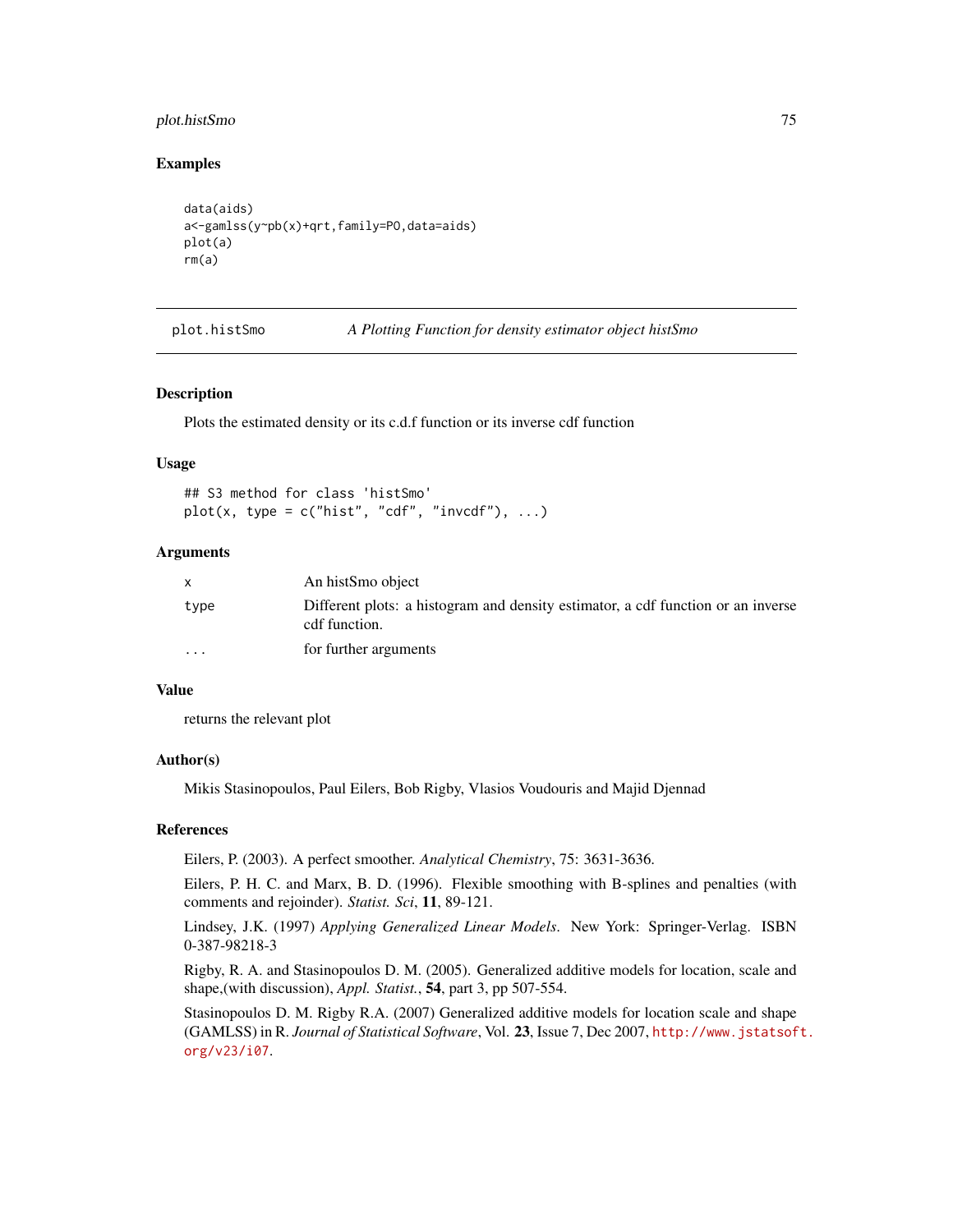# See Also

[histSmo](#page-54-0)

# Examples

```
Y <- rPARETO2(1000)
m1<- histSmo(Y, lower=0, save=TRUE)
plot(m1)
plot(m1, "cdf")
plot(m1, "invcdf")
```
plot2way *Function to plot two interaction in a GAMLSS model*

# Description

This function is designed to plot a factor to factor interaction in a GAMLSS model.

# Usage

```
plot2way(obj, terms = list(), what = c("mu", "sigma", "nu", "tau"),
        show.legend = TRUE, ...)
```
# Arguments

| obi         | A gamlss model                                                                    |
|-------------|-----------------------------------------------------------------------------------|
| terms       | this should be a character vector with the names of the two factors to be plotted |
| what        | which parameters? mu, sigma, nu, or tau                                           |
| show.legend | whether to show the legend in the two way plot                                    |
| $\cdots$    | Further arguments                                                                 |

# Details

This is an experimental function which should be use with prudence since no other check is done on whether this interaction interfere with other terms in the model

# Value

The function creates a 2 way interaction plot

# Author(s)

Mikis Stasinopoulos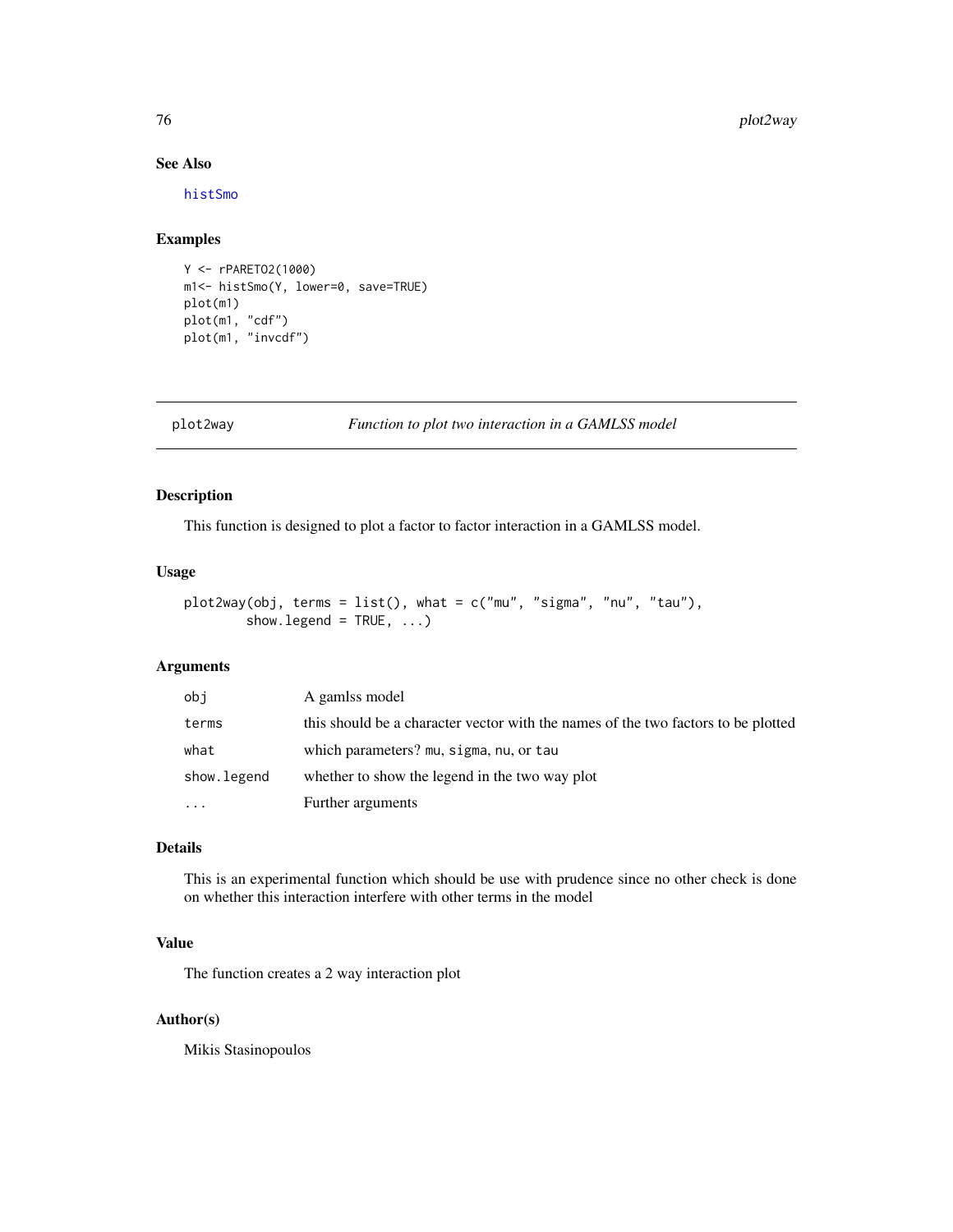#### polyS and the contract of the contract of the contract of the contract of the contract of the contract of the contract of the contract of the contract of the contract of the contract of the contract of the contract of the

## References

Rigby, R. A. and Stasinopoulos D. M. (2005). Generalized additive models for location, scale and shape,(with discussion), *Appl. Statist.*, 54, part 3, pp 507-554.

Stasinopoulos D. M., Rigby R.A. and Akantziliotou C. (2006) Instructions on how to use the GAMLSS package in R. Accompanying documentation in the current GAMLSS help files, (see also <http://www.gamlss.org/>).

Stasinopoulos D. M. Rigby R.A. (2007) Generalized additive models for location scale and shape (GAMLSS) in R. *Journal of Statistical Software*, Vol. 23, Issue 7, Dec 2007, [http://www.jstatsof](http://www.jstatsoft.org/v23/i07)t. [org/v23/i07](http://www.jstatsoft.org/v23/i07).

# See Also

[term.plot](#page-113-0),

## Examples

```
data(aids)
ti <- factor(c(rep(1,18),rep(2,27)))
m1 <- gamlss(y~x+qrt*ti, data=aids, family=NBI)
m2 <- gamlss(y~x+qrt*ti, data=aids, family=NO)
plot2way(m1, c("qrt","ti"))
plot2way(m1, c("ti", "qrt"))
```
polyS *Auxiliary support for the GAMLSS*

## Description

These two functions are similar to the poly and polym in R. Are needed for the gamlss.lo function of GAMLSS and should not be used on their own.

#### Usage

 $polyS(x, \ldots)$ poly.matrix(m, degree = 1)

#### Arguments

| $\mathsf{x}$ | a variable                   |
|--------------|------------------------------|
| m            | a variable                   |
| degree       | the degree of the polynomial |
|              | for extra arguments          |

# Value

Returns a matrix of orthogonal polynomials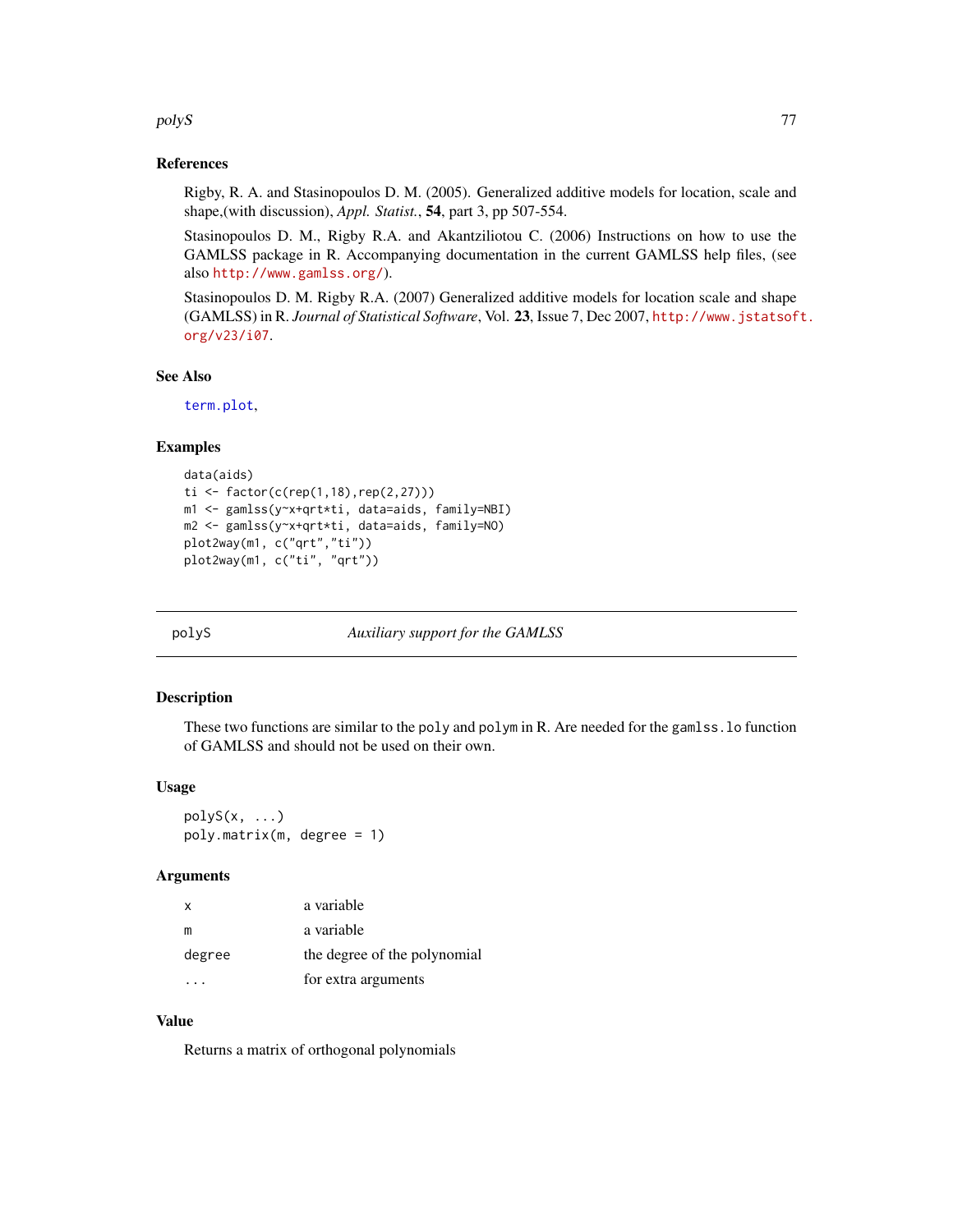## Warning

Not be use by the user

## Author(s)

Mikis Stasinopoulos <d.stasinopoulos@londonmet.ac.uk>

## References

Rigby, R. A. and Stasinopoulos D. M. (2005). Generalized additive models for location, scale and shape,(with discussion), *Appl. Statist.*, 54, part 3, pp 507-554.

Stasinopoulos D. M., Rigby R.A. and Akantziliotou C. (2006) Instructions on how to use the GAMLSS package in R. Accompanying documentation in the current GAMLSS help files, (see also <http://www.gamlss.org/>).

Stasinopoulos D. M. Rigby R.A. (2007) Generalized additive models for location scale and shape (GAMLSS) in R. *Journal of Statistical Software*, Vol. 23, Issue 7, Dec 2007, [http://www.jstatsof](http://www.jstatsoft.org/v23/i07)t. [org/v23/i07](http://www.jstatsoft.org/v23/i07).

#### See Also

[gamlss](#page-34-0), [gamlss.lo](#page-42-0)

predict.gamlss *Extract Predictor Values and Standard Errors For New Data In a GAMLSS Model*

# Description

predict.gamlss is the GAMLSS specific method which produce predictors for a new data set for a specified parameter from a GAMLSS objects. The predict.gamlss can be used to extract the linear predictors, fitted values and specific terms in the model at new data values in the same way that the predict.  $lm()$  and predict.  $glm()$  functions can be used for  $lm$  or glm objects. Note that linear predictors, fitted values and specific terms in the model at the current data values can also be extracted using the function lpred() (which is called from predict if new data is NULL).

#### Usage

```
## S3 method for class 'gamlss'
predict(object, what = c("mu", "sigma", "nu", "tau"),
               newdata = NULL, type = c("link", "response", "terms"),terms = NULL, se.fit = FALSE, data = NULL, ...)predictAll(object, newdata = NULL, type = c("response", "link", "terms"),
               terms = NULL, se.fit = FALSE, ...)
```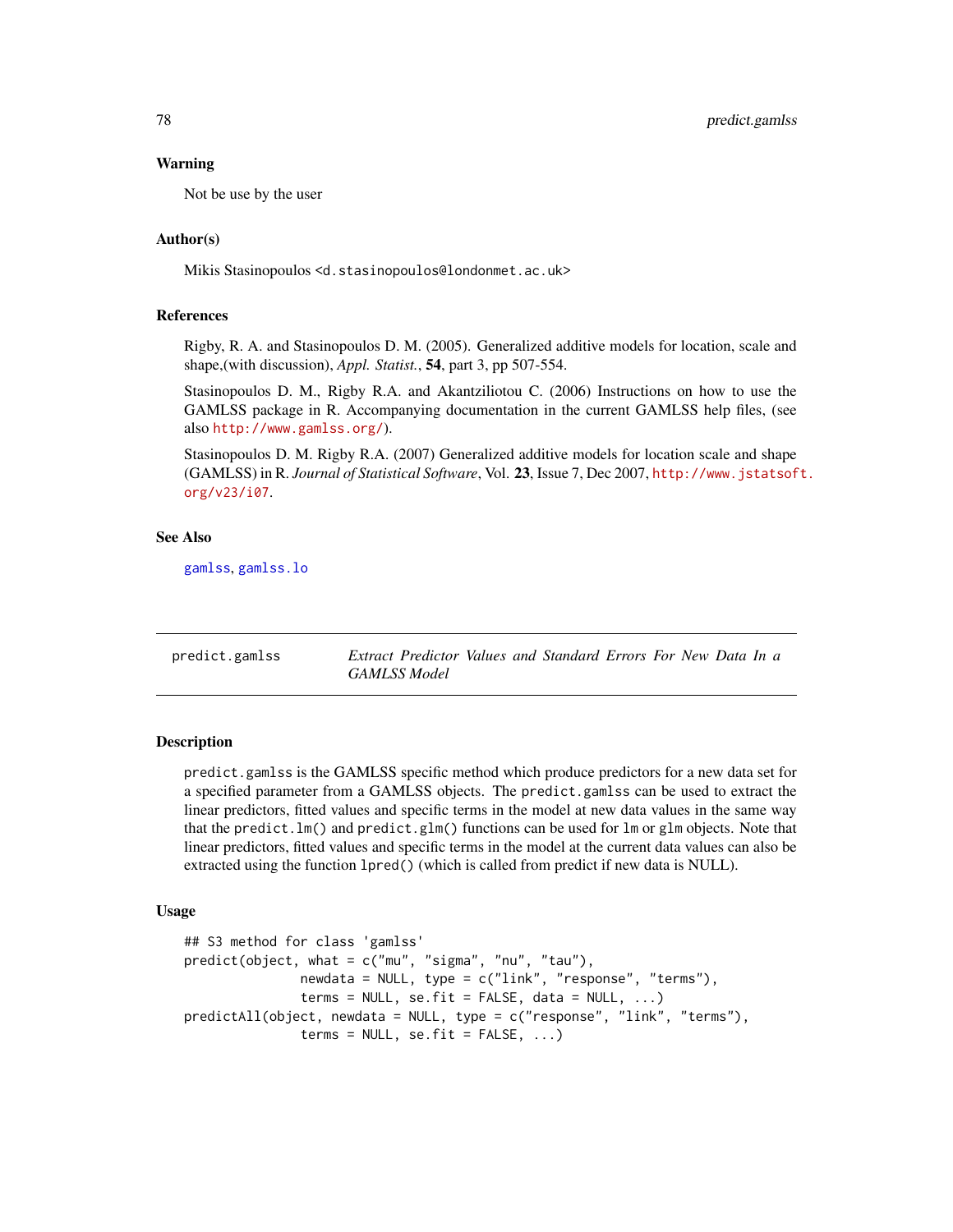# predict.gamlss 79

#### Arguments

| object    | a GAMLSS fitted model                                                                                                                                                                                 |
|-----------|-------------------------------------------------------------------------------------------------------------------------------------------------------------------------------------------------------|
| what      | which distribution parameter is required, default what="mu"                                                                                                                                           |
| newdata   | a data frame containing new values for the explanatory variables used in the<br>model                                                                                                                 |
| type      | the default, gets the linear predictor for the specified distribution parameter.<br>type="response" gets the fitted values for the parameter while type="terms"<br>gets the fitted terms contribution |
| terms     | if type="terms", which terms to be selected (default is all terms)                                                                                                                                    |
| se.fit    | if TRUE the approximate standard errors of the appropriate type are extracted if<br>exist                                                                                                             |
| data      | the data frame used in the original fit if is not defined in the call                                                                                                                                 |
| $\ddotsc$ | for extra arguments                                                                                                                                                                                   |

## Details

The predict function assumes that the object given in newdata is a data frame containing the right xvariables used in the model. This could possible cause problems if transformed variables are used in the fitting of the original model. For example, let us assume that a transformation of age is needed in the model i.e. nage<-age^.5. This could be fitted as mod<-gamlss(y~cs(age^.5),data=mydata) or as nage<-age^.5; mod<-gamlss(y~cs(nage), data=mydata). The later could more efficient if the data are in thousands rather in hundreds. In the first case, the code predict (mod, newdata=data.frame(age=c(34,56) would produce the right results. In the second case a new data frame has to be created containing the old data plus any new transform data. This data frame has to be declared in the data option. The option newdata should contain a data.frame with the new names and the transformed values in which prediction is required, (see the last example).

#### Value

A vector or a matrix depending on the options.

# Note

This function is under development

#### Author(s)

Mikis Stasinopoulos

#### References

Rigby, R. A. and Stasinopoulos D. M. (2005). Generalized additive models for location, scale and shape,(with discussion), *Appl. Statist.*, 54, part 3, pp 507-554.

Stasinopoulos D. M., Rigby R.A. and Akantziliotou C. (2006) Instructions on how to use the GAMLSS package in R. Accompanying documentation in the current GAMLSS help files, (see also <http://www.gamlss.org/>).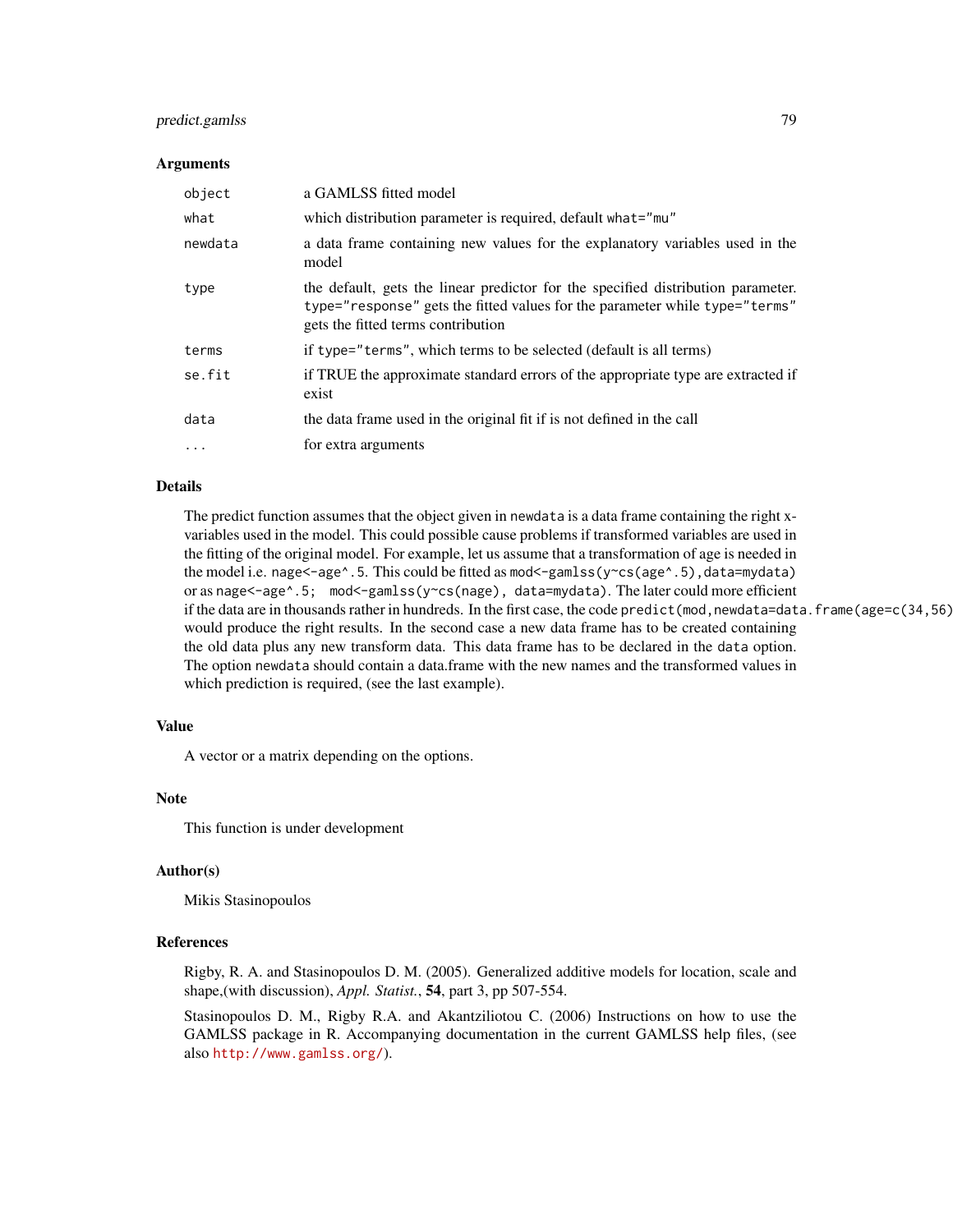Stasinopoulos D. M. Rigby R.A. (2007) Generalized additive models for location scale and shape (GAMLSS) in R. *Journal of Statistical Software*, Vol. 23, Issue 7, Dec 2007, [http://www.jstatsof](http://www.jstatsoft.org/v23/i07)t. [org/v23/i07](http://www.jstatsoft.org/v23/i07).

# See Also

[lp](#page-65-0), [lpred](#page-65-1)

#### Examples

```
data(aids)
a<-gamlss(y~poly(x,3)+qrt, family=PO, data=aids) #
newaids<-data.frame(x=c(45,46,47), qrt=c(2,3,4))
ap <- predict(a, newdata=newaids, type = "response")
ap
# now getting all the parameters
predictAll(a, newdata=newaids)
rm(a, ap)
data(abdom)
# transform x
aa<-gamlss(y~cs(x^.5),data=abdom)
# predict at old values
predict(aa)[610]
# predict at new values
predict(aa,newdata=data.frame(x=42.43))
# now transform x first
nx<-abdom$x^.5
aaa<-gamlss(y~cs(nx),data=abdom)
# create a new data frame
newd<-data.frame( abdom, nx=abdom$x^0.5)
# predict at old values
predict(aaa)[610]
# predict at new values
predict(aaa,newdata=data.frame(nx=42.43^.5), data=newd)
```
<span id="page-79-0"></span>print.gamlss *Prints a GAMLSS fitted model*

# Description

print.gamlss is the GAMLSS specific method for the generic function print which prints objects returned by modelling functions.

#### Usage

```
## S3 method for class 'gamlss'
print(x, digits = max(3, getOption("digits") - 3), ...)
```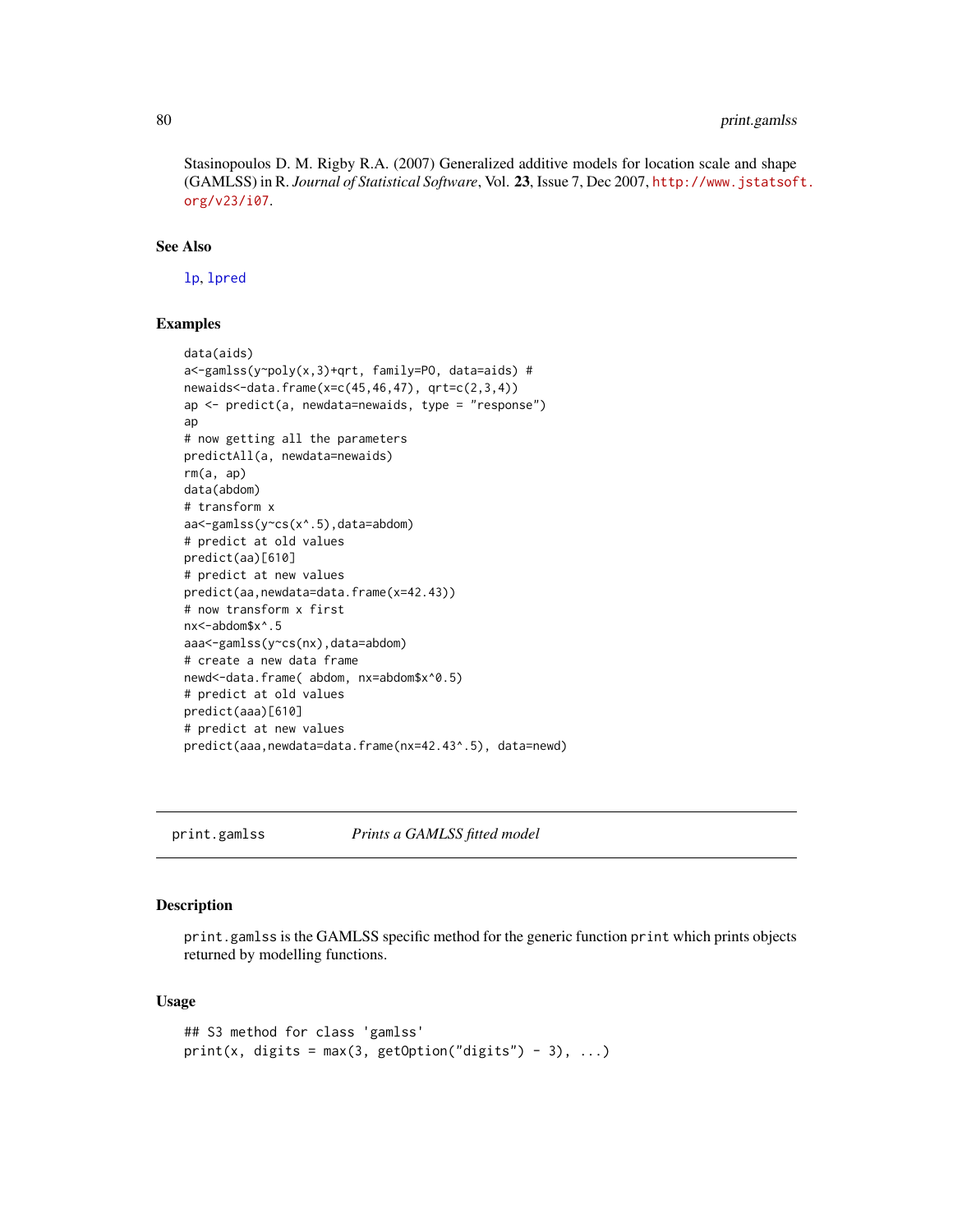#### prof.dev 81

#### **Arguments**

| $\mathsf{x}$            | a GAMLSS fitted model                                 |
|-------------------------|-------------------------------------------------------|
| digits                  | the number of significant digits to use when printing |
| $\cdot$ $\cdot$ $\cdot$ | for extra arguments                                   |

## Value

Prints a gamlss object

#### Author(s)

Mikis Stasinopoulos <d.stasinopoulos@londonmet.ac.uk>, Bob Rigby <r.rigby@londonmet.ac.uk> and Calliope Akantziliotou

## References

Rigby, R. A. and Stasinopoulos D. M. (2005). Generalized additive models for location, scale and shape,(with discussion), *Appl. Statist.*, 54, part 3, pp 507-554.

Stasinopoulos D. M., Rigby R.A. and Akantziliotou C. (2006) Instructions on how to use the GAMLSS package in R. Accompanying documentation in the current GAMLSS help files,(see also <http://www.gamlss.org/>).

Stasinopoulos D. M. Rigby R.A. (2007) Generalized additive models for location scale and shape (GAMLSS) in R. *Journal of Statistical Software*, Vol. 23, Issue 7, Dec 2007, [http://www.jstatsof](http://www.jstatsoft.org/v23/i07)t. [org/v23/i07](http://www.jstatsoft.org/v23/i07).

## See Also

[gamlss](#page-34-0), [deviance.gamlss](#page-22-0), [fitted.gamlss](#page-31-0)

## Examples

```
data(aids)
h<-gamlss(y~poly(x,3)+qrt, family=PO, data=aids)
print(h) # or just h
rm(h)
```
<span id="page-80-0"></span>

| prof.dev |  |  |
|----------|--|--|
|----------|--|--|

Plotting the Profile Deviance for one of the Parameters in a GAMLSS *model*

# Description

This functions plots the profile deviance of one of the (four) parameters in a GAMLSS model. It can be used if one of the parameters mu, sigma, nu or tau is a constant (not a function of explanatory variables) to obtain a profile confidence intervals.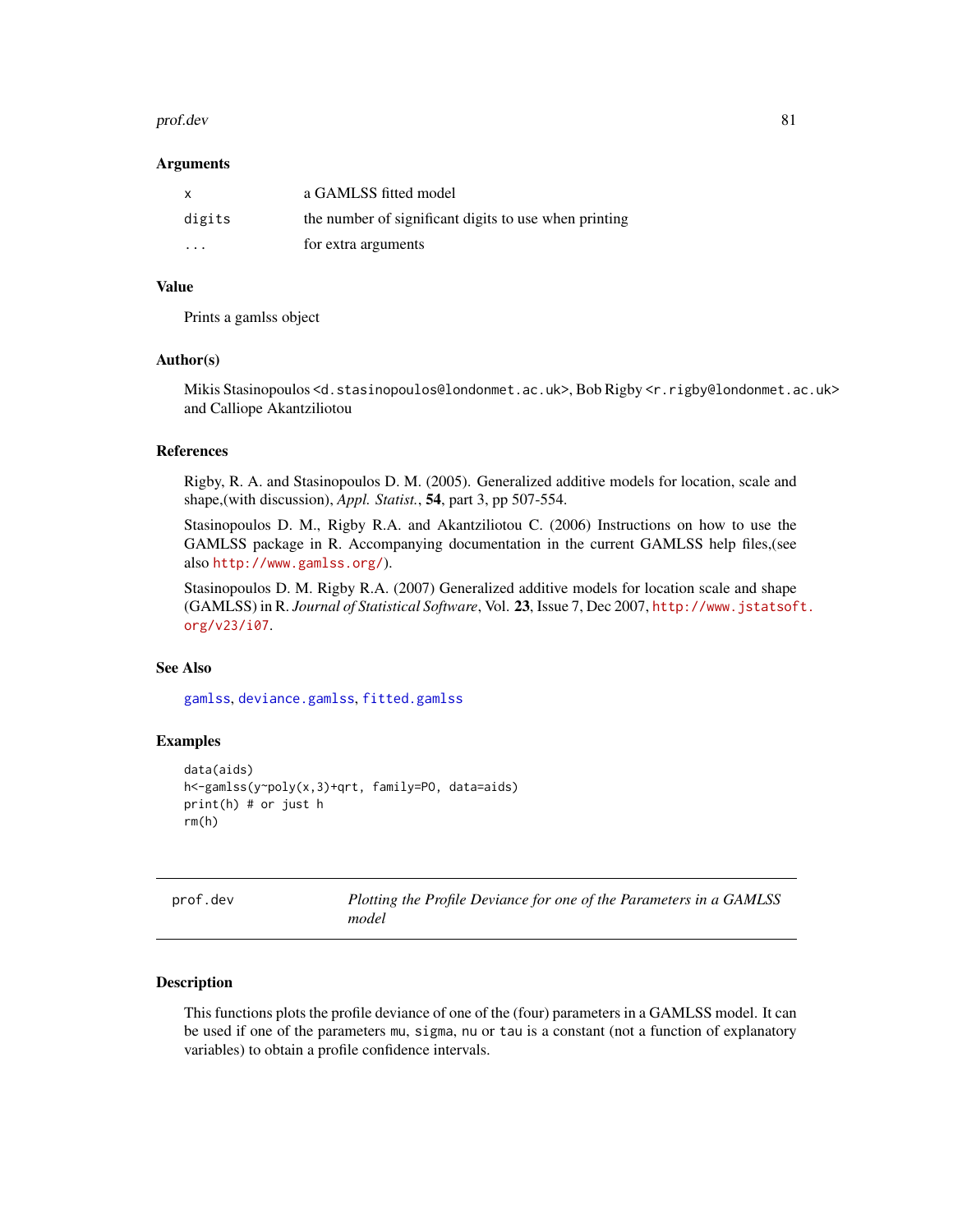# Usage

```
prof.dev(object, which = NULL, min = NULL, max = NULL,
        step = NULL, length = 7, startlastfit = TRUE,
        plot = TRUE, perc = 95, ...)
```
# Arguments

| object       | A fitted GAMLSS model                                                                                            |
|--------------|------------------------------------------------------------------------------------------------------------------|
| which        | which parameter to get the profile deviance e.g. which="tau"                                                     |
| min          | the minimum value for the parameter e.g. min=1                                                                   |
| max          | the maximum value for the parameter e.g. max=20                                                                  |
| step         | how often to evaluate the global deviance (defines the step length of the grid for<br>the parameter) e.g. step=1 |
| length       | the length if step is not set, default equal 7                                                                   |
| startlastfit | whether to start fitting from the last fit or not, default value is startlastfit=TRUE                            |
| plot         | whether to plot, plot=TRUE or save the results, plot=FALSE                                                       |
| perc         | what % confidence interval is required                                                                           |
| $\ddots$     | for extra arguments                                                                                              |

# Details

This function can be use to provide likelihood based confidence intervals for a parameter for which a constant model (i.e. no explanatory model) is fitted and consequently for checking the adequacy of a particular values of the parameter. This can be used to check the adequacy of one distribution (e.g. Box-Cox Cole and Green) nested within another (e.g. Box-Cox power exponential). For example one can test whether a Box-Cox Cole and Green (Box-Cox-normal) distribution or a Box-Cox power exponential is appropriate by plotting the profile of the parameter tau. A profile deviance showing support for tau=2 indicates adequacy of the Box-Cox Cole and Green (i.e. Box-Cox normal) distribution.

#### Value

Return a profile plot (if the argument plot=TRUE) and an ProfLikelihood.gamlss object if saved. The object contains:

| values    | the values at the grid where the parameter was evaluated             |
|-----------|----------------------------------------------------------------------|
| fun       | the function which approximates the points using splines             |
| min       | the minimum values in the grid                                       |
| max       | te maximum values in the grid                                        |
| max.value | the value of the parameter maximising the Profile deviance (or GAIC) |
| CI        | the profile confidence interval (if global deviance is used)         |
| criterion | which criterion was used                                             |
|           |                                                                      |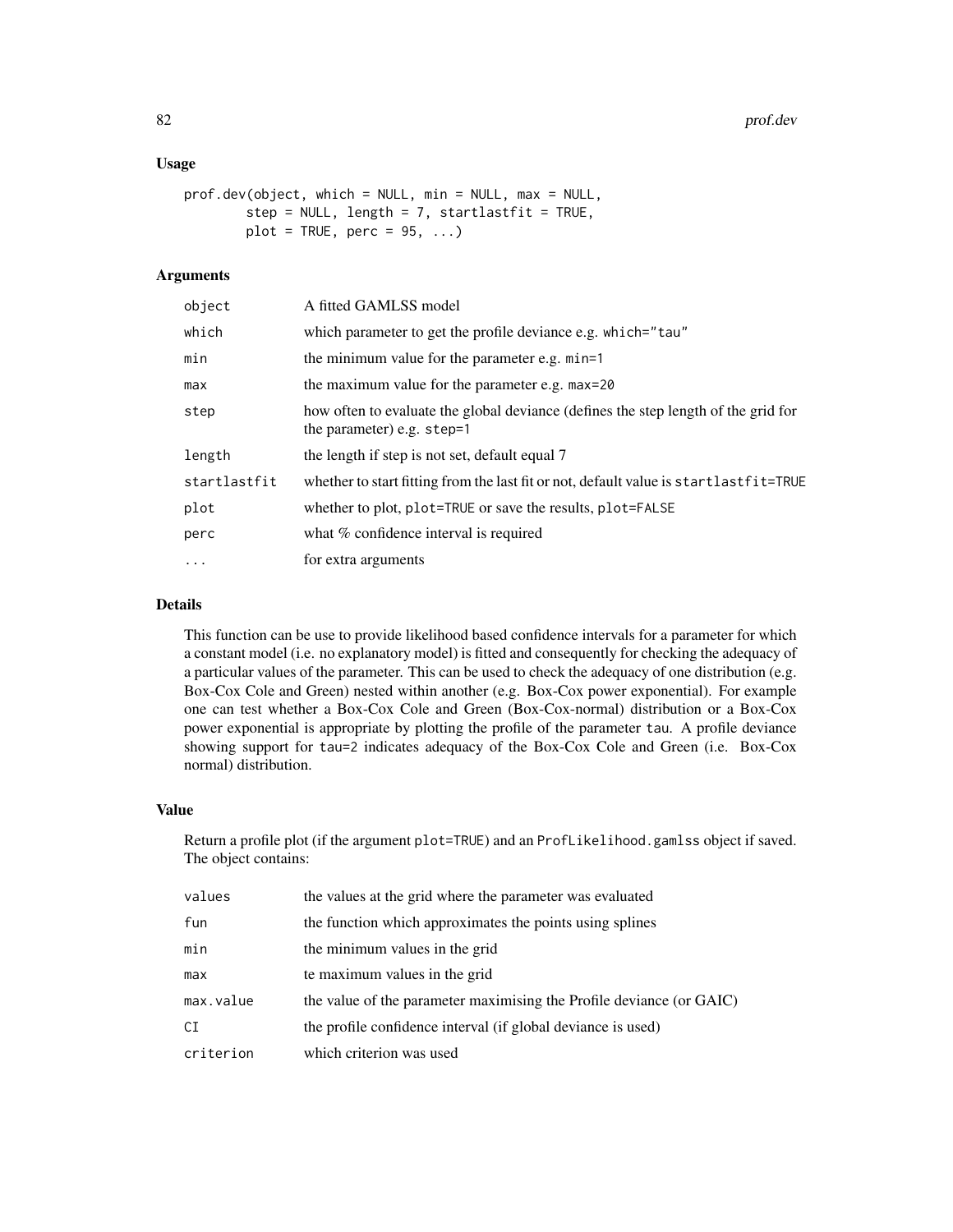#### prof.term 83

## Warning

A dense grid (i.e. small step) evaluation of the global deviance can take a long time, so start with a sparse grid (i.e. large step) and decrease gradually the step length for more accuracy.

#### Author(s)

Calliope Akantziliotou, Mikis Stasinopoulos <d.stasinopoulos@londonmet.ac.uk> and Bob Rigby <r.rigby@londonmet.ac.uk>

# References

Rigby, R. A. and Stasinopoulos D. M. (2005). Generalized additive models for location, scale and shape,(with discussion), *Appl. Statist.*, 54, part 3, pp 507-554.

Stasinopoulos D. M., Rigby R.A. and Akantziliotou C. (2006) Instructions on how to use the GAMLSS package in R. Accompanying documentation in the current GAMLSS help files, (see also <http://www.gamlss.org/>).

Stasinopoulos D. M. Rigby R.A. (2007) Generalized additive models for location scale and shape (GAMLSS) in R. *Journal of Statistical Software*, Vol. 23, Issue 7, Dec 2007, [http://www.jstatsof](http://www.jstatsoft.org/v23/i07)t. [org/v23/i07](http://www.jstatsoft.org/v23/i07).

## See Also

[gamlss](#page-34-0), [prof.term](#page-82-0)

## Examples

```
## Not run:
data(abdom)
h<-gamlss(y~pb(x), sigma.formula=~pb(x), family=BCT, data=abdom)
prof.dev(h,"nu",min=-2.000,max=2)
rm(h)
## End(Not run)
```
<span id="page-82-0"></span>prof.term *Plotting the Profile: deviance or information criterion for one of the terms (or hyper-parameters) in a GAMLSS model*

## Description

This functions plots the profile deviance for a chosen parameter included in the linear predictor of any of the mu,sigma, nu or tau models so profile confidence intervals can be obtained. In can also be used to plot the profile of a specified information criterion for any hyper-parameter when smooth additive terms are used.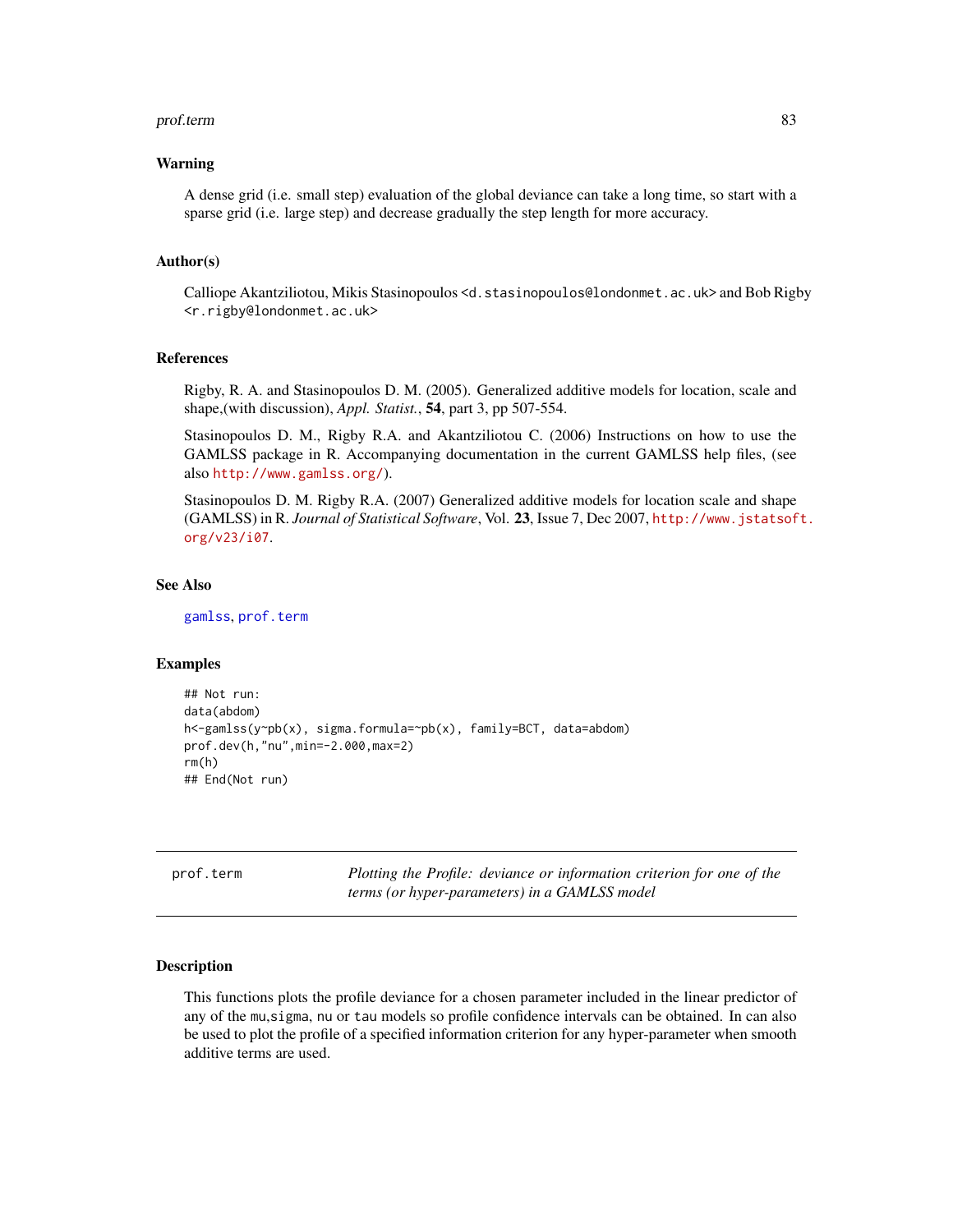## Usage

```
prof.term(model = NULL, criterion = c("GD", "GAIC"), penalty = 2.5,
          other = NULL, min = NULL, max = NULL, step = NULL,
          length = 7, xlabel = NULL, plot = TRUE, perc = 95,
          start.prev = TRUE, ...)
```
# Arguments

| model      | this is a GAMLSS model, e.g.<br>model=gamlss( $y$ ~cs(x,df=this),sigma.fo=~cs(x,df=3),data=abdom),where<br>this indicates the (hyper)parameter to be profiled     |
|------------|-------------------------------------------------------------------------------------------------------------------------------------------------------------------|
| criterion  | whether global deviance ("GD") or information criterion ("GAIC") is profiled.<br>The default is global deviance criterion="GD"                                    |
| penalty    | The penalty value if information criterion is used in criterion, default penalty=2.5                                                                              |
| other      | this can be used to evaluate an expression before the actual fitting of the model<br>(Make sure that those expressions are well define in the global environment) |
| min        | the minimum value for the parameter e.g. min=1                                                                                                                    |
| max        | the maximum value for the parameter e.g. max=20                                                                                                                   |
| step       | how often to evaluate the global deviance (defines the step length of the grid for<br>the parameter) e.g. step=1                                                  |
| length     | if the step is left NULL then length is considered for evaluating the grid for the<br>parameter. It has a default value of 11                                     |
| xlabel     | if a label for the axis is required                                                                                                                               |
| plot       | whether to plot, plot=TRUE the resulting profile deviance (or GAIC)                                                                                               |
| perc       | what % confidence interval is required                                                                                                                            |
| start.prev | whether to start from the previous fitted model parameters values or not (default<br>is TRUE)                                                                     |
| $\cdot$    | for extra arguments                                                                                                                                               |

## Details

This function can be use to provide likelihood based confidence intervals for a parameter involved in terms in the linear predictor(s). These confidence intervals are more accurate than the ones obtained from the parameters' standard errors. The function can also be used to plot a profile information criterion (with a given penalty) against a hyper-parameter. This can be used to check the uniqueness in hyper-parameter determination using for example find.df.

#### Value

Return a profile plot (if the argument plot=TRUE) and an ProfLikelihood.gamlss object if saved. The object contains:

| values | the values at the grid where the parameter was evaluated |
|--------|----------------------------------------------------------|
| fun    | the function which approximates the points using splines |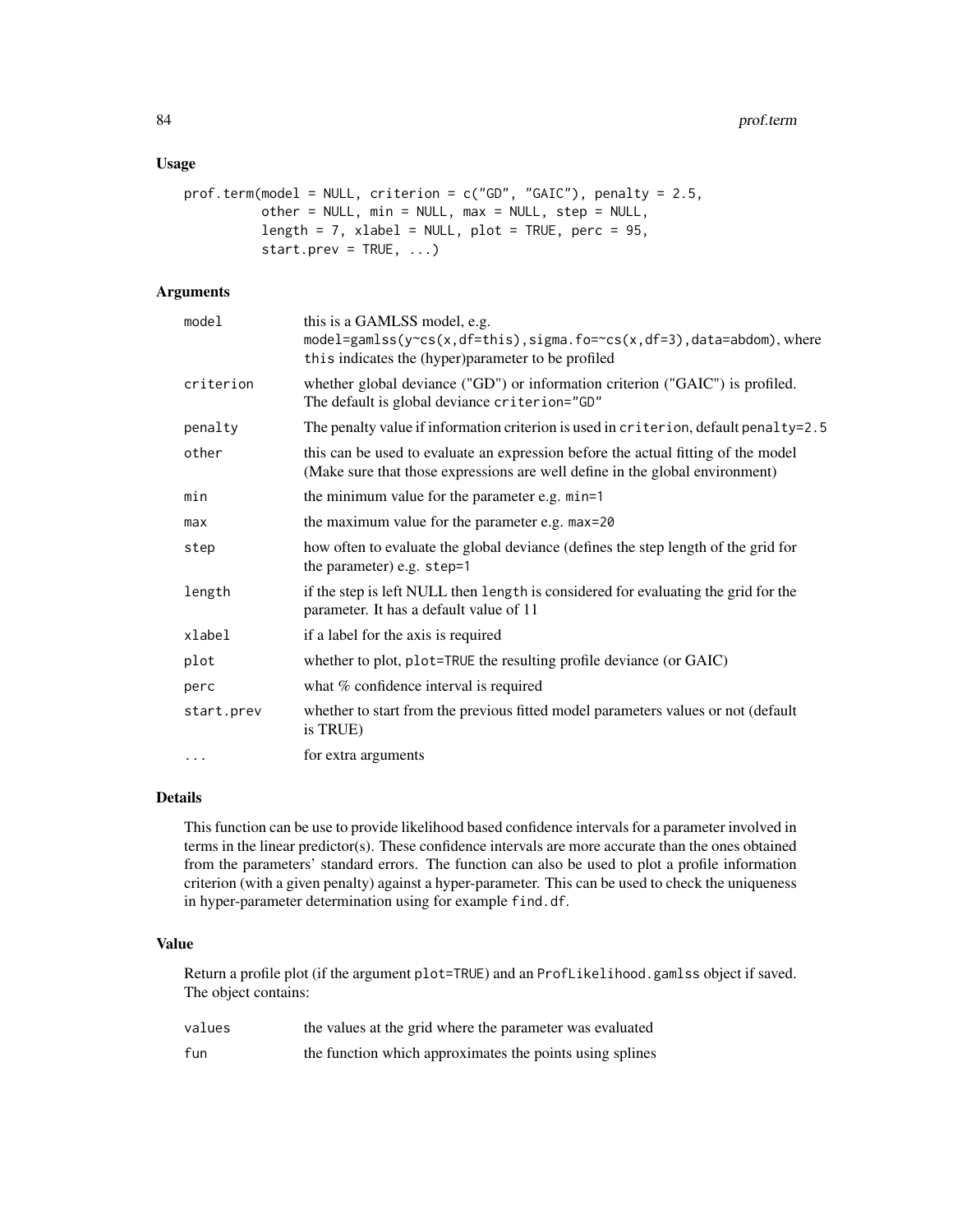#### prof.term 85

| min       | the minimum values in the grid                                       |
|-----------|----------------------------------------------------------------------|
| max       | the maximum values in the grid                                       |
| max.value | the value of the parameter maximising the Profile deviance (or GAIC) |
| CI        | the profile confidence interval (if global deviance is used)         |
| criterion | which criterion was used                                             |

## Warning

A dense grid (i.e. small step) evaluation of the global deviance can take a long time, so start with a sparse grid (i.e. large step) and decrease gradually the step length for more accuracy.

#### Author(s)

Mikis Stasinopoulos <d.stasinopoulos@londonmet.ac.uk> and Bob Rigby <r.rigby@londonmet.ac.uk>

# References

Rigby, R. A. and Stasinopoulos D. M. (2005). Generalized additive models for location, scale and shape,(with discussion), *Appl. Statist.*, 54, part 3, pp 507-554.

Stasinopoulos D. M., Rigby R.A. and Akantziliotou C. (2006) Instructions on how to use the GAMLSS package in R. Accompanying documentation in the current GAMLSS help files, (see also <http://www.gamlss.org/>).

Stasinopoulos D. M. Rigby R.A. (2007) Generalized additive models for location scale and shape (GAMLSS) in R. *Journal of Statistical Software*, Vol. 23, Issue 7, Dec 2007, [http://www.jstatsof](http://www.jstatsoft.org/v23/i07)t. [org/v23/i07](http://www.jstatsoft.org/v23/i07).

## See Also

[gamlss](#page-34-0), [prof.dev](#page-80-0)

#### Examples

```
data(aids)
# fitting a linear model
gamlss(y~x+qrt,family=NBI,data=aids)
# testing the linear beta parameter
mod \le -quotegamlss(y \sim offset(this \times x) + qrt, data = aids, family = NBI))prof.term(mod, min=0.06, max=0.11)
# find the hyper parameter using cubic splines smoothing
mod1<-quote(gamlss(y \sim cs(x,df=this) + qrt, data = aids, family = NBI))
prof.term(mod1, min=1, max=15, step=1, criterion="GAIC", penalty=log(45))
# find a break point in x
mod2 <- quote(gamlss(y ~ x+I((x>this)*(x-this))+qrt, family=NBI, data=aids))
prof.term(mod2, min=1, max=45, step=1, criterion="GD")
rm(mod,mod1,mod2)
```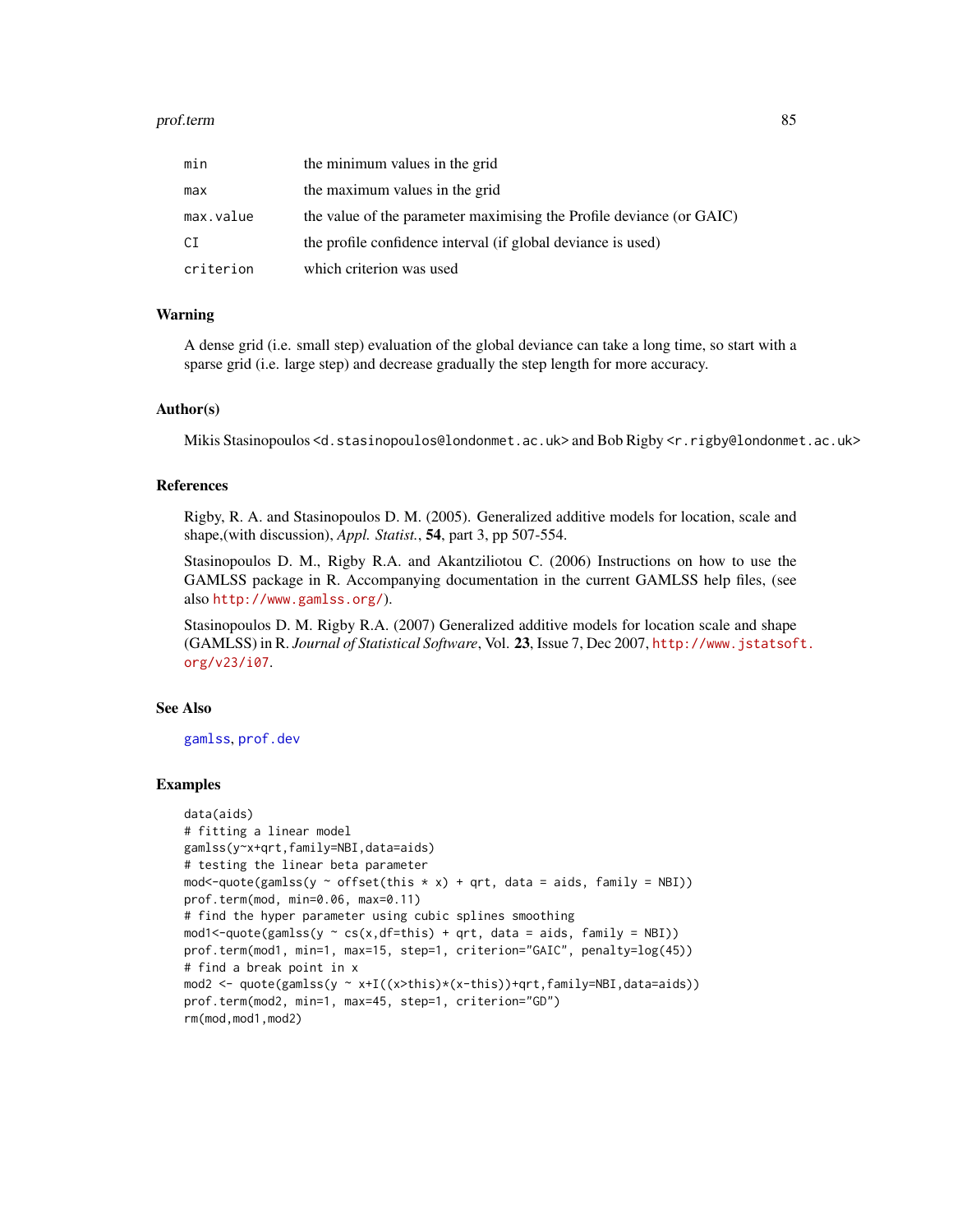#### Description

There are several function operating using penalised B-splines:  $pb($ ),  $pbo($ ),  $cy()$ ,  $pvc()$ ,  $pbm($ ) and ps().

The functions take a vector and return it with several attributes. The vector is used in the construction of the design matrix X used in the fitting. The functions do not do the smoothing, but assign the attributes to the vector to aid gamlss in the smoothing. The functions doing the smoothing are [gamlss.pb\(](#page-43-0)), [gamlss.pbo\(](#page-43-0)), [gamlss.cy\(](#page-43-0)) and [gamlss.pvc\(](#page-43-0)), [gamlss.pbm\(](#page-43-0)) and [gamlss.ps\(](#page-43-1)) which are used in the backfitting function additive. fit.

The function pb() is more efficient and faster than the original penalized smoothing function ps(). After December 2014 the pb() has changed radically to improved performance. The older version of the function pb() is called now pbo(). pb() allows the estimation of the smoothing parameters using different local (performance iterations) methods. The method are "ML", "ML-1", "EM", "GAIC" and "GCV". The function cy() fits a cycle penalised beta regression spline such as the last fitted value of the smoother is equal to the first fitted value. The function pvc() fits varying coefficient models see Hastie and Tibshirani(1993) and it is more general and flexible than the old vc() function which is based on cubic splines.

#### Usage

```
pb(x, df = NULL, lambda = NULL, control = pb.control(...), ...)pbo(x, df = NULL, lambda = NULL, control = pbo.contrib(…), …)pbo.control(inter = 20, degree = 3, order = 2, start = 10, quantiles = FALSE,
              method = c("ML", "GAIC", "GCV", "EM", "ML-1"), k = 2, ...)
pb.control(inter = 20, degree = 3, order = 2, start = 10, quantiles = FALSE,
         method = c("ML", "GAIC", "GCV"), k = 2, ...)cy(x, df = NULL, lambda = NULL, control = cy.contrib(...), ...)cy-control(inter = 20, degree = 3, order = 2, start = 10,method = c("ML", "GAIC", "GCV", "EM", "ML-1"), k = 2, ts=FALSE, ...)pvc(x, df = NULL, lambda = NULL, by = NULL, control = pvc.control(...), ...)
pvc.control(inter = 20, degree = 3, order = 2, start = 10, quantiles = FALSE,
            method = c("ML", "GAIC", "GCV", "EM", "ML-1"), k = 2, ...pbm(x, df = NULL, lambda = NULL, mono=c("up", "down"),control = pbm.control(...), ...pbm.control(inter = 20, degree = 3, order = 2, start = 10, quantiles = FALSE,
           method = c("ML", "GAIC"), k = 2, ...)ps(x, df = 3, lambda = NULL, ps.intervals = 20, degree = 3, order = 3)
```
#### Arguments

| $\mathsf{x}$ | the univariate predictor                                                       |
|--------------|--------------------------------------------------------------------------------|
| df           | the desired equivalent number of degrees of freedom (trace of the smoother ma- |
|              | trix minus two for the constant and linear fit)                                |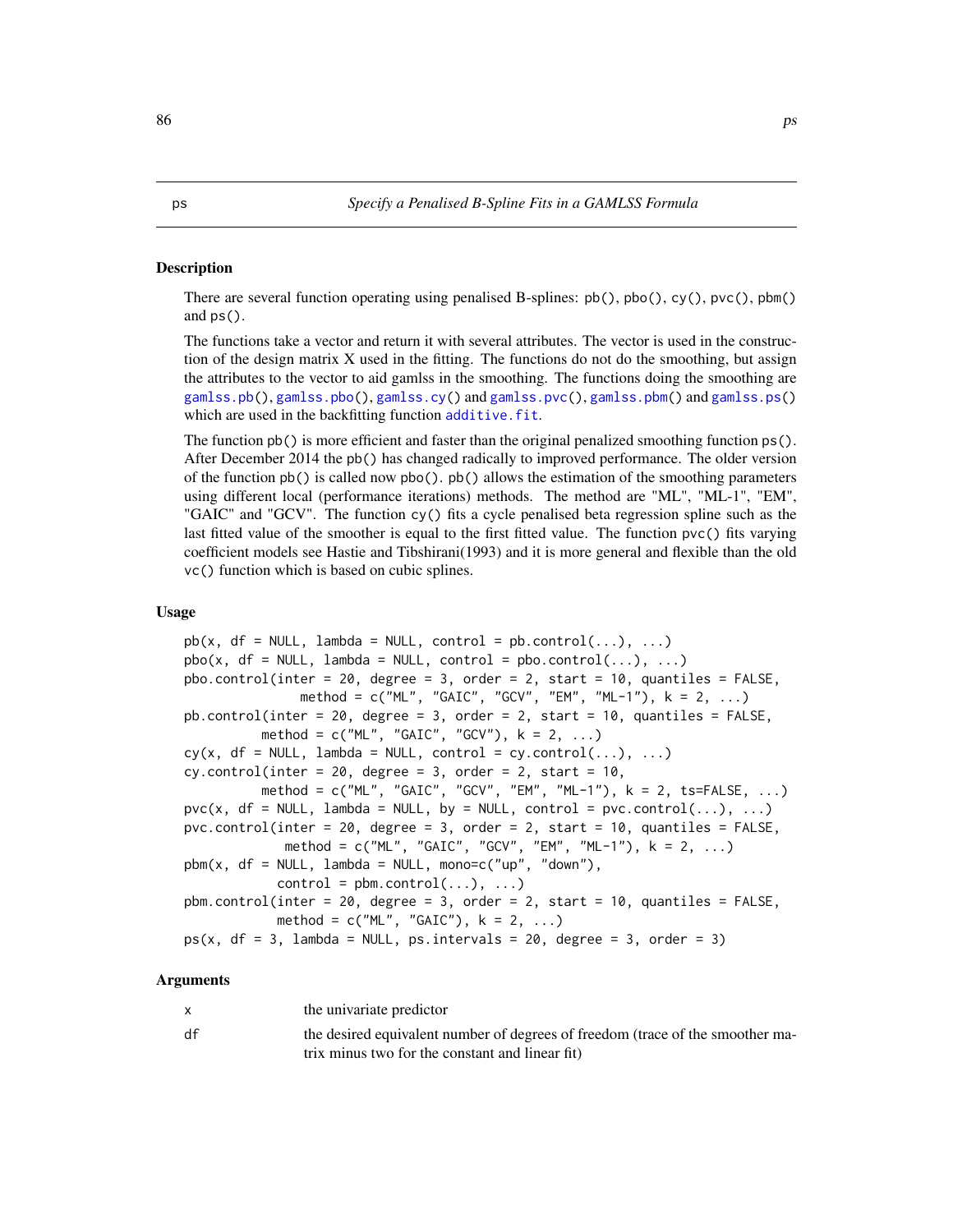| the smoothing parameter                                                                                                                                                                                                                                             |
|---------------------------------------------------------------------------------------------------------------------------------------------------------------------------------------------------------------------------------------------------------------------|
| setting the control parameters                                                                                                                                                                                                                                      |
| a factor, for fitting different smoothing curves to each level of the factor or a<br>continuous explanatory variable in which case the coefficients of the by variable<br>change smoothly according to x i.e. beta $(x)$ <sup>*</sup> z where z is the by variable. |
| for extra arguments                                                                                                                                                                                                                                                 |
| the no of break points (knots) in the x-axis                                                                                                                                                                                                                        |
| the degree of the piecewise polynomial                                                                                                                                                                                                                              |
| the required difference in the vector of coefficients                                                                                                                                                                                                               |
| the lambda starting value if the local methods are used, see below                                                                                                                                                                                                  |
| if TRUE the quantile values of x are use to determine the knots                                                                                                                                                                                                     |
| if TRUE assumes that it is a seasonal factor                                                                                                                                                                                                                        |
| The method used in the (local) performance iterations. Available methods are<br>"ML", "ML-1", "EM", "GAIC" and "GCV"                                                                                                                                                |
| the penalty used in "GAIC" and "GCV"                                                                                                                                                                                                                                |
| for monotonic P-splines whether going "up" or "down"                                                                                                                                                                                                                |
| the no of break points in the x-axis                                                                                                                                                                                                                                |
|                                                                                                                                                                                                                                                                     |

## Details

The ps() function is based on Brian Marx function which can be found in [http://www.stat.](http://www.stat.lsu.edu/faculty/marx/) [lsu.edu/faculty/marx/](http://www.stat.lsu.edu/faculty/marx/). The pb(), cy(), pvc() and pbm() functions are based on Paul Eilers's original R functions. Note that ps() and pb() functions behave differently at their default values if df and lambda are not specified.  $ps(x)$  by default uses 3 extra degrees of freedom for smoothing x.  $pb(x)$  by default estimates lambda (and therefore the degrees of freedom) automatically using a "local" method. The local (or performance iterations) methods available are: (i) local Maximum Likelihood, "ML", (ii) local Generalized Akaike information criterion, "GAIC", (iii) local Generalized Cross validation "GCV" (iv) local EM-algorithm, "EM" (which is very slow) and (v) a modified version of the ML, "ML-1" which produce identical results with "EM" but faster.

The function pb() fits a P-spline smoother.

The function pbm() fits a monotonic (going up) P-spline smoother.

The function cy() fits a P-spline smoother where the beginning and end are the same.

The pvc() fits a varying coefficient model.

Note that the local (or performance iterations) methods can occasionally make the convergence of gamlss less stable compared to models where the degrees of freedom are fixed.

## Value

the vector x is returned, endowed with a number of attributes. The vector itself is used in the construction of the model matrix, while the attributes are needed for the backfitting algorithms additive.fit().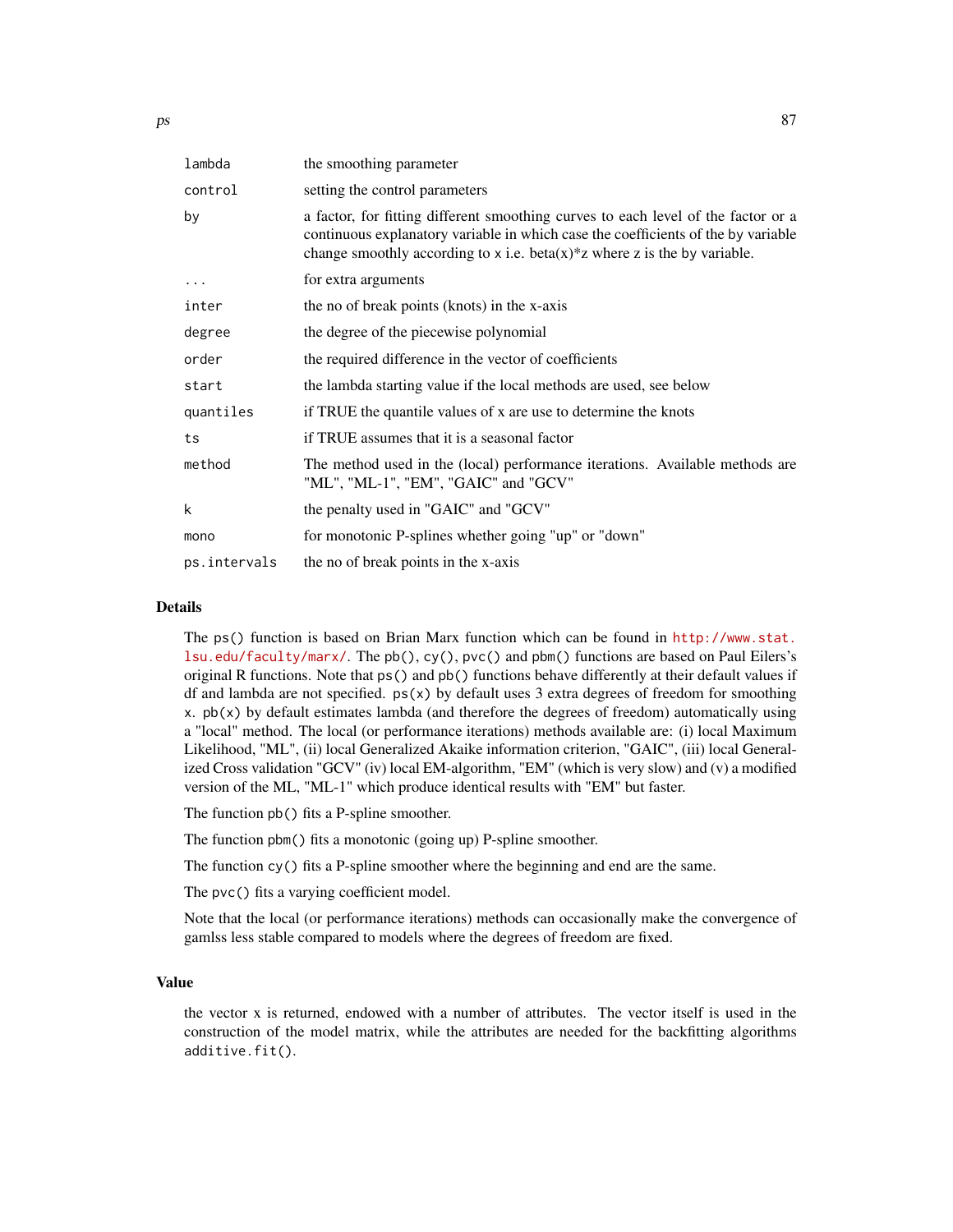There are occasions where the automatic local methods do not work. One accusation which came to our attention is when the range of the response variable values is very large. Calling the response variable will solve the problem.

#### Author(s)

Mikis Stasinopoulos <d.stasinopoulos@londonmet.ac.uk>, Bob Rigby <r.rigby@londonmet.ac.uk > and Paul Eilers

#### References

<http://www.stat.lsu.edu/faculty/marx/>

Eilers, P. H. C. and Marx, B. D. (1996). Flexible smoothing with B-splines and penalties (with comments and rejoinder). *Statist. Sci*, 11, 89-121.

Hastie, T. J. and Tibshirani, R. J. (1993), Varying coefficient models (with discussion),J. R. Statist. Soc. B., 55, 757-796.

Rigby, R. A. and Stasinopoulos D. M. (2005). Generalized additive models for location, scale and shape,(with discussion), *Appl. Statist.*, 54, part 3, pp 507-554.

Stasinopoulos D. M. Rigby R.A. (2007) Generalized additive models for location scale and shape (GAMLSS) in R. *Journal of Statistical Software*, Vol. 23, Issue 7, Dec 2007, [http://www.jstatsof](http://www.jstatsoft.org/v23/i07)t. [org/v23/i07](http://www.jstatsoft.org/v23/i07).

#### See Also

[gamlss](#page-34-0), [gamlss.ps](#page-43-1), [cs](#page-19-0)

## Examples

```
#==============================
# pb() and ps() functions
data(aids)
# fitting a smoothing cubic spline with 7 degrees of freedom
# plus the a quarterly effect
aids1<-gamlss(y~ps(x,df=7)+qrt,data=aids,family=PO) # fix df's
aids2<-gamlss(y~pb(x,df=7)+qrt,data=aids,family=PO) # fix df's
aids3<-gamlss(y~pb(x)+qrt,data=aids,family=PO) # estimate lambda
with(aids, plot(x,y))
with(aids, lines(x,fitted(aids1),col="red"))
with(aids, lines(x,fitted(aids2),col="green"))
with(aids, lines(x,fitted(aids1),col="yellow"))
rm(aids1, aids2, aids3)
#=============================
## Not run:
# cy()# simulate data
set.seed(555)
x = seq(0, 1, length = 100)y = sign(cos(1 + x + 2 + pi + pi / 4)) + rnorm(length(x)) + 0.2
```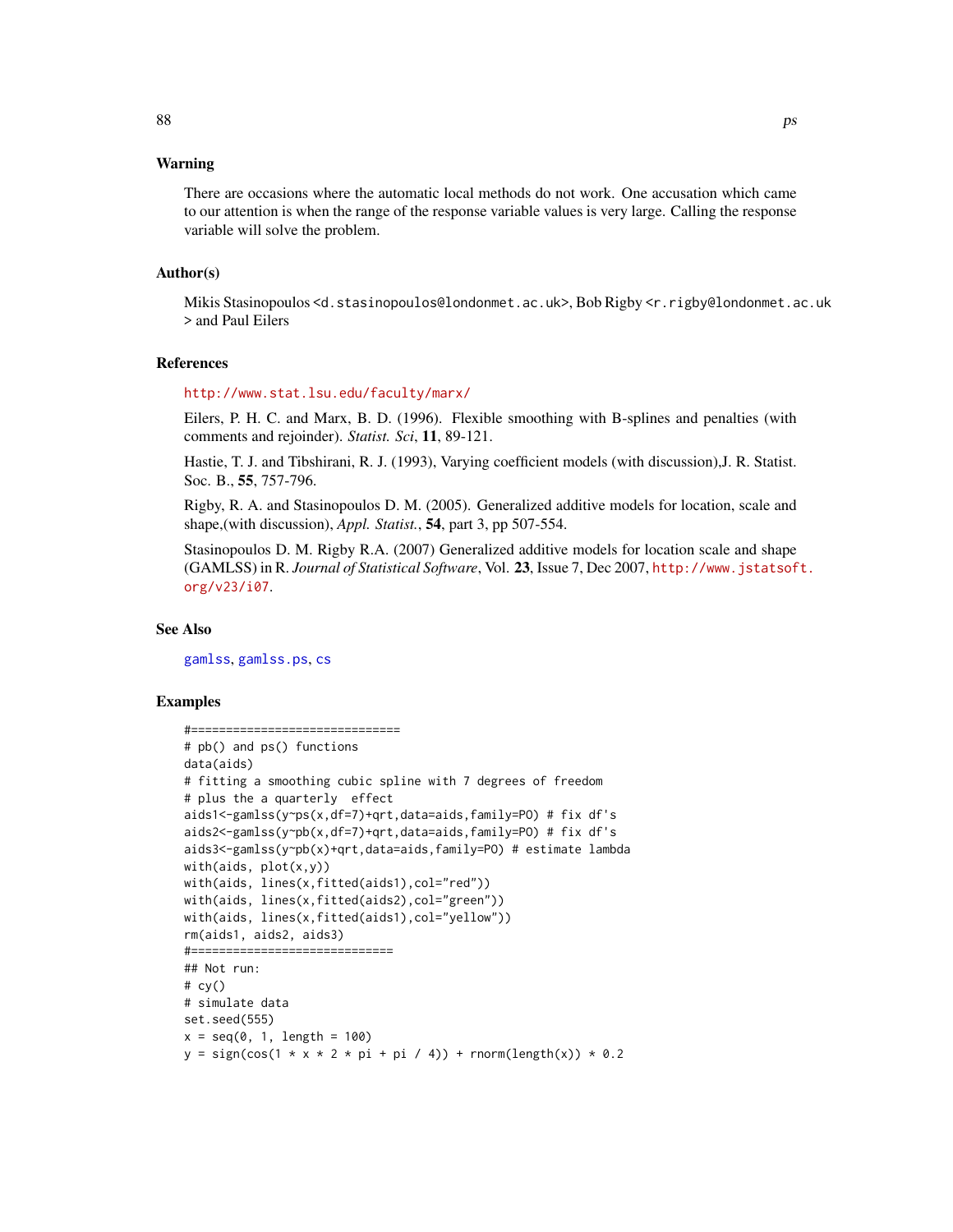```
plot(y~x)
m1<-gamlss(y~cy(x))
lines(fitted(m1)~x)
rm(y,x,m1)#=============================
# the pvc() function
# function to generate data
genData <- function(n=200)
{
f1 <- function(x)-60+15*x-0.10*x^2
f2 <- function(x)-120+10*x+0.08*x^2
set.seed(1441)
x1 \leftarrow runif(n/2, min=0, max=55)x2 \le runif(n/2, min=0, max=55)
y1 <- f1(x1)+rNO(n=n/2,mu=0,sigma=20)
y2 <- f2(x2)+rNO(n=n/2,mu=0,sigma=30)
y \leftarrow c(y1, y2)x \leftarrow c(x1, x2)f \leftarrow gl(2, n/2)da<-data.frame(y,x,f)
da
}
da<-genData(500)
plot(y~x, data=da, pch=21,bg=c("gray","yellow3")[unclass(f)])
# fitting models
# smoothing x
m1 <- gamlss(y~pb(x), data=da)
# parallel smoothing lines
m2 <- gamlss(y~pb(x)+f, data=da)
# linear interaction
m3 <- gamlss(y~pb(x)+f*x, data=da)
# varying coefficient model
m4 <- gamlss(y~pvc(x, by=f), data=da)
GAIC(m1,m2,m3,m4)
# plotting the fit
lines(fitted(m4)[da$f==1][order(da$x[da$f==1])]~da$x[da$f==1]
         [order(da$x[da$f==1])], col="blue", lwd=2)
lines(fitted(m4)[da$f==2][order(da$x[da$f==2])]~da$x[da$f==2]
         [order(da$x[da$f==2])], col="red", lwd=2)
rm(da,m1,m2,m3,m4)
#=================================
# the rent data
# first with a factor
data(rent)
plot(R~Fl, data=rent, pch=21,bg=c("gray","blue")[unclass(rent$B)])
r1 <- gamlss(R~pb(Fl), data=rent)
# identical to model
r11 <- gamlss(R~pvc(Fl), data=rent)
# now with the factor
r2 <- gamlss(R~pvc(Fl, by=B), data=rent)
lines(fitted(r2)[rent$B==1][order(rent$Fl[rent$B==1])]~rent$Fl[rent$B==1]
                [order(rent$Fl[rent$B==1])], col="blue", lwd=2)
lines(fitted(r2)[rent$B==0][order(rent$Fl[rent$B==0])]~rent$Fl[rent$B==0]
```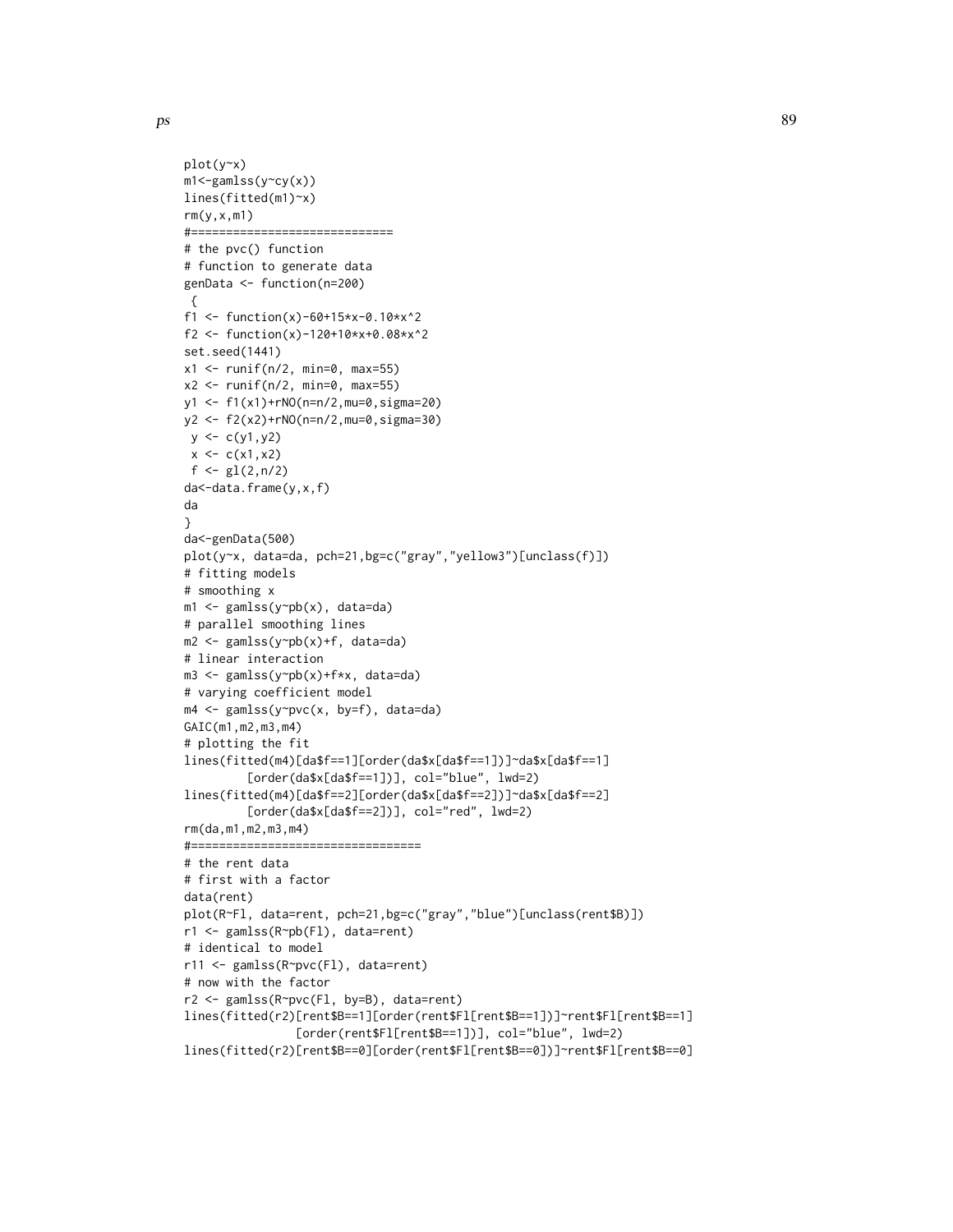#### 90 Q.stats and  $\overline{Q}$ .stats and  $\overline{Q}$ .stats and  $\overline{Q}$ .stats and  $\overline{Q}$ .stats and  $\overline{Q}$ .stats and  $\overline{Q}$ .stats and  $\overline{Q}$ .stats and  $\overline{Q}$ .stats and  $\overline{Q}$ .stats and  $\overline{Q}$ .stats and  $\overline{Q}$ .stats an

```
[order(rent$Fl[rent$B==0])], col="red", lwd=2)
# probably not very sensible model
rm(r1,r11,r2)
#-----------
# now with a continuous variable
# additive model
h1 <-gamlss(R~pb(Fl)+pb(A), data=rent)
# varying-coefficient model
h2 <-gamlss(R~pb(Fl)+pb(A)+pvc(A,by=Fl), data=rent)
AIC(h1,h2)
rm(h1,h2)
#-----------
# monotone function
set.seed(1334)
x = seq(0, 1, length = 100)p = 0.4y = sin(2 * pi * p * x) + rnorm(100) * 0.1plot(y~x)
m1 <- gamlss(y~pbm(x))
points(fitted(m1)~x, col="red")
yy \le -yplot(yy~x)
m2 <- gamlss(yy~pbm(x, mono="down"))
points(fitted(m2)~x, col="red")
## End(Not run)
#==================================
```
### Q.stats *A function to calculate the Q-statistics*

## Description

This function calculates and prints the Q-statistics (or Z-statistics) which are useful to test normality of the residuals within a range of an independent variable, for example age in centile estimation, see Royston and Wright (2000).

## Usage

Q.stats(obj = NULL, xvar = NULL, resid = NULL, xcut.points = NULL, n.inter = 10, zvals = TRUE, save = TRUE, plot = TRUE, digits.xvar = getOption("digits"), ...)

## Arguments

| obi   | a GAMLSS object                                                                                                                                            |
|-------|------------------------------------------------------------------------------------------------------------------------------------------------------------|
| xvar  | a unique explanatory variable                                                                                                                              |
| resid | quantile or standardised residuals can be given here instead of a GAMLSS object<br>in obj. In this case the function behaves diffently (see details below) |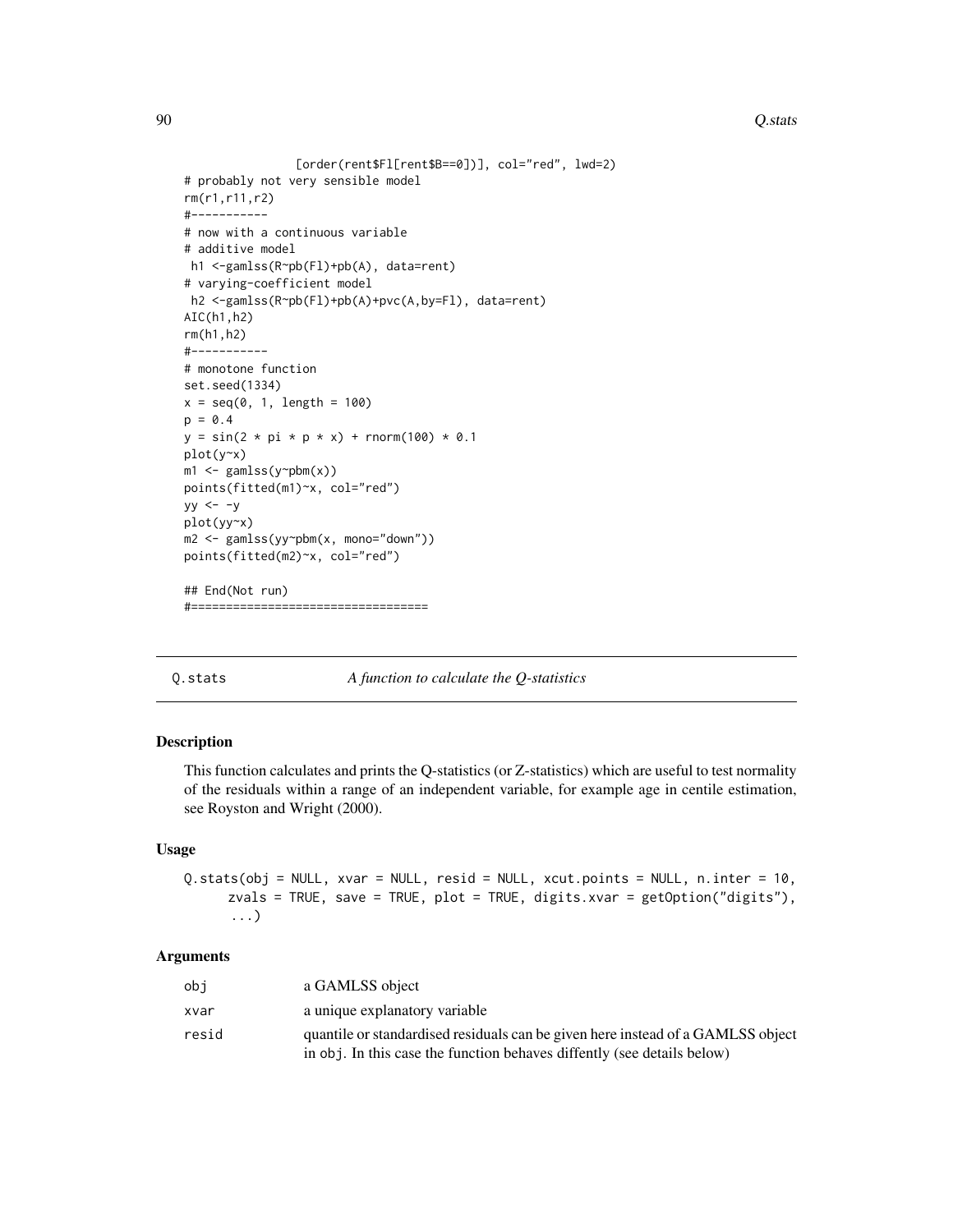#### $Q.$ stats  $91$

| xcut.points | the x-axis cut off points e.g. c(20,30). If xcut.points=NULL then the n.inter<br>argument is activated                                                                                         |
|-------------|------------------------------------------------------------------------------------------------------------------------------------------------------------------------------------------------|
| n.inter     | if xcut, points=NULL this argument gives the number of intervals in which the<br>x-variable will be split, with default 10                                                                     |
| zvals       | if TRUE the output matrix contains the individual Z-statistics rather that the Q<br>statistics                                                                                                 |
| save        | whether to save the Q-statistics or not with default equal to TRUE. In this case<br>the functions produce a matrix giving individual $Q$ (or $z$ ) statistics and the final<br>aggregate $O's$ |
| plot        | whether to plot a visual version of the Q statistics (default is TRUE)                                                                                                                         |
| digits.xvar | to control the number of digits of the xvar in the plot                                                                                                                                        |
|             | for extra arguments                                                                                                                                                                            |
|             |                                                                                                                                                                                                |

# Details

Note that the function Q. stats behaves differently depending whether the obj or the resid argument is set. The obj argument produces the Q-statistics (or Z-statistics) table appropriate for centile estimation (therefore it expect a reasonable large number of observations). The argument resid allows any model residuals, (not necessary GAMLSS), suitable standardised and is appropriate for any size of data. The resulting table contains only the individuals Z-statistics.

# Value

A table containing the Q-statistics or Z-statistics. If plot=TRUE it produces also an graphical represenation of the table.

### Author(s)

Mikis Stasinopoulos <d.stasinopoulos@londonmet.ac.uk>, Bob Rigby <r.rigby@londonmet.ac.uk>, with contributions from Elaine Borghie

## References

Rigby, R. A. and Stasinopoulos D. M. (2005). Generalized additive models for location, scale and shape,(with discussion), *Appl. Statist.*, 54, part 3, pp 507-554.

Royston P. and Wright E. M. (2000) Goodness of fit statistics for the age-specific reference intervals. *Statistics in Medicine*, 19, pp 2943-2962.

Stasinopoulos D. M., Rigby R.A. and Akantziliotou C. (2006) Instructions on how to use the GAMLSS package in R. Accompanying documentation in the current GAMLSS help files, (see also <http://www.gamlss.org/>).

Stasinopoulos D. M. Rigby R.A. (2007) Generalized additive models for location scale and shape (GAMLSS) in R. *Journal of Statistical Software*, Vol. 23, Issue 7, Dec 2007, [http://www.jstatsof](http://www.jstatsoft.org/v23/i07)t. [org/v23/i07](http://www.jstatsoft.org/v23/i07).

## See Also

[gamlss](#page-34-0), [centiles.split](#page-16-0), [wp](#page-118-0)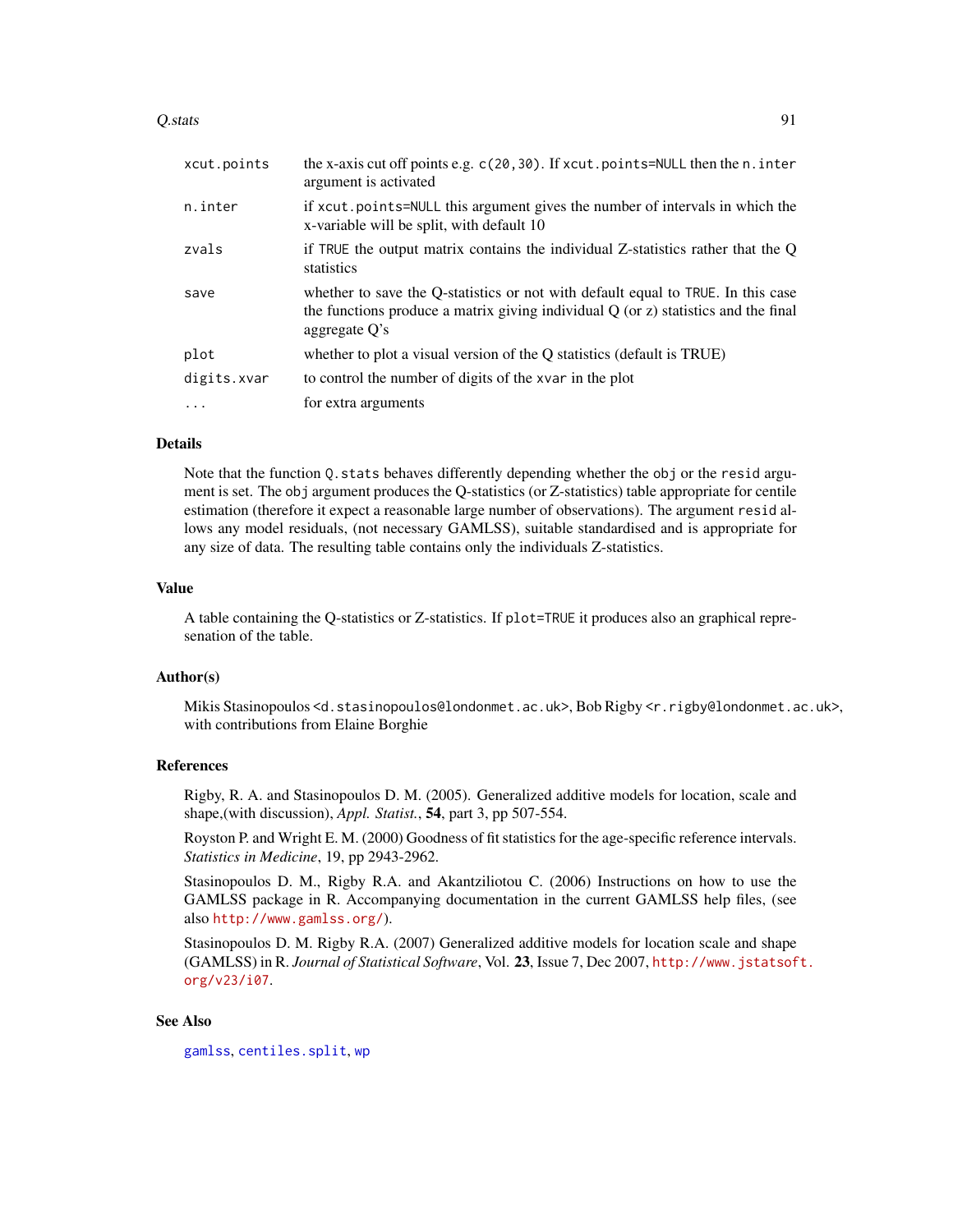# Examples

```
data(abdom)
h<-gamlss(y~pb(x), sigma.formula=~pb(x), family=BCT, data=abdom)
Q.stats(h,xvar=abdom$x,n.inter=8)
Q.stats(h,xvar=abdom$x,n.inter=8,zvals=FALSE)
Q.stats(resid=resid(h), xvar=abdom$x, n.inter=5)
rm(h)
```
quantSheets *Quantile Sheets*

# Description

The quantile sheets function quantSheets() is based on the work of Sabine Schnabe and Paul Eiler (see references below). The estimation of the quantile curves is done simultaneously by also smoothing in the direction of y as well as x. This avoids (but do not eliminate completely) the problem of crossing quantiles.

# Usage

```
quantSheets(y, x, x.lambda = 1, p.lambda = 1, data = NULL,
            cent = 100 * pnorm((-4:4) * 2/3),
            control = quantSheets.contrib(...), print = TRUE, ...)quantSheets.control(x.inter = 10, p.inter = 10, degree = 3, logit = FALSE,
            order = 2, kappa = 0, n.cyc = 100, c.crit = 1e-05, plot = TRUE,
            power = NULL, ...)findPower(y, x, data = NULL, \lim.trans = c(0, 1.5), prof = FALSE,
            k = 2, c.crit = 0.01, step = 0.1)
```
z.scoresQS(object, y, x, plot = FALSE, tol = NULL)

# Arguments

| <b>V</b> | the y variable                                            |
|----------|-----------------------------------------------------------|
| X        | the x variable                                            |
| x.lambda | smoothing parameter in the direction of x                 |
| p.lambda | smoothing parameter in the direction of y (probabilities) |
| data     | the data frame                                            |
| cent     | the centile values where the quantile sheets is evaluated |
| control  | for the parameters controlling the algorithm              |
| print    | whether to print the sample percentages                   |
| x.inter  | number of intervals in the x direction for the B-splines  |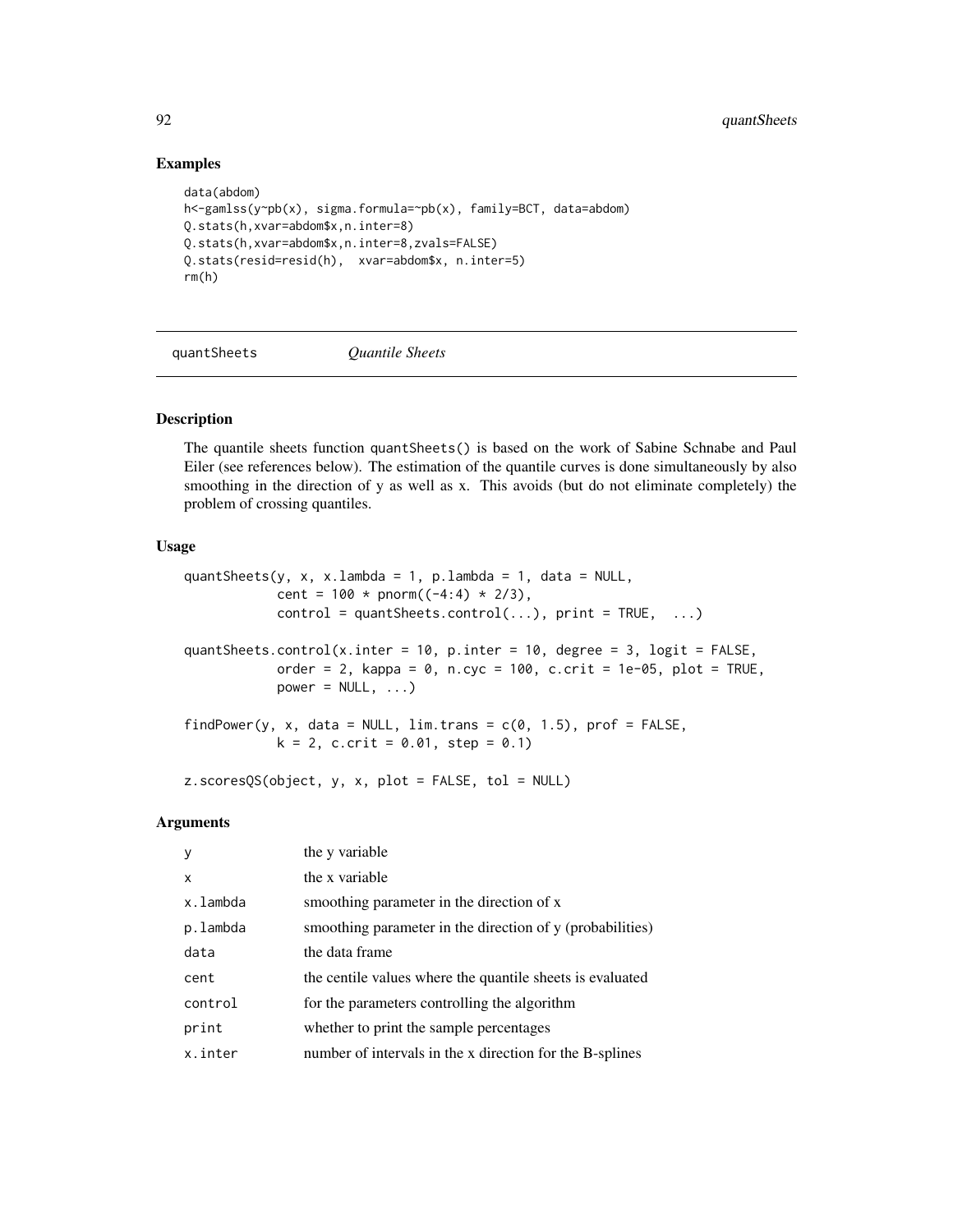# quantSheets 93

| p.inter   | number of intervals in the probabilities (y-direction) for the B-splines                                                       |
|-----------|--------------------------------------------------------------------------------------------------------------------------------|
| degree    | the degree for the B-splines                                                                                                   |
| logit     | whether to use $logit(p)$ instead of $p$ (probabilities) for the y-axis                                                        |
| order     | the order of the penalty                                                                                                       |
| kappa     | is a ridge parameter set to zero (for no ridge effect)                                                                         |
| n.cyc     | number of cycles of the algorithm                                                                                              |
| c.crit    | convergence criterion of the algorithm                                                                                         |
| plot      | whether to plot the resulting quantile sheets                                                                                  |
| power     | The value of the power transformation in the x axis if needed                                                                  |
| lim.trans | the limits for looking for the power transformation parameter using findPower()                                                |
| prof      | whether to use the profile GAIC or optim() to the parameter the power trans-<br>formation                                      |
| k         | the GAIC penalty                                                                                                               |
| step      | the steps for the profile GAIC if the argument prof of findPower() is TRUE                                                     |
| object    | a fitted quant Sheets object                                                                                                   |
| tol       | how far out from the range of the y variable should go for estimating the distri-<br>bution of y using the flexDist() function |
| $\ddotsc$ | for further arguments                                                                                                          |

## Details

The advantage of quantile sheets is that they estimates simultaneously all the quantiles. This almost eliminates the problem of crossing quantiles. The method is very fast and useful for exploratory tool. The function needs two smoothing parameters. Those two parameters have to specified by the user. They are *not* estimated automatically. They can be selected by visual inspection.

The disadvantages of quantile sheets comes from the fact that like all non-parametric techniques do not have a goodness of fit measure to change how good is the models and the residuals based diagnostics are not existence since it is difficult to define residuals in this set up.

In this implementation we do provide residuals by using the flexDist() function from package gamlss.dist. This is based on the idea that by knowing the quantiles of the distribution we can reconstruct non parametrically the distribution itself and this is what flexDist() is doing. As a word of caution, such a construct is based on several assumptions and depends on several smoothing parameters. Treat those residuals with caution. The same caution should apply to the function z.scoresQS().

# Value

Using the function quantSheets() a quantSheets object is returned having the following methods: print(), fitted(), predict() and resid().

Using findPower() a single values of the power parameter is returned.

Using z.scoresQS a vector of z-scores is returned.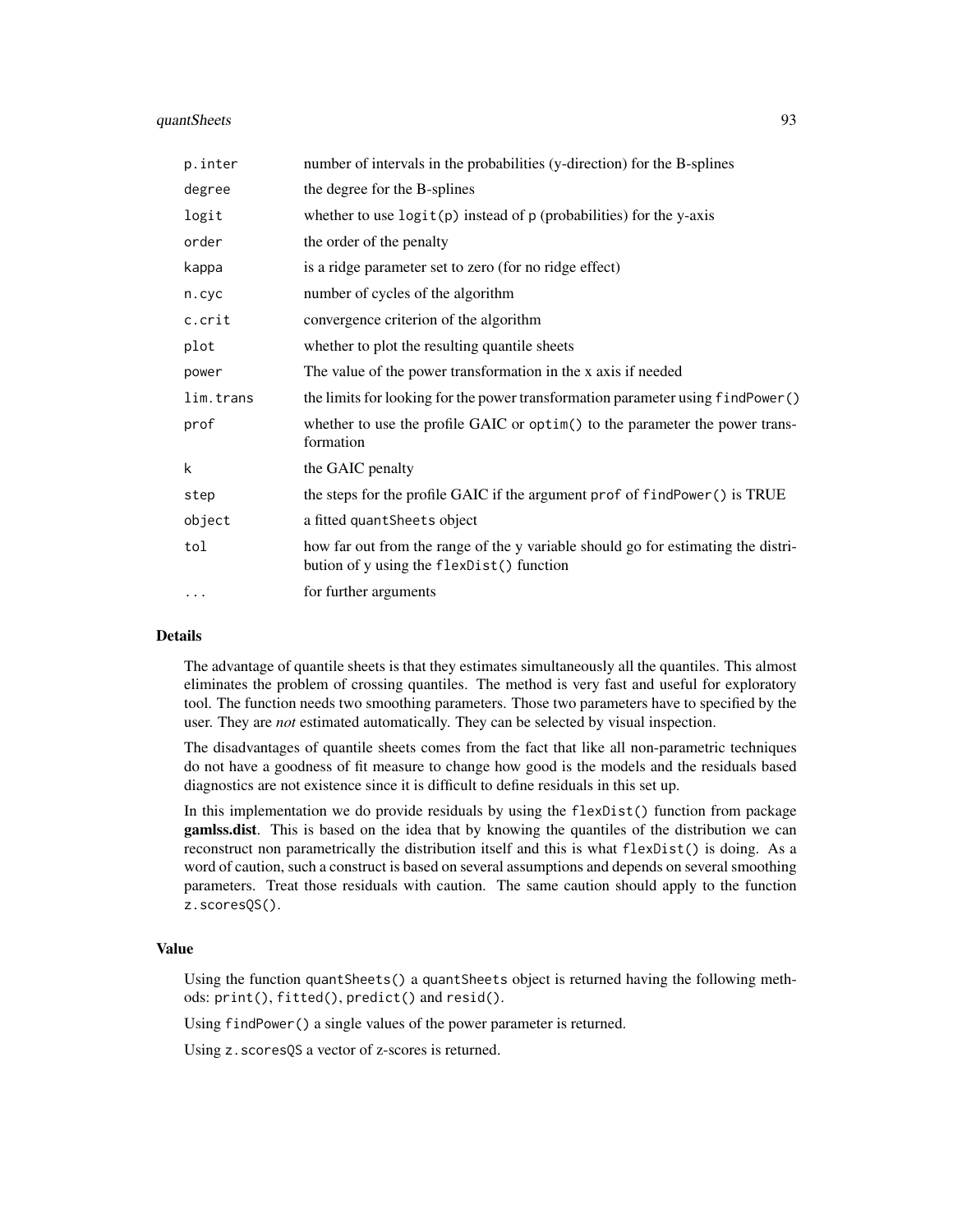#### Author(s)

Mikis Stasinopoulos based on function provided by Paul Eiler and Sabine Schnabe

#### References

Schnabel, S.K. (2011) *Expectile smoothing: new perspectives on asymmetric least squares. An application to life expectancy*, Utrecht University.

Schnabel, S. K and Eilers, P. H. C.(2013) Simultaneous estimation of quantile curves using quantile sheets, *AStA Advances in Statistical Analysis*, 97, 1, pp 77-87, Springer.

Schnabel, S. K and Eilers, P. H. (2013) A location-scale model for non-crossing expectile curves, *Stat*, 2, 1, pp 171-183.

#### See Also

[lms](#page-58-0): for a parametric equivalent results.

## Examples

```
data(abdom)
m1 <- quantSheets(y,x, data=abdom)
head(fitted(m1))
p1 <- predict(m1, newdata=c(20,30,40))
matpoints(c(20,30,40), p1)
z.scoresQS(m1,y=c(150, 300),x=c(20, 30) )
# If we needed a power transformation not appropriate for this data
findPower(y,x, data=abdom)
```
random *Specify random effects in a GAMLSS formula*

#### **Description**

They are two functions for fitting random effects wthin a GAMLSS model, random() and re().

The function random() is based on the original random() function of Trevor Hastie in the package gam. TIn our version the function has been modified to allow a "local" maximum likelihood estimation of the smoothing parameter lambda. This method is equivalent to the PQL method of Breslow and Clayton (1993) applied at the local iterations of the algorithm. In fact for a GLM model and a simple random effect it is equivalent to glmmPQL() function in the package MASS see Venables and Ripley (2002). Venables and Ripley (2002) claimed that this iterative method was first introduced by Schall (1991). Note that in order for the "local" maximum likelhood estimation procedure to operate both argument df and lambda has to be NULL.

The function  $re()$  is an interface for calling the lme() function of the package **nlme**. This gives the user the abilty to fit comlpicated random effect models while the assumtion of the normal distribution for the response variable is relaxed. The theoretical justification cames again from the fact that this is a PQL method, Breslow and Clayton (1993).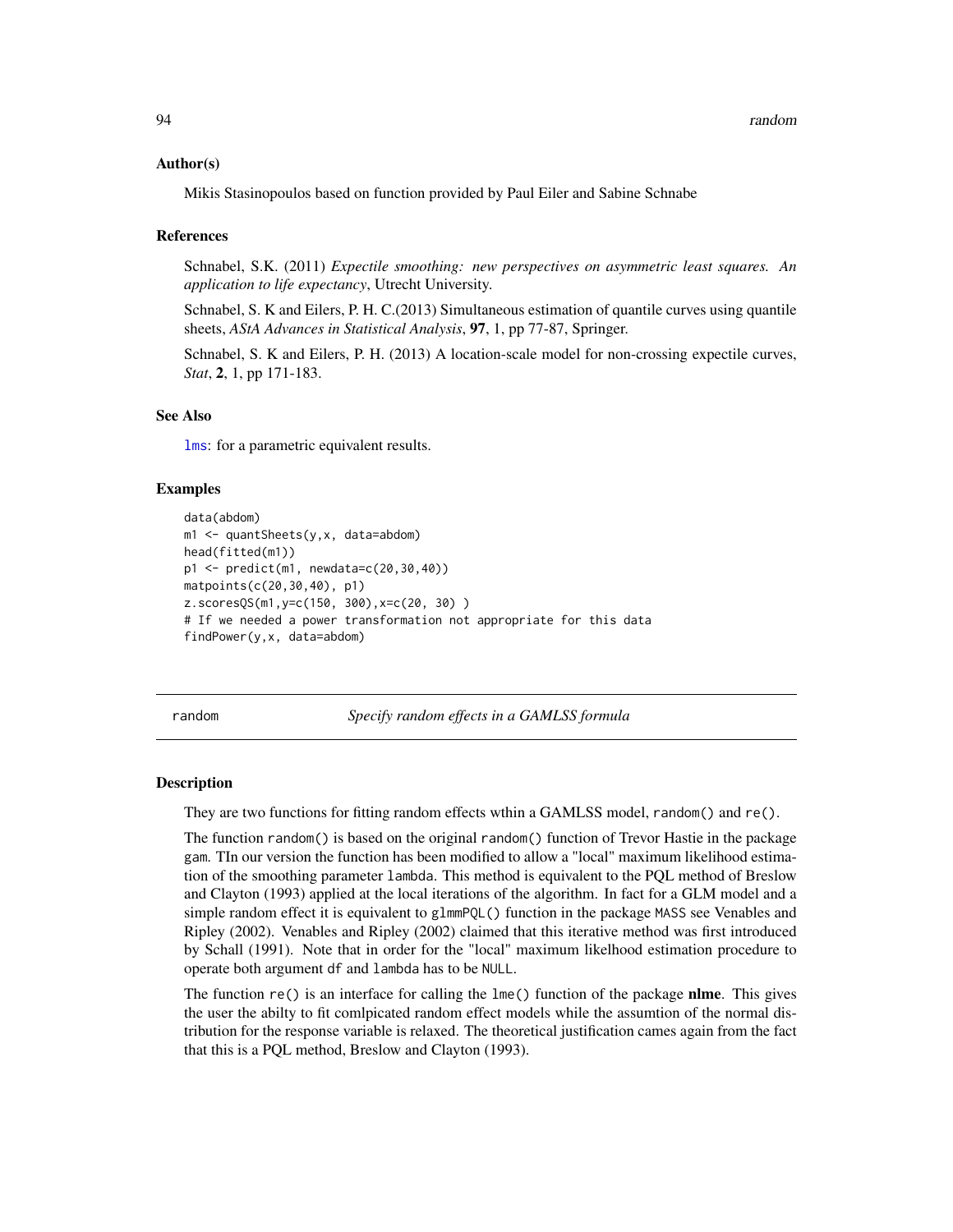#### random 95

## Usage

```
random(x, df = NULL, lambda = NULL, start=10)
re(fixed = -1, random = NULL, correlation = NULL, method = "ML", ...)
```
## Arguments

| $\mathsf{x}$ | a factor                                                                                                                            |
|--------------|-------------------------------------------------------------------------------------------------------------------------------------|
| df           | the target degrees of freedom                                                                                                       |
| lambda       | the smoothing parameter lambda which can be viewed as a shrinkage parameter.                                                        |
| start        | starting value for lambda if local Maximul likelihood is used.                                                                      |
| fixed        | a formula specify the fixed effects of the lme() model. This, in most cases can<br>be also included in the gamlss parameter formula |
| random       | a formula or list specufying the random effect part of the model as in lme()<br>function                                            |
| correlation  | the correlation structure of the lme() model                                                                                        |
| method       | which method, "ML" (the default), or "REML"                                                                                         |
| $\cdots$     | this can be used to pass arguments for lmeControl()                                                                                 |

## Details

The function random() can be seen as a smoother for use with factors in gamlss(). It allows the fitted values for a factor predictor to be shrunk towards the overall mean, where the amount of shrinking depends either on lambda, or on the equivalent degrees of freedom or on the estimated sigma parameter (default). Similar in spirit to smoothing splines, this fitting method can be justified on Bayesian grounds or by a random effects model. Note that the behavier of the function is different from the original Hastie function. Here the function behaves as follows: i) if both df and lambda are NULL then the PQL method is used ii) if lambda is not NULL, lambda is used for fitting iii) if lambda is NULL and df is not NULL then df is used for fitting.

Since factors are coded by model.matrix() into a set of contrasts, care has been taken to add an appropriate "contrast" attribute to the output of random(). This zero contrast results in a column of zeros in the model matrix, which is aliased with any column and is hence ignored.

The use of the function re() requires knowledge of the use of the function lme() of the package nlme for the specification of the appropriate random effect model. Some care should betaken whether the data set is

#### Value

x is returned with class "smooth", with an attribute named "call" which is to be evaluated in the backfitting additive.fit() called by gamlss()

## Author(s)

For re() Mikis Stasinopoulos and Marco Enea and for random() Trevor Hastie (amended by Mikis Stasinopoulos),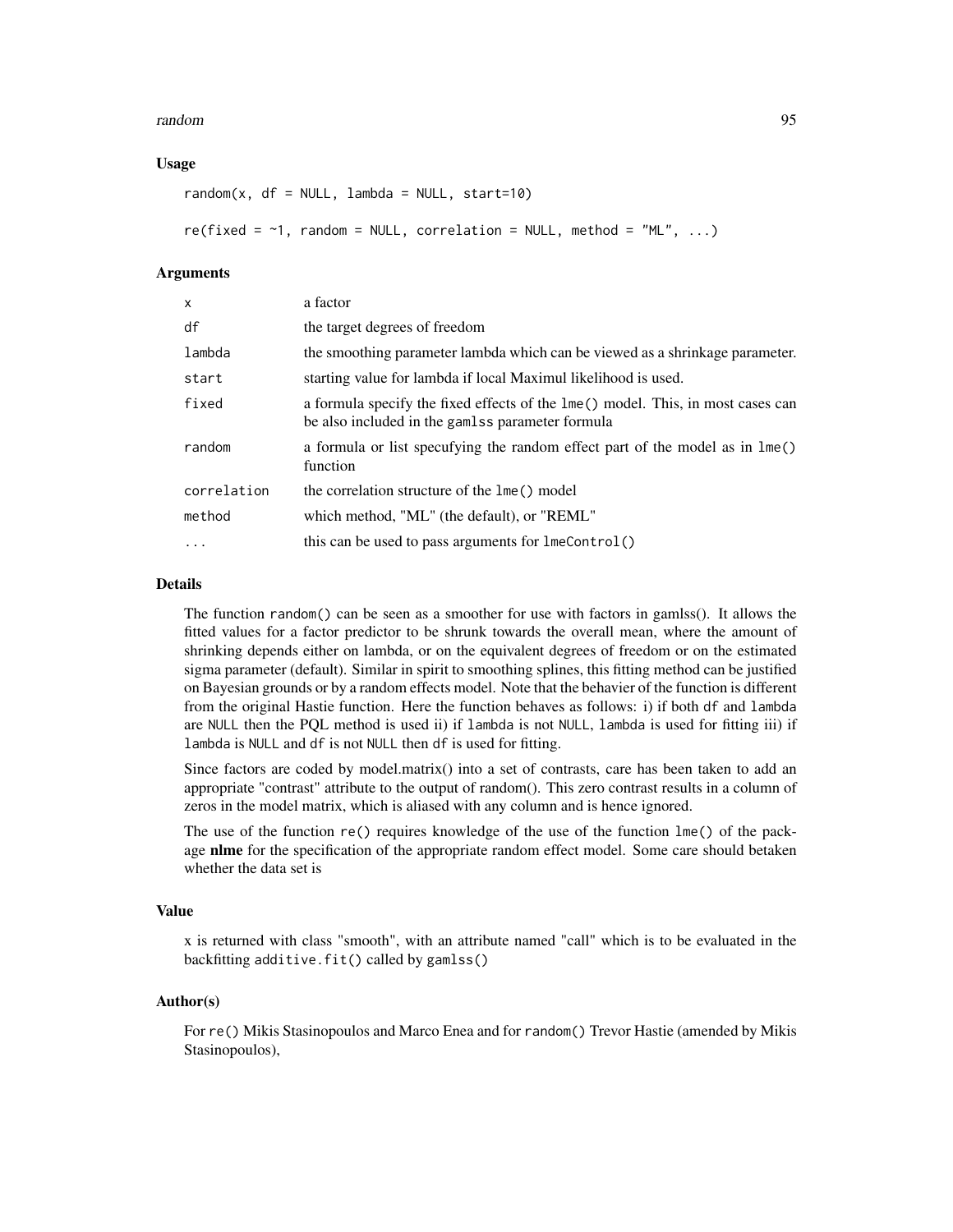#### References

Breslow, N. E. and Clayton, D. G. (1993) Approximate inference in generalized linear mixed models. *Journal of the American Statistical Association* 88, 9???25.

Chambers, J. M. and Hastie, T. J. (1991). *Statistical Models in S*, Chapman and Hall, London.

Pinheiro, Jose C and Bates, Douglas M (2000) *Mixed effects models in S and S-PLUS* Springer.

Rigby, R. A. and Stasinopoulos D. M. (2005). Generalized additive models for location, scale and shape,(with discussion), *Appl. Statist.*, 54, part 3, pp 507-554.

Schall, R. (1991) Estimation in generalized linear models with random effects. *Biometrika* 78, 719???727.

Stasinopoulos D. M., Rigby R.A. and Akantziliotou C. (2006) Instructions on how to use the GAMLSS package in R. Accompanying documentation in the current GAMLSS help files, (see also <http://www.gamlss.org/>).

Stasinopoulos D. M. Rigby R.A. (2007) Generalized additive models for location scale and shape (GAMLSS) in R. *Journal of Statistical Software*, Vol. 23, Issue 7, Dec 2007, [http://www.jstatsof](http://www.jstatsoft.org/v23/i07)t. [org/v23/i07](http://www.jstatsoft.org/v23/i07).

Venables, W. N. and Ripley, B. D. (2002) *Modern Applied Statistics with S*. Fourth edition. Springer.

## See Also

[gamlss](#page-34-0), [gamlss.random](#page-44-0)

#### Examples

```
#------------- Example 1 from Pinheiro and Bates (2000) page 15-----------------
# bring nlme
library(nlme)
data(ergoStool)
# lme model
l1<-lme(effort~Type, data=ergoStool, random=~1|Subject, method="ML")
# use random()
t1<-gamlss(effort~Type+random(Subject), data=ergoStool )
# use re() with fixed effect within re()
t2<-gamlss(effort~re(fixed=~Type, random=~1|Subject), data=ergoStool )
# use re() with fixed effect in gamlss formula
t3<-gamlss(effort~Type+re(random=~1|Subject), data=ergoStool )
# compare lme fitted values with random
plot(fitted(l1), fitted(t1))
# compare lme fitted values with random
plot(fitted(l1), fitted(t2))
lines(fitted(l1), fitted(t3), col=2)
# getting the fitted coefficients
getSmo(t2)
#-------------------------------------------------------------------------------
## Not run:
#-------------Example 2 Hodges data---------------------------------------------
data(hodges)
plot(prind~state, data=hodges)
m1<- gamlss(prind~random(state), sigma.fo=~random(state), nu.fo=~random(state),
```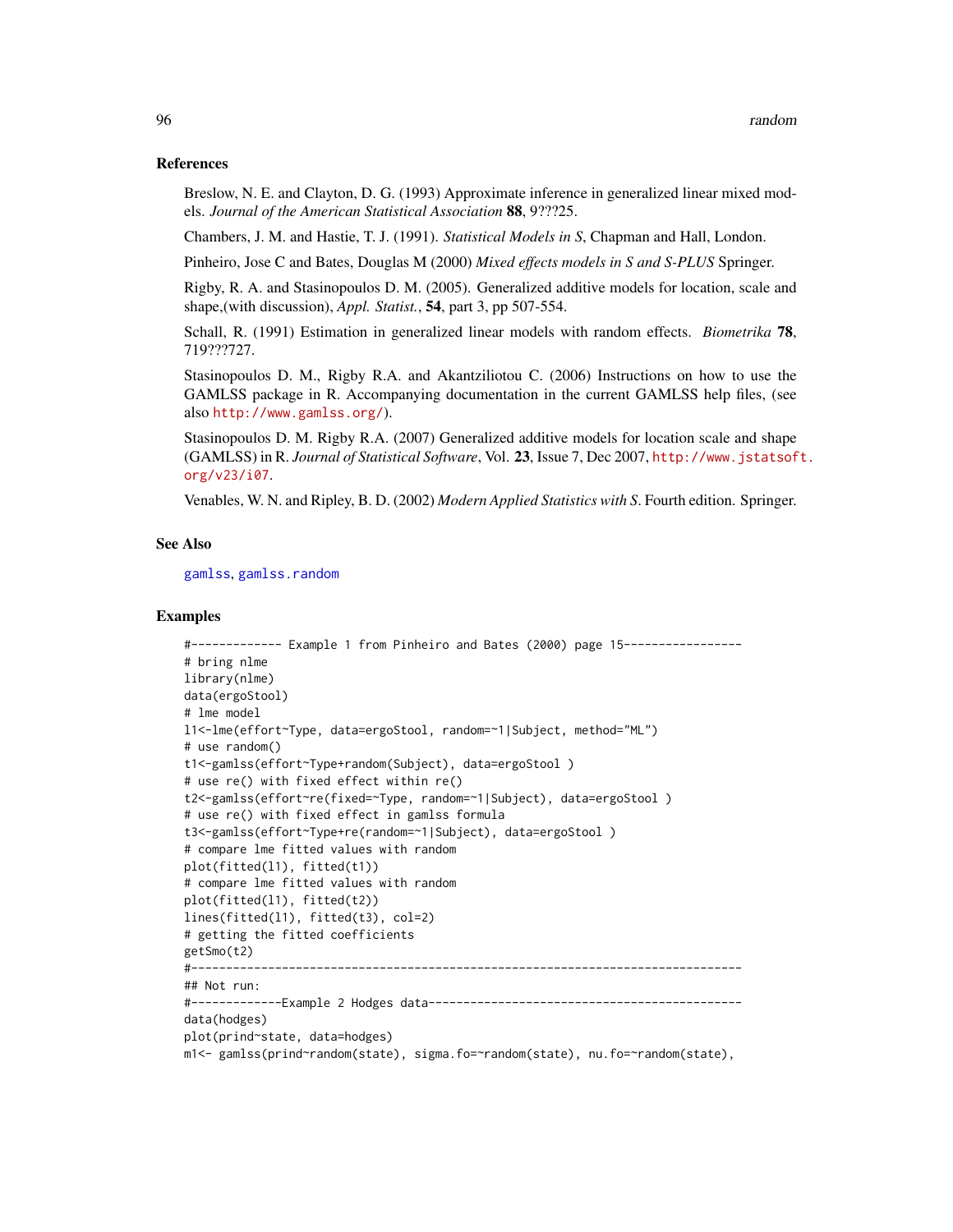random 97

```
tau.fo=~random(state), family=BCT, data=hodges)
m2<- gamlss(prind~re(random=~1|state), sigma.fo=~re(random=~1|state),
            nu.fo=~re(random=~1|state), tau.fo=~re(random=~1|state), family=BCT,
            data=hodges)
# comparing the fitted effective degrees of freedom
m1$mu.df
m2$mu.df
m1$sigma.df
m2$sigma.df
m1$nu.df
m2$nu.df
m1$tau.df
m2$tau.df
# random effect for tau is not needed
m3<- gamlss(prind~random(state), sigma.fo=~random(state), nu.fo=~random(state),
            family=BCT, data=hodges, start.from=m1)
plot(m3)
# term plots work for random but not at the moment for re()
op \leq par(mfrow=c(2,2))
term.plot(m3, se=TRUE)
term.plot(m3, se=TRUE, what="sigma")
term.plot(m3, se=TRUE, what="nu")
par(op)
# getting information from a fitted lme object
coef(getSmo(m2))
ranef(getSmo(m2))
VarCorr(getSmo(m2))
summary(getSmo(m2))
intervals(getSmo(m2))
fitted(getSmo(m2))
fixef(getSmo(m2))
# plotting
plot(getSmo(m2))
qqnorm(getSmo(m2))
#----------------Example 3 from Pinheiro and Bates (2000) page 42---------------
data(Pixel)
l1 <- lme(pixel~ day+I(day^2), data=Pixel, random=list(Dog=~day, Side=~1),
          method="ML")
# this will fail
#t1<-gamlss(pixel~re(fixed=~day+I(day^2), random=list(Dog=~day, Side=~1)),
# data=Pixel)
# but this is working
t1<-gamlss(pixel~re(fixed=~day+I(day^2), random=list(Dog=~day, Side=~1),
                    opt="optim"), data=Pixel)
plot(fitted(l1)~fitted(t2))
#---------------Example 4 from Pinheiro and Bates (2000)page 146----------------
data(Orthodont)
l1 <- lme(distance~ I(age-11), data=Orthodont, random=~I(age-11)|Subject,
           method="ML")
t1<-gamlss(distance~I(age-11)+re(random=~I(age-11)|Subject), data=Orthodont)
plot(fitted(l1)~fitted(t1))
# checking the model
```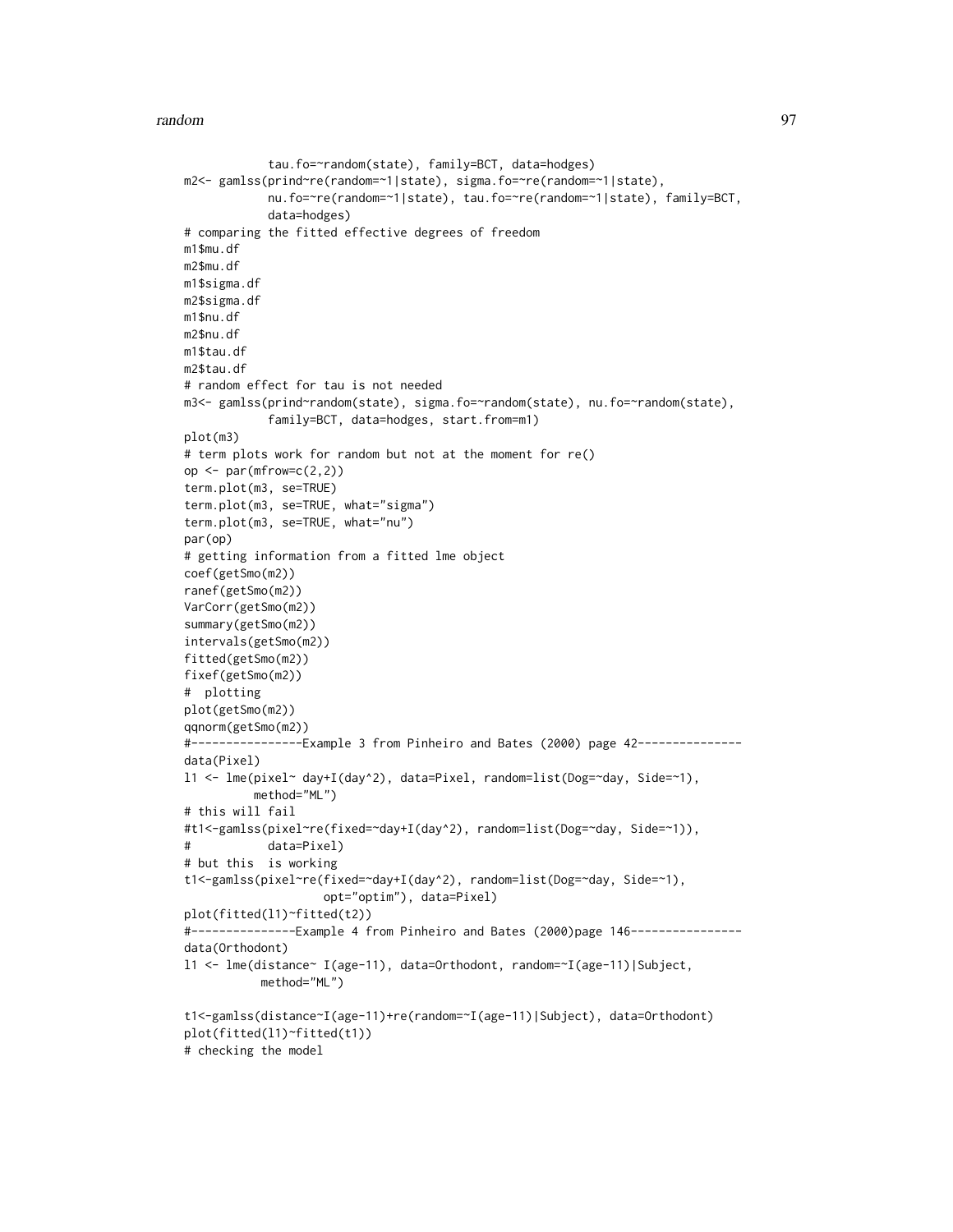```
plot(t1)
wp(t1, ylim.all=2)
# two observation fat try LO
t2<-gamlss(distance~I(age-11)+re(random=~I(age-11)|Subject, opt="optim",
     numIter=100), data=Orthodont, family=LO)
plot(t2)
wp(t2,ylim.all=2)
# a bit better but not satisfactory Note that 3 paramters distibutions fail
#------------example 5 from Venable and Ripley (2002)--------------------------
library(MASS)
data(bacteria)
summary(glmmPQL(y \sim trt + I(week > 2), random = \sim 1 | ID,
                family = binomial, data = bacteria))
s1 <- gamlss(y \sim trt + I(week > 2)+random(ID), family = BI, data = bacteria)
s2 <- gamlss(y \sim trt + I(week > 2)+re(random=\sim1|ID), family = BI,
             data = bacteria)
s3 <- gamlss(y ~ trt + I(week > 2)+re(random=~1|ID, method="REML"), family = BI,
             data = bacteria)
# the esimate of the random effect sd sigma_b
sqrt(getSmo(s1)$tau2)
getSmo(s2)
getSmo(s3)
#-------------Example 6 from Pinheiro and Bates (2000) page 239-244-------------
# using corAR1()
data(Ovary)
# AR1
l1 <- lme(follicles~sin(2*pi*Time)+cos(2*pi*Time), data=Ovary,
          random=pdDiag(~sin(2*pi*Time)), correlation=corAR1())
# ARMA
l2 <- lme(follicles~sin(2*pi*Time)+cos(2*pi*Time), data=Ovary,
          random=pdDiag(~sin(2*pi*Time)), correlation=corARMA(q=2))
# now gamlss
# AR1
t1 <- gamlss(follicles~re(fixed=~sin(2*pi*Time)+cos(2*pi*Time),
                         random=pdDiag(~sin(2*pi*Time)),
                         correlation=corAR1()), data=Ovary)
plot(fitted(l1)~fitted(t1))
# ARMA
t2 <- gamlss(follicles~re(fixed=~sin(2*pi*Time)+cos(2*pi*Time),
                          random=pdDiag(~sin(2*pi*Time)),
                          correlation=corARMA(q=2)), data=Ovary)
plot(fitted(l2)~fitted(t2))
AIC(t1,t2)
wp(t2, ylim.all=1)
#-------------------------------------------------------------------------------
```
## End(Not run)

refit *Refit a GAMLSS model*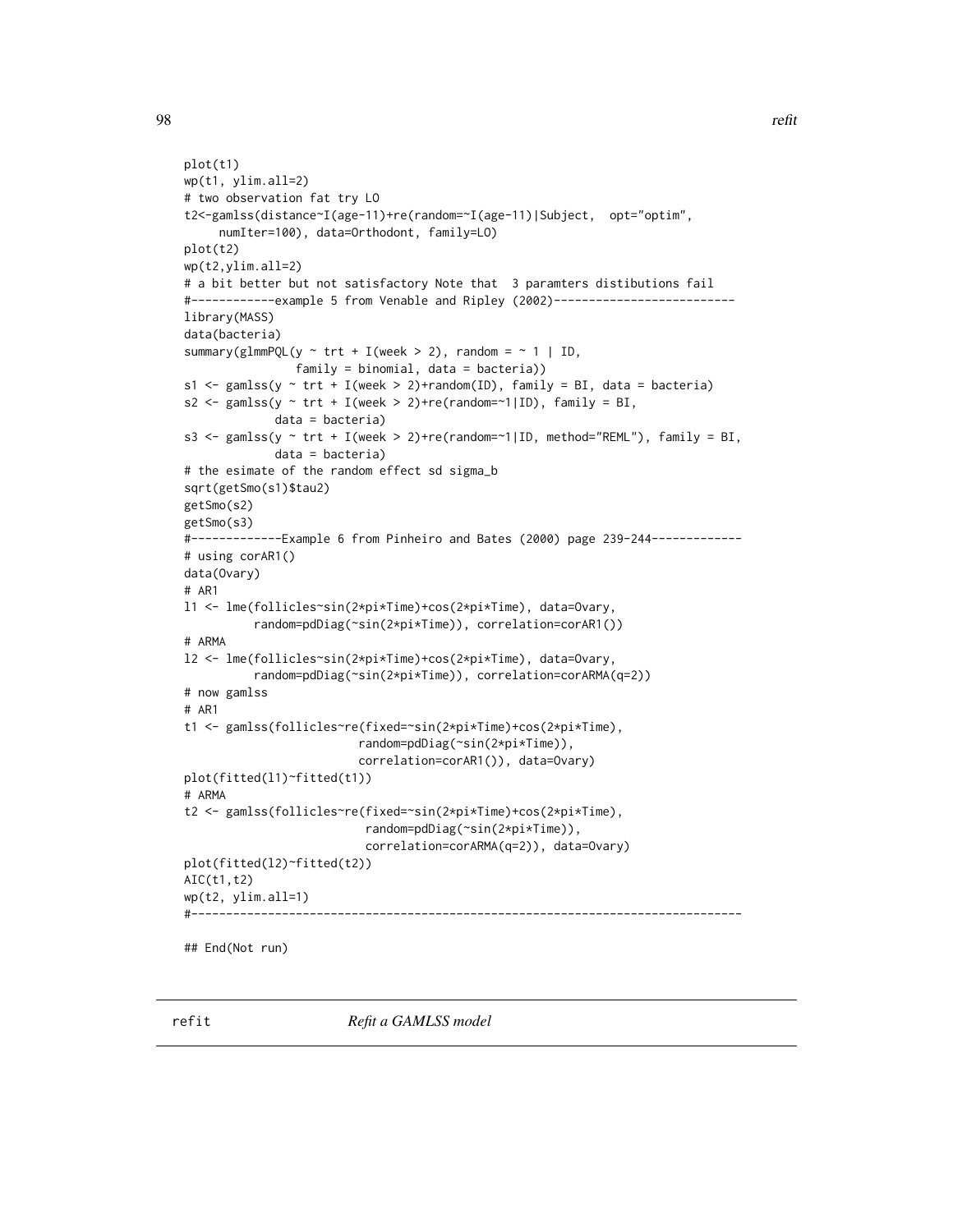#### refit that the contract of the contract of the contract of the contract of the contract of the contract of the contract of the contract of the contract of the contract of the contract of the contract of the contract of the

## Description

This function refits a GAMLSS model. It is useful when the algorithm has not converged after 20 outer iteration (the default value)

#### Usage

refit(object, ...)

## Arguments

| object  | a GAMLSS fitted model which has not converged |
|---------|-----------------------------------------------|
| $\cdot$ | for extra arguments                           |

# Details

This function is useful when the iterations have reach the maximum value set by the code(n.cyc) of the gamlss.control function and the model has not converged yet

# Value

Returns a GAMLSS fitted model

#### Note

The function [update](#page-0-0) does a very similar job

#### Author(s)

Mikis Stasinopoulos <d.stasinopoulos@londonmet.ac.uk>, Bob Rigby <r.rigby@londonmet.ac.uk>

## References

Rigby, R. A. and Stasinopoulos D. M. (2005). Generalized additive models for location, scale and shape,(with discussion), *Appl. Statist.*, 54, part 3, pp 507-554.

Stasinopoulos D. M., Rigby R.A. and Akantziliotou C. (2006) Instructions on how to use the GAMLSS package in R. Accompanying documentation in the current GAMLSS help files, (see also <http://www.gamlss.org/>).

Stasinopoulos D. M. Rigby R.A. (2007) Generalized additive models for location scale and shape (GAMLSS) in R. *Journal of Statistical Software*, Vol. 23, Issue 7, Dec 2007, [http://www.jstatsof](http://www.jstatsoft.org/v23/i07)t. [org/v23/i07](http://www.jstatsoft.org/v23/i07).

# See Also

[gamlss](#page-34-0), [update.gamlss](#page-115-0)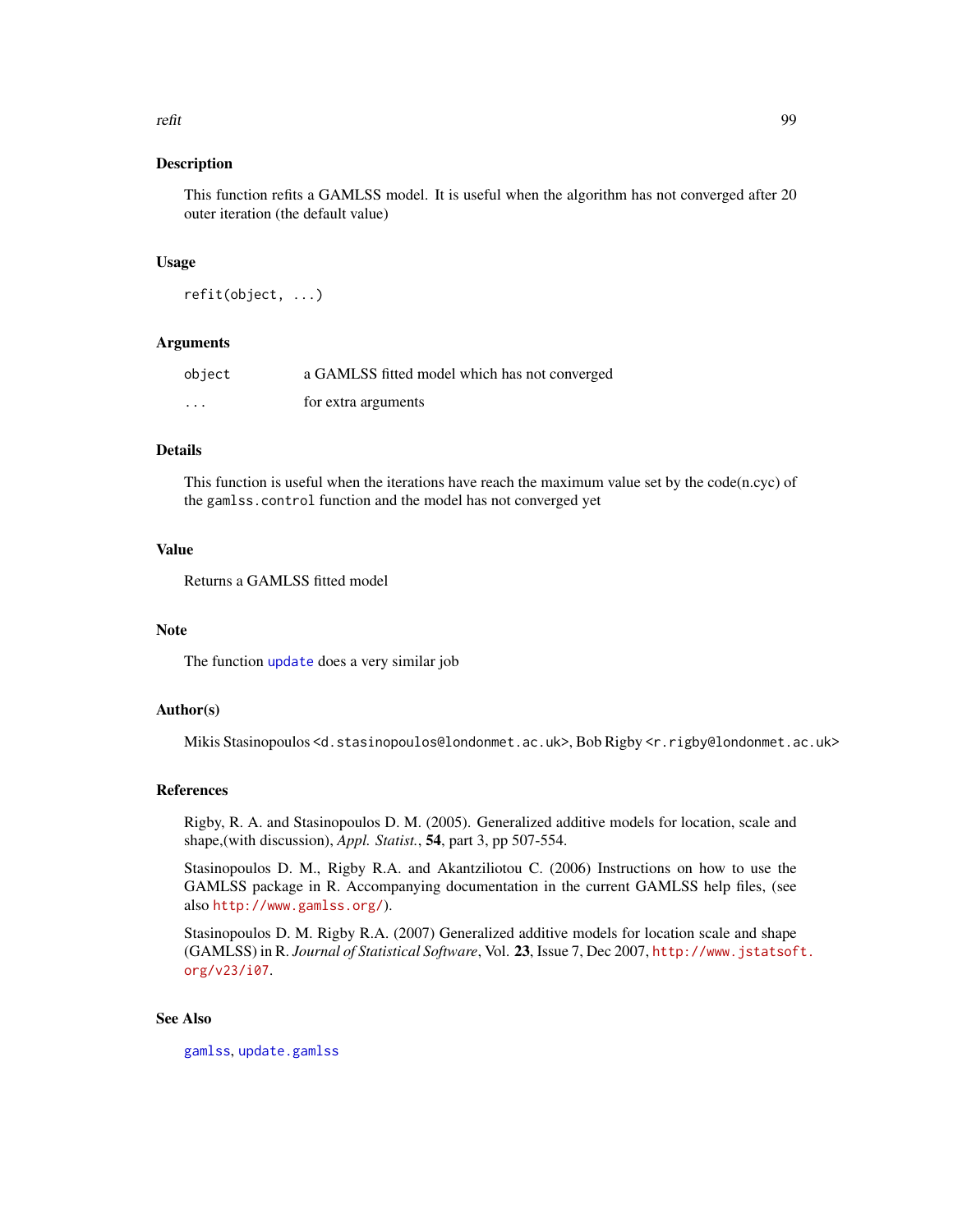## Examples

```
data(aids)
h<-gamlss(y~poly(x,3)+qrt, family=PO, data=aids) #
refit(h)
rm(h)
```
<span id="page-99-0"></span>residuals.gamlss *Extract Residuals from GAMLSS model*

# **Description**

residuals.gamlss is the GAMLSS specific method for the generic function residuals which extracts the residuals for a fitted model. The abbreviated form resid is an alias for residuals.

#### Usage

```
## S3 method for class 'gamlss'
residuals(object, what = c("z-scores", "mu", "sigma", "nu", "tau"),
                         type = c("simple", "weighted", "partial"),
                         terms=NULL, ...)
```
#### Arguments

| object    | a GAMLSS fitted model                                                                                                         |
|-----------|-------------------------------------------------------------------------------------------------------------------------------|
| what      | specify whether the standardized residuals are required, called here the "z-scores",<br>or residuals for a specific parameter |
| type      | the type of residual if residuals for a parameter are required                                                                |
| terms     | if type is "partial" this specifies which term is required                                                                    |
| $\ddotsc$ | for extra arguments                                                                                                           |

## Details

The "z-scores" residuals saved in a GAMLSS object are the normalized (randomized) quantile residuals (see Dunn and Smyth, 1996). Randomization is only needed for the discrete family distributions, see also [rqres.plot](#page-102-0). Residuals for a specific parameter can be "simple" = (working variable - linear predictor), "weighted"= sqrt(working weights)\*(working variable - linear predictor) or "partial"= (working variable - linear predictor)+contribution of specific terms.

## Value

a vector or a matrix of the appropriate residuals of a GAMLSS model. Note that when weights are used in the fitting the length of the residuals can be different from N the length of the fitted values. Observations with weights equal to zero are not appearing in the residuals. Also observations with frequencies as weights will appear more than once according to their frequencies.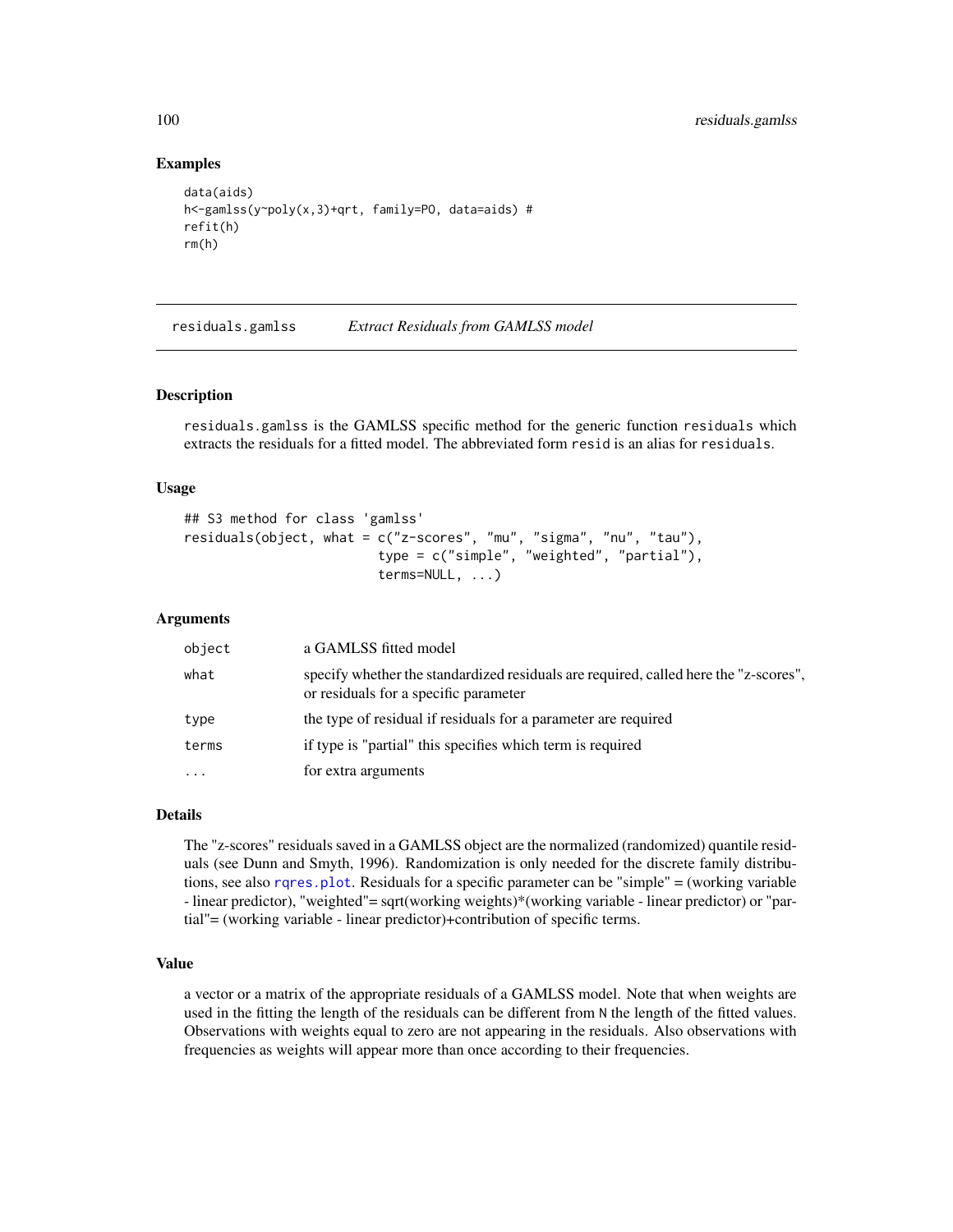#### ridge the state of the state of the state of the state of the state of the state of the state of the state of the state of the state of the state of the state of the state of the state of the state of the state of the stat

# Note

The "weighted" residuals of a specified parameter can be zero and one if the square of first derivative have been used in the fitting of this parameter

## Author(s)

Mikis Stasinopoulos <d.stasinopoulos@londonmet.ac.uk>, Bob Rigby <r.rigby@londonmet.ac.uk>

## References

Rigby, R. A. and Stasinopoulos D. M. (2005). Generalized additive models for location, scale and shape,(with discussion), *Appl. Statist.*, 54, part 3, pp 507-554.

Stasinopoulos D. M., Rigby R.A. and Akantziliotou C. (2006) Instructions on how to use the GAMLSS package in R. Accompanying documentation in the current GAMLSS help files, (see also <http://www.gamlss.org/>).

Stasinopoulos D. M. Rigby R.A. (2007) Generalized additive models for location scale and shape (GAMLSS) in R. *Journal of Statistical Software*, Vol. 23, Issue 7, Dec 2007, [http://www.jstatsof](http://www.jstatsoft.org/v23/i07)t. [org/v23/i07](http://www.jstatsoft.org/v23/i07).

## See Also

[print.gamlss](#page-79-0), [summary.gamlss](#page-111-0), [fitted.gamlss](#page-31-0), [coef.gamlss](#page-18-0), [residuals.gamlss](#page-99-0), [update.gamlss](#page-115-0), [plot.gamlss](#page-72-0), [deviance.gamlss](#page-22-0), [formula.gamlss](#page-33-0)

## Examples

```
data(aids)
h<-gamlss(y~poly(x,3)+qrt, family=NBI, data=aids) #
plot(aids$x,resid(h))
plot(aids$x,resid(h,"sigma") )
rm(h)
```
ridge *Specify Ridge regression In A GAMLSS Formula*

#### **Description**

The function ri() allow the user to fit a ridge regression within GAMLSS. It allows the coefficients of a set of explanatory variables to be shrunk towards an overall zero, where the amount of shrinking depends either on lambda, or on the equivalent degrees of freedom (df). The function ri() can estimate lambda using a local REML-algorithm.

## Usage

 $ridge(X, df = NULL, lambda = NULL, order = 0)$  $ri(X, df = NULL, lambda = NULL, order = 0, start = 10)$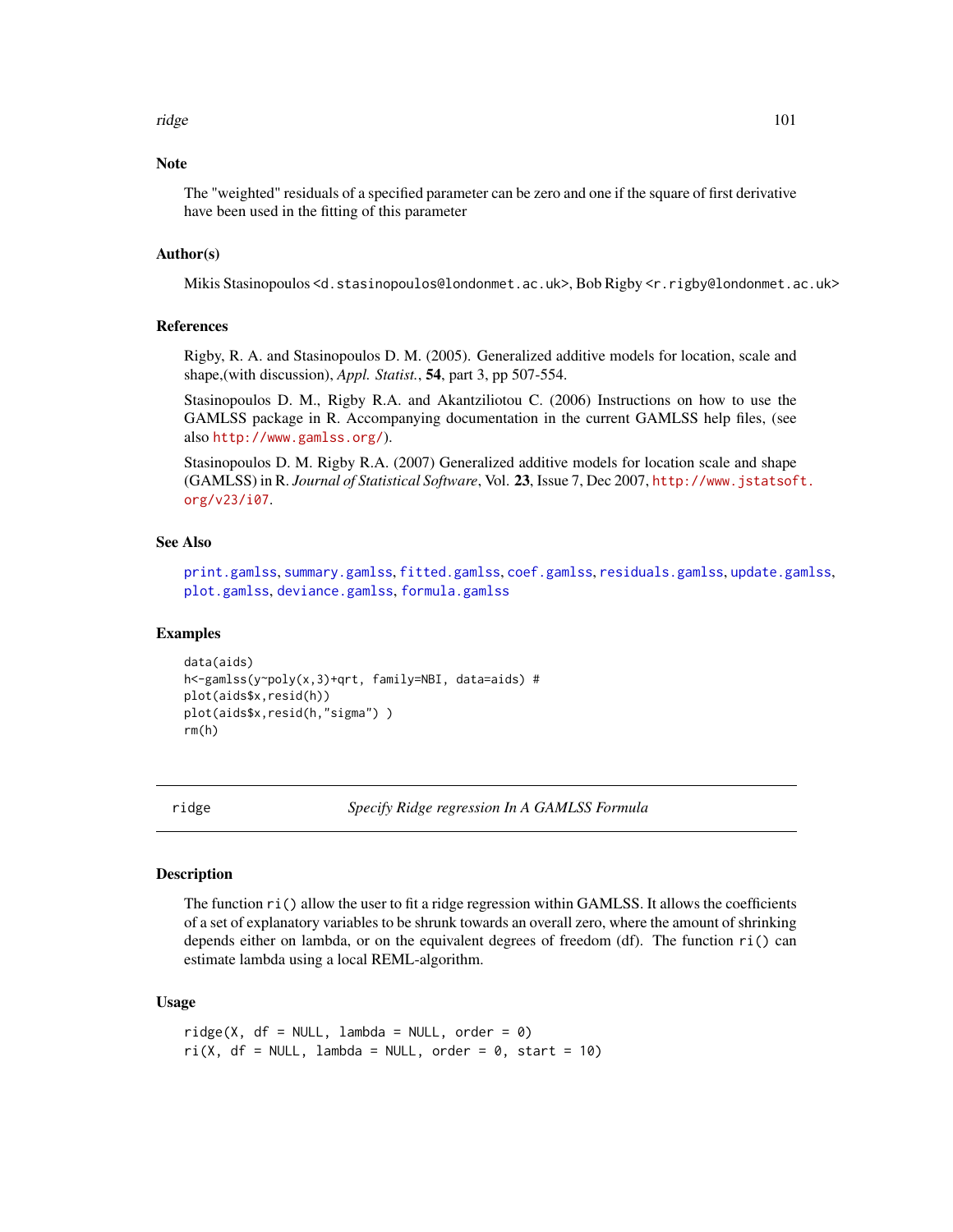102 ridge

## **Arguments**

| X      | A standardized (mean=0, sd-1) matrix X of explanatory variables |
|--------|-----------------------------------------------------------------|
| df     | the effective degrees of freedom df                             |
| lambda | the smoothing parameter lambda                                  |
| order  | the order of the difference applied to the coefficients         |
| start  | the lambda starting value if the Schall's EM-algorithm is used  |

# Value

x is returned with class "smooth", with an attribute named "call" which is to be evaluated in the backfitting additive.fit() called by gamlss()

#### Author(s)

Mikis Stasinopoulos <d.stasinopoulos@londonmet.ac.uk>, Bob Rigby <r.rigby@londonmet.ac.uk> and Paul Eilers

# References

Rigby, R. A. and Stasinopoulos D. M. (2005). Generalized additive models for location, scale and shape,(with discussion), *Appl. Statist.*, 54, part 3, pp 507-554.

Rigby, R. and Stasinopoulos, D. M (2013) Automatic smoothing parameter selection in GAMLSS with an application to centile estimation, *Statistical methods in medical research*.

Stasinopoulos D. M., Rigby R.A. and Akantziliotou C. (2006) Instructions on how to use the GAMLSS package in R. Accompanying documentation in the current GAMLSS help files, (see also <http://www.gamlss.org/>).

Stasinopoulos D. M. Rigby R.A. (2007) Generalized additive models for location scale and shape (GAMLSS) in R. *Journal of Statistical Software*, Vol. 23, Issue 7, Dec 2007, [http://www.jstatsof](http://www.jstatsoft.org/v23/i07)t. [org/v23/i07](http://www.jstatsoft.org/v23/i07).

#### See Also

[gamlss](#page-34-0)

# Examples

```
data(usair)
# standarized the x's
# for (i in 2:7) usair[,i] <- (usair[,i]-mean(usair[,i]))/sd(usair[,i])
# usair$X <-as.matrix(usair[,c("x1","x2", "x3","x4", "x5", "x6")])
X<-with(usair, scale(cbind(x1,x2, x3,x4, x5, x6)))
# create a matrix in the data
usair$X <- X
m1<- gamlss(y~ridge(X, df=3), data=usair, family=GA)
m2<- gamlss(y~ridge(X, lambda=10), data=usair, family=GA)
# plotting the coeficients as function of the df
df \leq seq(0,6,0.5)
resmat<-matrix(0, nrow=length(df), ncol=6)
```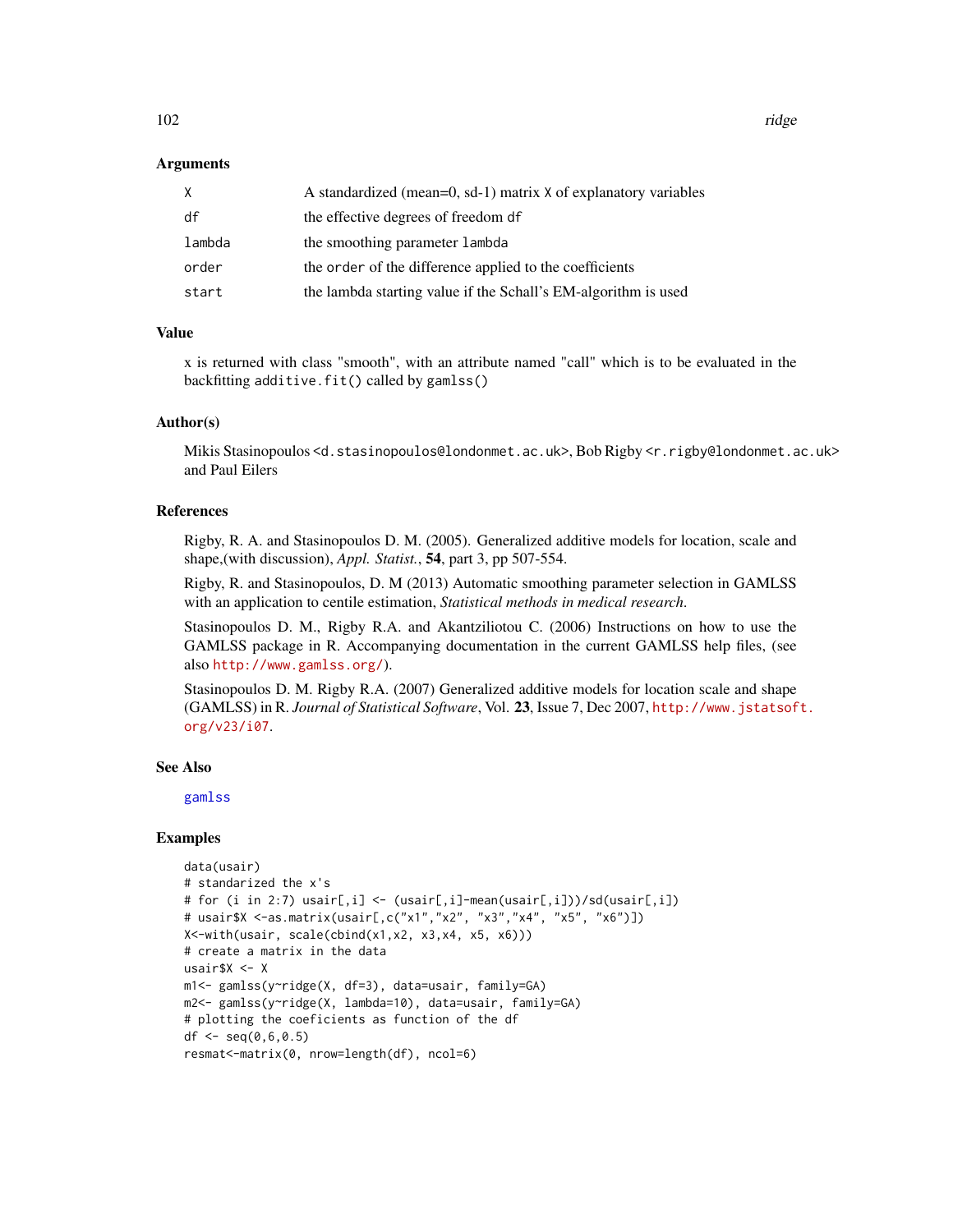#### rqres.plot the contract of the contract of the contract of the contract of the contract of the contract of the contract of the contract of the contract of the contract of the contract of the contract of the contract of the

```
for (i in 1:length(df))
{
resmat[i,] <- gamlss(y~ridge(X, df=df[i]), data=usair)$mu.coefSmo[[1]][["coef"]]
}
colnames(resmat)<-colnames(usair$X)
plot(1:length(df), type="n", xlim=c(-.5,6.5), ylim=c(-23, 38))
for (i in 1:6)
{
lines(resmat[,i]~df, col="purple")
points(resmat[,i]~df)
}
lines(rep(0,length(df))~df, col="black")
# now estimating the lambda
g1<-gamlss(y~ri(X), data=usair)
 m1$mu.coefSmo
```
<span id="page-102-0"></span>rqres.plot *Plotting Randomized Quantile Residuals*

#### Description

This function plots worm plots, van Buuren and Fredriks M. (2001), or QQ-plots of the normalized randomized quantile residuals (Dunn and Smyth, 1996) for a model using a discrete GAMLSS family distribution.

#### Usage

rqres.plot(obj = NULL, howmany =  $6$ , plot =  $c("all", "average"),$ type =  $c("wp", "QQ"), ...)$ 

## Arguments

| obj       | a fitted GAMLSS model object from a "discrete" type of family                               |
|-----------|---------------------------------------------------------------------------------------------|
| howmany   | The number of QQ-plots required up to ten i.e. howmany=6                                    |
| plot      | whether to plot all plots all the residual realisations "all" or just the mean<br>"average" |
| type      | whether to plot worm plots " $\psi$ " or QQ plots " $\eta$ Q" with default worm plots       |
| $\ddotsc$ | for extra arguments                                                                         |

#### Details

For discrete family distributions, the [gamlss\(](#page-34-0)) function saves on exit one realization of randomized quantile residuals which can be plotted using the generic function plot which calls the plot.gamlss. Looking at only one realization can be misleading, so the current function creates QQ-plots for several realizations. The function allows up to 10 QQ-plots to be plotted. Occasionally one wishes to create a lot of realizations and then take a median of them (separately for each ordered value) to create a single median realization. The option all in combinations with the option howmany creates a QQ-plot of the medians of the normalized randomized quantile residuals. These 'median' randomized quantile residuals can be saved using the option (save=TRUE).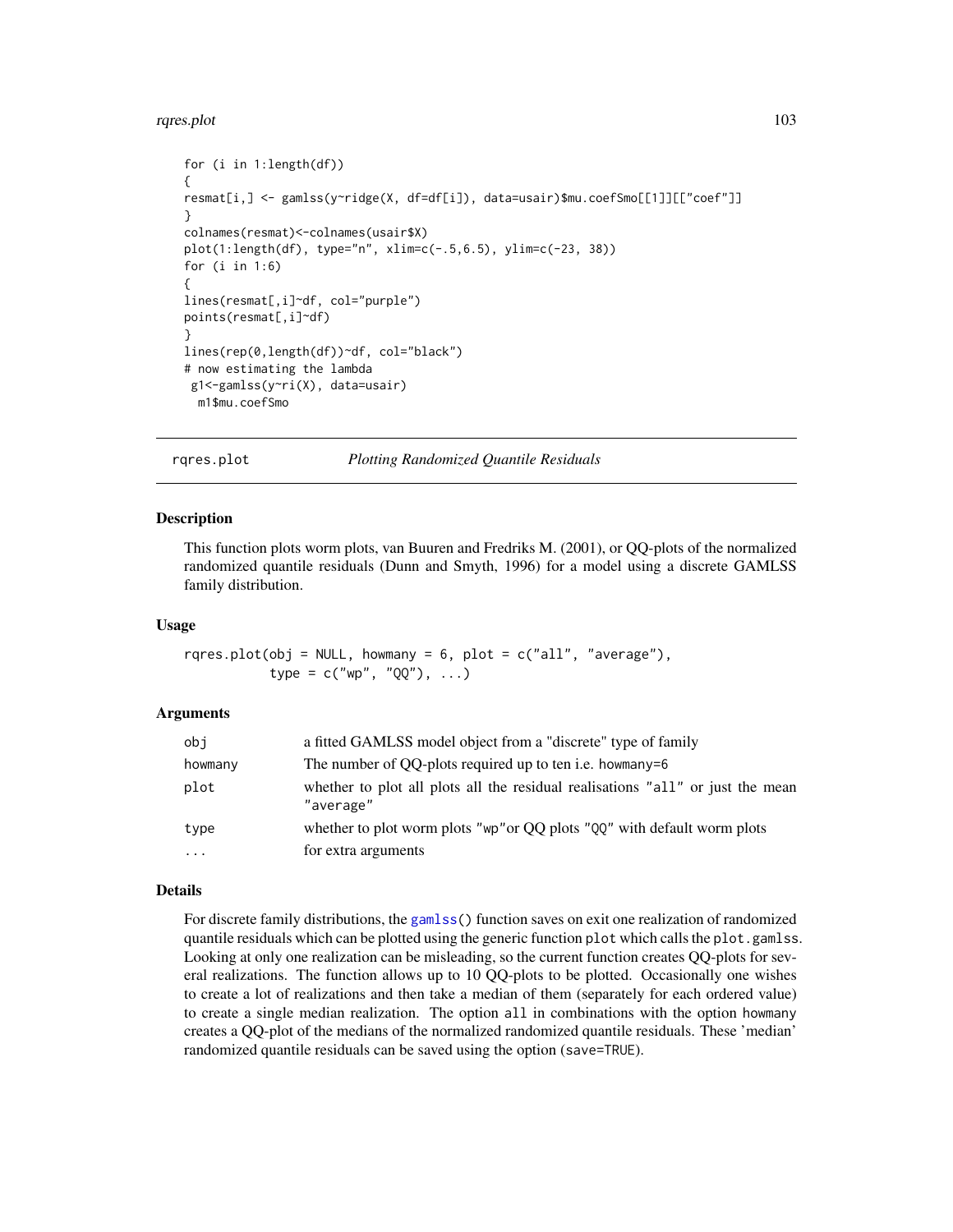# Value

If save it is TRUE then the vector of the median residuals is saved.

## Author(s)

Mikis Stasinopoulos <d.stasinopoulos@londonmet.ac.uk>

## References

Dunn, P. K. and Smyth, G. K. (1996) Randomised quantile residuals, *J. Comput. Graph. Statist.*, 5, 236–244

Rigby, R. A. and Stasinopoulos D. M. (2005). Generalized additive models for location, scale and shape,(with discussion), *Appl. Statist.*, 54, part 3, pp 507-554.

Stasinopoulos D. M., Rigby R.A. and Akantziliotou C. (2006) Instructions on how to use the GAMLSS package in R. Accompanying documentation in the current GAMLSS help files, (see also <http://www.gamlss.org/>).

Stasinopoulos D. M. Rigby R.A. (2007) Generalized additive models for location scale and shape (GAMLSS) in R. *Journal of Statistical Software*, Vol. 23, Issue 7, Dec 2007, [http://www.jstatsof](http://www.jstatsoft.org/v23/i07)t. [org/v23/i07](http://www.jstatsoft.org/v23/i07).

van Buuren and Fredriks M. (2001) Worm plot: simple diagnostic device for modelling growth reference curves. *Statistics in Medicine*, 20, 1259–1277

#### See Also

[plot.gamlss](#page-72-0), [gamlss](#page-34-0)

#### Examples

```
data(aids) # fitting a model from a discrete distribution
h<-gamlss(y~pb(x)+qrt, family=NBI, data=aids) #
plot(h)
# plot qq- plots from 6 realization of the randomized quantile residuals
rqres.plot(h)
# a qq-plot from the medians from 40 realizations
rqres.plot(h,howmany=40,plot="average") #
```
Rsq *Generalised (Pseudo) R-squared for GAMLSS models*

## Description

This function gives the generalised R-squared of Nagelkerke (1991) for a GAMLSS model.

## Usage

```
Rsq(object, type = c("Cox Snell","Cragg Uhler","both"))
```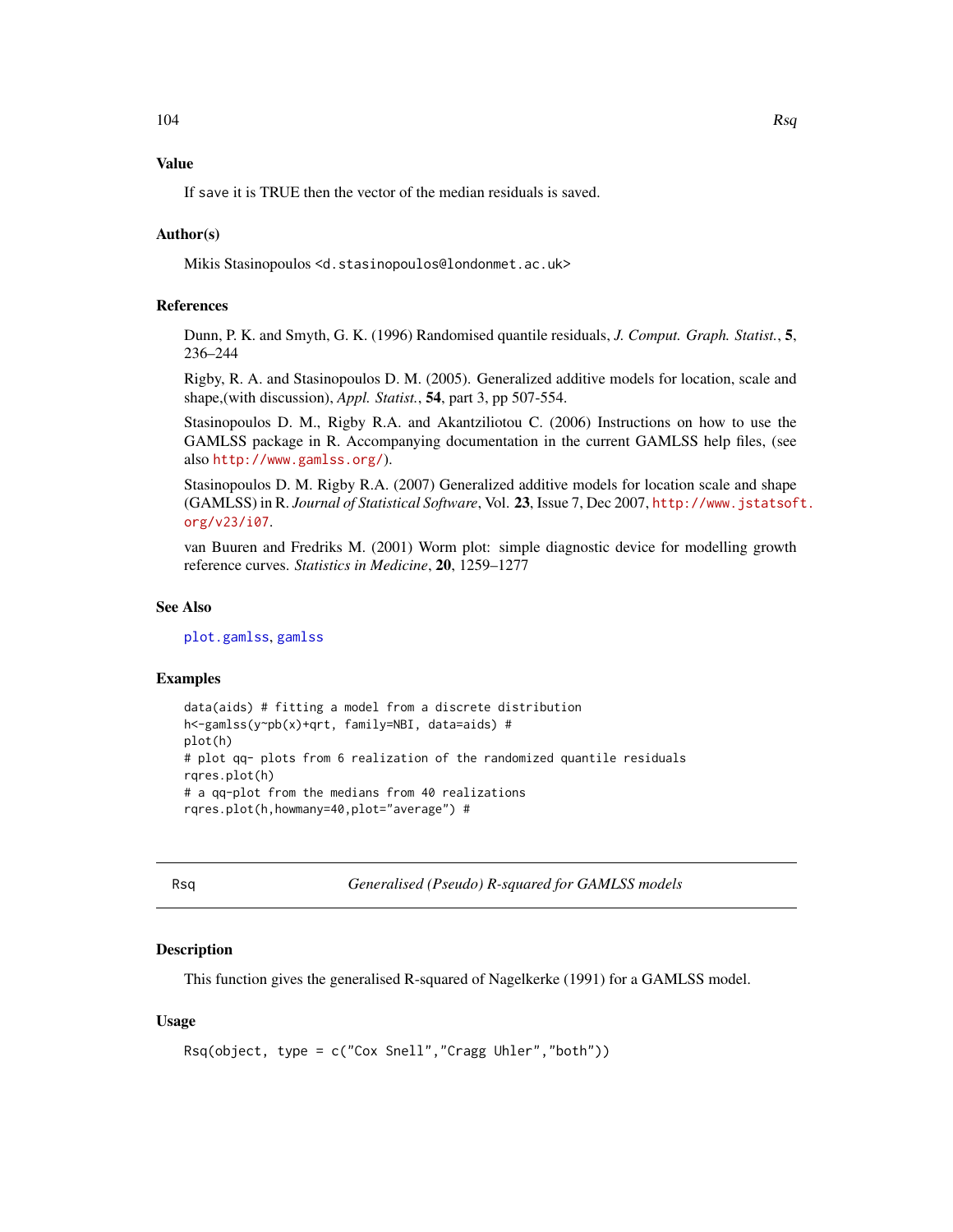#### Arguments

| object | a GAMLSS object                                                                                      |
|--------|------------------------------------------------------------------------------------------------------|
| type   | which definition of R squared. Can be the "Cox Snell" or the Nagelkerke, "Cragg<br>Uhler" or "both". |

# Details

The Rsq() function uses the definition for R-squared:

$$
R^2 = 1 - \left(\frac{L(0)}{L(\hat{\theta})}\right)^{t} 2/n)
$$

where  $L(0)$  is the null model (only a constant is fitted to all parameters) and  $L(\hat{\theta})$  is the current fitted model. This definition sometimes is referred to as the Cox & Snell R-squared. The Nagelkerke /Cragg & Uhler's definition divides the above with

$$
1 - L(0)^{(2/n)}
$$

#### Value

The Rsq() produces a single value if type="Cox Snell" or "Cragg Uhler" and a list if type="both".

#### Note

The null model is fitted using the function gamlssML() which can create warning messages

## Author(s)

Mikis Stasinopoulos <d.stasinopoulos@londonmet.ac.uk>

## References

Nagelkerke, N. J. (1991). A note on a general definition of the coefficient of determination. Biometrika, 78(3), 691-692.

Stasinopoulos D. M. Rigby R.A. (2007) Generalized additive models for location scale and shape (GAMLSS) in R. *Journal of Statistical Software*, Vol. 23, Issue 7, Dec 2007, [http://www.jstatsof](http://www.jstatsoft.org/v23/i07)t. [org/v23/i07](http://www.jstatsoft.org/v23/i07).

## See Also

**[GAIC](#page-57-0)** 

# Examples

```
data(aids)
m1 <- gamlss(y~x+qrt, data=aids, family=NBI)
Rsq(m1)
Rsq(m1, type="both")
rm(m1)
```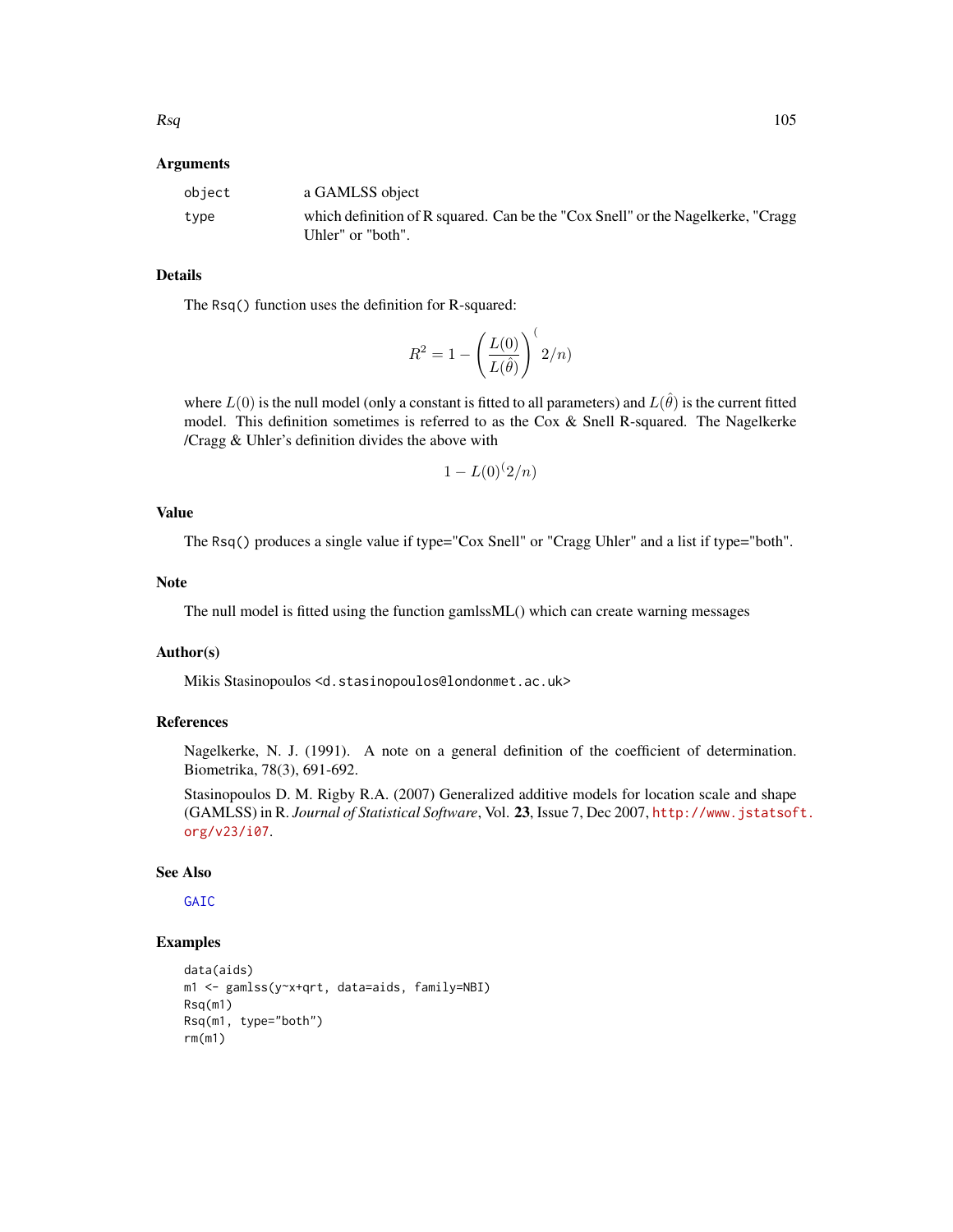rvcov *Robust Variance-Covariance matrix of the parameters from a fitted GAMLSS model*

## Description

The function rvcov() is design for providing robust standard errors for the parameters estimates of a GAMLSS fitted model. The same result can be achieved by using vcov(fitted\_model,robust=TRUE). The function get. () gets the  $K$  matrix (see details below).

#### Usage

```
rvcov(object, type = c("vcov", "cor", "se", "coef", "all"),
                     hessian.fun = c("R", "PB") )
get.K(object, what = c("K", "Deriv"))
```
## Arguments

| object      | a GAMLSS fitted object                                                                                                                                                                        |
|-------------|-----------------------------------------------------------------------------------------------------------------------------------------------------------------------------------------------|
| type        | this argument for rvcov() function whether variance-covariance matrix, corre-<br>lation matrix, standard errors or all of them                                                                |
| what        | this an argument for the function ket. $K()$ allowing to get either K or the<br>first derivative of the likelihood with respect to the parameters (the $\beta$ 's in the<br>GAMLSS notation). |
| hessian.fun | How to obtain numerically the Hessian i) using optimes $($ , option "R" ii)<br>using a function by Pinheiro and Bates taken from package nlme, option "PB".                                   |

# Details

The robust standard errors are calculated for the robust sandwich estimator of the variance-covariance given by  $S = V K V$  where V is the standard variance-covariance matrix (the inverse of the information matrix) and  $K$  is an estimate of the variance of he first derivatives of he likelihood. The function get. $K()$  is use the get the required K matrix.

#### Value

A variance covariance matrix or other relevant output

#### Author(s)

Mikis Stasinopoulos <d.stasinopoulos@londonmet.ac.uk>, Bob Rigby <r.rigby@londonmet.ac.uk> and Vlasios Voudouris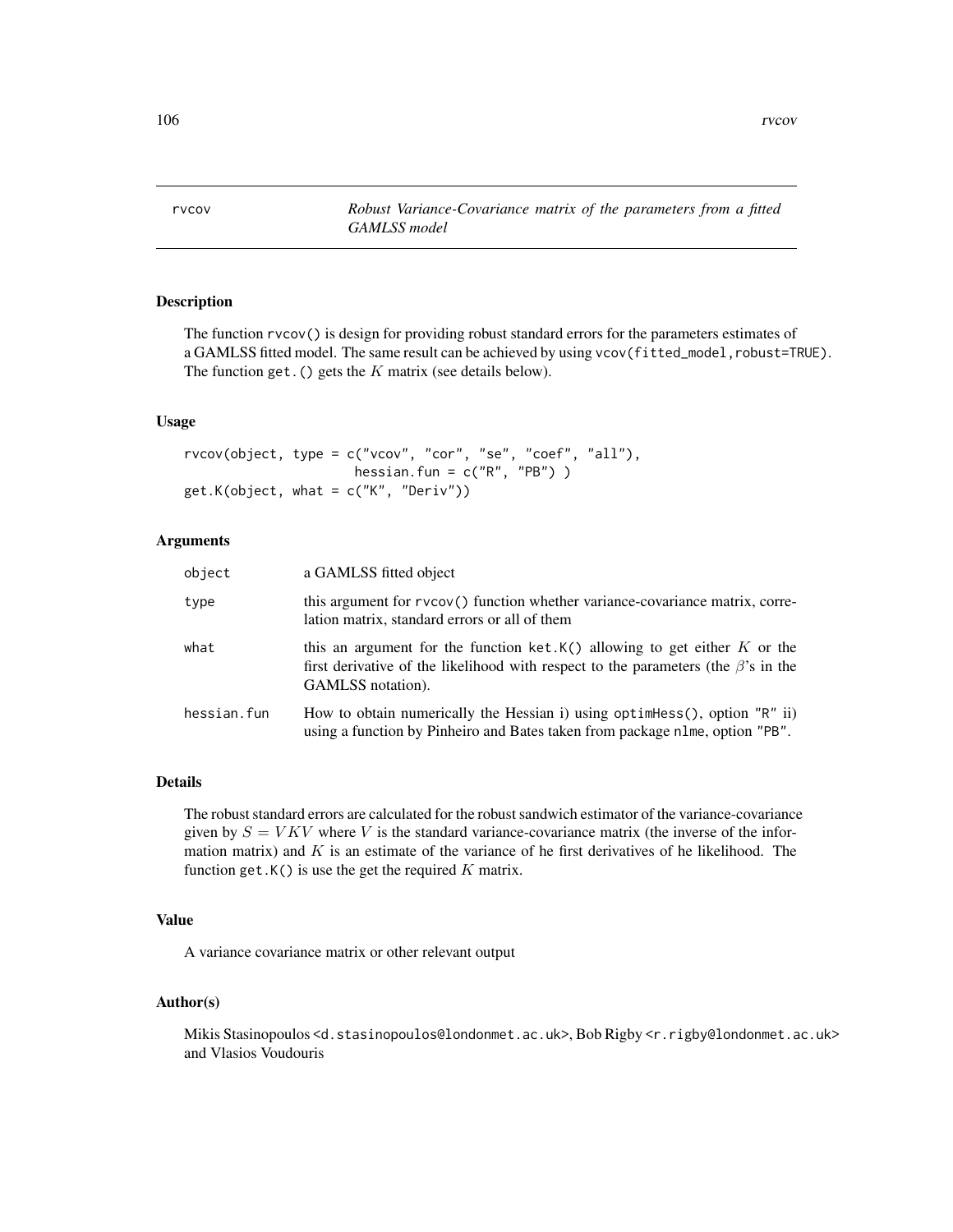#### stepGAIC 107

## References

Rigby, R. A. and Stasinopoulos D. M. (2005). Generalized additive models for location, scale and shape,(with discussion), *Appl. Statist.*, 54, part 3, pp 507-554.

Stasinopoulos D. M., Rigby R.A. and Akantziliotou C. (2006) Instructions on how to use the GAMLSS package in R. Accompanying documentation in the current GAMLSS help files, (see also <http://www.gamlss.org/>).

Stasinopoulos D. M. Rigby R.A. (2007) Generalized additive models for location scale and shape (GAMLSS) in R. *Journal of Statistical Software*, Vol. 23, Issue 7, Dec 2007, [http://www.jstatsof](http://www.jstatsoft.org/v23/i07)t. [org/v23/i07](http://www.jstatsoft.org/v23/i07).

## See Also

 $VCOV, \sim~$ 

## Examples

```
# gererate from a gamma distribution
Y <- rGA(200, mu=1, sigma=2)
hist(Y)
# fitting the wrong model i.e. sigma=1
m1 <- gamlss(Y~1, family=EXP)
# the conventinal se is too precise
vcov(m1, type="se")
# the sandwich se is wider
rvcov(m1, type="se")
# fitting the correct model
 m2 <- gamlss(Y~1, family=GA)
 vcov(m2, type="se")
 rvcov(m2, type="se")
# similar stadard errors
# also obtained using
vcov(m2, type="se", robust=TRUE)
```
stepGAIC *Choose a model by GAIC in a Stepwise Algorithm*

#### **Description**

The function stepGAIC() performs stepwise model selection using a Generalized Akaike Information Criterion. The function stepGAIC() calls one of the two functions stepGAIC.VR() or stepGAIC.CH() depending on the argument additive. The function stepGAIC.VR() is based on the function stepAIC() given in the library MASS of Venables and Ripley (2002). The function stepGAIC.CH is based on the S function step.gam() (see Chambers and Hastie (1991)) and it is more suited for model with smoothing additive terms, (see below comments for the additive function pb()). Both functions have been adapted to work with gamlss objects. The main difference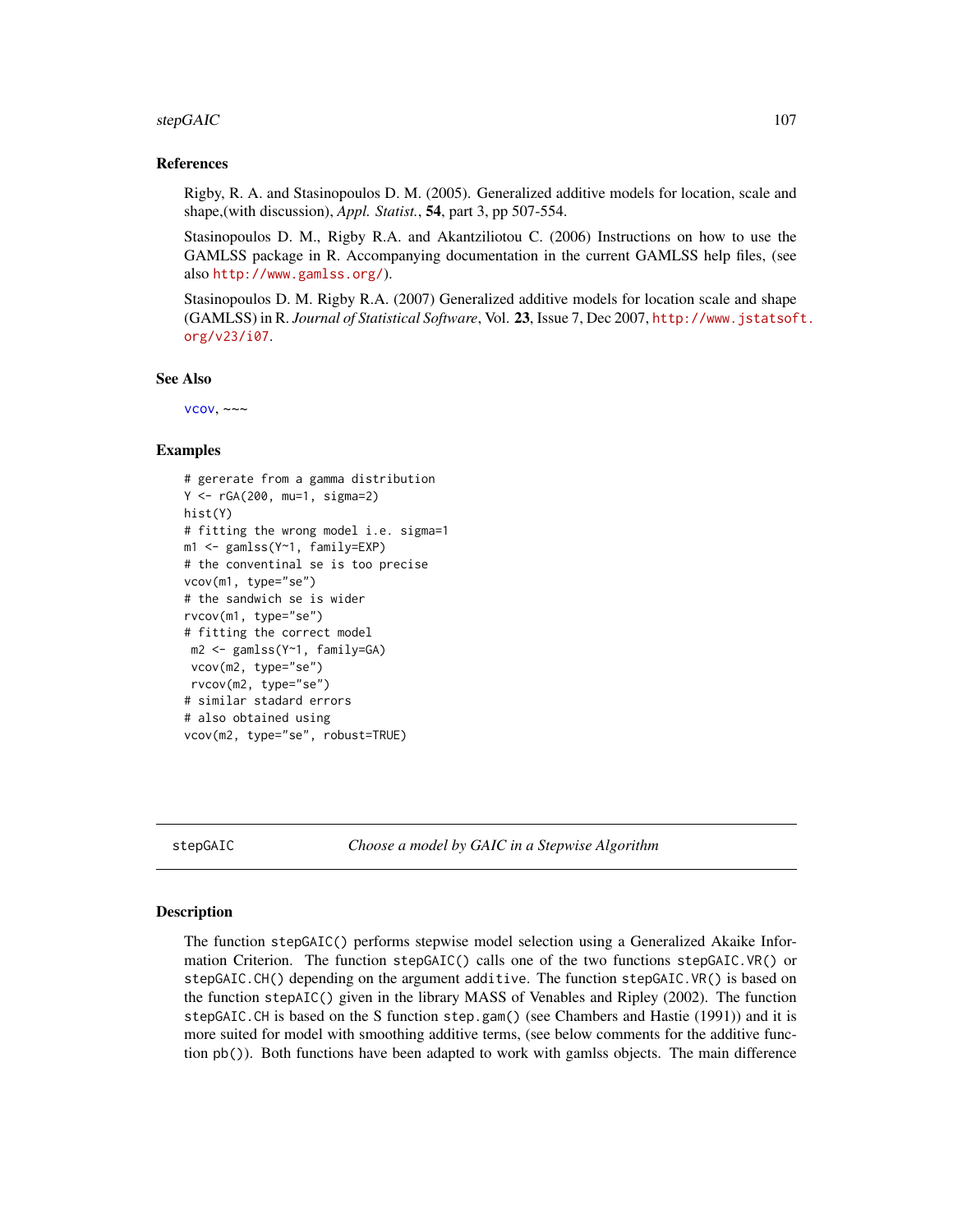for the user is the scope argument, see below. If the stepGAIC() is called with the argument additive=FALSE then the stepGAIC.VR() is called else the stepGAIC.CH().

While the functions stepGAIC.VR() and stepGAIC.CH() are used to build models for individual parameters of the distribution of the response variable, the functions stepGAICAll.A() and stepGAICAll.A() are building a model for all the parameters. Both the functions stepGAICAll.A() and stepGAICAll.B() are based on stepGAIC.VR(). The use two different strategies for selecting a appropriate final model. stepGAICAll.A() has the following strategy:

Stategy A:

i) build a model for mu using a forward approach.

ii) given the model for mu build a model for sigma (forward)

iii) given the models for mu and sigma build a model for nu (forward)

iv) given the models for mu, sigma and nu build a model for tau (forward)

v) given the models for mu, sigma, nu and tau check whether the terms for nu are needed using backward elimination.

vi) given the models for mu, sigma, nu and tau check whether the terms for sigma are needed (backward).

vii) given the models for mu, sigma, nu and tau check whether the terms for mu are needed (backward).

Note for this strategy to work the scope argument should be set appropriately.

stepGAICAll.B() uses the same procedure as the function stepGAIC.VR() but each term in the scope is fitted to ALL the parameters of the distribution, rather than the one specified by the argument what of stepGAIC.VR().

## Usage

```
stepGAIC.VR(object, scope, direction = c("both", "backward", "forward"),
         trace = T, keep = NULL, steps = 1000, scale = 0,
        what = c("mu", "sigma", "nu", "tau"), k = 2, ...stepGAIC.CH(object, scope = gamlss.scope(model.frame(object)),
          direction = c("both", "backward", "forward"), trace = T, keep = NULL,
           steps = 1000, what = c("mu", "sigma", "nu", "tau"), k = 2, ...)stepGAIC(object, scope = gamlss.scope(model.frame(object)),
         direction = c("both", "backward", "forward"),
         trace = T, keep = NULL, steps = 1000,
         what = c("mu", "sigma", "nu", "tau"), k = 2,additive = FALSE, \ldots)stepGAICAll.A(object, scope = NULL, sigma.scope = NULL, nu.scope = NULL,
             tau.scope = NULL, mu.try = TRUE, sigma.try = TRUE,
              nu. try = TRUE, tau. try = TRUE, ...)
```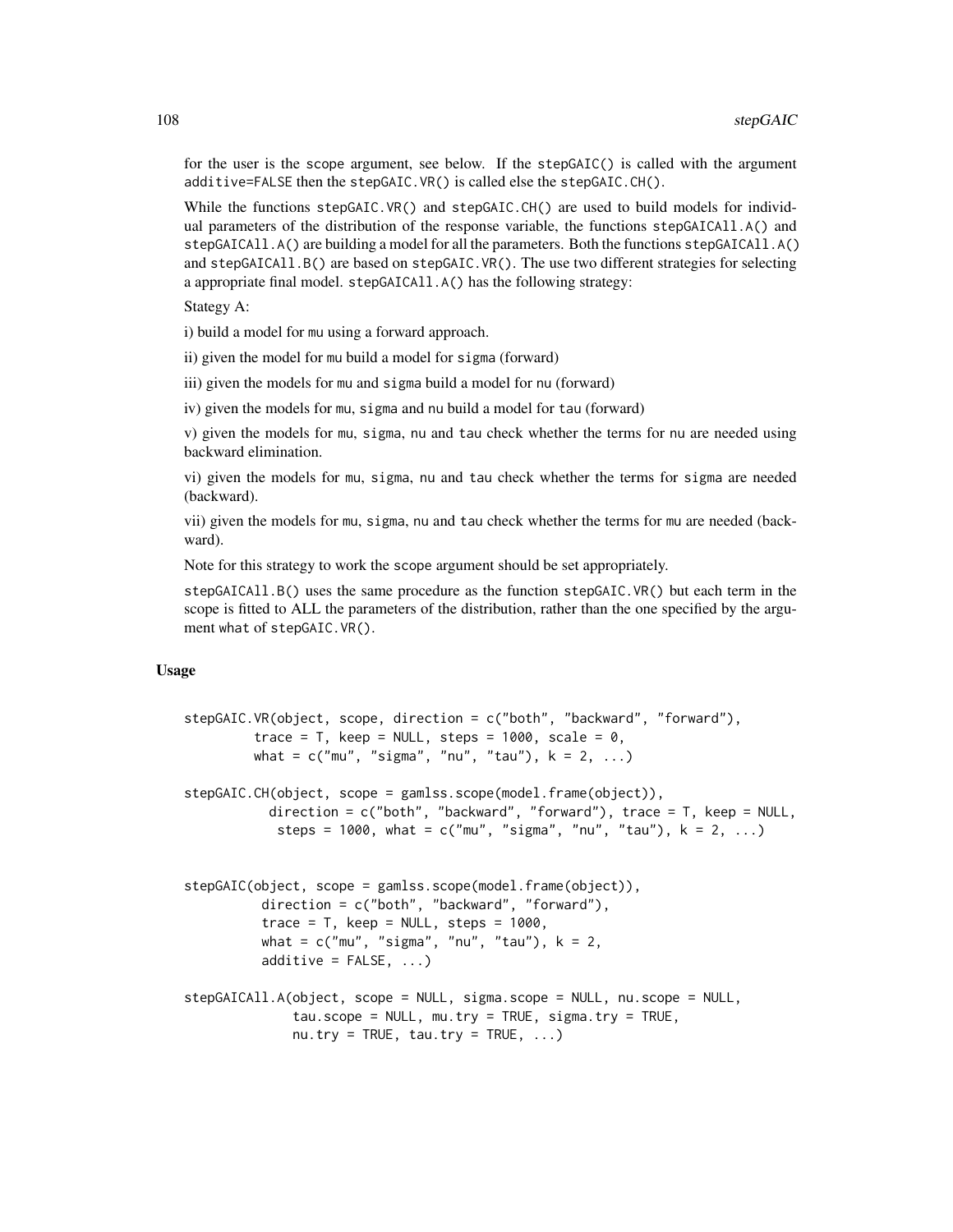```
stepGAICAll.B(object, scope, direction = c("both", "backward", "forward"),
               trace = T, keep = NULL, steps = 1000, scale = 0, k = 2, ...)
stepTGD(object, scope, newdata, direction = c("both", "backward", "forward"),
              trace = T, keep = NULL, steps = 1000,
```
what =  $c("mu", "sigma", "nu", "tau"), ...$ 

Arguments

# object an gamlss object. This is used as the initial model in the stepwise search. scope defines the range of models examined in the stepwise search. For the function stepAIC() this should be either a single formula, or a list containing components upper and lower, both formulae. See the details for how to specify the formulae and how they are used. For the function stepGAIC the scope defines the range of models examined in the step-wise search. It is a list of formulas, with each formula corresponding to a term in the model. A 1 in the formula allows the additional option of leaving the term out of the model entirely. + direction the mode of stepwise search, can be one of both, backward, or forward, with a default of both. If the scope argument is missing the default for direction is backward. trace if positive, information is printed during the running of stepAIC. Larger values may give more information on the fitting process. keep a filter function whose input is a fitted model object and the associated 'AIC' statistic, and whose output is arbitrary. Typically 'keep' will select a subset of the components of the object and return them. The default is not to keep anything. steps the maximum number of steps to be considered. The default is 1000 (essentially as many as required). It is typically used to stop the process early. scale scale is nor used in gamlss what which distribution parameter is required, default what="mu" k the multiple of the number of degrees of freedom used for the penalty. Only  $k =$ 2' gives the genuine AIC:  $k = log(n)$ ' is sometimes referred to as BIC or SBC. additive if additive=TRUE then stepGAIC.CH is used else stepGAIC.CH, default value is FALSE sigma.scope scope for sigma if different to scope in stepGAICAll.A() nu.scope scope for nu if different to scope in stepGAICAll.A() tau.scope scope for tau if different to scope in stepGAICAll.A() mu.try The default value is is TRUE, set to FALSE if no model for mu is needed sigma.try The default value is TRUE, set to FALSE if no model for sigma is needed nu.try The default value is TRUE, set to FALSE if no model for nu is needed tau.try The default value is TRUE, set to FALSE if no model for tau is needed newdata The new data set where the Test Global Deviance (TGD) will be evaluated ... any additional arguments to 'extractAIC'. (None are currently used.)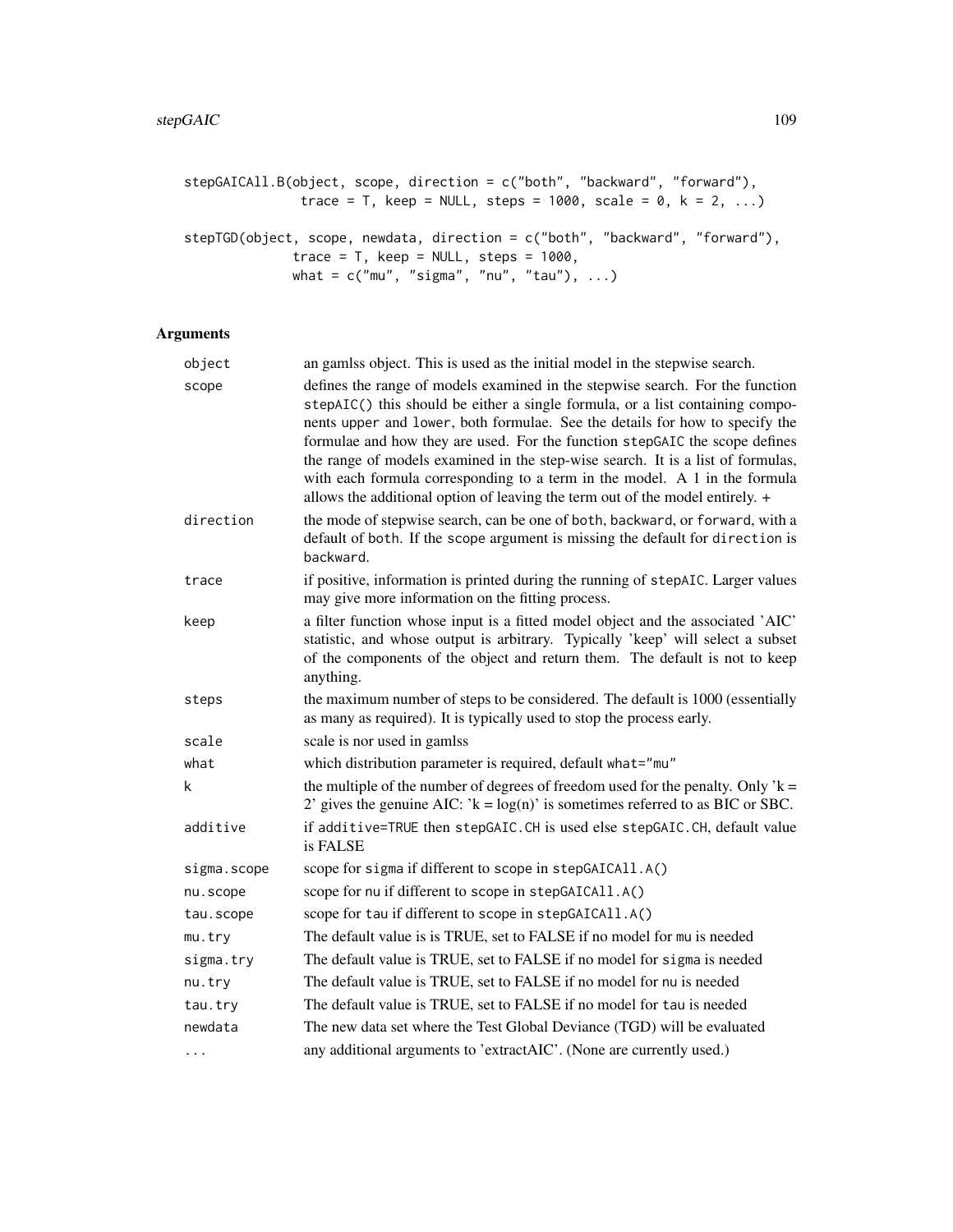# Details

The set of models searched is determined by the scope argument.

For the function stepGAIC.VR() the right-hand-side of its lower component is always included in the model, and right-hand-side of the model is included in the upper component. If scope is a single formula, it specifies the upper component, and the lower model is empty. If scope is missing, the initial model is used as the upper model.

Models specified by scope can be templates to update object as used by update.formula.

For the function stepGAIC.CH() each of the formulas in scope specifies a "regimen" of candidate forms in which the particular term may enter the model. For example, a term formula might be

 $\sim x_1 + \log(x_1) + \text{cs}(x_1, df=3)$ 

This means that x1 could either appear linearly, linearly in its logarithm, or as a smooth function estimated non-parametrically. Every term in the model is described by such a term formula, and the final model is built up by selecting a component from each formula.

The function gamlss.scope similar to the S gam.scope() in Chambers and Hastie (1991) can be used to create automatically term formulae from specified data or model frames.

The supplied model object is used as the starting model, and hence there is the requirement that one term from each of the term formulas of the parameters be present in the formula of the distribution parameter. This also implies that any terms in formula of the distribution parameter not contained in any of the term formulas will be forced to be present in every model considered.

When the smoother used in gamlss modeling belongs to the new generation of smoothers allowing the determination of the smoothing parameters automatically (i.e.  $pb($ ),  $cy($ )) then the function stepGAIC.VR() can be used for model selection (see example below).

The function stepTGD is a clone function of stepGAIC.VR() where the selection criterion is not anymore a GAIC but the Test Global Deviance, that is, the deviance (-2log(Likelihood)) evaluated at the test data rather than the training ones.

#### Value

the stepwise-selected model is returned, with up to two additional components. There is an '"anova"' component corresponding to the steps taken in the search, as well as a '"keep"' component if the 'keep=' argument was supplied in the call. The '"Resid. Dev"' column of the analysis of deviance table refers to a constant minus twice the maximized log likelihood

The function stepGAICAll.A() returns with a component "anovaAll" containing all the different anova tables used in the process.

# Author(s)

Mikis Stasinopoulos based on functions in MASS library and in Statistical Models in S

# References

Chambers, J. M. and Hastie, T. J. (1991). *Statistical Models in S*, Chapman and Hall, London.

Rigby, R. A. and Stasinopoulos D. M. (2005). Generalized additive models for location, scale and shape,(with discussion), *Appl. Statist.*, 54, part 3, pp 507-554.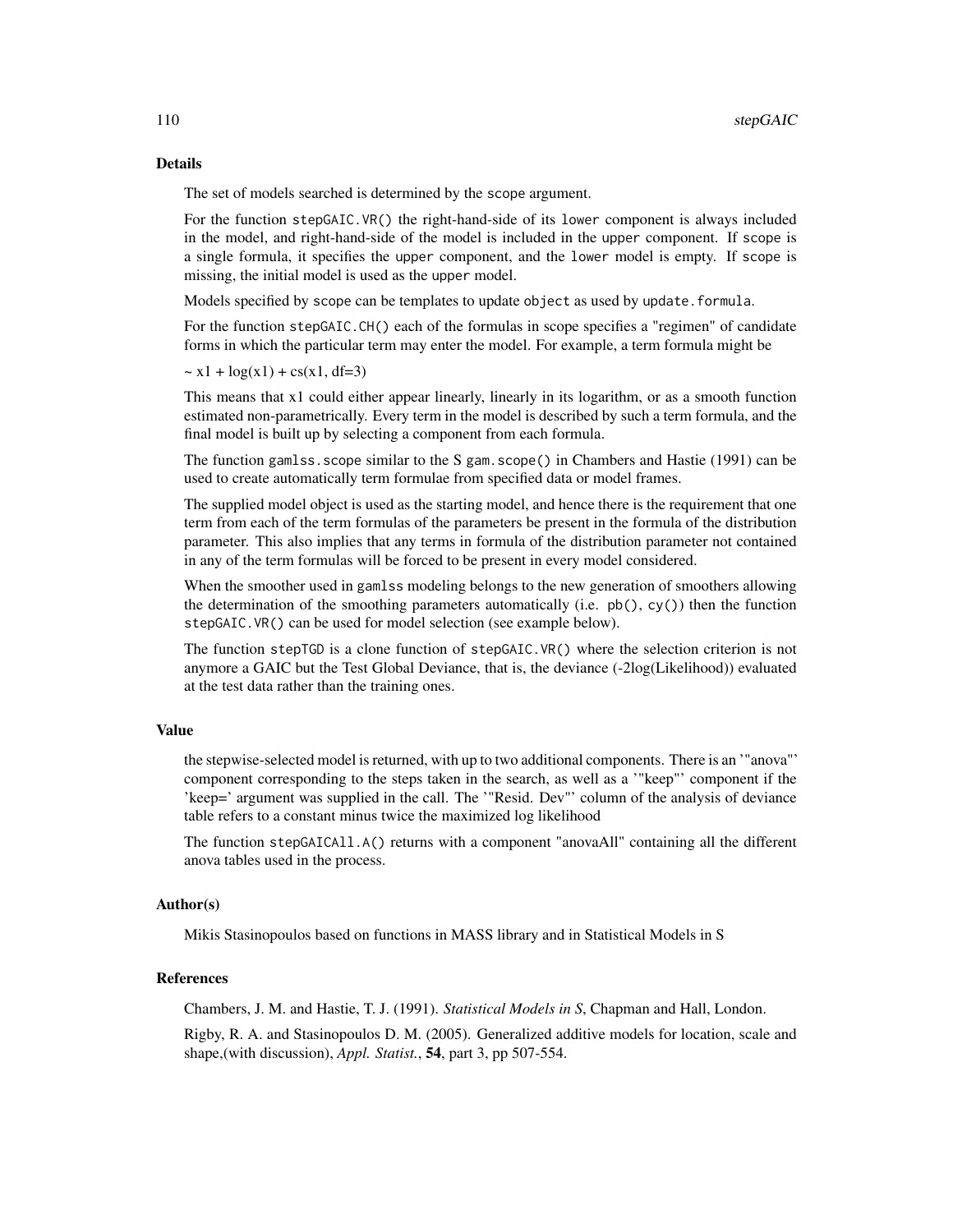#### <span id="page-110-0"></span>stepGAIC 111

Stasinopoulos D. M., Rigby R.A. and Akantziliotou C. (2006) Instructions on how to use the GAMLSS package in R. Accompanying documentation in the current GAMLSS help files, (see also <http://www.gamlss.org/>).

Stasinopoulos D. M. Rigby R.A. (2007) Generalized additive models for location scale and shape (GAMLSS) in R. *Journal of Statistical Software*, Vol. 23, Issue 7, Dec 2007, [http://www.jstatsof](http://www.jstatsoft.org/v23/i07)t. [org/v23/i07](http://www.jstatsoft.org/v23/i07).

Venables, W. N. and Ripley, B. D. (2002) *Modern Applied Statistics with S*. Fourth edition. Springer.

#### See Also

[gamlss.scope](#page-45-0)

```
## Not run:
data(usair)
# Note default of additive=FALSE
# fitting all variables linearly
mod1<-gamlss(y~., data=usair, family=GA)
# find the best subset for the mu
mod2<-stepGAIC(mod1)
mod2$anova
# find the best subset for sigma
mod3<-stepGAIC(mod2, what="sigma", scope=~x1+x2+x3+x4+x5+x6)
mod3$anova
# find the best model using pb() smoother
#only three variables are used here for simplicity
mod10 <-gamlss(y~1, data=usair, family=GA)
mod20<-stepGAIC(mod10, scope=list(lower=~1, upper=~pb(x1)+pb(x2)+pb(x5)))
edf(mod20)
# x1 and x2 enter linearly
# now use the stepGAIC.CH function
# creating a scope from the usair model frame
gs<-gamlss.scope(model.frame(y~x1+x2+x3+x4+x5+x6, data=usair))
gs
mod4<-gamlss(y~1, data=usair, family=GA)
mod5<-stepGAIC(mod4,gs, additive=TRUE)
mod5$anova
mod6<-stepGAIC(mod5, what="sigma", scope=~x1+x2+x3+x4+x5+x6)
mod6$anova
mod6
# now stepGAICAll.A
mod7<-stepGAICAll.A(mod4, scope=list(lower=~1,upper=~x1+x2+x3+x4+x5+x6))
# now stepGAICAll.B
mod8<-stepGAICAll.B(mod4, scope=list(lower=~1,upper=~x1+x2+x3+x4+x5+x6))
# now stepTGD()
data(aep)
# sampling from the data
rand <- sample(2, dim(aep)[1], replace=TRUE, prob=c(0.6,0.4))
# the proportions in the sample
table(rand)/dim(aep)[1]
```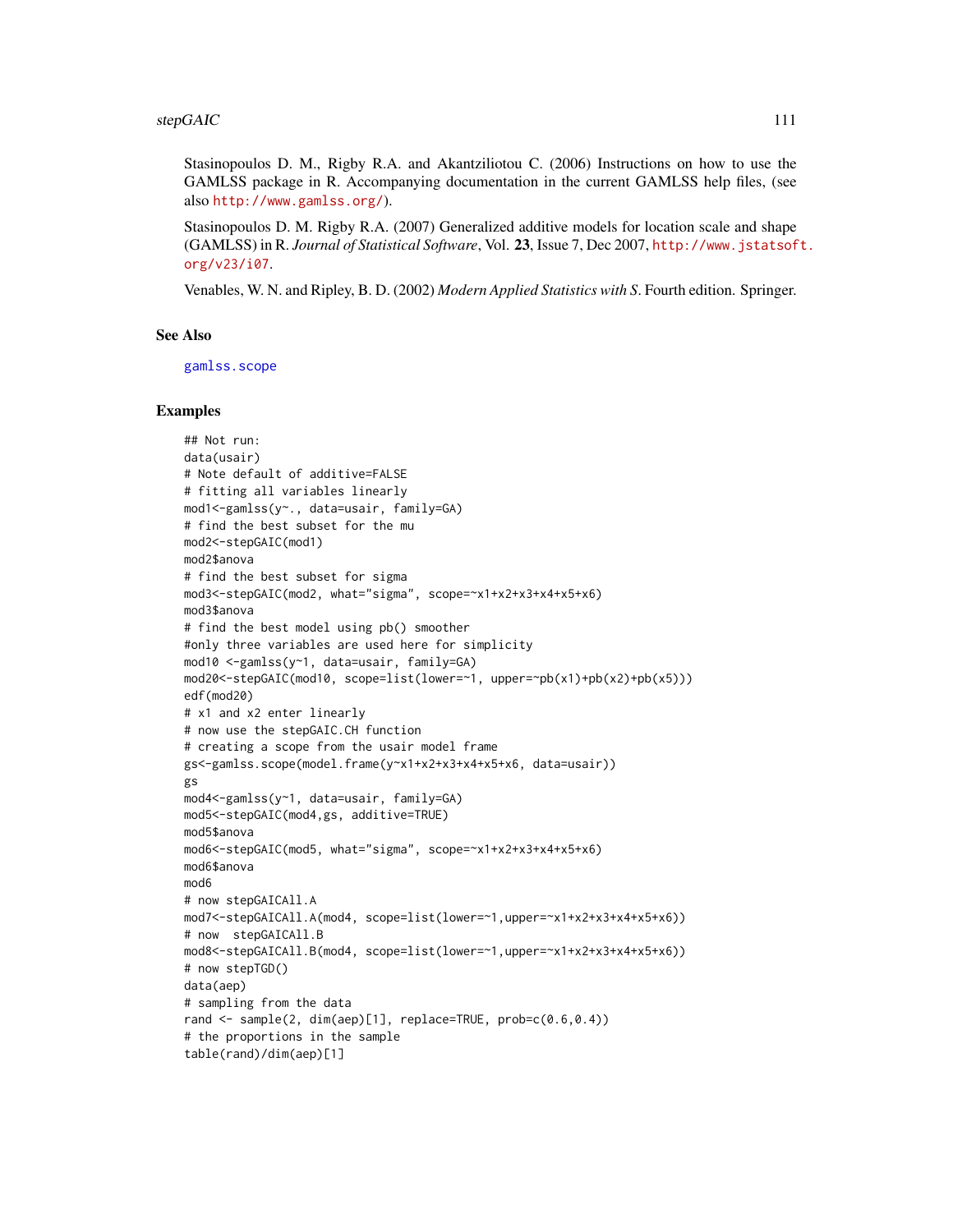```
oldaep<-aep[rand==1,]
newaep<-aep[rand==2,]
m0<-gamlss(y~ward+year+loglos, data=oldaep, family=BB)
#checking mu
m1 <- stepTGD(m0, newdata=newaep)
#checking sigma
m2 <- stepTGD(m0,scope=~ward+year, newdata=newaep, what="sigma")
## End(Not run)
```
<span id="page-111-0"></span>summary.gamlss *Summarizes a GAMLSS fitted model*

# Description

summary.gamlss is the GAMLSS specific method for the generic function summary which summarize objects returned by modelling functions.

# Usage

```
## S3 method for class 'gamlss'
summary(object, type = c("vcov", "qr"),
                       robust=FALSE, save = FALSE,
                       hessian.fun = c("R", "PB"),
                       digits = max(3, getOption("digits") - 3),...)
```
# Arguments

| object      | a GAMLSS fitted model                                                                                                                                                                                                                                                                                                                                                                                          |  |
|-------------|----------------------------------------------------------------------------------------------------------------------------------------------------------------------------------------------------------------------------------------------------------------------------------------------------------------------------------------------------------------------------------------------------------------|--|
| type        | the default value vcov uses the vcov() method for gamlss to get the variance-<br>covariance matrix of the estimated beta coefficients, see details below. The alter-<br>native qr is the original method used in gamlss to estimated the standard errors<br>but it is not reliable since it do not take into the account the inter-correlation<br>between the distributional parameters mu, sigma, nu and tau. |  |
| robust      | whether robust (sandwich) standard errors are required                                                                                                                                                                                                                                                                                                                                                         |  |
| save        | whether to save the environment of the function so to have access to its values                                                                                                                                                                                                                                                                                                                                |  |
| hessian.fun | whether when calculate the Hessian should use the "R" function optimess()<br>or a function based on Pinheiro and Bates nlme package, "PB".                                                                                                                                                                                                                                                                     |  |
| digits      | the number of digits in the output                                                                                                                                                                                                                                                                                                                                                                             |  |
| $\cdot$     | for extra arguments                                                                                                                                                                                                                                                                                                                                                                                            |  |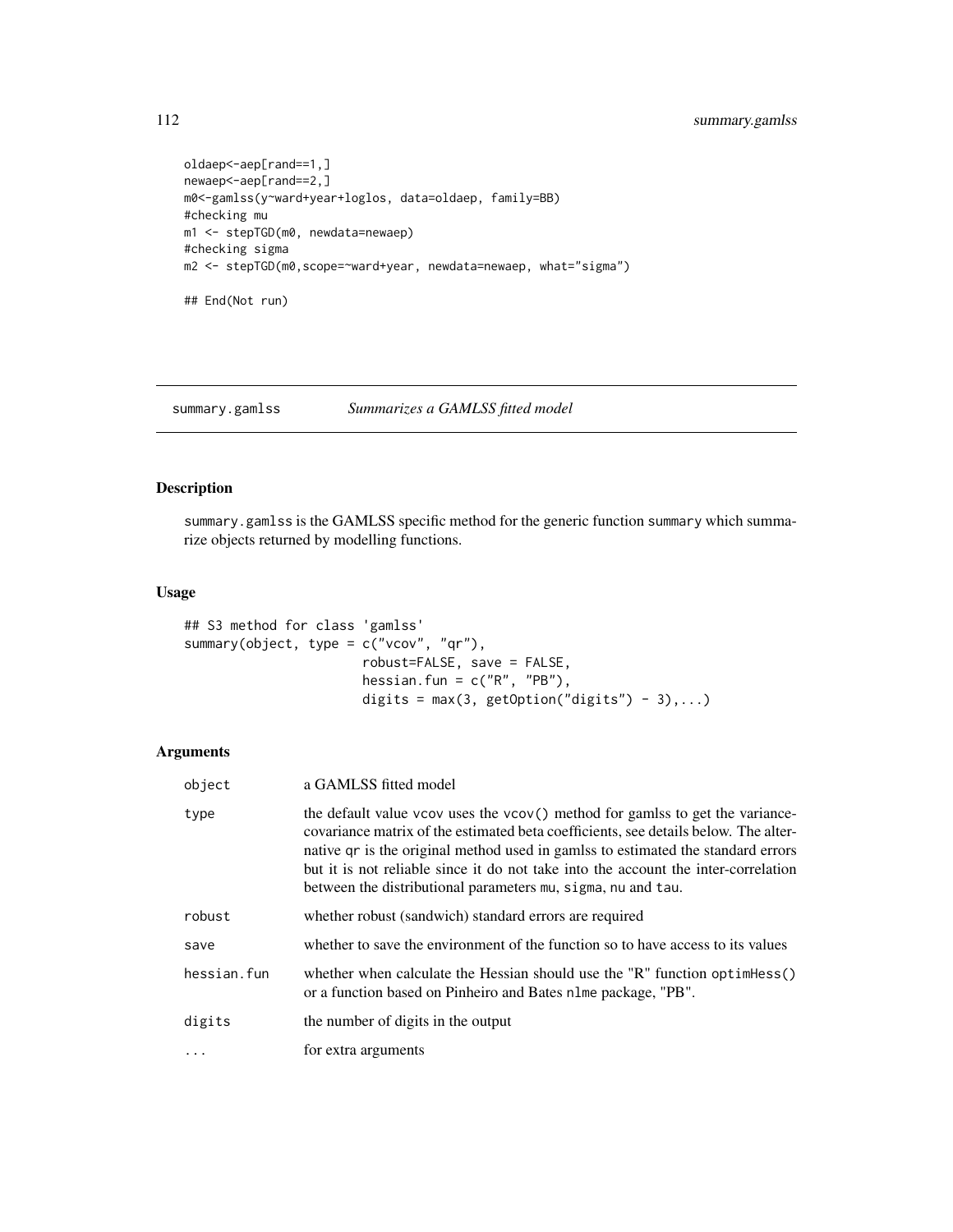# <span id="page-112-0"></span>summary.gamlss 113

#### Details

Using the default value type="vcov", the vcov() method for gamlss is used to get the variance covariance matrix (and consequently the standard errors)of the beta parameters. The variance covariance matrix is calculated using the inverse of the numerical second derivatives of the observed information matrix. This is a more reliable method since it take into the account the inter-correlation between the all the parameters. The type="qr" assumes that the parameters are fixed at the estimated values. Note that both methods are not appropriate and should be used with caution if smoothing terms are used in the fitting.

# Value

Print summary of a GAMLSS object

#### Author(s)

Mikis Stasinopoulos <d.stasinopoulos@londonmet.ac.uk>, Bob Rigby <r.rigby@londonmet.ac.uk> and Calliope Akantziliotou

#### References

Rigby, R. A. and Stasinopoulos D. M. (2005). Generalized additive models for location, scale and shape,(with discussion), *Appl. Statist.*, 54, part 3, pp 507-554.

Stasinopoulos D. M., Rigby R.A. and Akantziliotou C. (2003) Instructions on how to use the GAMLSS package in R. Accompanying documentation in the current GAMLSS help files, (see also <http://www.gamlss.org/>).

Stasinopoulos D. M. Rigby R.A. (2007) Generalized additive models for location scale and shape (GAMLSS) in R. *Journal of Statistical Software*, Vol. 23, Issue 7, Dec 2007, [http://www.jstatsof](http://www.jstatsoft.org/v23/i07)t. [org/v23/i07](http://www.jstatsoft.org/v23/i07).

# See Also

[gamlss](#page-34-0), [deviance.gamlss](#page-22-0), [fitted.gamlss](#page-31-0)

```
data(aids)
h<-gamlss(y~poly(x,3)+qrt, family=PO, data=aids) #
summary(h)
rm(h)
```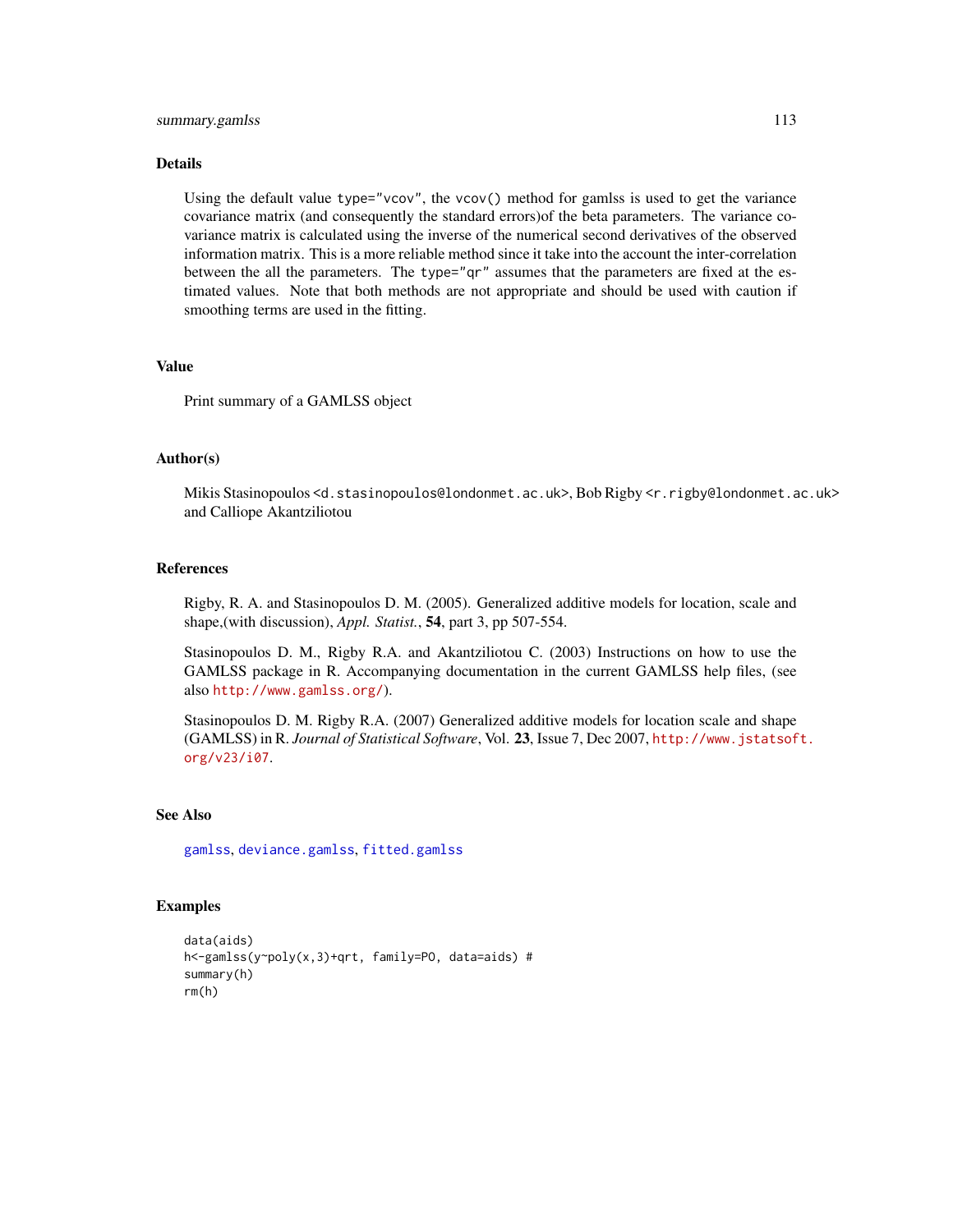<span id="page-113-0"></span>term.plot *Plot regression terms for a specified parameter of a fitted GAMLSS object*

# Description

Plots regression terms against their predictors, optionally with standard errors and partial residuals added. It is based on the R function termplot but is suitably changed to apply to GAMLSS objects.

#### Usage

```
term.plot(object, what = c("mu", "sigma", "nu", "tau"), data = NULL,
        envir = environment(formula(object)), partial.resid = FALSE,
         rug = FALSE, terms = NULL, se = TRUE, ylim = c("common", "free"),
        scheme = c("shaded", "lines"), xlabs = NULL, ylabs = NULL,
        main = NULL, pages = 0, col.term = "darkred",
        col.se = "orange", col.shaded = "gray", col.res = "lightblue",
         col.rug = "gray", lwd.term = 1.5, lty.se = 2, lwd.se = 1,cex.res = 1, pch.res = par("pch"),
        ask = interactive() && nb.fig < n.tms && .Device != "postscript",
        use.factor.levels = TRUE, surface.gam = FALSE, ...)
```
# Arguments

| object        | a fitted GAMLSS object                                                                                                                                                                                                                                                                                   |  |  |
|---------------|----------------------------------------------------------------------------------------------------------------------------------------------------------------------------------------------------------------------------------------------------------------------------------------------------------|--|--|
| what          | the required parameter of the GAMLSS distribution i.e. "mu"                                                                                                                                                                                                                                              |  |  |
| data          | data frame in which variables in object can be found                                                                                                                                                                                                                                                     |  |  |
| envir         | environment in which variables in object can be found                                                                                                                                                                                                                                                    |  |  |
| partial.resid | logical; should partial residuals be plotted or not                                                                                                                                                                                                                                                      |  |  |
| rug           | add rug plots (jitter 1-d histograms) to the axes?                                                                                                                                                                                                                                                       |  |  |
| terms         | which terms to be plotted (default 'NULL' means all terms)                                                                                                                                                                                                                                               |  |  |
| se            | plot point-wise standard errors?                                                                                                                                                                                                                                                                         |  |  |
| ylim          | there are two options here a) "common" and b) "free". The "common" option<br>plots all figures with the same ylim range and therefore allows the viewer to<br>check the relative contribution of each terms compate to the rest. In the free'<br>option the limits are computed for each plot seperatly. |  |  |
| scheme        | whether the se's should appear shaded or as lines                                                                                                                                                                                                                                                        |  |  |
| xlabs         | vector of labels for the x axes                                                                                                                                                                                                                                                                          |  |  |
| ylabs         | vector of labels for the y axes                                                                                                                                                                                                                                                                          |  |  |
| main          | logical, or vector of main titles; if 'TRUE', the model's call is taken as main<br>title, 'NULL' or 'FALSE' mean no titles.                                                                                                                                                                              |  |  |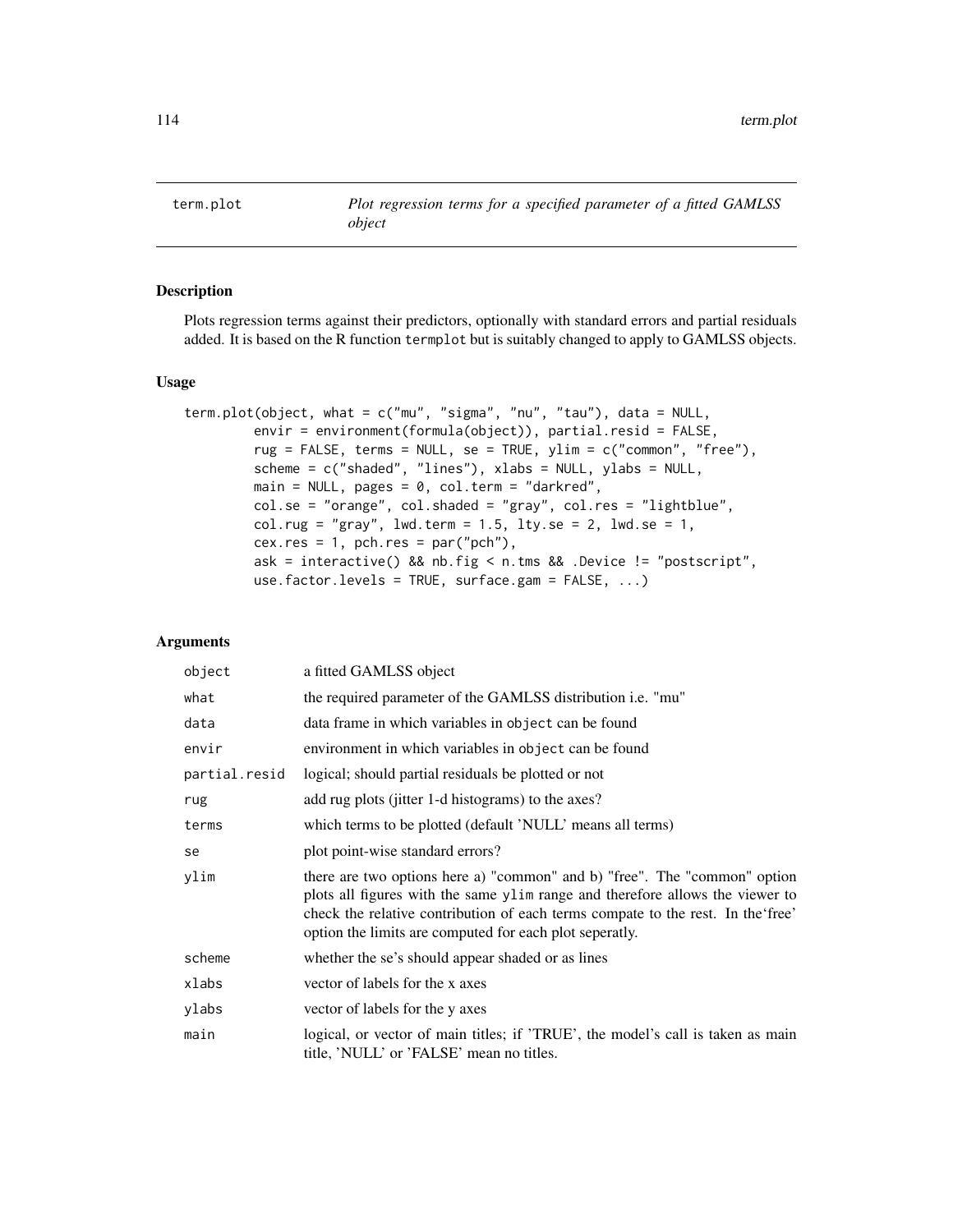term.plot the 115

| pages             | in how many pages the plot should appear. The default is 0 which allows differnt<br>page for each plot |
|-------------------|--------------------------------------------------------------------------------------------------------|
| col.term          | the colour of the term line                                                                            |
| col.se            | the colour of the se's lines                                                                           |
| col.shaded        | the colour of the shaded area                                                                          |
| col.res           | the colour of the partial residuals                                                                    |
| col.rug           | the colour of the rug                                                                                  |
| lwd.term          | line width of the fitted terms                                                                         |
| lty.se            | line ype for standard errors                                                                           |
| lwd.se            | line width for the stadard errors                                                                      |
| cex.res           | plotting character expansion for the parsial residuals                                                 |
| pch.res           | characters for points in the parsial residuals                                                         |
| ask               | logical; if 'TRUE', the user is asked before each plot, see 'par(ask=.)'.                              |
| use.factor.levels |                                                                                                        |
|                   | Should x-axis ticks use factor levels or numbers for factor terms?                                     |
| surface.gam       | whether to use surface plot if a ga() term is fitted                                                   |
| $\cdots$          | other graphical parameters                                                                             |

#### Details

The function uses the lpred function of GAMLSS. The 'data' argument should rarely be needed, but in some cases 'termplot' may be unable to reconstruct the original data frame. Using 'na.action=na.exclude' makes these problems less likely. Nothing sensible happens for interaction terms.

# Value

a plot of fitted terms.

# Author(s)

Mikis Stasinopoulos based on the existing termplot() function

#### References

Rigby, R. A. and Stasinopoulos D. M. (2005). Generalized additive models for location, scale and shape,(with discussion), *Appl. Statist.*, 54, part 3, pp 507-554.

Stasinopoulos D. M., Rigby R.A. and Akantziliotou C. (2006) Instructions on how to use the GAMLSS package in R. Accompanying documentation in the current GAMLSS help files, (see also <http://www.gamlss.org/>).

Stasinopoulos D. M. Rigby R.A. (2007) Generalized additive models for location scale and shape (GAMLSS) in R. *Journal of Statistical Software*, Vol. 23, Issue 7, Dec 2007, [http://www.jstatsof](http://www.jstatsoft.org/v23/i07)t. [org/v23/i07](http://www.jstatsoft.org/v23/i07).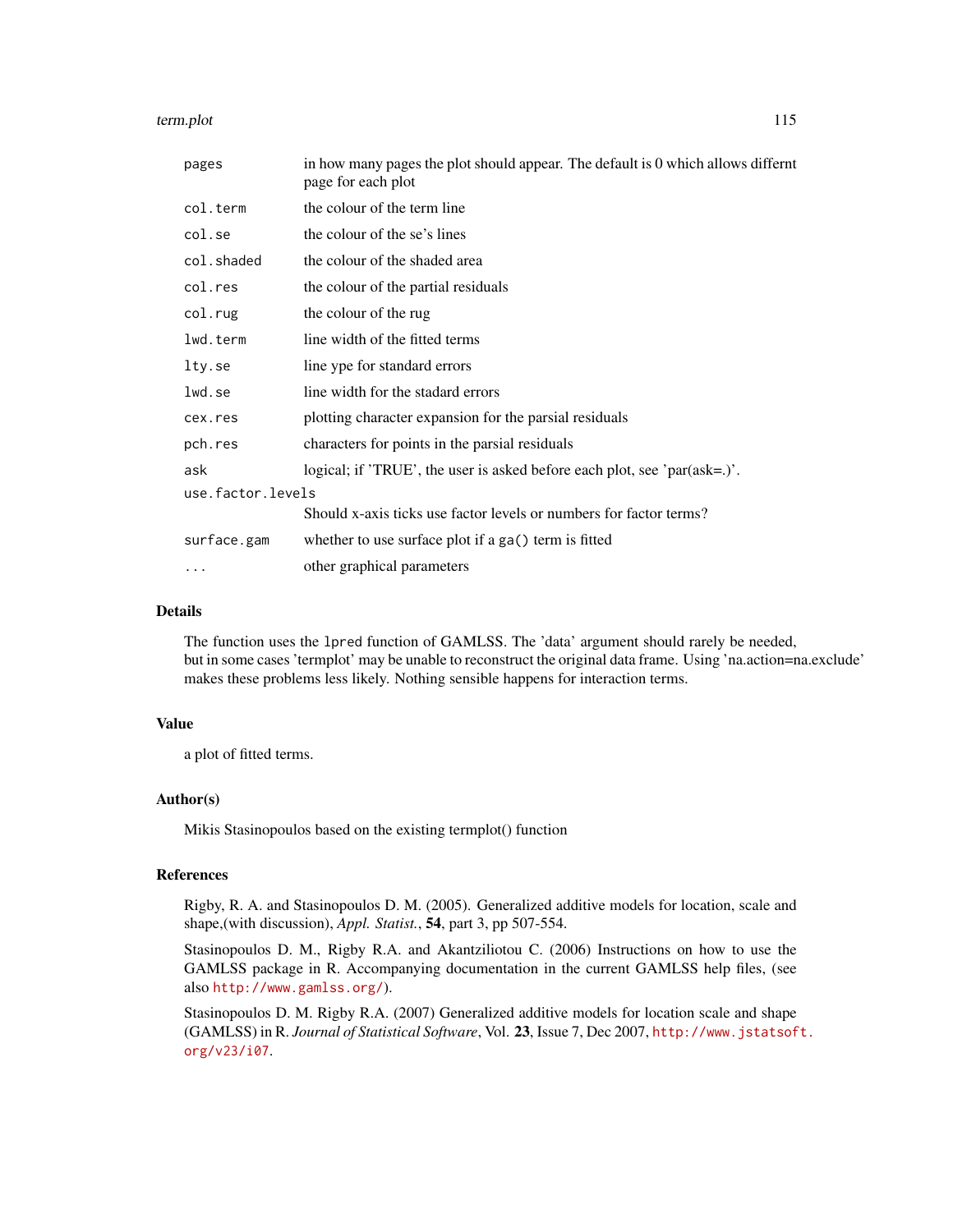# <span id="page-115-0"></span>See Also

[termplot](#page-0-0)

# Examples

```
data(aids)
a<-gamlss(y~pb(x)+qrt,data=aids,family=NBI)
term.plot(a, pages=1)
rm(a)
```
update.gamlss *Update and Re-fit a GAMLSS Model*

# Description

update.gamlss is the GAMLSS specific method for the generic function update which updates and (by default) refits a GAMLSS model.

#### Usage

```
## S3 method for class 'gamlss'
update(object, formula., ..., what = c("mu", "sigma", "nu", "tau", "All"),
              evaluate = TRUE)
```
# Arguments

| object   | a GAMLSS fitted model                                                                                                                                                                                                                 |  |
|----------|---------------------------------------------------------------------------------------------------------------------------------------------------------------------------------------------------------------------------------------|--|
| formula. | the formula to update                                                                                                                                                                                                                 |  |
| $\cdots$ | for updating argument in gamlss()                                                                                                                                                                                                     |  |
| what     | the parameter in which the formula needs updating for example "mu", "sigma",<br>"nu" "tau" or "All". If "All" all the formulae are updated. Note that the what<br>argument has an effect only if only if the argument formula. is set |  |
| evaluate | whether to evaluate the call or not                                                                                                                                                                                                   |  |

# Value

Returns a GAMLSS call or fitted object.

# Author(s)

Mikis Stasinopoulos <d.stasinopoulos@londonmet.ac.uk>, Bob Rigby <r.rigby@londonmet.ac.uk>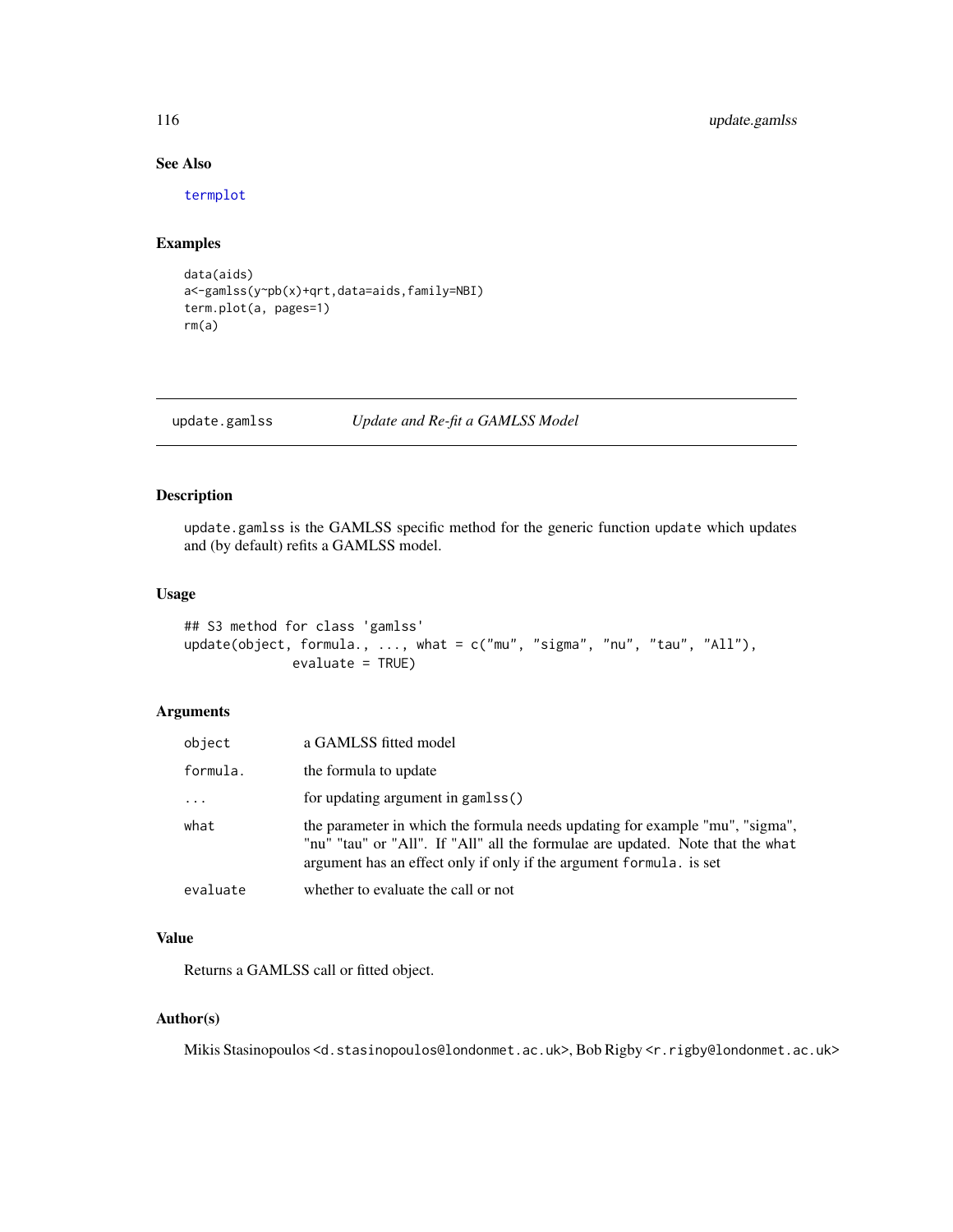# <span id="page-116-0"></span> $VGD$  117

# References

Rigby, R. A. and Stasinopoulos D. M. (2005). Generalized additive models for location, scale and shape,(with discussion), *Appl. Statist.*, 54, part 3, pp 507-554.

Stasinopoulos D. M., Rigby R.A. and Akantziliotou C. (2006) Instructions on how to use the GAMLSS package in R. Accompanying documentation in the current GAMLSS help files, (see also <http://www.gamlss.org/>).

Stasinopoulos D. M. Rigby R.A. (2007) Generalized additive models for location scale and shape (GAMLSS) in R. *Journal of Statistical Software*, Vol. 23, Issue 7, Dec 2007, [http://www.jstatsof](http://www.jstatsoft.org/v23/i07)t. [org/v23/i07](http://www.jstatsoft.org/v23/i07).

# See Also

```
print.gamlss, summary.gamlss, fitted.gamlss, coef.gamlss, residuals.gamlss, plot.gamlss,
deviance.gamlss, formula.gamlss
```
# Examples

```
data(aids)
# fit a poisson model
h.po <-gamlss(y~pb(x)+qrt, family=PO, data=aids)
# update with a negative binomial
h.nb <-update(h.po, family=NBI)
# update the smoothing
h.nb1 <-update(h.nb,~cs(x,8)+qrt)
# remove qrt
h.nb2 <-update(h.nb1,~.-qrt)
# put back qrt take log of y and fit a normal distribution
h.nb3 <-update(h.nb1,log(.)~.+qrt, family=NO)
# verify that it is the same
h.no<-gamlss(log(y)~cs(x,8)+qrt,data=aids )
```
VGD *Validation (or test) data global deviance*

# Description

These function are useful for model selection. The function VGD helps to validate a GAMLSS model by randomly splitting the data into training and validation sets. It minimies the global deviance for the training data set and then uses the validation set to calculate the prediction global deviance. The function VGD1 is identical to VGD but the output is a list rather than a values as in VGD. The function VGD2 is identical to VGD1 but it takes as argument the new data, (newdata), rather than a factor which split the combined data in two as in VGD or VGD1. The function TGD takes a fitted gamlss object and produce the test global deviance for the new data. The resulting prediction errors can be used for selecting the distribution of the model, the terms in the model or degrees of freedom for smoothing terms.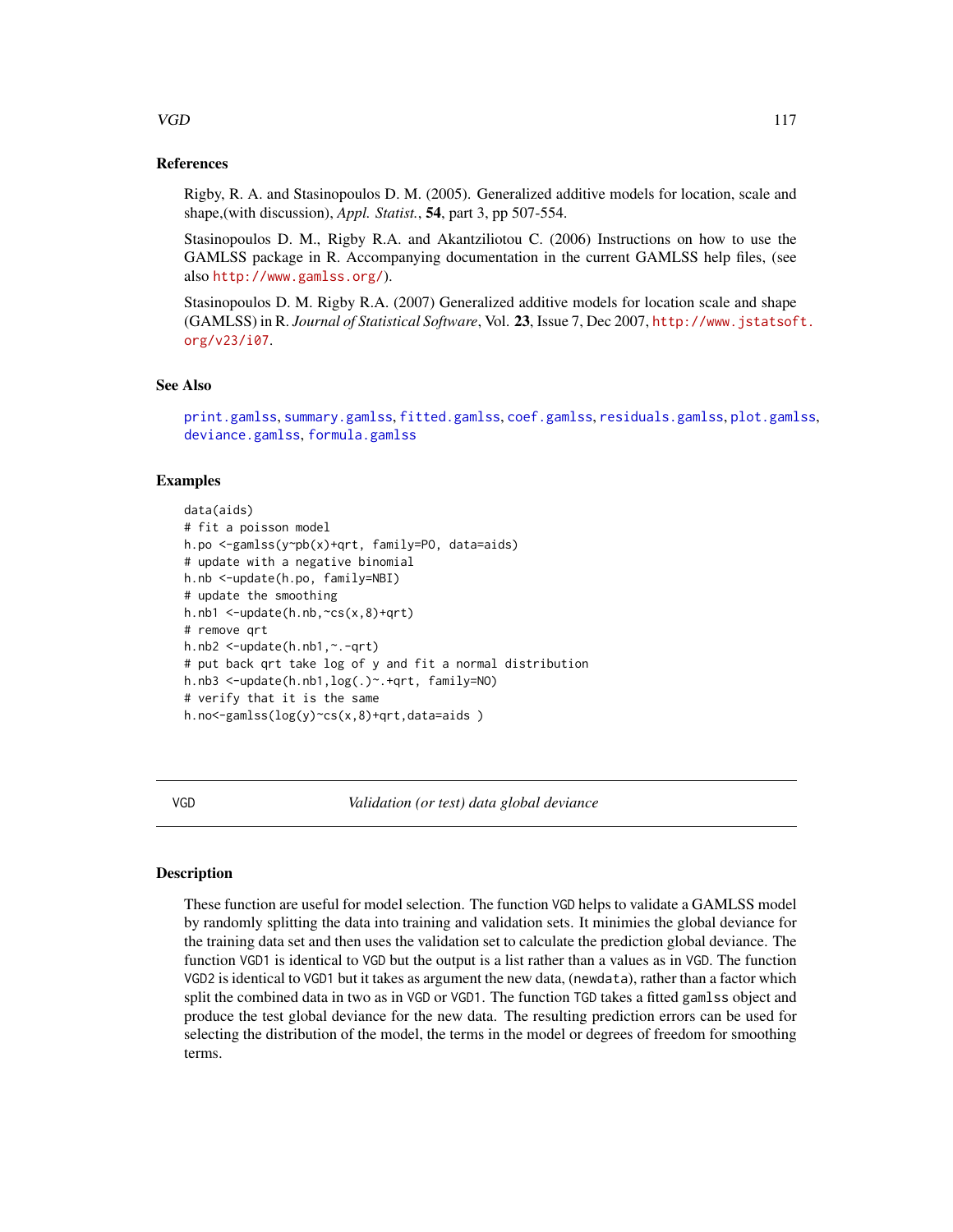# <span id="page-117-0"></span>Usage

```
VGD(formula = NULL, sigma.formula = \sim1, nu.formula = \sim1, tau.formula = \sim1,
    data = NULL, family = NO,control = gamescontrol(true = FALSE), rand = NULL, ...)VGD1(formula = NULL, sigma.formula = \sim1, nu.formula = \sim1, tau.formula = \sim1,
    data = NULL, family = NO,control = games.control(trace = FALSE), rand = NULL, ...)
VGD2(formula = NULL, sigma.formula = \sim1, nu.formula = \sim1, tau.formula = \sim1,
    data = NULL, family = NO,control = gamlss.control(trace = FALSE),
    newdata = NULL, ...)TGD(object, new data = NULL, ...)
```
# Arguments

| object        | a gamlss object                                                                                                                                                                                                                       |
|---------------|---------------------------------------------------------------------------------------------------------------------------------------------------------------------------------------------------------------------------------------|
| formula       | a gamlss formula for mu (including the response on the left)                                                                                                                                                                          |
| sigma.formula | a formula for sigma                                                                                                                                                                                                                   |
| nu.formula    | a formula for nu                                                                                                                                                                                                                      |
| tau.formula   | a formula for tau                                                                                                                                                                                                                     |
| data          | the data set used for the fitting                                                                                                                                                                                                     |
| newdata       | the data set to be used for validation of test                                                                                                                                                                                        |
| family        | a gamlss.family object                                                                                                                                                                                                                |
| control       | gamlss.control to be passed to gamlss                                                                                                                                                                                                 |
| rand          | a random vector of one and two indicating whether is the training set $(1)$ or the<br>validation set (2) i.e. created in advance using something like rand $\leq$ sample (2, N, replace=T, prob-<br>where N is the length of the data |
| $\cdots$      | for extra arguments to be passed in the gamlss fit                                                                                                                                                                                    |

# Value

The function VGD returns a validated global deviance, that is, the global deviance evaluated at the validation data. The functions VGD1, VGD2 and TGD are returning a list with component oldGD, newGD, oldPE, newPE. oldGD is the deviance of the training data, newGD is the deviance for the validation or (test) data. oldPE is the mean prediction error for the old data (oldGD divided by the number of observations in the training data). newPEis the mean prediction error for the new data, (newGD divided by the number of observations in the validation (or test) data).

# Author(s)

Mikis Stasinopoulos <d.stasinopoulos@londonmet.ac.uk> and Bob Rigby <r.rigby@londonmet.ac.uk>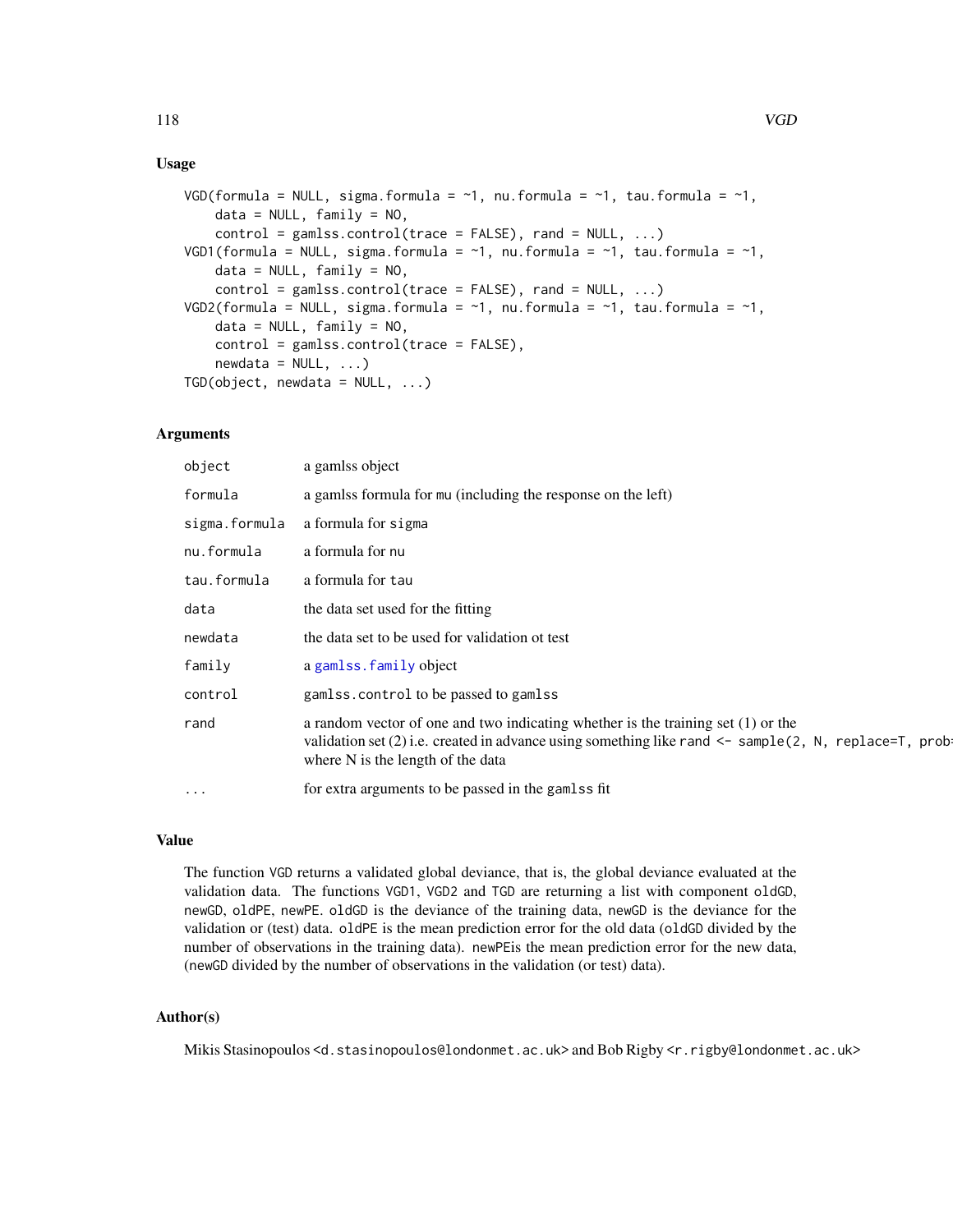#### <span id="page-118-0"></span>References

Rigby, R. A. and Stasinopoulos D. M. (2005). Generalized additive models for location, scale and shape,(with discussion), *Appl. Statist.*, 54, part 3, pp 507-554.

Stasinopoulos D. M., Rigby R.A. and Akantziliotou C. (2006) Instructions on how to use the GAMLSS package in R. Accompanying documentation in the current GAMLSS help files, (see also <http://www.gamlss.org/>).

Stasinopoulos D. M. Rigby R.A. (2007) Generalized additive models for location scale and shape (GAMLSS) in R. *Journal of Statistical Software*, Vol. 23, Issue 7, Dec 2007, [http://www.jstatsof](http://www.jstatsoft.org/v23/i07)t. [org/v23/i07](http://www.jstatsoft.org/v23/i07).

# See Also

[gamlss.family](#page-0-0), [gamlss](#page-34-0), [deviance.gamlss](#page-22-0)

# Examples

```
data(abdom)
# generate the random split of the data
rand \leq sample(2, 610, replace=TRUE, prob=c(0.6,0.4))
# the proportions in the sample
table(rand)/610
# VGD needs a factor
VGD(y~pb(x,df=2),sigma.formula=~pb(x,df=1), data=abdom, family=LO, rand=rand)
# VGD1 needs a factor and has different output
VGD1(y~pb(x,df=2),sigma.formula=~pb(x,df=1), data=abdom, family=LO, rand=rand)
# using VGD2 needs two different sets of data
VGD2(y~pb(x,df=2),sigma.formula=~pb(x,df=1), data=abdom[rand==1,], family=LO,
      newdata=abdom[rand==2,] )
#fit in the old data
olddata<-abdom[rand==1,]
m1<-gamlss(y~pb(x,df=2),sigma.formula=~pb(x,df=1), data=olddata, family=LO)
# get the global deviance in the new data
newdata<-abdom[rand==2,]
TGD(m1, newdata=newdata)
```
wp *Worm plot*

#### **Description**

Provides a single plot or multiple worm plots for a GAMLSS fitted or more general for any fitted models where the method resid() exist and the residuals are defined sensibly. The worm plot (a detrended QQ-plot), van Buuren and Fredriks M. (2001), is a diagnostic tool for checking the residuals within different ranges (by default not overlapping) of the explanatory variable(s).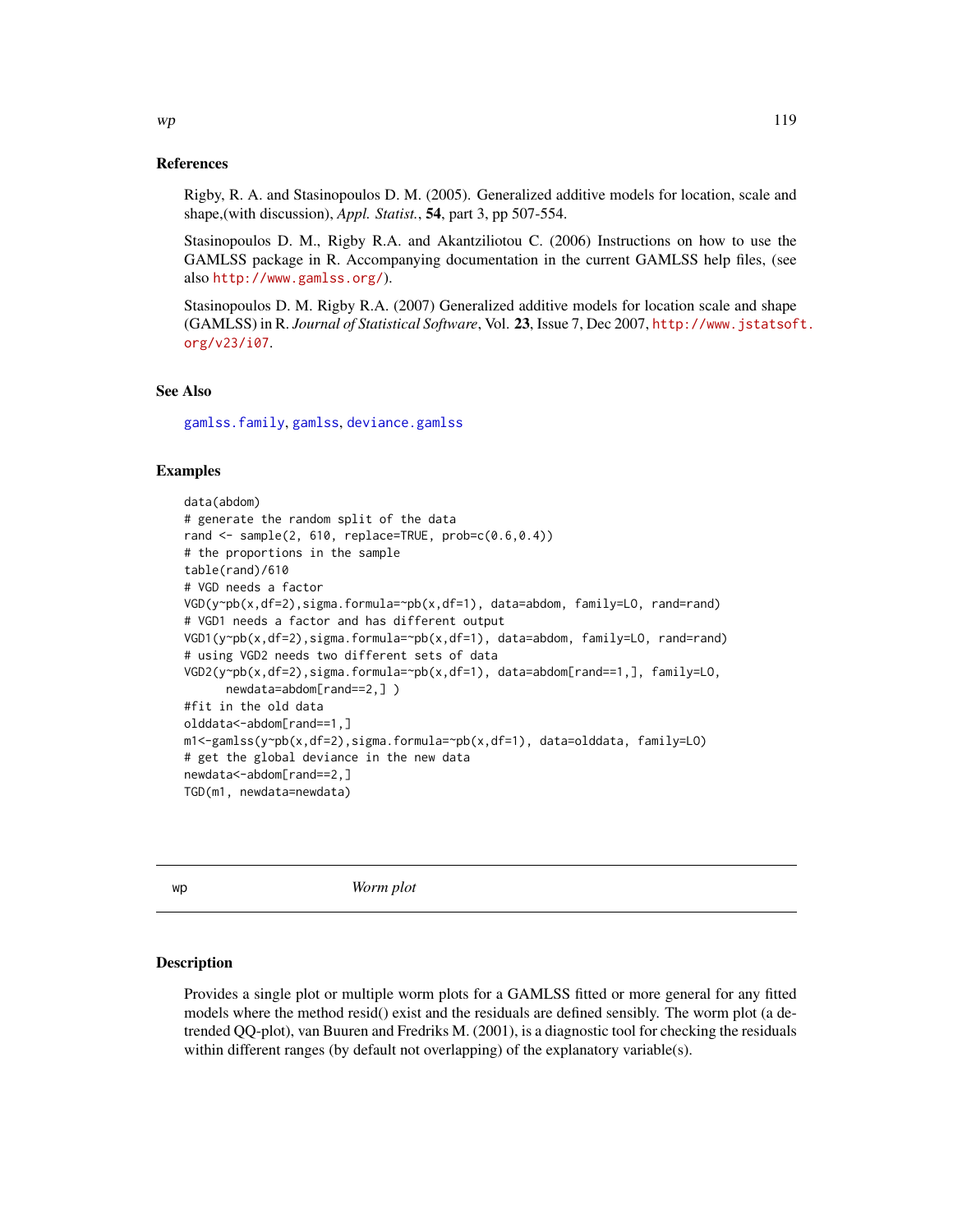# Usage

```
wp(object=NULL, xvar = NULL, resid = NULL, n.inter = 4,xcut.points = NULL,
   overlap = 0, xlim.all = 4, xlim.worm = 3.5,
   show.given = TRUE, line = TRUE,
  ylim.all = 12 * sqrt(1/length(resid)),ylim.worm = 12 * sqrt(n.inter/length(resid)),cex = 1, pch = 21, ...)
```
# Arguments

| object      | a GAMLSS fitted object or any other fitted model where the resid() method<br>works (preferably it should be standarised or quantile residuals)                                                                                                                                      |
|-------------|-------------------------------------------------------------------------------------------------------------------------------------------------------------------------------------------------------------------------------------------------------------------------------------|
| xvar        | the explanatory variable(s) against which the worm plots will be plotted. If<br>only one variable is involved use xvar=x1 if two variables are involved use<br>xvar= $\alpha$ 1*x2. See also note below for use of formula if the data argument is<br>not found in the fitted model |
| resid       | if object is missing this argument can be used to specify the residual vector<br>(again it should a quantile residuals or it be assumed to come from a normal<br>distribution)                                                                                                      |
| n.inter     | the number of intervals in which the explanatory variable xvar will be cut                                                                                                                                                                                                          |
| xcut.points | the x-axis cut off points e.g. c(20,30). If xcut.points=NULL then the n.inter<br>argument is activated                                                                                                                                                                              |
| overlap     | how much overlapping in the xvar intervals. Default value is overlap=0 for<br>non overlapping intervals                                                                                                                                                                             |
| xlim.all    | for the single plot, this value is the x-variable limit, default is x1im. all=4                                                                                                                                                                                                     |
| xlim.worm   | for multiple plots, this value is the x-variable limit, default is x1im. worm=3.5                                                                                                                                                                                                   |
| show.given  | whether to show the x-variable intervals in the top of the graph, default is<br>show.given=TRUE                                                                                                                                                                                     |
| line        | whether to plot the polynomial line in the worm plot, default value is line=TRUE                                                                                                                                                                                                    |
| ylim.all    | for the single plot, this value is the y-variable limit, default value is ylim. all=12*sqrt(1/length(fitte)                                                                                                                                                                         |
| ylim.worm   | for multiple plots, this values is the y-variable limit, default value is ylim.worm=12*sqrt(n.inter/lengt                                                                                                                                                                           |
| cex         | the cex plotting parameter with default cex=1                                                                                                                                                                                                                                       |
| pch         | the pch plotting parameter with default pch=21                                                                                                                                                                                                                                      |
| $\cdots$    | for extra arguments                                                                                                                                                                                                                                                                 |
|             |                                                                                                                                                                                                                                                                                     |

# Details

If the xvar argument is not specified then a single worm plot is used. In this case a worm plot is a de-trended normal QQ-plot so departure from normality is highlighted.

If a single xvar is specified (with or without the use of a formula) i.e.  $xvar=x1$  or  $xvar=x1$ ) then we have as many worm plot as n.iter. In this case the x-variable is cut into n.iter intervals with an equal number observations and de-trended normal QQ (i.e. worm) plots for each interval are plotted. This is a way of highlighting failures of the model within different ranges of the the single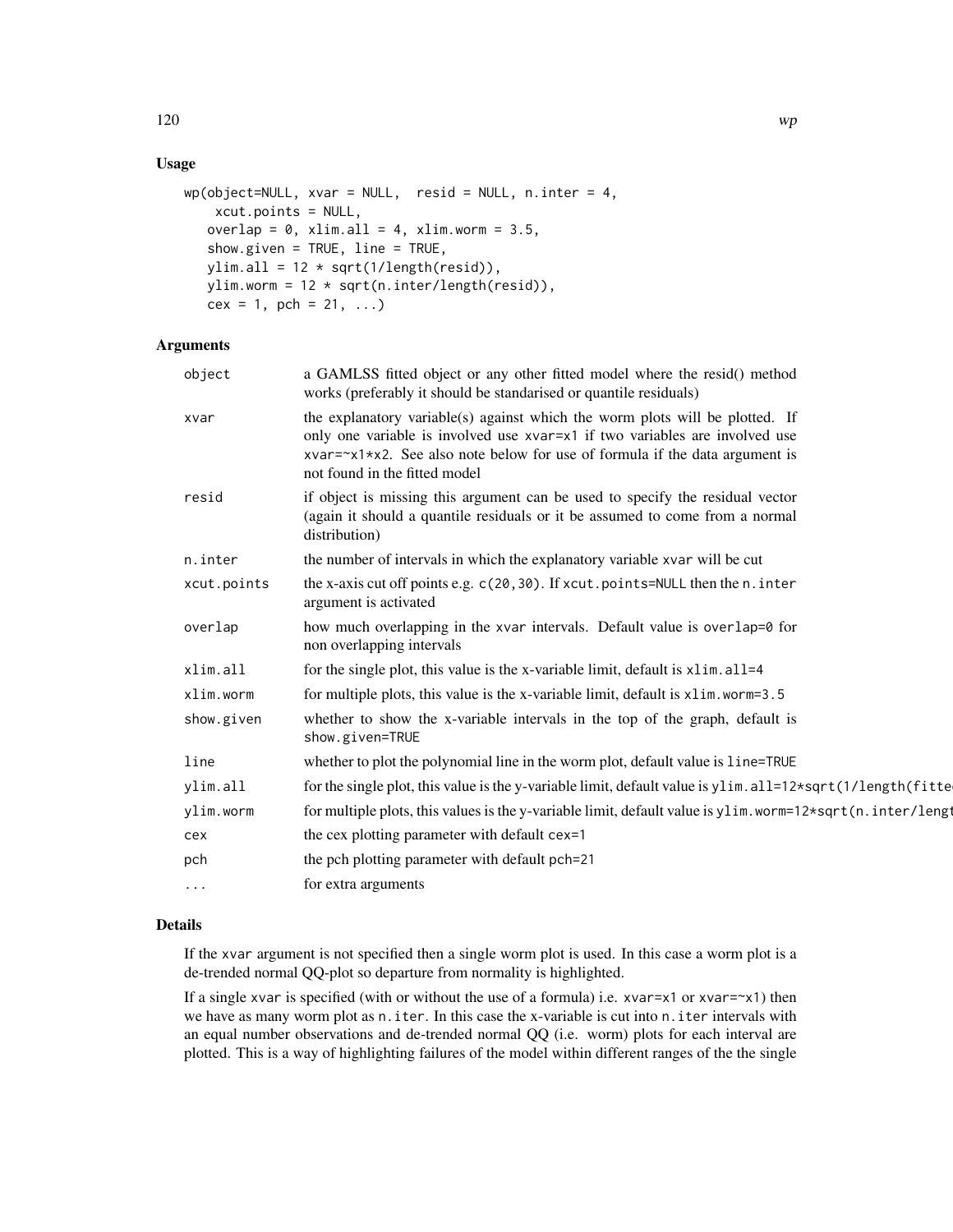<span id="page-120-0"></span>explanatory variable. The fitted coefficients from fitting cubic polynomials to the residuals (within each x-variable interval) can be obtain by e.g. coeffs<-wp(model1,xvar=x,n.iner=9). van Buuren and Fredriks M. (2001) used these residuals to identify regions (intervals) of the explanatory variable within which the model does not fit adequately the data (called "model violation")

Two variables can be displayed with the use of a formula, i.e.  $xvar=x1*x2$ . In this case the n.inter can be a vector with two values.

# Value

For multiple plots the xvar intervals and the coefficients of the fitted cubic polynomials to the residuals (within each xvar interval) are returned.

# **Note**

Note that the wp() function, if the argument object is used, is looking for the data argument of the object. If the argument data exists it uses its enviroment to find xvar (whether it is a formula or not). As a result if data exists withing object xvar=~x\*f can be used (assuming thet x and f are in the data) otherwise the variable should be expicitly defined i.e. xvar=~data\$x\*data\$f.

# Author(s)

Mikis Stasinopoulos and Bob Rigby

#### References

Rigby, R. A. and Stasinopoulos D. M. (2005). Generalized additive models for location, scale and shape,(with discussion), *Appl. Statist.*, 54, part 3, 1-38.

Stasinopoulos D. M., Rigby R.A. and Akantziliotou C. (2006) Instructions on how to use the GAMLSS package in R. Accompanying documentation in the current GAMLSS help files, (see also <http://www.gamlss.org/>).

Stasinopoulos D. M. Rigby R.A. (2007) Generalized additive models for location scale and shape (GAMLSS) in R. *Journal of Statistical Software*, Vol. 23, Issue 7, Dec 2007, [http://www.jstatsof](http://www.jstatsoft.org/v23/i07)t. [org/v23/i07](http://www.jstatsoft.org/v23/i07).

van Buuren and Fredriks M. (2001) Worm plot: simple diagnostic device for modelling growth reference curves. *Statistics in Medicine*, 20, 1259–1277

#### See Also

[gamlss](#page-34-0), [plot.gamlss](#page-72-0)

```
data(abdom)
# with data
a<-gamlss(y~pb(x),sigma.fo=~pb(x,1),family=LO,data=abdom)
wp(a)
coeff1<-wp(a,xvar=x)
coeff1
## Not run:
```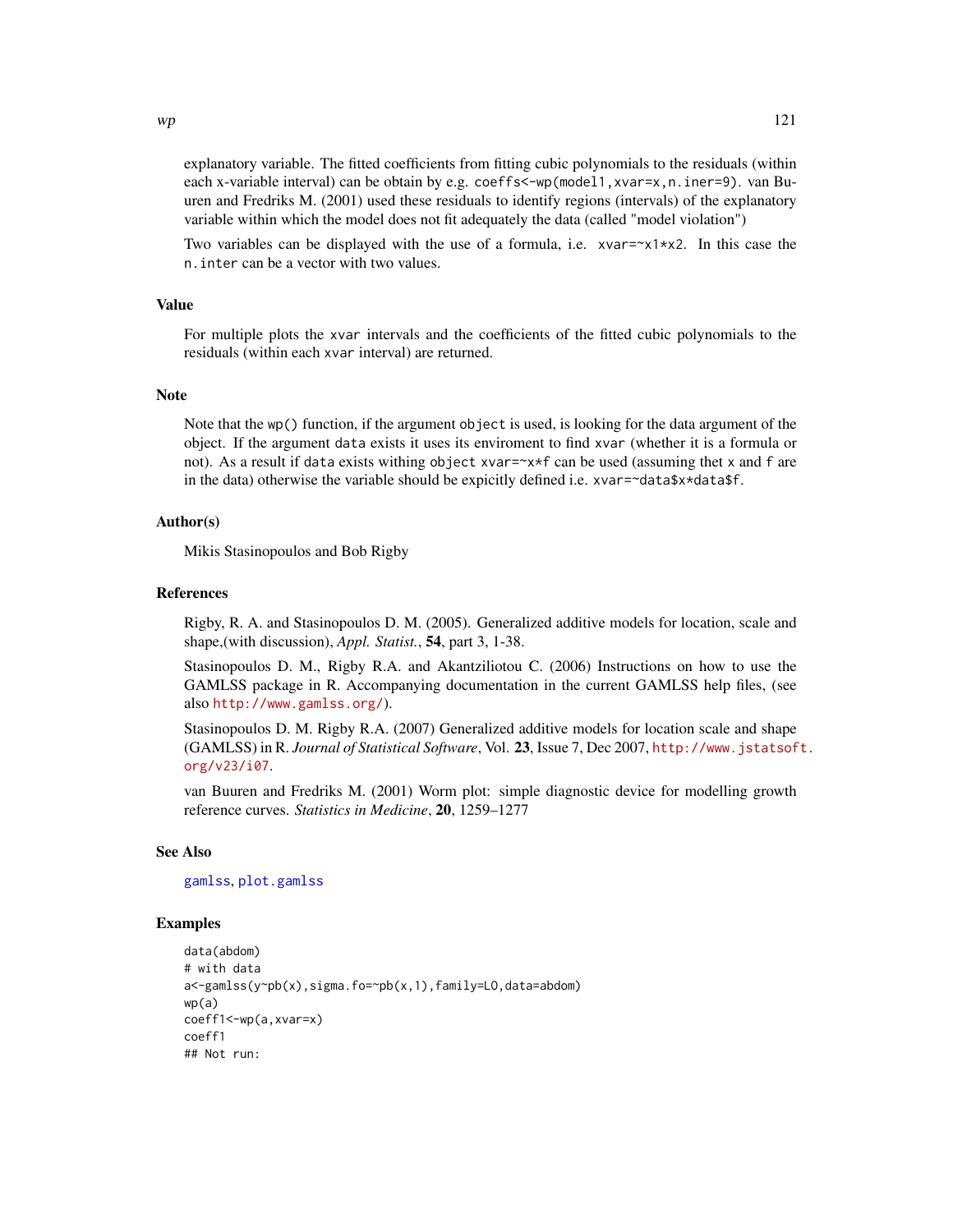#### <span id="page-121-0"></span>122 z.scores

```
# no data argument
b <- gamlss(abdom$y~pb(abdom$x),sigma.fo=~pb(abdom$x),family=LO)
wp(b)
wp(b, xvar=abdom$x)# not wp(b, xvar=x)
# using the argument resid
# this will work
wp(resid=resid(a), xvar=abdom$x)
# not this
# wp(resid=resid(a), xvar=x)
# this example uses the rent data
m1 <- gamlss(R~pb(Fl)+pb(A)+loc, sigma.fo=~pb(Fl)+pb(A), data=rent, family=GA)
# a single worm plot
wp(m1, ylim.all=0.5)
# a single continuous x variable
wp(m1, xvar=Fl, ylim.worm=.8)
# a single x variable changing the default number of intervals
wp(m1, xvar=Fl, ylim.worm=1.5, n.inter=9)
# different x variable changing the default number of intervals
B1<-wp(m1, xvar=A, ylim.worm=1.2, n.inter=9)
B1
# the number five plot has intervals
# [5,] 1957.5 1957.5
# rather disappoining
# try formula for xvar
wp(m1, xvar=~A, ylim.worm=1.2, n.inter=9)
# better in this case using formula
# now using a factor included in the model
wp(m1, xvar=~loc, ylim.worm=1.2, n.inter=9)
# using a factor notin the model
wp(m1, xvar=~B, ylim.worm=1.5, n.inter=9)
# level 2 (with B=1) did not fit well
# trying two continuous variable
wp(m1, xvar=~Fl*A, ylim.worm=1.5, n.inter=4)
# one continuous and one categorical
wp(m1, xvar=~Fl*loc, ylim.worm=1.5, n.inter=4)
# two categorical
wp(m1, xvar=~B*loc, ylim.worm=1.5, n.inter=4)
```

```
## End(Not run)
```
z.scores *Z-scores for lms objects*

# **Description**

This creates z-scores for new values of y and x given a fitted lms object.

#### Usage

z.scores(object, y, x)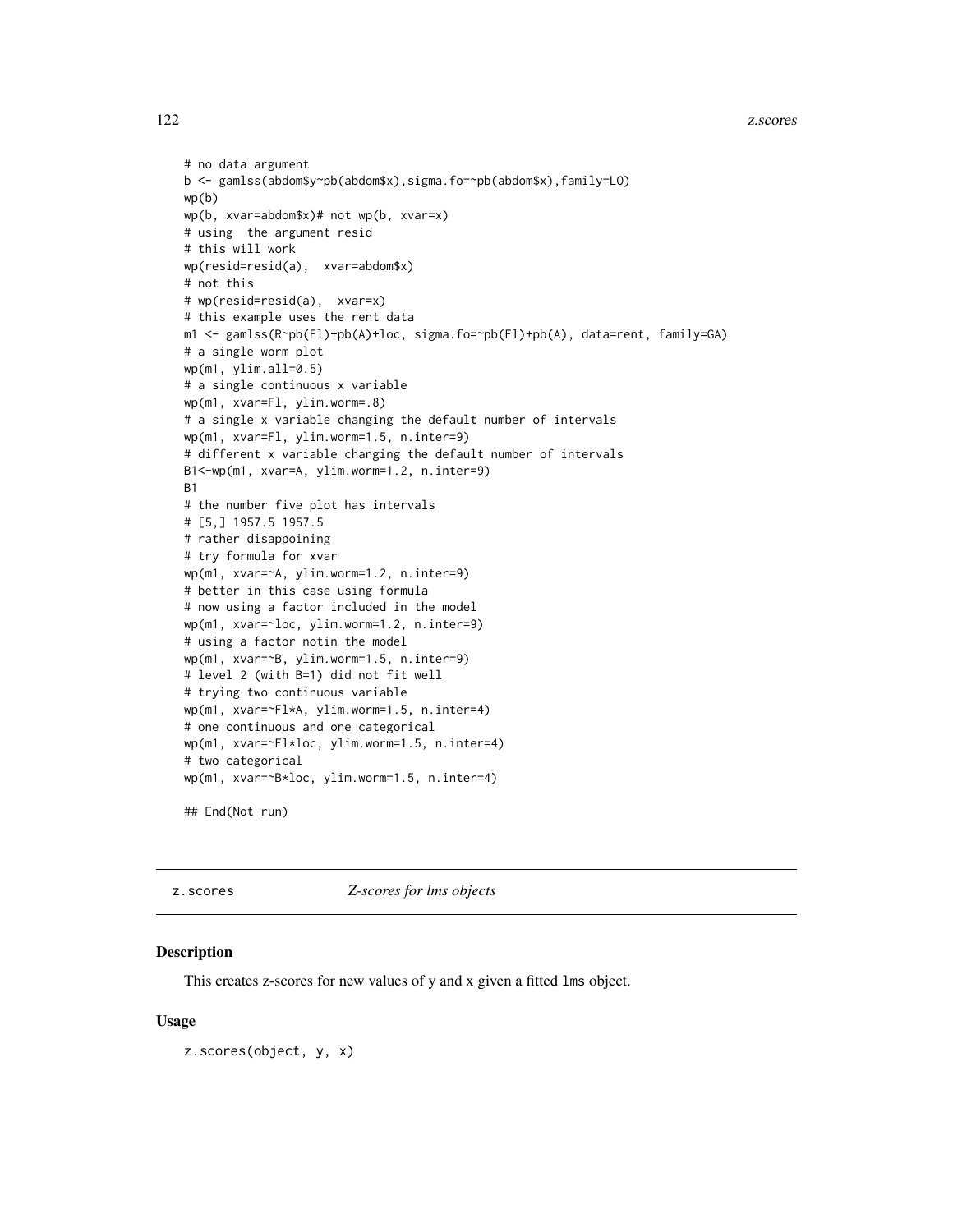#### <span id="page-122-0"></span>z.scores and the set of the set of the set of the set of the set of the set of the set of the set of the set of the set of the set of the set of the set of the set of the set of the set of the set of the set of the set of

#### **Arguments**

| object | a lms fitted object |
|--------|---------------------|
| v      | new y values        |
| x      | new x values        |

# Details

This is simply a job that can be also done by centiles.pred().

#### Value

the required z-scores

#### Author(s)

Mikis Stasinopoulos

## References

Cole, T. J. (1994) Do growth chart centiles need a face lift? *BMJ*, 308–641.

Cole, T. J. and Green, P. J. (1992) Smoothing reference centile curves: the LMS method and penalized likelihood, *Statist. Med.* 11, 1305–1319

Rigby, R. A. and Stasinopoulos D. M. (2005). Generalized additive models for location, scale and shape,(with discussion), *Appl. Statist.*, 54, part 3, pp 507-554.

Stasinopoulos D. M., Rigby R.A. and Akantziliotou C. (2006) Instructions on how to use the GAMLSS package in R. Accompanying documentation in the current GAMLSS help files, (see also <http://www.gamlss.org/>).

Stasinopoulos D. M. Rigby R.A. (2007) Generalized additive models for location scale and shape (GAMLSS) in R. *Journal of Statistical Software*, Vol. 23, Issue 7, Dec 2007, [http://www.jstatsof](http://www.jstatsoft.org/v23/i07)t. [org/v23/i07](http://www.jstatsoft.org/v23/i07).

#### See Also

[centiles.pred](#page-13-0)

```
## Not run:
IND<-sample.int(7040, 1000, replace=FALSE)
db1 < - db[IND, ]plot(head~age, data=db1)
m0 <- lms(head, age, data=db1,trans.x=TRUE )
z.scores(m0, x=c(2,15,30,40),y=c(45,50,56,63))
## End(Not run)
```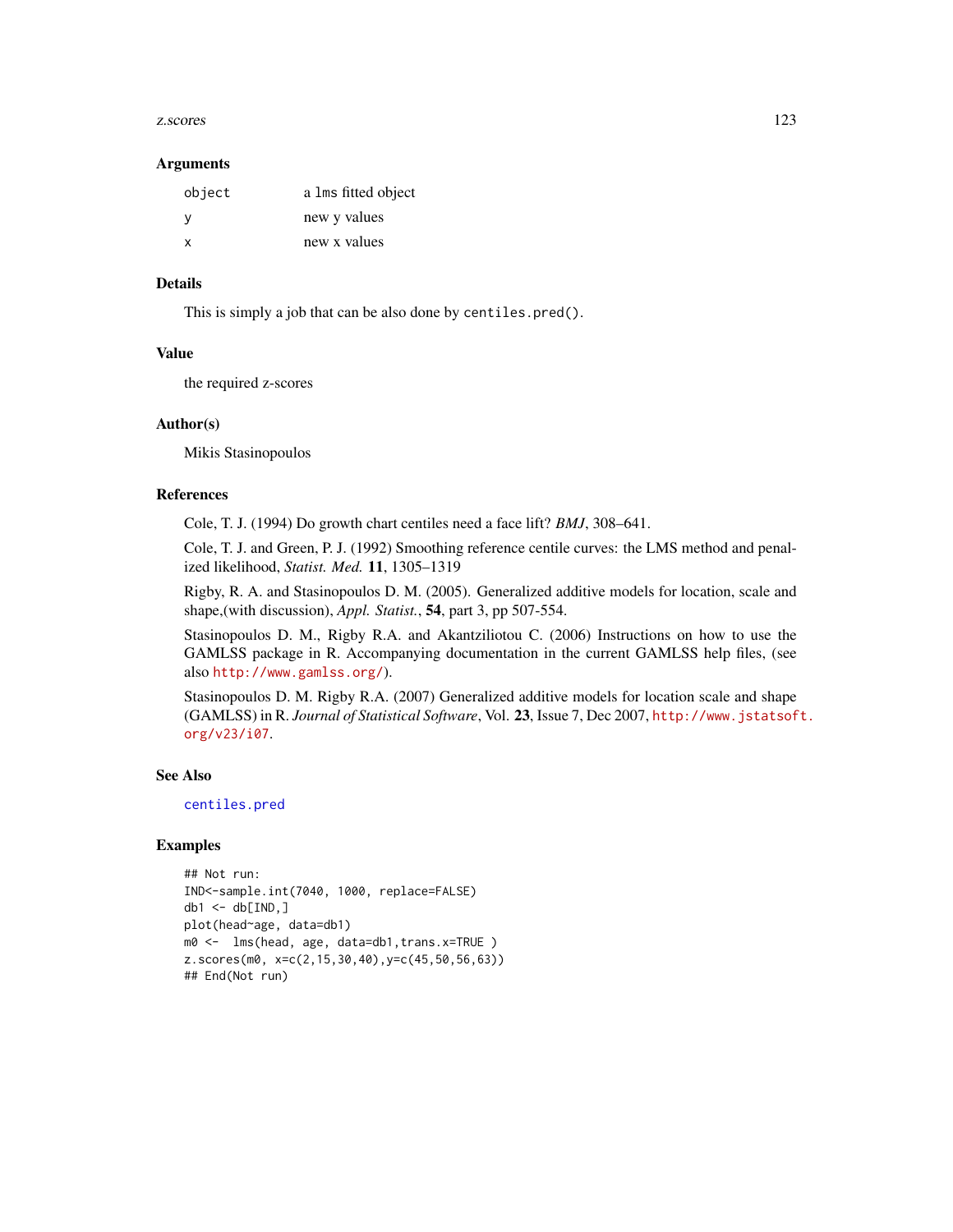# Index

∗Topic \textasciitildekwd1 dtop , [24](#page-23-0) ∗Topic distribution fitDist, [30](#page-29-0) histSmo, [55](#page-54-0) loglogSurv , [64](#page-63-0) plot.histSmo , [75](#page-74-0) ∗Topic package gamlss-package , [3](#page-2-0) ∗Topic regression additive.fit, [5](#page-4-0) bfp , [7](#page-6-0) calibration , [9](#page-8-0) centiles , [10](#page-9-0) centiles.com , [13](#page-12-0) centiles.pred , [14](#page-13-1) centiles.split , [17](#page-16-0) coef.gamlss , [19](#page-18-1) cs , [20](#page-19-0) deviance.gamlss , [23](#page-22-1) edf , [26](#page-25-0) find.hyper, [27](#page-26-0) fitDist, [30](#page-29-0) fitted.gamlss, [32](#page-31-1) fittedPlot , [33](#page-32-0) formula.gamlss , [34](#page-33-1) gamlss , [35](#page-34-1) gamlss.control , [39](#page-38-0) gamlss.cs , [41](#page-40-0) gamlss.fp , [42](#page-41-0) gamlss.lo , [43](#page-42-0) gamlss.ps , [44](#page-43-0) gamlss.random, [45](#page-44-0) gamlss.scope, [46](#page-45-1) gamlssML , [47](#page-46-0) gen.likelihood , [49](#page-48-0) getSmo , [51](#page-50-0) glim.control, [52](#page-51-0) histDist , [53](#page-52-0)

IC , [58](#page-57-0) lms , [59](#page-58-0) lo , [62](#page-61-0) lpred , [66](#page-65-0) LR.test, [67](#page-66-0) model.frame.gamlss, [68](#page-67-0) par.plot , [70](#page-69-0) pdf.plot , [71](#page-70-0) plot.gamlss , [73](#page-72-1) plot2way , [76](#page-75-0) polyS , [77](#page-76-0) predict.gamlss , [78](#page-77-0) print.gamlss, <mark>8</mark>0 prof.dev , [81](#page-80-0) prof.term , [83](#page-82-0) ps , [86](#page-85-0) Q.stats , [90](#page-89-0) quantSheets , [92](#page-91-0) random , [94](#page-93-0) refit , [98](#page-97-0) residuals.gamlss , [100](#page-99-1) ridge , [101](#page-100-0) rqres.plot , [103](#page-102-0) Rsq , [104](#page-103-0) rvcov , [106](#page-105-0) stepGAIC, [107](#page-106-0) summary.gamlss, [112](#page-111-1) term.plot , [114](#page-113-0) update.gamlss , [116](#page-115-0) VGD , [117](#page-116-0) wp , [119](#page-118-0) z.scores, [122](#page-121-0) ∗Topic regresson acfResid , [4](#page-3-0) ∗Topic ts acfResid , [4](#page-3-0) acf , *[5](#page-4-0)* acfResid , [4](#page-3-0)

additive.fit , [5](#page-4-0) , *[7](#page-6-0)* , *[86](#page-85-0)*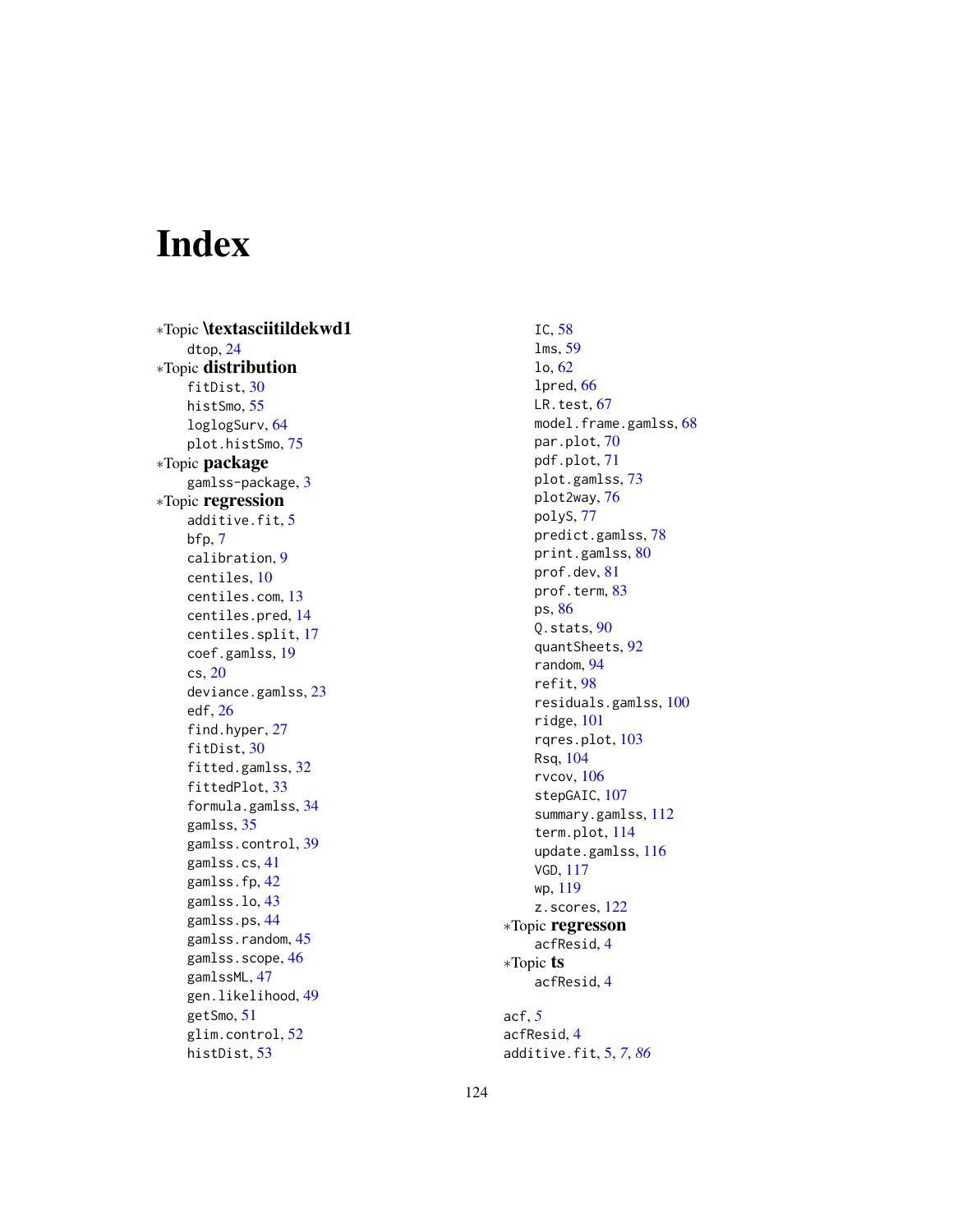# INDEX 125

AIC.gamlss *(*IC*)*, [58](#page-57-0) bfp, [7](#page-6-0) calibration, [9,](#page-8-0) *[61](#page-60-0)* centiles, *[10](#page-9-0)*, [10,](#page-9-0) *[14](#page-13-1)*, *[16–](#page-15-0)[18](#page-17-0)*, *[34](#page-33-1)*, *[61](#page-60-0)* centiles.com, *[12](#page-11-0)*, [13,](#page-12-0) *[18](#page-17-0)* centiles.fan, *[10](#page-9-0)* centiles.pred, [14,](#page-13-1) *[123](#page-122-0)* centiles.split, *[12](#page-11-0)*, *[14](#page-13-1)*, *[16](#page-15-0)*, [17,](#page-16-0) *[34](#page-33-1)*, *[91](#page-90-0)* coef.gamlss, [19,](#page-18-1) *[24](#page-23-0)*, *[32](#page-31-1)*, *[101](#page-100-0)*, *[117](#page-116-0)* cs, [20,](#page-19-0) *[41](#page-40-0)*, *[57](#page-56-0)*, *[63](#page-62-0)*, *[88](#page-87-0)* cy, *[45](#page-44-0)* cy *(*ps*)*, [86](#page-85-0) deviance.gamlss, *[20](#page-19-0)*, [23,](#page-22-1) *[32](#page-31-1)*, *[35](#page-34-1)*, *[81](#page-80-0)*, *[101](#page-100-0)*, *[113](#page-112-0)*, *[117](#page-116-0)*, *[119](#page-118-0)* dropterm, *[68](#page-67-0)* dtop, [24](#page-23-0) edf, [26](#page-25-0) edfAll *(*edf*)*, [26](#page-25-0) extractAIC.gamlss *(*IC*)*, [58](#page-57-0) find.hyper, [27,](#page-26-0) *[39](#page-38-0)* findPower *(*quantSheets*)*, [92](#page-91-0) fitDist, [30](#page-29-0) fitted.gamlss, *[20](#page-19-0)*, *[24](#page-23-0)*, *[32](#page-31-1)*, [32,](#page-31-1) *[35](#page-34-1)*, *[81](#page-80-0)*, *[101](#page-100-0)*, *[113](#page-112-0)*, *[117](#page-116-0)* fittedPlot, [33](#page-32-0) formula.gamlss, *[32](#page-31-1)*, [34,](#page-33-1) *[101](#page-100-0)*, *[117](#page-116-0)* fp, *[43](#page-42-0)* fp *(*bfp*)*, [7](#page-6-0) fv *(*fitted.gamlss*)*, [32](#page-31-1) GAIC, *[105](#page-104-0)* GAIC *(*IC*)*, [58](#page-57-0) gamlss, *[6](#page-5-0)*, *[8](#page-7-0)*, *[12](#page-11-0)*, *[14](#page-13-1)*, *[16](#page-15-0)*, *[18](#page-17-0)*, *[20](#page-19-0)*, *[22](#page-21-0)*, *[27,](#page-26-0) [28](#page-27-0)*, *[31](#page-30-0)*, *[34,](#page-33-1) [35](#page-34-1)*, [35,](#page-34-1) *[40,](#page-39-0) [41](#page-40-0)*, *[43–](#page-42-0)[46](#page-45-1)*, *[49](#page-48-0)*, *[53,](#page-52-0) [54](#page-53-0)*, *[59](#page-58-0)*, *[61](#page-60-0)*, *[68,](#page-67-0) [69](#page-68-0)*, *[71](#page-70-0)*, *[73,](#page-72-1) [74](#page-73-0)*, *[78](#page-77-0)*, *[81](#page-80-0)*, *[83](#page-82-0)*, *[85](#page-84-0)*, *[88](#page-87-0)*, *[91](#page-90-0)*, *[96](#page-95-0)*, *[99](#page-98-0)*, *[102–](#page-101-0)[104](#page-103-0)*, *[113](#page-112-0)*, *[119](#page-118-0)*, *[121](#page-120-0)* gamlss-package, [3](#page-2-0) gamlss.control, *[36](#page-35-0)*, [39](#page-38-0) gamlss.cs, *[20](#page-19-0)*, *[22](#page-21-0)*, [41](#page-40-0) gamlss.cy, *[86](#page-85-0)* gamlss.cy *(*gamlss.ps*)*, [44](#page-43-0) gamlss.family, *[3](#page-2-0)*, *[8](#page-7-0)*, *[24](#page-23-0)*, *[36,](#page-35-0) [37](#page-36-0)*, *[39](#page-38-0)*, *[48,](#page-47-0) [49](#page-48-0)*, *[54](#page-53-0)*, *[118,](#page-117-0) [119](#page-118-0)* gamlss.fp, *[7](#page-6-0)*, [42](#page-41-0)

gamlss.lo, [43,](#page-42-0) *[78](#page-77-0)* gamlss.pb, *[86](#page-85-0)* gamlss.pb *(*gamlss.ps*)*, [44](#page-43-0) gamlss.pbm, *[86](#page-85-0)* gamlss.pbm *(*gamlss.ps*)*, [44](#page-43-0) gamlss.pbo, *[86](#page-85-0)* gamlss.pbo *(*gamlss.ps*)*, [44](#page-43-0) gamlss.pp *(*gamlss.fp*)*, [42](#page-41-0) gamlss.ps, [44,](#page-43-0) *[86](#page-85-0)*, *[88](#page-87-0)* gamlss.pvc, *[86](#page-85-0)* gamlss.pvc *(*gamlss.ps*)*, [44](#page-43-0) gamlss.random, [45,](#page-44-0) *[96](#page-95-0)* gamlss.re *(*gamlss.random*)*, [45](#page-44-0) gamlss.ri *(*gamlss.ps*)*, [44](#page-43-0) gamlss.ridge *(*gamlss.ps*)*, [44](#page-43-0) gamlss.scope, [46,](#page-45-1) *[111](#page-110-0)* gamlssML, *[31](#page-30-0)*, [47](#page-46-0) gamlssNews *(*gamlss*)*, [35](#page-34-1) gen.likelihood, [49](#page-48-0) get.K *(*rvcov*)*, [106](#page-105-0) getSmo, [51](#page-50-0) glim.control, *[36](#page-35-0)*, [52](#page-51-0) histDist, [53](#page-52-0) histSmo, [55,](#page-54-0) *[76](#page-75-0)* histSmoC *(*histSmo*)*, [55](#page-54-0) histSmoO *(*histSmo*)*, [55](#page-54-0)

histSmoP *(*histSmo*)*, [55](#page-54-0) IC, [58](#page-57-0) is.gamlss *(*gamlss*)*, [35](#page-34-1) lms, [59,](#page-58-0) *[94](#page-93-0)* lo, *[44](#page-43-0)*, [62](#page-61-0)

```
loglogSurv, 64
loglogSurv1 (loglogSurv), 64
loglogSurv2 (loglogSurv), 64
loglogSurv3 (loglogSurv), 64
logSurv (loglogSurv), 64
lp, 80
lp (lpred), 66
lpred, 66, 80
67
model.frame.gamlss, 68
model.matrix.gamlss
```
*(*model.frame.gamlss*)*, [68](#page-67-0)

optim, *[28](#page-27-0)*